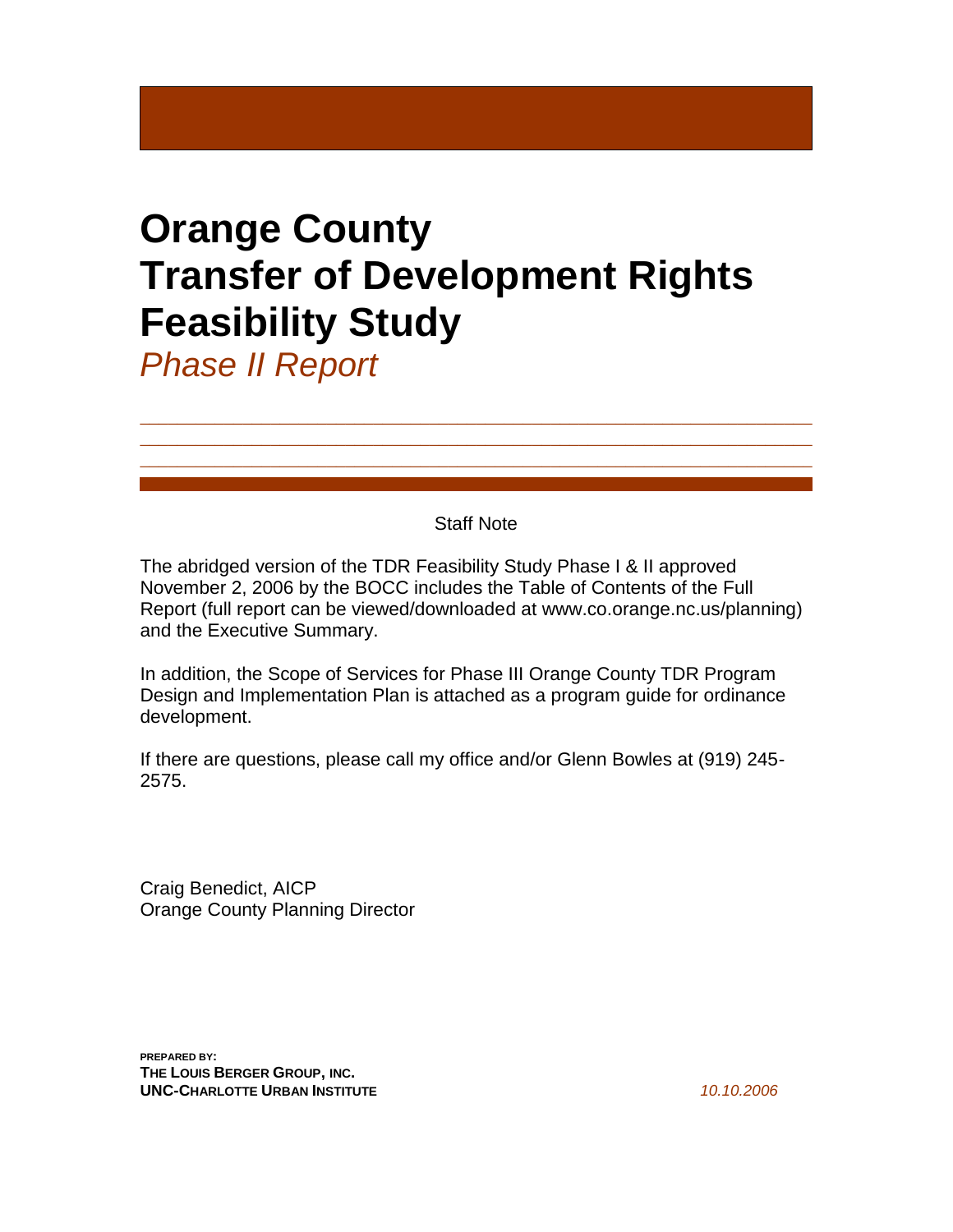## **TABLE OF CONTENTS PAGE Executive Summary 4 Section 1.0 Legal Assessment 12**

*This section reviews the legal framework within which TDR would operate in North Carolina.* 

## **Section 2.0 Program and Administrative Design Assessment 32**

*This section assesses the program and administrative design options available for a potential TDR Program. Program design refers to the rules and regulations that define the TDR program as established by the community, while administrative design refers to how the TDR program is managed and operated by the County.* 

## **Section 3.0 Sending and Receiving Areas Assessment 48**

*This section documents the process by which three hypothetical Sending and Receiving Area scenarios were developed for use in the economic feasibility model.* 

## **Section 4.0 Program Evaluations 59**

*This section identifies 7 major, existing programs in Orange County and considers the positive and negative potential impacts that a TDR program could have on operations.* 

## **Section 5.0 Economic Feasibility Model 72**

*This section provides insight into the potential demand for and supply of TDR credits under three hypothetical Sending Area scenarios and one Receiving Area scenario.* 

## **Technical Appendices**

**Appendix A. Relevant N.C. General Statutes Appendix B. Summary of N.C. Case Law Research Appendix C. List of Interviews Conducted Appendix D. Sending Area Criteria Maps Appendix E. Receiving Area Criteria Maps Appendix F. Sending Area Options Design Map Appendix G. Sending Area Scoring Model Map Appendix H. Receiving Area Scoring Model Map Appendix I. Receiving Area Scenario Map Appendix J. Sending Area Scenario Maps (Back Cover – CD-ROM)**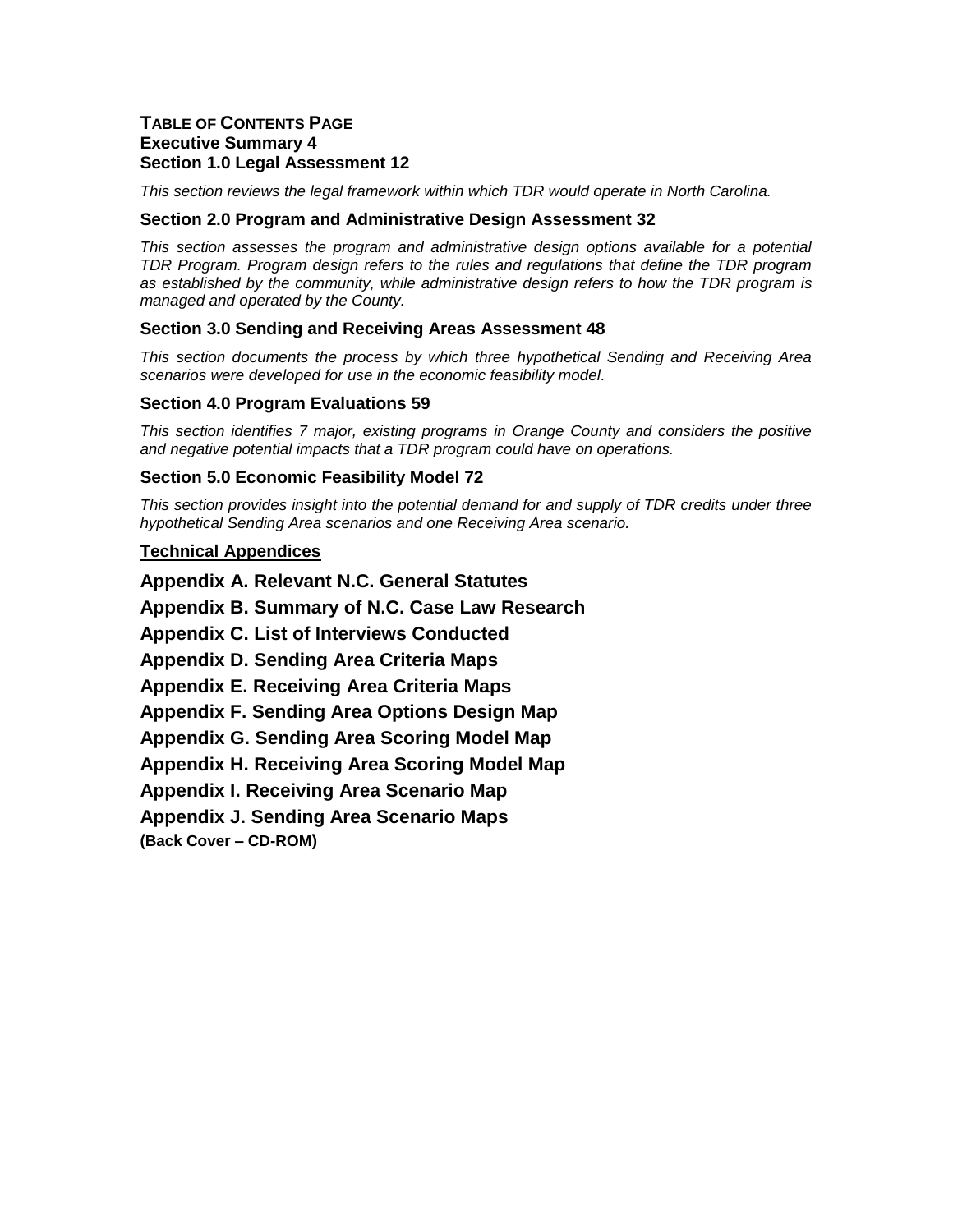**[THIS PAGE INTENTIONALLY LEFT BLANK]** 

Page 2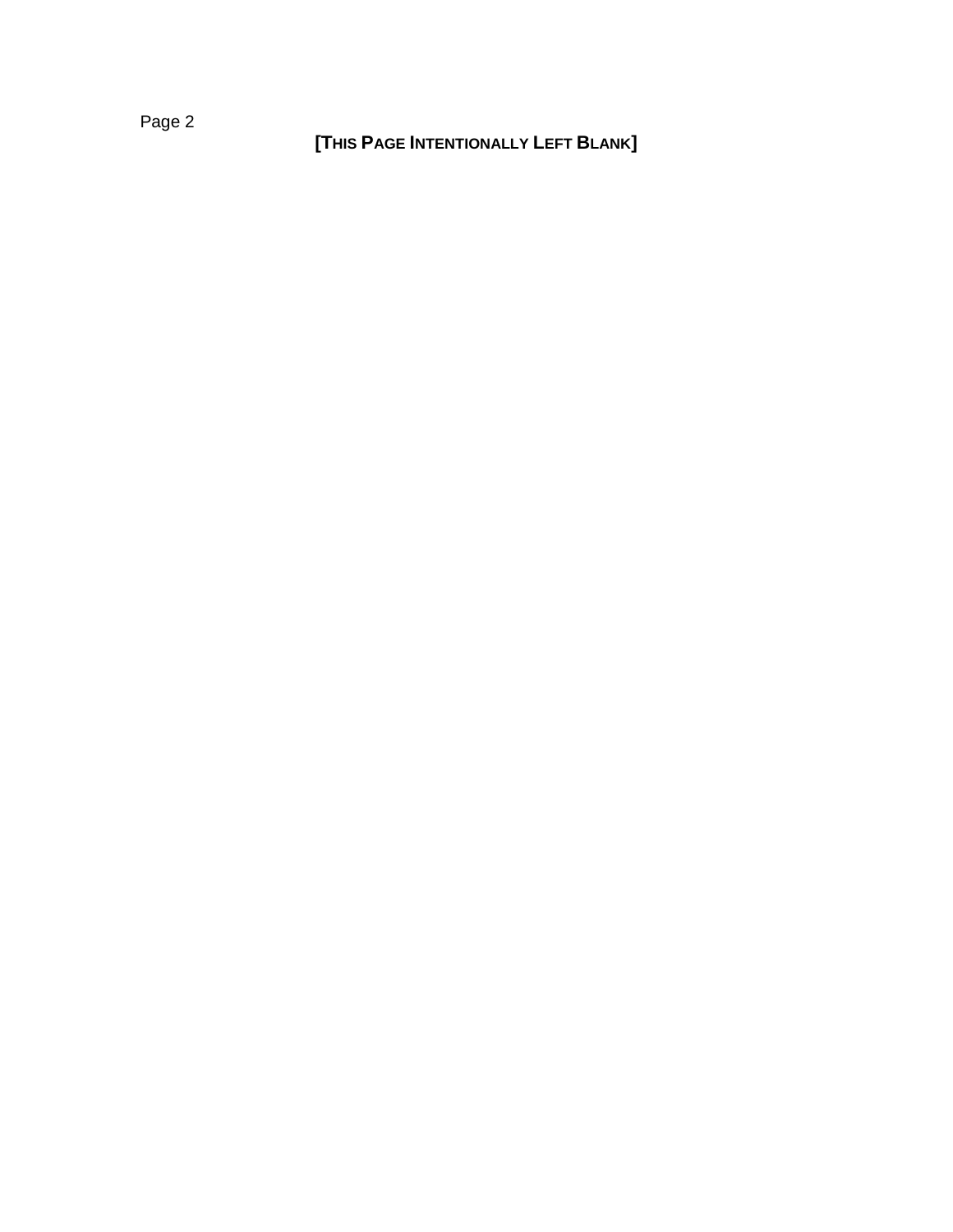Page 3 Orange County Transfer of Development Rights Feasibility Study *Phase II Report (October 10, 2006)*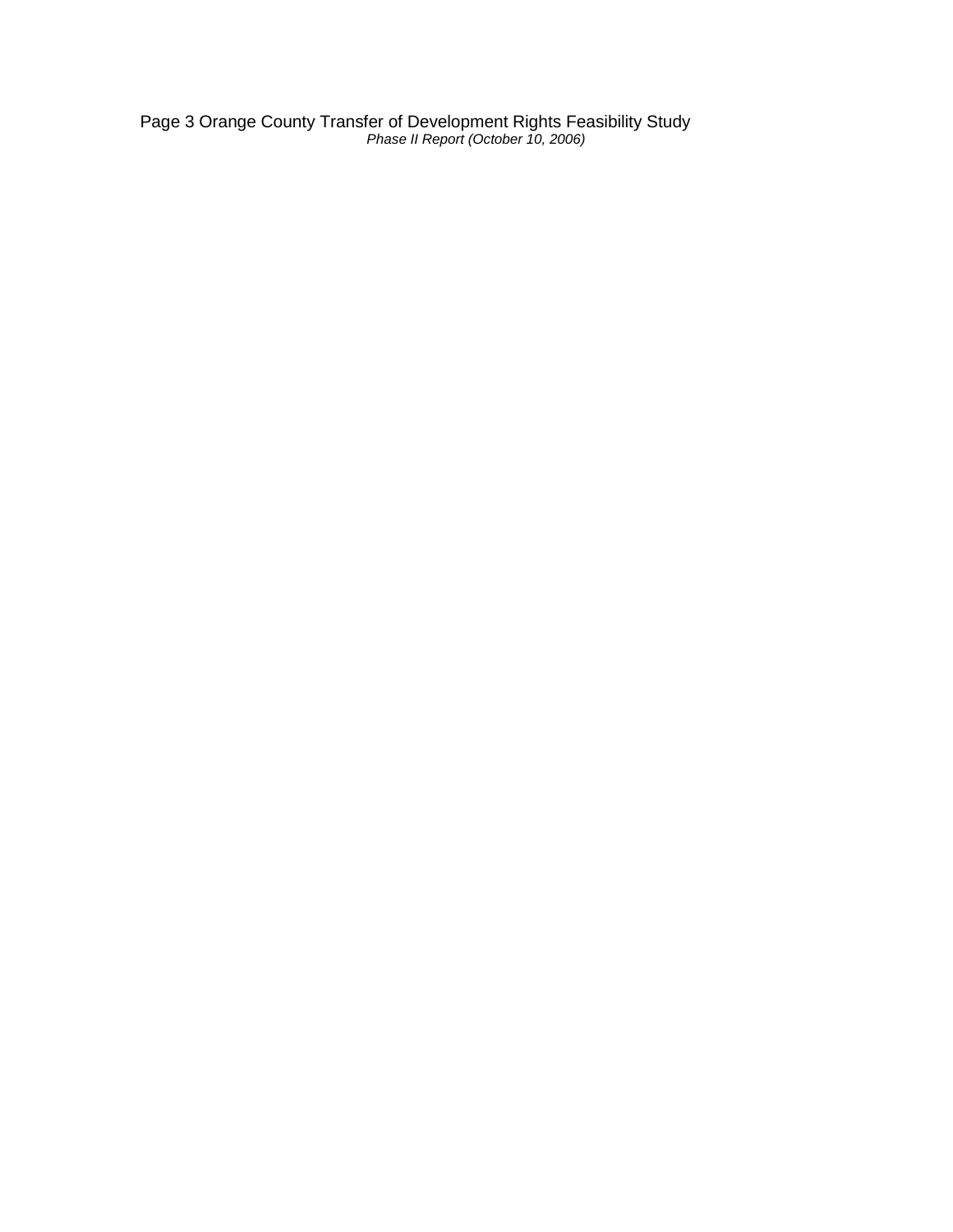## **EXECUTIVE SUMMARY**

The findings from the feasibility assessment are in four categories: legal, administrative, design, and economic, each of which is summarized below. Following the findings summaries, a set of remaining issues that will need to be addressed during the program design phase of the study are considered, as well as recommendations for the County's consideration for specific activities to be undertaken during the program design. The main report is organized as shown below:

Section 1.0 Legal Assessment: An assessment of current legal conditions in North Carolina that may affect the design and implementation of a TDR program.

- Section 2.0 Program and Administrative Design Assessment: Provides a decisionmaking flowchart of major TDR options, and the mechanisms for creating a TDR program.
- Section 3.0 Sending and Receiving Areas Assessment: This section covers sample Sending and Receiving Area conditions as suggested by staff and the TDR Task Force.
- Section 4.0 Program Evaluations: Outlines the impacts that a TDR program may have on existing programs and services in Orange County, especially the Lands Legacy Program.
- Section 5.0 Economic Feasibility Model: Provides an initial assessment of the economic viability of a TDR program for Orange County.

## **Legal Feasibility**

There are some legal limitations on how the County may create and operate a program that accomplishes a transfer of development rights from one property to another (a TDR program):

- $\Box$  The County can rely on its existing authority to:
	- **Purchase conservation easements** from private property owners;

 **Award density bonuses** for provision by a developer of amenities, public facilities or other public services identified by the County as going beyond the minimum requirements established in its ordinances for land development and that serve the public good and help the County meet its land use and other public policy goals and objectives;

 $\Box$  Adopt land use regulations to:

Orange County Transfer of Development Rights Feasibility Study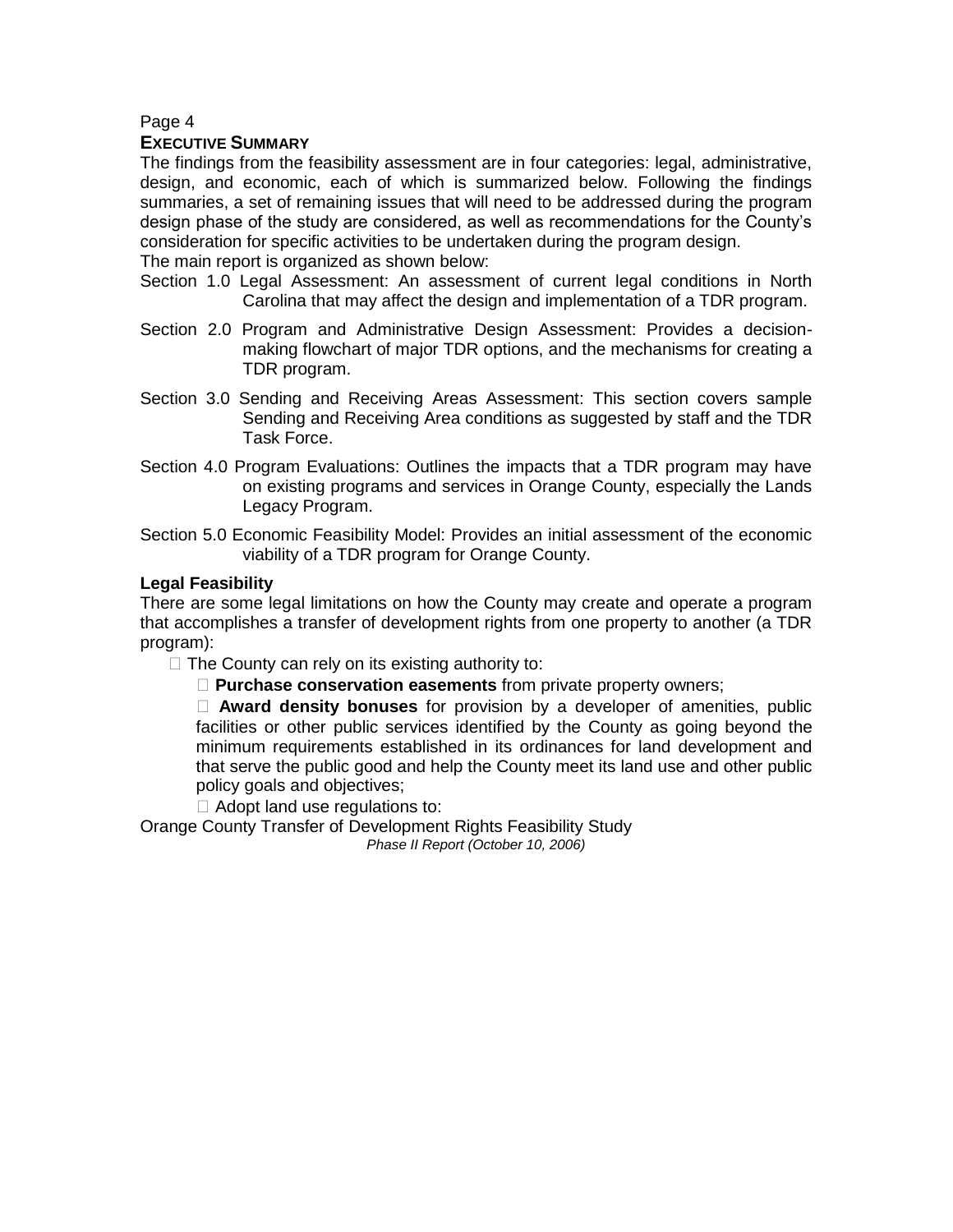o **Designate areas** or properties eligible to sell conservation easements to the County (Sending Areas) and areas or properties eligible to receive a density bonus (Receiving Areas);

o Establish **minimum eligibility criteria** for Sending Area properties;

o Establish **maximum density bonus limits** for Receiving Area properties; and,

o Establish **varying levels** of Receiving Area density bonus for easements on different Sending Area properties, based on the extent to which a property meets or furthers important County policy objectives.

Together, these existing authorities allow the County to create a program that effectively accomplishes a transfer of development rights from one property to another.

□ Unless it obtains special authorization from the General Assembly, the County **may not**:

 $\Box$  Allow development rights to "float" (without being immediately attached to a Receiving Area property once they have been severed from a Sending Area property through a conservation easement);

 Unless it obtains special authorization from the General Assembly, **the County should avoid:** 

 $\Box$  Establishing pre-set easement acquisition prices and pre-set density bonus fees; instead, the County **should allow private market negotiations**  between Sending and Receiving Area property owners to determine the dollar value of the transactions while the County determines the amount of density bonus awardable for meeting specified Sending Area preservation criteria.

 **Municipalities** may enter into agreements with the County to participate in a TDR program that fits the parameters outlined above;

 $\Box$  However, municipalities may prefer to obtain special authorization from the General Assembly clarifying that their authority to award density bonuses for provision by a developer of protected open space extends to open space that is provided outside of their jurisdiction and in a location not adjacent to or within walking distance of the property receiving the density bonus.

## **Program Design Issues**

On each of several issues regarding how the TDR program is designed, there are two or more equally feasible options that will need to be decided among if the County decides to proceed with creating a TDR program. The TDR program's main purpose or purposes will need to be clearly articulated to serve as a guide for many of the decision points that follow:

Orange County Transfer of Development Rights Feasibility Study *Phase II Report (October 10, 2006)*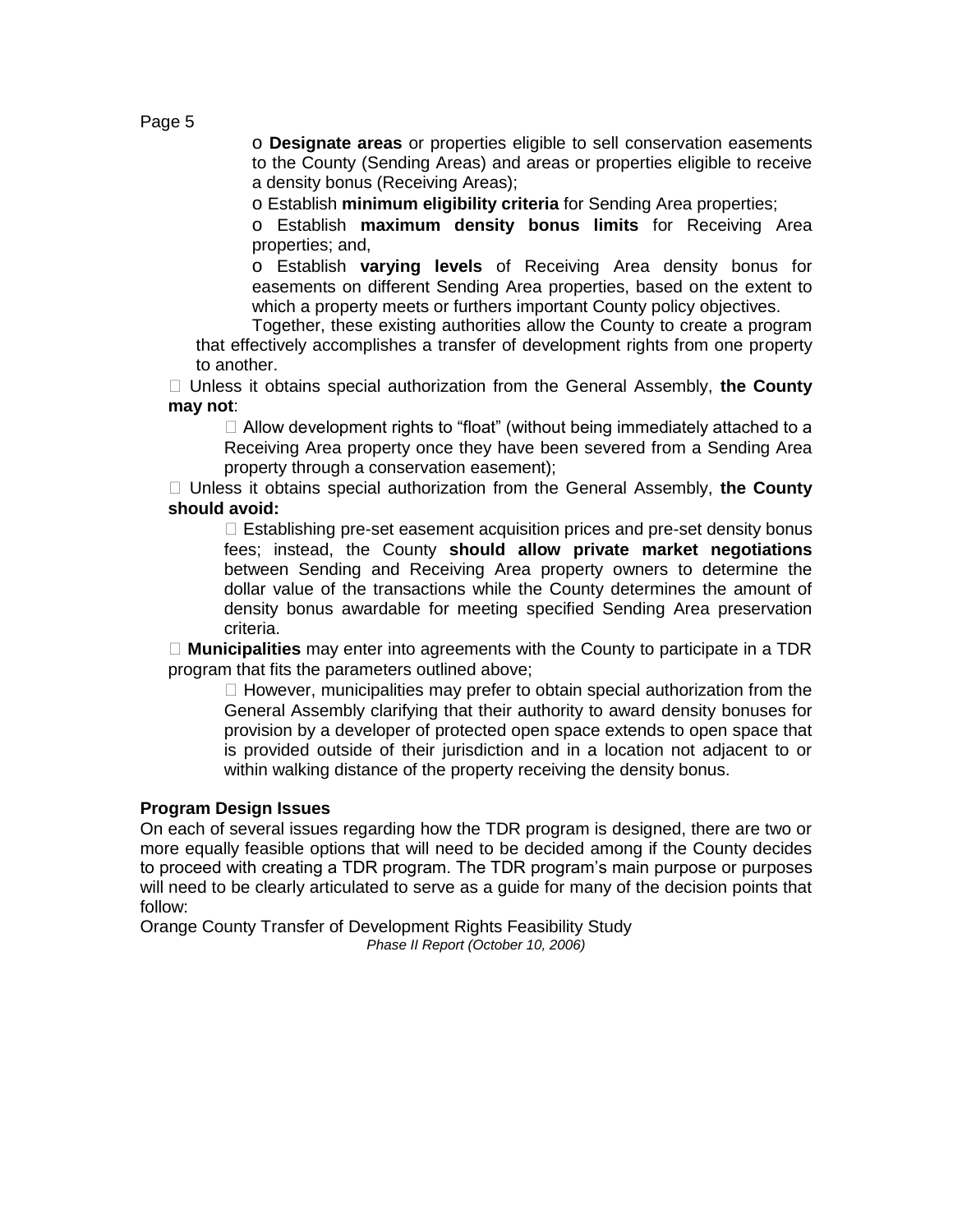**Method of designating Sending and Receiving Areas**: mapped boundaries versus criteria-based eligibility?

 **Minimum acreage requirement in Sending Areas**: should there be a minimum acreage requirement for participation as a Sending Area property? If so, what should the minimum be?

 **Partial transfer of Sending Area development potential:** Should Sending Area property owners be permitted to retain a portion of their property's development rights when they sell development rights? If so, how large a portion should they be permitted to retain?

**Density bonus cap in Receiving Areas**: uniform limit or variable basis?

 **Sending Area allocation of transferable development rights**: uniform basis or variable merit basis?

 **Receiving Area awarding of density bonus**: uniform basis or variable merit basis?

 **Receiving Area commercial use of density bonus**: allow for this at start-up, or decide after acquiring experience with residential uses? If applied at start-up of the program, then how to decide the appropriate TDR density bonus as credits transition from residential to commercial use?

 **Sending Area participation incentives:** will pent-up demand from the Lands Legacy program reduce or eliminate the need for incentives, or will the size of the Receiving Area and its ability to absorb Sending Area development rights dictate few or no Sending Area incentives? If incentives are used, which ones? (Allocating more development rights than the zoning allows -- either with or without the Comprehensive Plan's potential downzoning – or using criteria to vary the allocation of development rights above those allowed by zoning)

 **Receiving Area participation incentives:** can the TDR process be designed to be more welcoming to developers than existing processes and so provide an incentive, and if not, what other incentives will be needed to entice developers to participate? (Applying a multiplier to transferred development rights, allowing commercial use of transferred development rights, using criteria to vary the density transfer limit, enacting a modest downzoning?) In Orange County, the most important form of Receiving Area incentive may be providing a process for achieving intensified development that is more certain, less time-consuming and less costly to developers than existing processes.

 **Sending Area development restrictions:** will there be a standard set of development restrictions or will they be negotiated on a per-easement basis?

 **Receiving Area development requirements:** how will the community's desire to control the quality and character of more intense development be balanced with the desire to make participation attractive to developers?

Orange County Transfer of Development Rights Feasibility Study *Phase II Report (October 10, 2006)*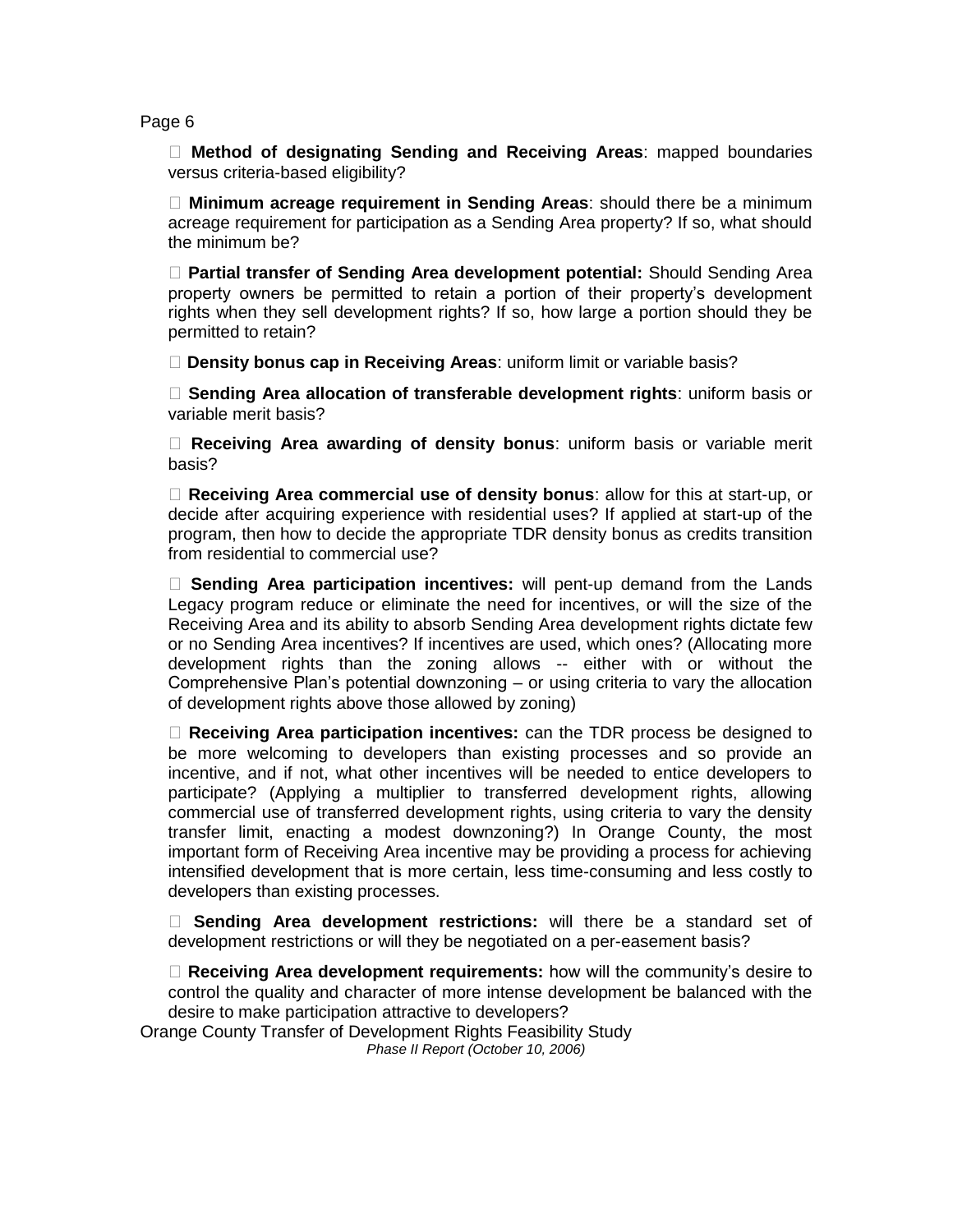**Sending Area re-purchase and re-attachment of development rights**: permit this at all, or decide only after acquiring experience with the program?

## **Administrative Design Feasibility**

There are no absolute barriers to the administrative launching or operation of a TDR program. However, the following items may guide the ultimate design of the program.

 There are pros and cons to either administering it through **one centralized department or through several departments**. TDR participants would likely prefer a "one-stop shopping" approach, whereas it may be more efficient from the County's perspective to utilize staff in multiple agencies to handle TDR procedures.

 An **initial investment of funds** will be needed to staff and operate the TDR program, but the potential exists for a net increase in tax revenues to support some or all of its operating costs.

 A critical component of the inaugural and ongoing operating costs will be **public communications**.

□ The County will want to **set performance objectives** for the TDR program and then develop a comprehensive but simple and relatively inexpensive set of measurements to **evaluate the program's performance** against those objectives.

 $\Box$  There are pros and cons to either allowing for **administrative approval** of TDR applications (i.e., Staff review and approval only) or requiring a **quasi-judicial review and approval** process involving the County Commission. While an administrative review would provide an important level of clarity and surety to potential private developers, the County Commission and the public may not accept a program without approval by elected/appointed officials.

 The TDR program's design and inauguration should be **coordinated with other programs and initiatives** of the County to take advantage of opportunities for complementary services (e.g., Lands Legacy Program) and avoid competing with or detracting from them. In particular, while it should be closely coordinated with the update of the Comprehensive Plan's Land Use Element, at this time neither one needs to be postponed until the other is completed.

## **Economic Feasibility**

The balance of supply and demand in a TDR program is a critical step in structuring a successful program. The supply and demand is a direct result of the key elements of the program: Sending and Receiving Area locations and sizes; density bonuses; TDR allocation rates; and other factors. An analysis was Orange County Transfer of Development Rights Feasibility Study *Phase II Report (October 10, 2006)*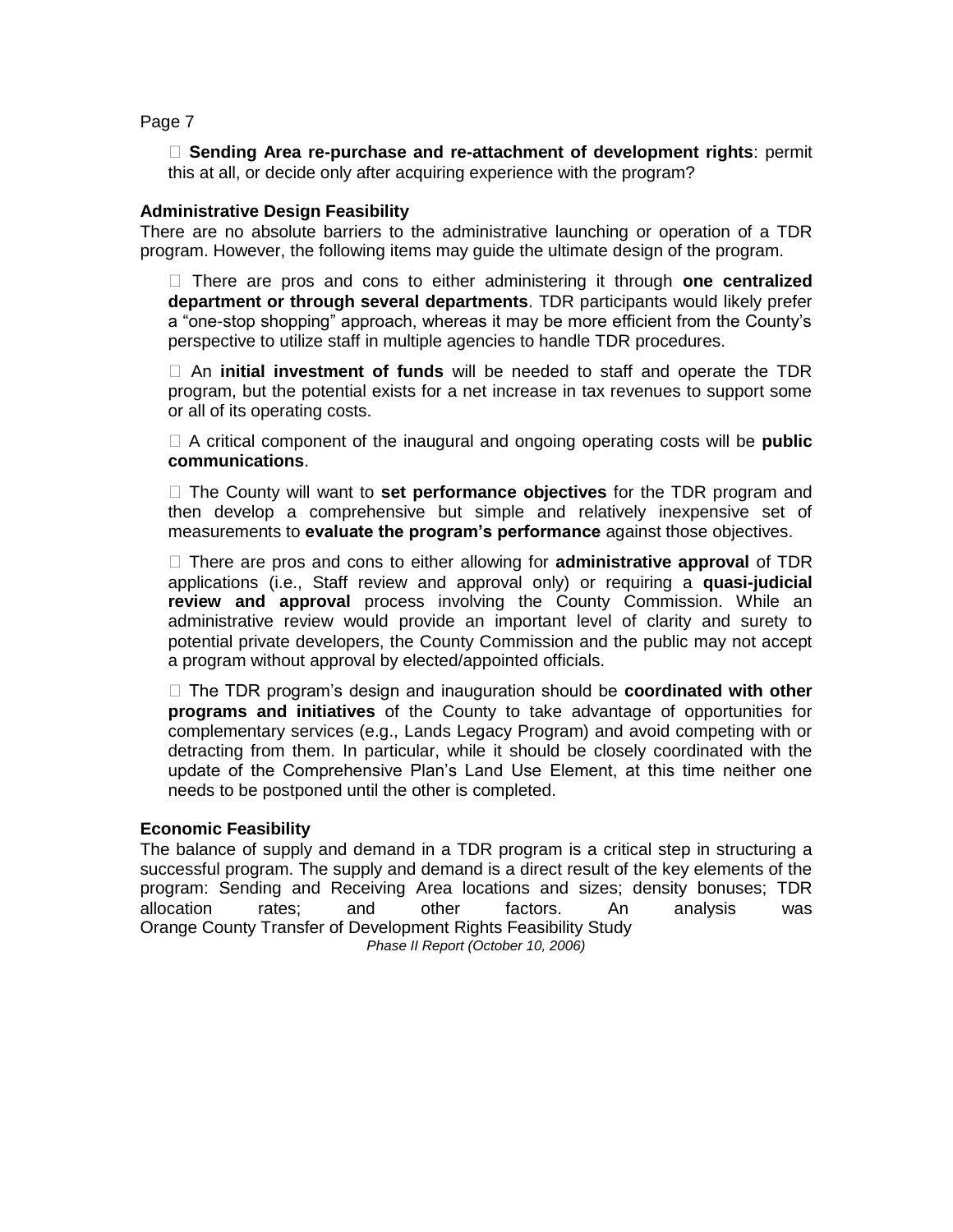performed of the supply and demand from the three Sending and Receiving Area scenarios developed by the TDR Task Force (see Figure ES-1.)

**Figure ES-1. Receiving (1) and Sending Area (3) Scenarios** 

## **(full page maps located in Appendices I and J)**

## *RECEIVING AREA SENDING AREA 1 SENDING AREA 2 SENDING AREA 3*

The results, shown in Figure ES-2, can vary significantly depending on the TDR allocation rates, density bonus, and expected participation rate used. For the analysis, a spreadsheet model was designed to facilitate different "what if" scenarios reflecting the different values for the key variables. These assumptions can be altered to develop three or more alternatives that demonstrate different objectives or assumptions. This will generate feedback and assist in selecting the preferred alternative.

## **Figure ES-2: SUMMARY**

| <b>Total Eligible Sending Acres</b>           | 180,471 | 82,892 | 74,723 |
|-----------------------------------------------|---------|--------|--------|
| <b>Total TDR Supply (100% Participation)</b>  | 180,471 | 82,892 | 74,723 |
| <b>Total TDR Supply (80% Participation)</b>   | 144,377 | 66,314 | 59,778 |
| <b>Total TDR Supply (50% Participation)</b>   | 90,236  | 41,446 | 37,361 |
| Total Receiving Area (acres, less built-upon  |         |        |        |
| land                                          | 7,513   | 7,513  | 7,513  |
| <b>Maximum Allowed TDR Credits</b>            | 31,698  | 31,698 | 31,698 |
| 80% Adjustment for Developer Utilization      | 25,358  | 25,358 | 25,358 |
| <b>Potential TDR Credits</b>                  | 25,358  | 25,358 | 25,358 |
| <b>Net Supply-Demand (100% Participation)</b> | 155,113 | 57,534 | 49,364 |
| <b>Net Supply-Demand (80% Participation)</b>  | 119,019 | 40,956 | 34,420 |
| <b>Net Supply-Demand (50% Participation)</b>  | 64,878  | 16,088 | 12,003 |

Given the assumptions, all scenarios will provide an attractive market for the exchange of TDR credits. All three Sending Area scenarios will produce a sufficient supply of credits. However, there is an imbalance in supply and Orange County Transfer of Development Rights Feasibility Study *Phase II Report (October 10, 2006)*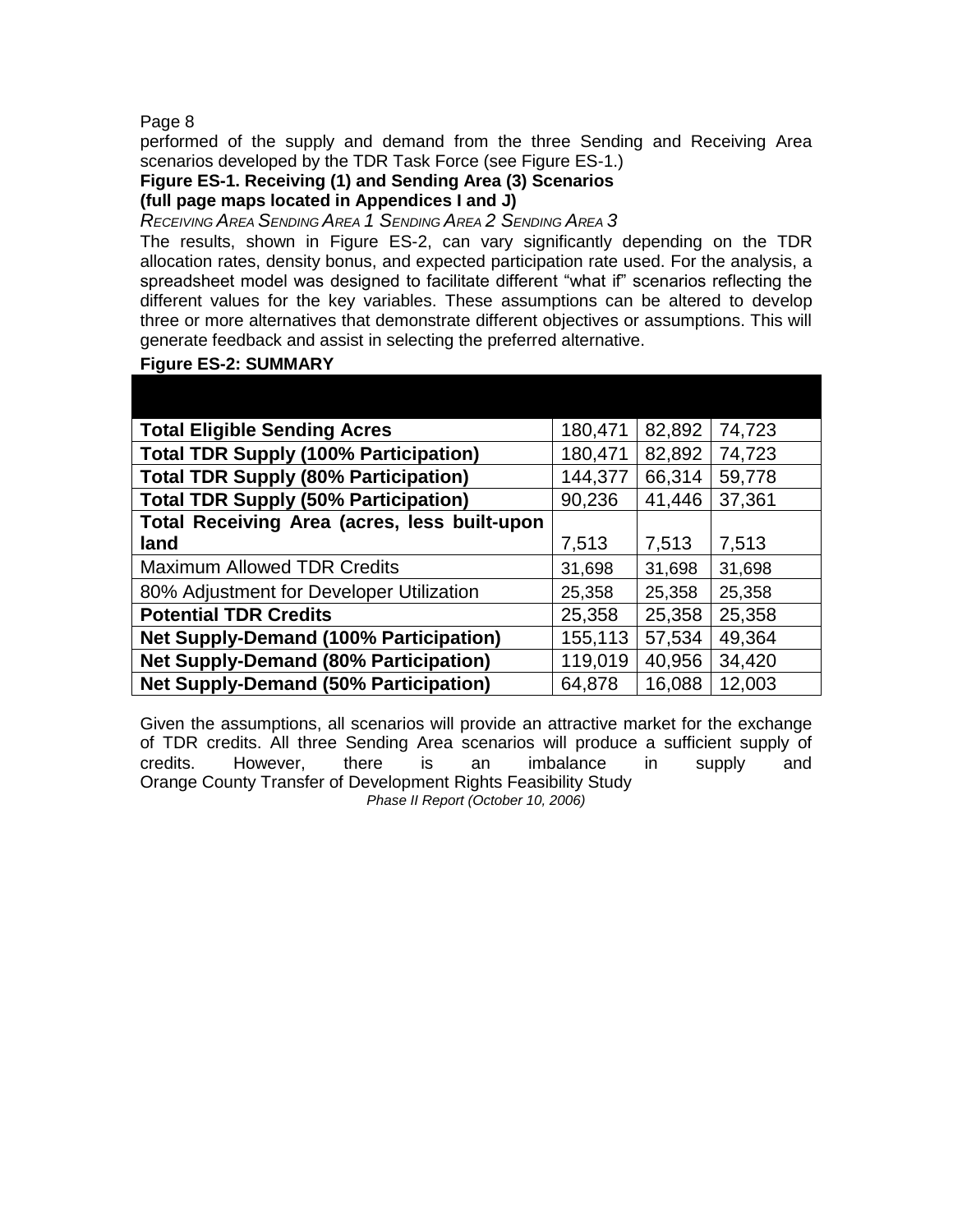demand as shown in Figure ES-2. Because of the large size of Sending Area 1 (includes all land within the County's jurisdiction except for land in the receiving areas), there is a large amount of credits that cannot be accommodated within the receiving area. Sending Area 2 also produces a large amount of credits that are not accommodated. Sending Area 3 produces an amount that is more balanced with the demand of the receiving area. As identified in the Analysis of Supply and Demand Section, the imbalance can be addressed through the following:

- $\Box$  increasing the density bonus rate;
- $\Box$  adjusting the TDR allocation rate;
- $\Box$  a reduction in the participation rate of the sending areas;
- $\Box$  enlarging the size of the receiving areas;

 $\Box$  reduced demand through applying design standards or affordable housing requirements;

- $\Box$  making the conservation easement language more restrictive in Sending Areas;
- $\Box$  allocating more credits for certain types of development; and

 $\Box$  converting sending area credits to credits for increasing commercial development within Economic Development Zones or other areas suitable for commercial use.

Due to the high variability in the cost of land within the County, it is recommended that the County and participants in the TDR program should consider an appraisal for the development easements on the subject properties. This process is currently used by the County when purchasing conservation easements. An appraisal will help ensure that both buyers and sellers are treated fairly and receive consistent and fair pricing.

One potential option to address problems, if any, related to having more Sending Area acreage than exists in Receiving Areas is that the program be structured in phases. The first phase uses targeted sending and receiving areas - the Receiving Area combined with parts of Sending Area Scenarios 2 or 3. Once the County develops experience with the start-up TDR Program, the Program can be expanded to include places in Sending Area Scenario 1.

## **Recommendations for Proceeding**

If Orange County determines that it wishes to proceed with developing a TDR program within the guidelines established in Phases I-II of the TDR Feasibility Study, the following is the recommended process for doing so:

1. Conduct County Commission work session(s) to identify and prioritize TDR goals and objectives;

2. Develop a proposed TDR Plan with significant public and key agency staff involvement; and

Orange County Transfer of Development Rights Feasibility Study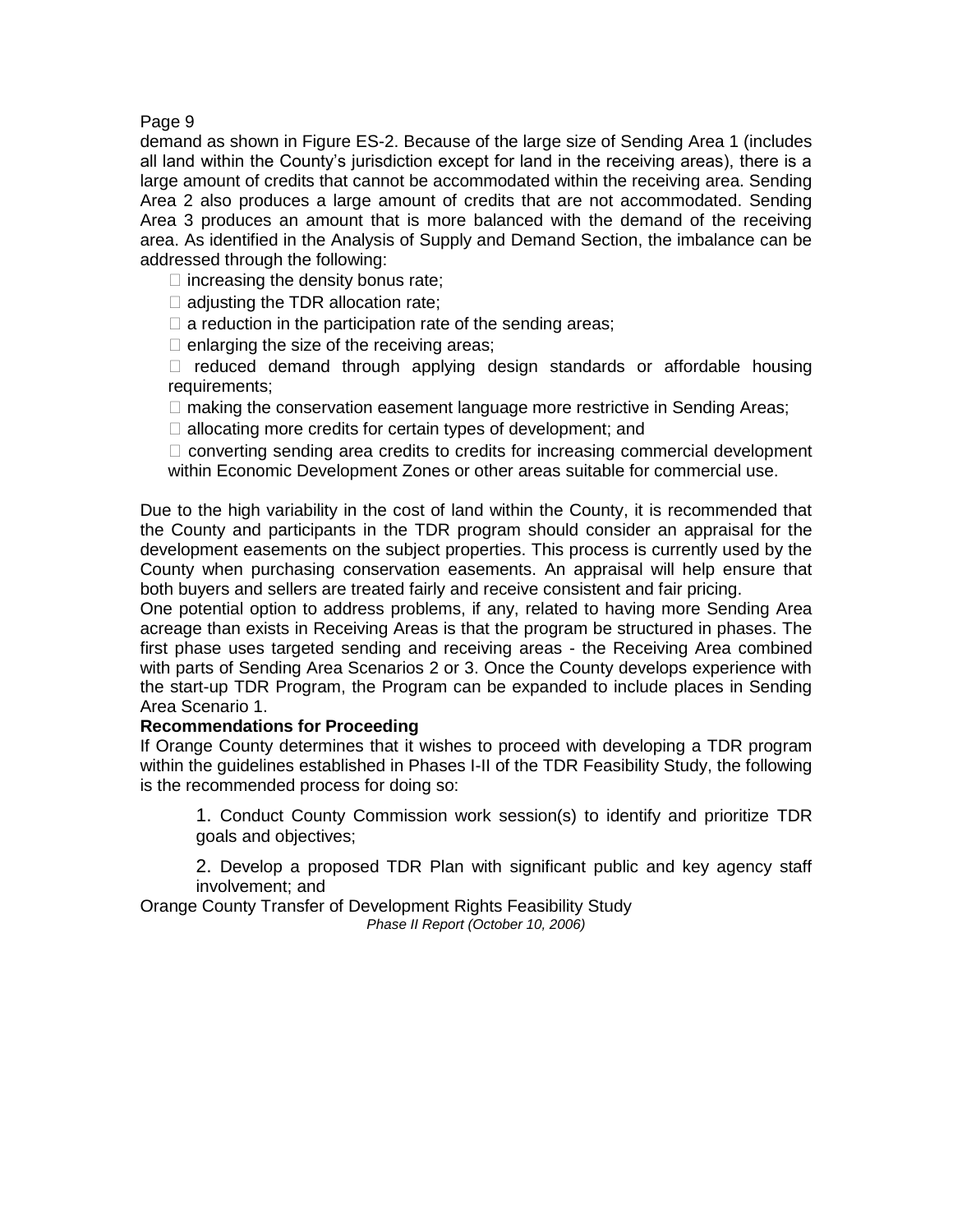3. Adopt the TDR Plan with full public notice, public hearings and vote by County Commission.

The County would then be prepared to implement the TDR Plan, including providing adequate resources for both the initial launching and ongoing operation of the TDR program. While the first and third steps are each critical to the successful completion of the process, the majority of the Phase III work will occur in step 2 above, "Develop a Proposed TDR Plan," and is outlined in more detail below. Step 2 begins with the goals and objectives specified for the TDR program by the County Commission, and it ends with a proposed TDR Plan ready for final public review and comment prior to a vote on its adoption by the County Commissioners. The proposed TDR Plan consists of these main components:

- $\Box$  Goals and Objectives for the proposed TDR Program;
- $\Box$  The Program Design elements of the proposed TDR Program;
- $\Box$  The Administrative Design elements of the proposed TDR Program;
- $\Box$  Evaluation measures for the proposed TDR program;
- □ Proposed TDR ordinance language; and

 $\Box$  Estimated staffing and other resource costs associated with the launching and ongoing operation of the proposed TDR program.

The recommended process for Phase III's Step 2, "Develop a Proposed TDR Plan" is as follows:

#### 2A. Select Program Design Options

 Conduct an in-depth economic valuation assessment on Receiving Area design options; to include more detailed information on valuation on properties and tax assessment data

□ Planning Board and key departments staff work session(s) to prioritize Program Design options based on compatibility with existing programs and initiatives and fit with TDR goals and objectives

□ Task Force provides input into selection of Program Design options based on economic feasibility results and fit with TDR goals and objectives

 $\Box$  Consultants make recommendations in consultation with Planning Staff on selection of Program Design options based on all of the above considerations

#### 2B. Select Administrative Design Options

 $\Box$  Key departments staff work session(s) to identify and quantify operating requirements and costs associated with Administrative Design options

 $\Box$  Task Force provides input into selection of Administrative Design options based on economic feasibility results and fit with TDR goals and objectives

 $\Box$  Consultants make initial recommendations to Planning Staff on selection of Administrative Design options based on all of the above considerations Orange County Transfer of Development Rights Feasibility Study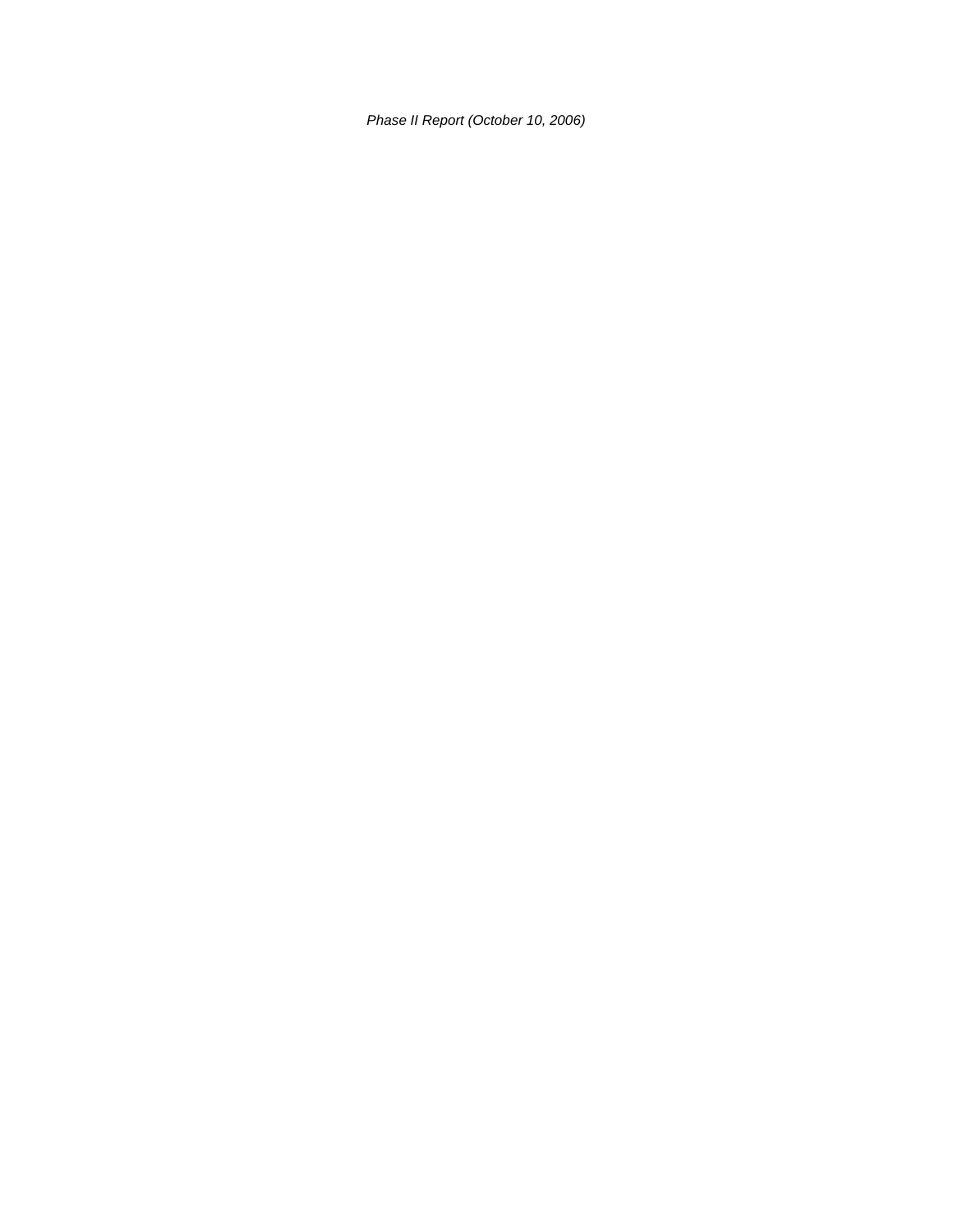## 2C. Finalize Proposed TDR Implementation Plan

 $\Box$  Conduct Planning Board and key departments staff work session(s) to review selected Program and Administrative Design options and to recommend appropriate TDR Program Evaluation measures

□ County Commission work sessions to review selected Program and Administrative Design options and to select appropriate TDR Program Evaluation measures

 Finalize selection of Program and Administrative Design options and Evaluation measures for inclusion in TDR Plan

#### 2D. Draft TDR Program Ordinance Revisions

 $\Box$  Draft proposed TDR ordinance language based on selected Program and Administrative Design options and selected Evaluation measures

 $\Box$  Conduct Planning Board and key departments staff work session(s) to review proposed TDR ordinance language and prepare initial staffing and other resource cost estimates

 County Commission work sessions to review proposed TDR ordinance language, staffing and other resource cost estimates

 $\Box$  Finalize proposed TDR ordinance language, staffing and other implementation cost estimates

## 2E. Prepare for TDR Implementation Plan Adoption

 $\Box$  Conduct public work sessions with Task Force to familiarize the public and property owners with the proposed TDR ordinance language; staffing and implementation cost estimates; the proposed Evaluation measures; and to receive public feedback

 $\Box$  Present public feedback findings to Planning Board and County Commission; revise TDR Plan and implementation costs estimates as needed based on direction from County Commission

#### 2F. Build Public Awareness, Understanding, and Seek Public Input

 $\Box$  Develop and conduct a public awareness and education program about the TDR Plan and the TDR Program; make informational materials readily available through multiple outlets to reach as many residents and businesses as possible; provide multiple means for the public and property owners to give feedback or ask questions; continue this throughout the process of developing the Plan and preparing to adopt the program

 $\Box$  Conduct public work sessions with Task Force participation to familiarize the public and property owners with the initially-recommended Program and Administrative Design options and to receive feedback; revise selections as appropriate & conduct additional public work session(s) if needed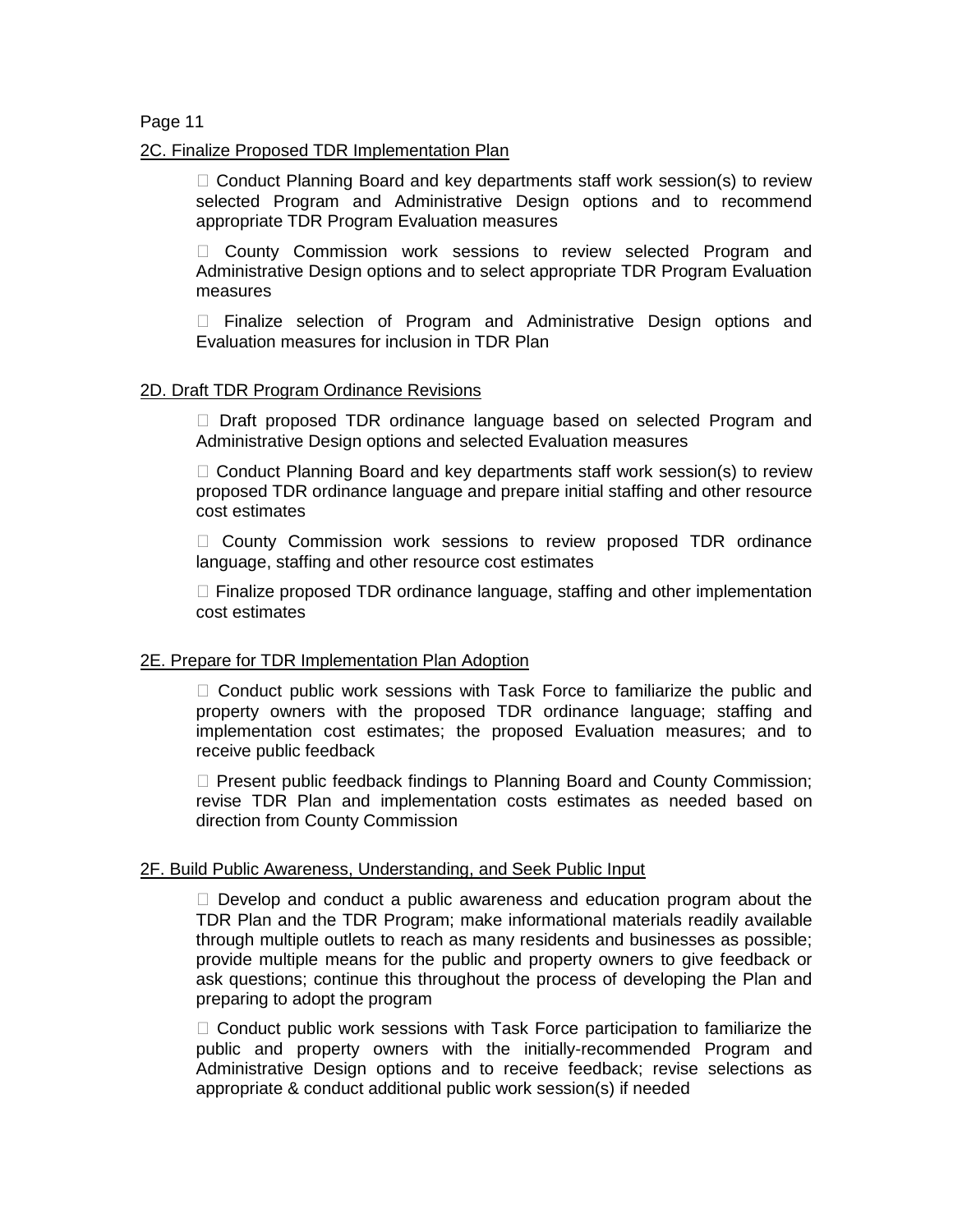## **LEGAL ASSESSMENT**

This section of the Feasibility Study focuses on the legal issues surrounding implementation of Transfer of Development Rights (TDR) in North Carolina. First, the legal issues are identified, and then the results of research into those issues are presented, as follows:

- I. Issues
- II. Research Results
	- A. Constitutional Challenges to TDR
		- 1. Uniformity and Spot Zoning
		- 2. Substantive Due Process
		- 3. Taking of Property
	- B. Lack of Specific Statutory Authority
	- C. Relationship of TDR to Other Permitted or Prohibited Practices
		- 1. PDR and Conservation Easements
		- 2. Zoning
		- 3. Impact Fees
		- 4. Other N.C. Regulatory Programs
	- D. Other Legal Issues

III. Conclusion

IV. References

## 1.0 **SECTION**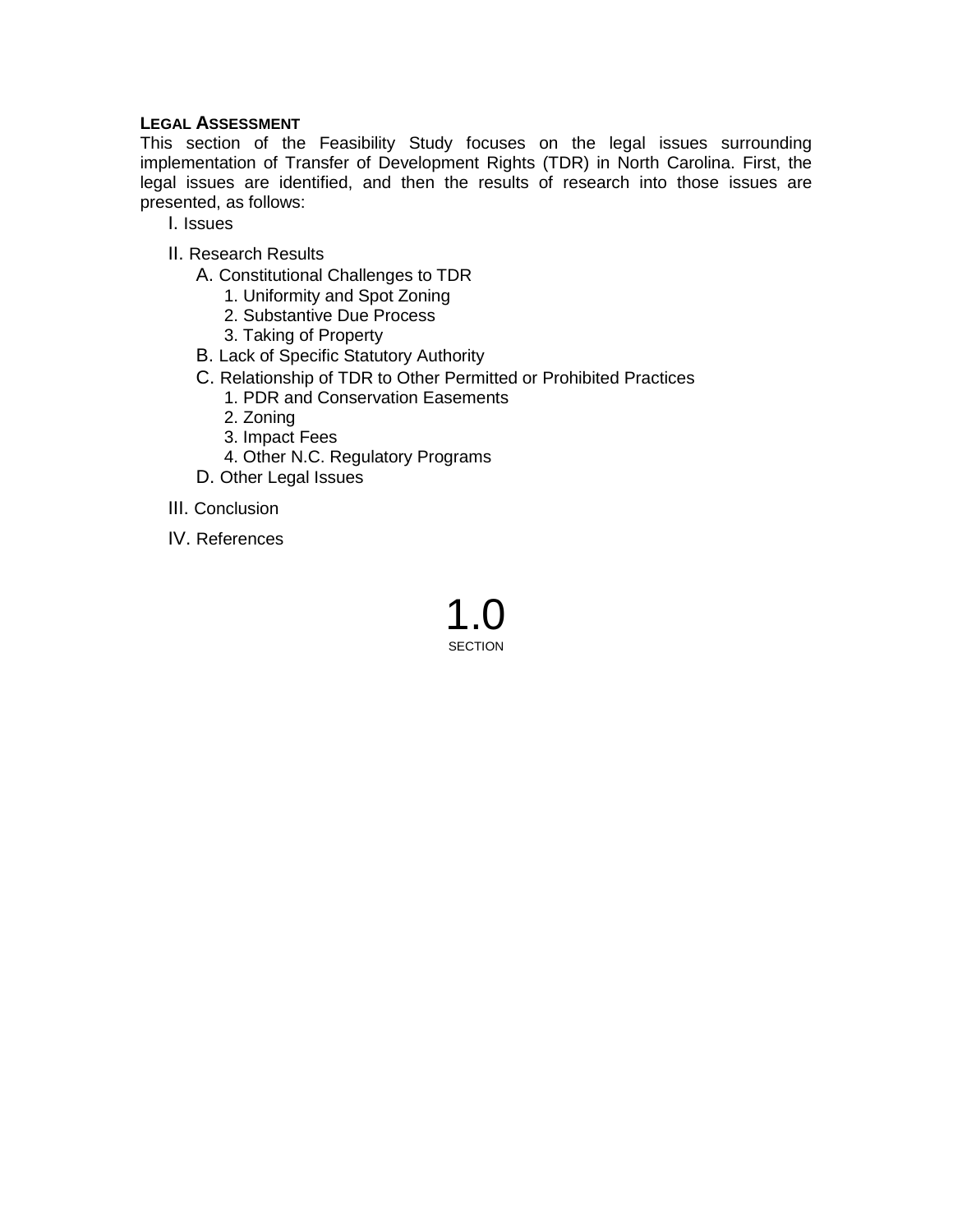Page 12 Orange County Transfer of Development Rights Feasibility Study *Phase II Report (October 10, 2006)*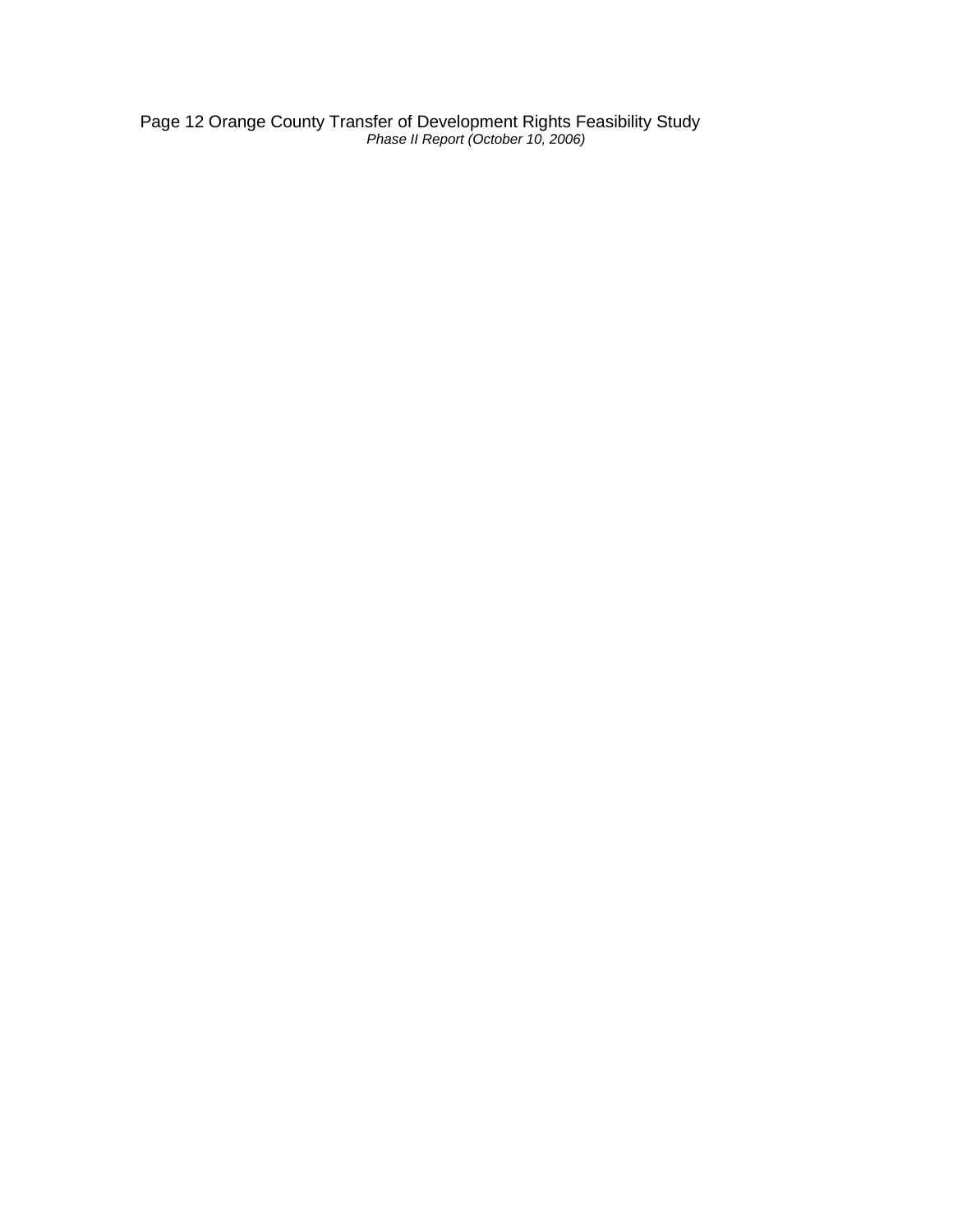Page 13 **I. Issues**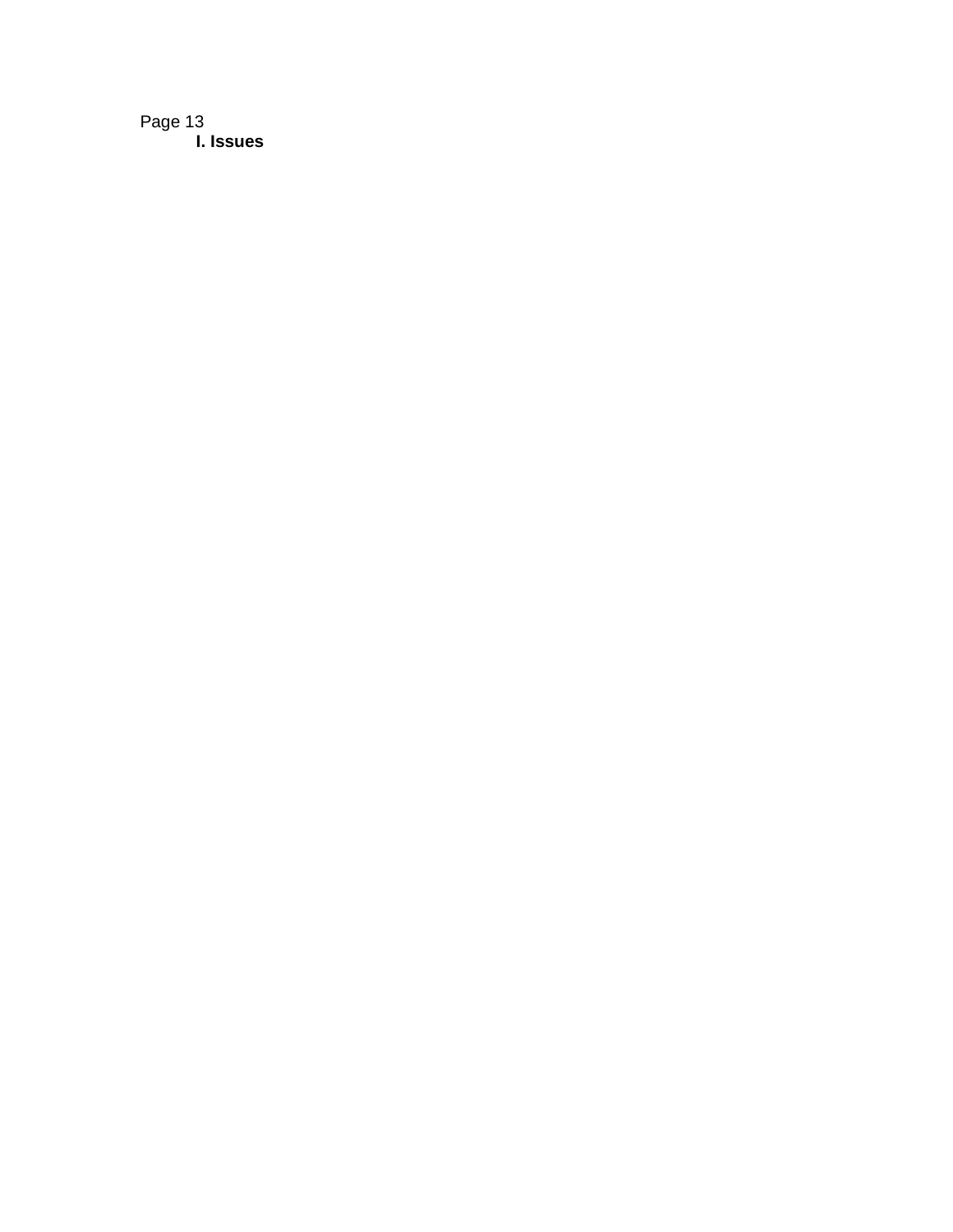In assessing the legal context for TDR in North Carolina, these basic questions arise:

*1. Are the basic premises of TDR programs constitutional?* 

*2. Do the states have the authority to establish and operate TDR programs (and thus, to delegate that authority to counties and cities)?* 

*3. Do local governments in N.C. have the authority to establish and operate a TDR program?* 

*4. What constraints on, or requirements for, the design of a TDR program are present in existing N.C. law?* 

The first two questions about constitutionality and state authority have fairly straightforward answers. First, TDR concepts have been judged constitutional by U.S. courts as long as some common-sense guidelines are followed; and, although no cases have been tried in N.C. courts, no articles or published works have yet suggested a N.C. constitutional bar to TDR, and nothing in the N.C. Constitution suggests that a commonsense TDR program would be in violation of it. Second, the federal government has given states all the authority they need to establish and operate TDR programs, including delegating that authority to counties and cities. Each of these is addressed in more detail in later sections of this report.

Determining answers to the third and fourth questions is much less clear-cut. In the absence of statewide TDR enabling legislation in N.C., the issue revolves around whether a strict "Dillon's Rule" interpretation is to be applied to the General Statutes governing the regulating powers of counties and cities, or whether the "broad" interpretation standard of General Statutes 153A-4 and 160A-4 are applicable. (A review of these competing interpretations in recent N.C. case law is provided in the appendices to this report.) N.C. has traditionally been viewed as a "Dillon's Rule" state, meaning that in North Carolina, all authority is reserved to the state except that authority delegated to counties and cities through the N.C. General Statutes. (The reverse is true in "Home Rule" states; i.e., all authority is delegated to counties and cities except that which is specifically reserved to the state.) Since the N.C. General Assembly has not enacted any legislation explicitly either prohibiting or authorizing local TDR programs, nor has any local government implemented a TDR program in N.C. that would provide a precedent in the N.C. courts, any county or city wishing to establish a TDR program must evaluate each component of TDR programs against the more general authorities granted to it under the General Statutes to determine whether TDR can legally be accomplished under N.C. law. Unfortunately, N.C. case law has produced significant ambiguity **about** about **how** 

Orange County Transfer of Development Rights Feasibility Study *Phase II Report (October 10, 2006)*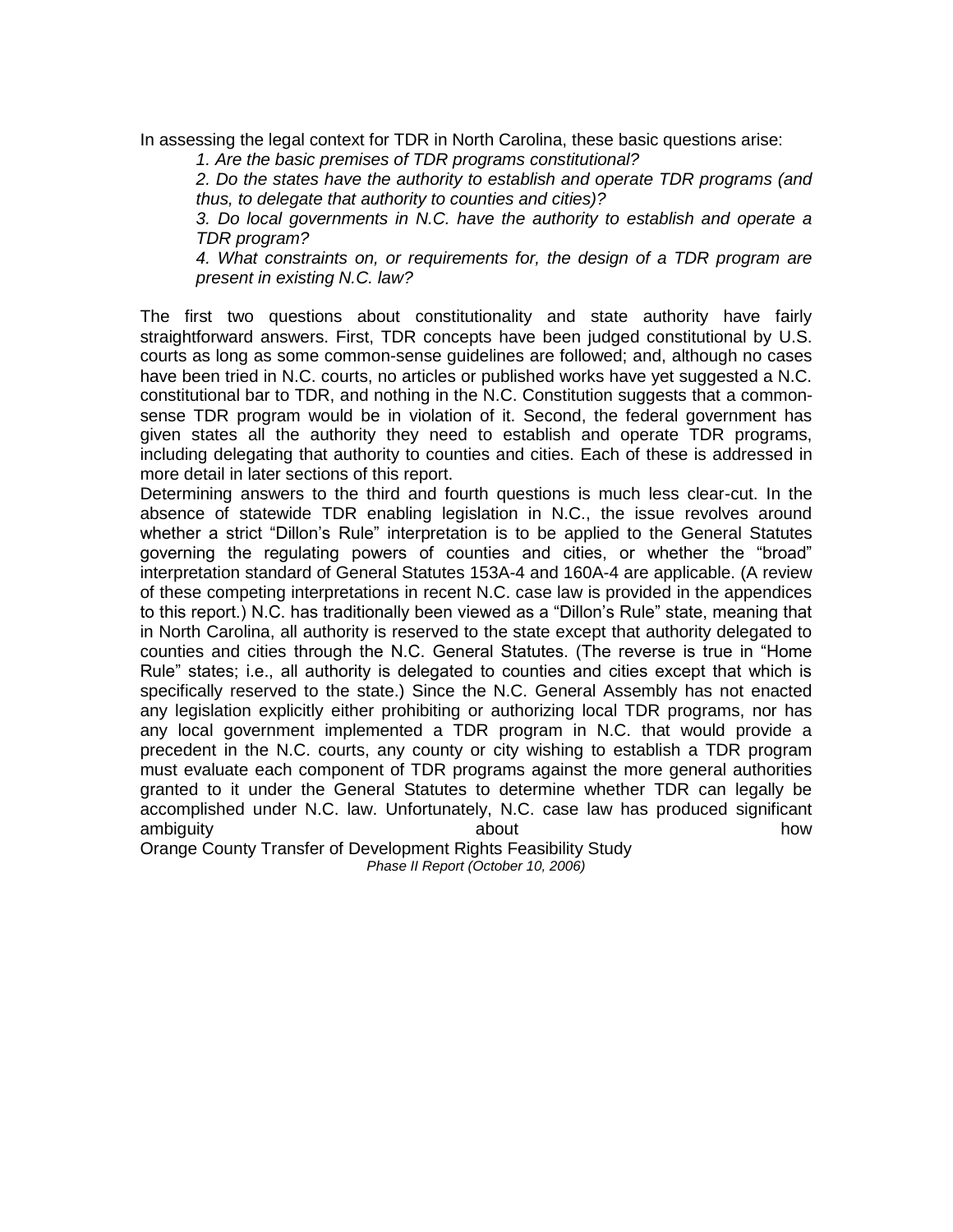broadly or narrowly the General Statutes are to be construed in cases where there is room for interpretation.

Proceeding with an evaluation of the legal standing in N.C. of components of a local government TDR program, these questions arise:

*1. Can development rights be severed from real property and transferred to another property as a means of increasing the as-by-right development potential of the other (receiving) property? (And: how does the answer vary depending on whether the other, receiving property is contiguous or not and owned by the same owner or a different owner? Also, how does the answer vary depending on whether the transfer is residential-to-residential or residential-to-commercial?)* 

*2. Are the severed development rights a form of intangible personal property or an interest in real property? (And what are the implications for TDR transactions of the answer to that question?)* 

*3. Can local governments regulate the severing and transferring of development rights within their jurisdictional boundaries? (And: can they act together with other local governments to do this? Can they do so either administratively or through a quasi-judicial review process?)* 

*4. Can local governments purchase severed development rights?* 

*5. Can local governments extinguish severed development rights they have purchased?* 

*6. Can local governments sell severed development rights?* 

The first three questions deal with the basic mechanics of severing and transferring development rights, while the last three questions deal with the extent of involvement of local government in effecting TDR transactions. Positive answers to the first question will suggest that TDR transactions can be permitted under N.C. law. The answers to the second question may help shape the form a TDR program takes based on N.C. real estate and tax laws. The answer to the third question will help determine what type of local ordinances are required to implement TDR locally (i.e., if the transactions themselves are permissible under N.C. law, then what kind of regulations on those transactions may local governments impose and what kinds of incentives may they construct to encourage such transactions?) The answers to the last three questions will help determine the extent to which it is permissible or practical for a local government to operate a TDR bank.

In summary, the preliminary issues identified for the analysis of the legal standing of TDR in N.C. include issues of constitutionality; questions of the basic mechanics of severing and transferring development rights; and questions of local governmental authority to regulate and participate in TDR programs. Orange County Transfer of Development Rights Feasibility Study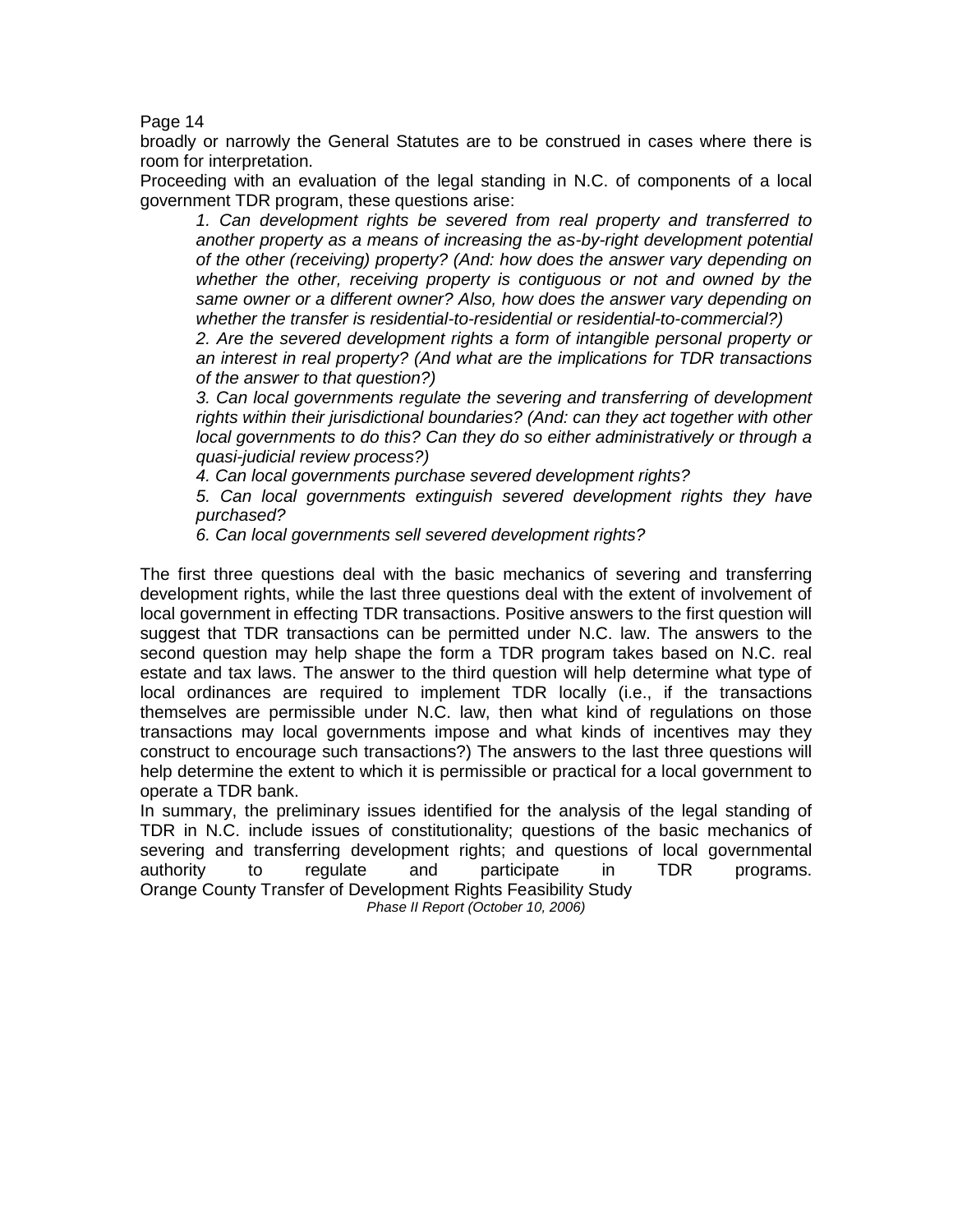## Page 15 **II. Research Results**

While Transfer of Development of Rights (TDRs) has been successfully implemented in a number of states, it has not gone unchallenged. Below is a discussion of the most common legal challenges to TDR programs, beginning with constitutional challenges and then moving on to an in-depth discussion of the local authority of North Carolina to enact TDRs. Appendices to this report contain a review of pertinent N.C. General Statutes and a summary of recent case law research for TDRs in North Carolina.

## **A. Constitutional Challenges to TDR**

The constitutional challenges to TDR are grouped under four key issues: uniformity, equal protection, due process, and takings. Each is discussed below. In general, the State courts and the U.S. Supreme Court have ruled that the basic premises of TDR are constitutional, or that resolution of the dispute hinged on aspects of the case other than the constitutionality of TDR.

1. *Uniformity and Spot Zoning* 

In *Dupont Circle Citizens Association v. District of Columbia Zoning Commission*<sup>1</sup>, the Washington DC Appellate court rejected **statutory uniformity** as a challenge to TDR. **Spot zoning,** when a small area of land or section in an existing neighborhood is singled out and placed in a different zone from that of neighboring property, was rejected as a challenge to TDRs by the New York Supreme Court in the 1975 case of *Fur-Lex Realty, Inc. v. Lindsay* 2 . In the landmark case of *Penn Central Transportation Co. V. City of New* 

York<sup>3</sup>, involving the use of TDRs for historic preservation, the US Supreme Court ruled that historic preservation sites are not analogous to spot zoning and are constitutional. In the case, Penn Central Transportation wanted to build a multistory building above the historical site but was prevented by the Landmark Preservation Law from making changes to the façade.

2. *Substantive Due Process* 

Any zoning restriction imposed on a receiving site must satisfy the due process requirement of being reasonably related to furthering some legitimate public purpose and may not be arbitrary or capricious in its imposition. **Equal protection** was rejected as a TDR challenge by the New Jersey Appeals Court in the 1991 case, *Gardner v. New Jersey Pinelands Commission* 4 . Mr. Gardner argued that the comprehensive

management plan of the New Jersey Pineland's Commission was more restrictive and had fewer benefits than the easement program under

- 1 355 A.2d 550, 558 (D.C. App. 1976) 2
- 367 N.Y.S.2d 388 (1975) 3
- 435 U.S. 920 (1978). 4

125 N.J. 193, 593 A.2d 251 (191) Orange County Transfer of Development Rights Feasibility Study *Phase II Report (October 10, 2006)*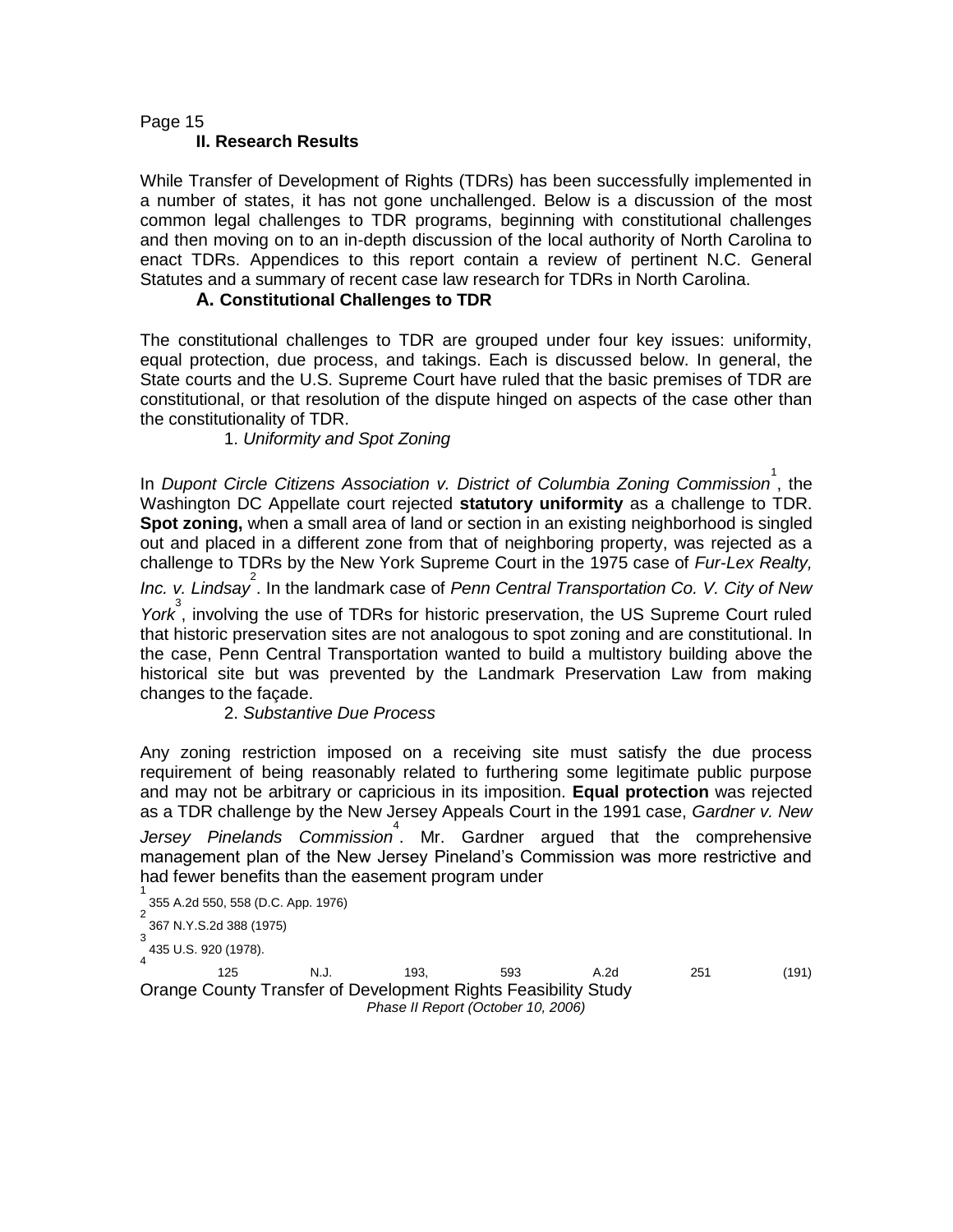the Right to Farm Act in which some of his neighbors participated. In *City of Hollywood v*

*Hollywood Inc* 5 , the Florida Appeals court upheld the **due process** validity of zoning restrictions imposed on the TDR sending zone; however the case did not address the validity of base zoning restrictions imposed on the receiving sites.

TDRs may give rise to other due process arguments. According to McEleney, one is that "the redistribution of density under a TDR plan is inherently contrary to zoning policy. … As a density redistribution plan, TDRs are premised on the assumption that no harm results by allowing the density in one lot or area to be greater than otherwise permitted as long as the density in a nearby lot or area is kept correspondingly low. This assumes, though, that an area will completely fill the density it is zoned for. In reality, most high density areas are zoned under the assumption that the majority of lots will not be utilized to the maximum extent allowed." (McEleney, 1995, p. 6) McEleney suggests that if the underlying zoning was created under the assumption that it will not be used to its full potential, and the use of TDR credits allows for 100 percent use of that potential, then a court could find that to be arbitrary and capricious, violating the Constitution's due process clause.

The second due process argument is that the density transfers must be justified by a clear planning nexus between the sending and receiving sites. States that provide for transfer of development rights only to contiguous or nearby parcels of land have a clear planning nexus with a clear relationship between the receiving zone and the benefits of preservation in the sending zone. However, TDR plans that allow transfer of development rights over considerable distances show less of a relationship (unless the resource protected has regional significance), and thus may be open to challenges that the effects on adjacent properties of the increased density allowed under the TDR program is an arbitrary imposition of cost on the adjacent property owners. "The density redistribution rationale of TDRs is severely strained unless it can be shown that the owners of property in the Receiving Area receive some benefit from the decreased density of the Sending Areas." (McEleney, 1995. p. 4)

3. *Taking of Property* 

The Fifth Amendment to the U.S. Constitution reads, in part, "nor shall private property be taken for public use without just compensation." Traditionally, a taking was defined as a physical seizure of property by the state. However, in 1922 the U.S. Supreme Court ruled that governmental interference in the form of excessive regulation may be so burdensome to a landowner as to have the same effect as an actual physical invasion, thus establishing the regulatory taking. (*Pennsylvania Coal Co. v. Mahon*). Land use zoning falls under this broad legally-murky category of regulatory takings.

5 432 So. 2d 1332 (Fla. App. 1983) Orange County Transfer of Development Rights Feasibility Study *Phase II Report (October 10, 2006)*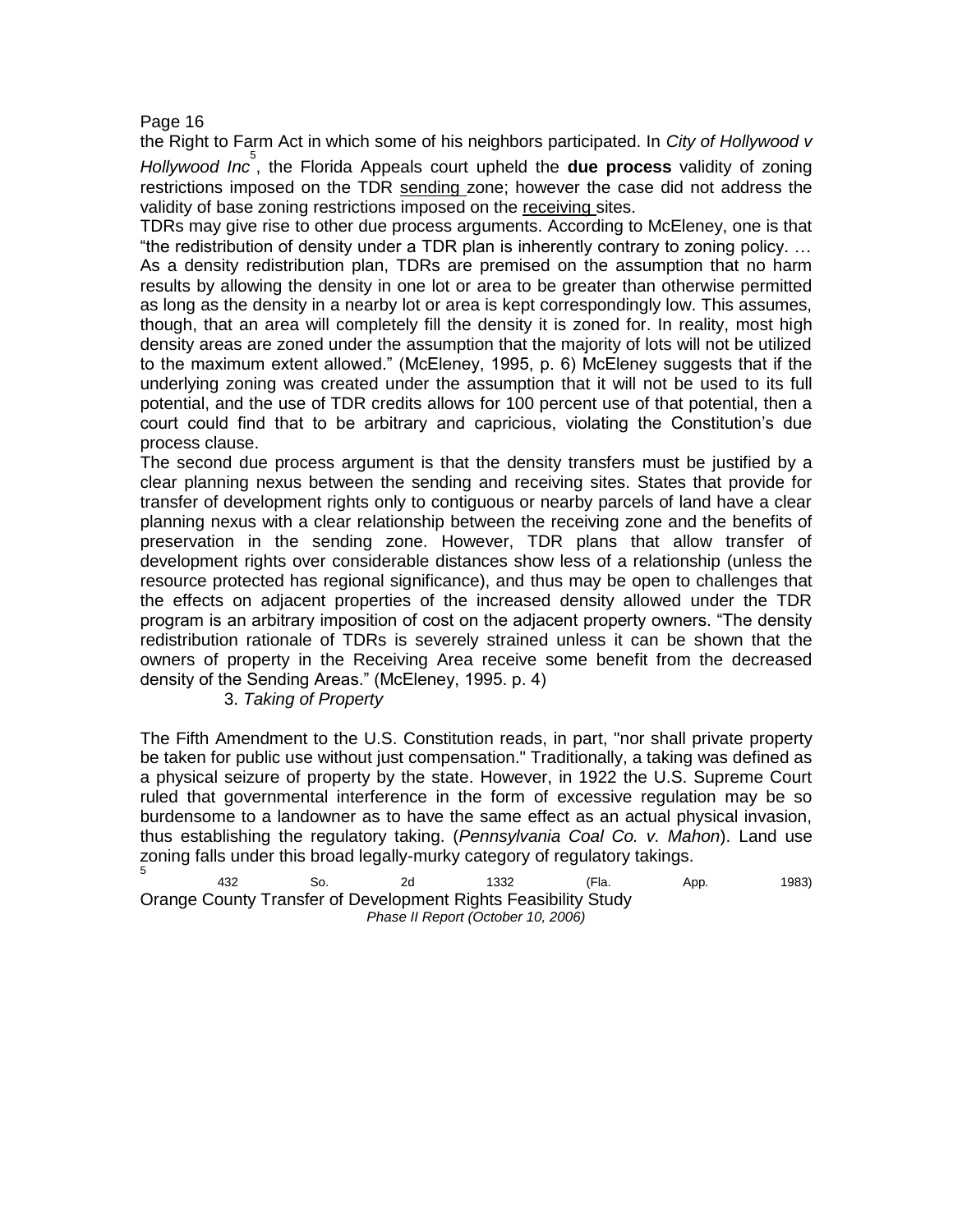To complicate matters, the High Court has ruled that a landowner must lose total use of the property before the government pays compensation. A *partial taking* need not be compensated at all. Consequently, the state has every incentive to have its actions deemed partial rather than as a full taking of property. Some governing bodies view TDR programs as a way to achieve this goal. In *Penn Central v. City of New York*, the Supreme Court seemed to indicate that TDR credits have a value that could prevent a total taking of property – and thus provide the required compensation. In this case, Penn Central Transportation entered into an agreement to construct and operate a multistory building above the terminal. However, the Landmark Preservation Law prevented such changes. The Supreme Court ruled that there was no taking because Penn Central could earn a reasonable return on the existing structure and from transferring development rights to nearby sites. This case was significant in that the court paved the way for an innovative use of the TDR: government agencies could limit the density or intensity of development with the air rights above a parcel and use the transfer of such development rights to "soften the blow" (Pruetz, 2003).

However, in the more recent Suitum v. Tahoe Regional Planning Agency<sup>6</sup>, this attitude seemed to change. Suitum argued that Tahoe Regional Planning Agency (TRPA) violated her due process rights by preventing her from building a home on her residential lot, effectively eliminating or materially impairing the beneficial use of their property. The lower courts had concluded that the extent to which her property rights had been economically affected could not be determined because of her failure to pursue use of the TDRs. The Supreme Court held that Suitum could maintain her claim that her property had been taken without compensation by TRPA which prohibited her from developing her property even though she had not attempted to sell or transfer the property or the TDRs to which she was entitled. Although many dealing with TDR hoped that the Supreme Court would go further and give a judgment as to whether the taking of Suitum's land was constitutional, the Court only rendered a decision that the case was ripe for adjudication which allowed Ms. Suitum to take her case back to the lower courts. In 1998, the Nevada District Court denied the TRPA request for summary judgment, ruling that the value of the TDRs is irrelevant to the issue of whether a taking had occurred (Dowling, 2005). The court thus signaled that the case would turn not on the use of TDRs, but on the extreme downzoning of the property. Eventually, in 1999, the TRPA settled the case for \$600,000 just before the case was to go back to district court. However, this case was unique in that the land Ms. Suitum purchased was in a "stream environment zone" which allowed no development or permanent land disturbance. Ms. Suitum had purchased the land before the Regional Plan to protect the streams was enacted (Crofton, 2003).

It must be noted that the Suitum case concerned only the legal outer bounds of the issue – situations in which parcels in a given Sending Area are stripped of all  $_{\rm 6}$ 

520 U.S. 725 (1997) Orange County Transfer of Development Rights Feasibility Study *Phase II Report (October 10, 2006)*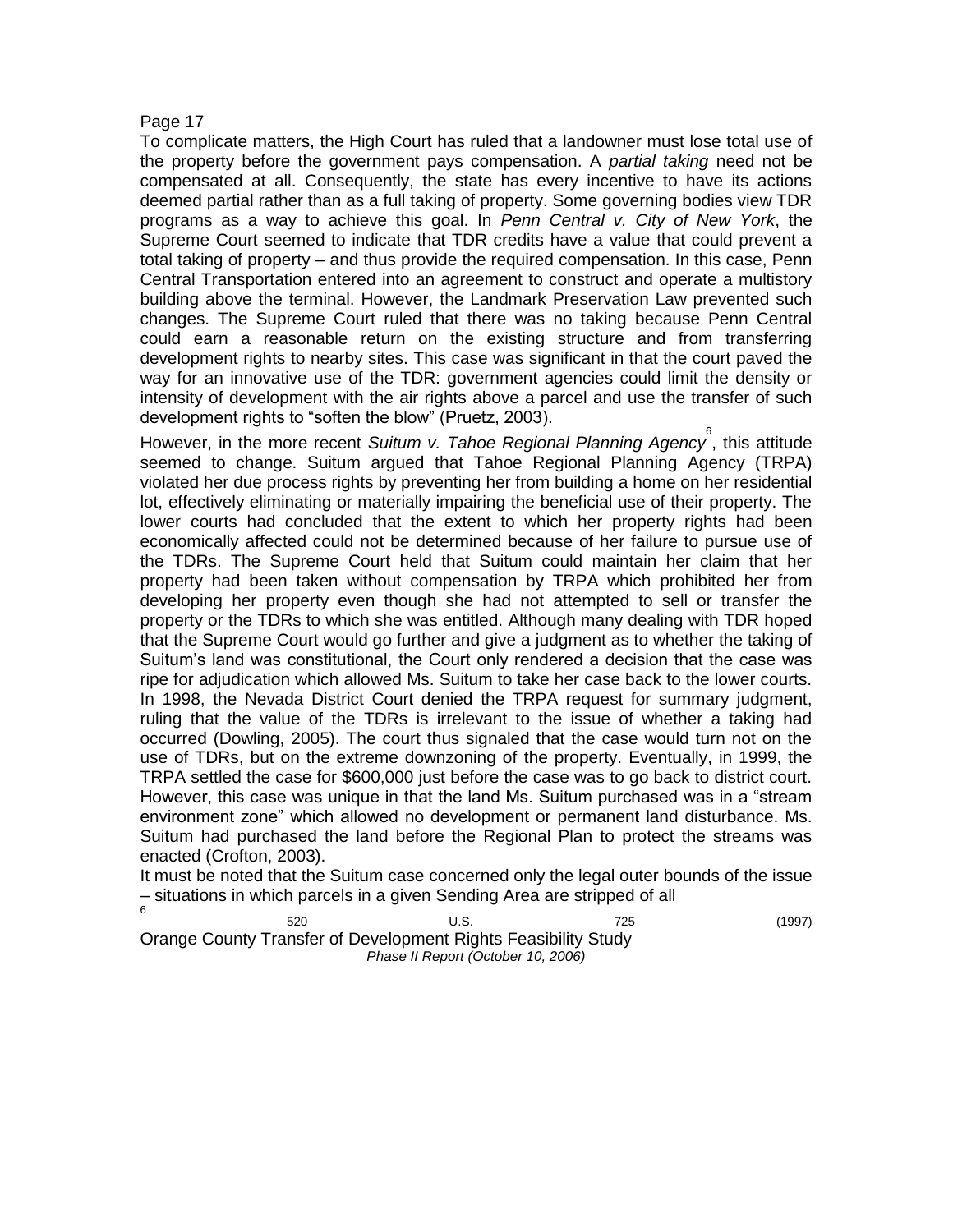rights to build. So long as a bare minimum of development is permitted on a particular set of landholdings, there may be no 'takings' issue. Montgomery County cleverly kept within the bounds of this loophole because it rarely zones land as zero-growth. It implemented a baseline minimum of one dwelling per 25 acres in its Sending Areas. The result has been a proliferation of overpriced rural 'estates', which may be less desirable than maintaining agricultural land, but may better meet local conservation goals than the sprawling alternative (Pruetz, 1998).

Other writers have speculated that the *Suitum* case heard by the Supreme Court might have been deemed a 'just compensation' if Lake Tahoe had some sort of TDR bank in place, whereby the owner could have quickly and easily sold TDRs at a fair minimum price without having to enter the marketplace. A TDR bank ensures liquidity and bridges the time gap between when an owner wishes to sell rights and when a developer needs to purchase them (Hanly-Forde et al, 2003).

## **B. Lack of Specific Statutory Authority**

How much authority do local governments have in implementing transfer of development rights? In North Carolina, there is no statewide enabling legislation for the general use of TDRs by local governments, although there is enabling legislation for the limited use of TDR in the context of dedication of street rights-of-way. G.S.136-66.11, Transfer of Severable Development Rights and G.S.136-66.10, Right-of-Way under Local Ordinances, are the two general statutes in North Carolina under which the State permits local governments to use TDR. These two statutes allow a city or county in its zoning or subdivision control ordinances to provide for the "establishment, transfer and exercise of severable development rights to implement the provisions of G.S. 136-66.10 and this section" (G.S.136-66.11). Pruetz (2003) cites G.S.136-66.11 to support his statement that communities in North Carolina "can adopt TDR programs as long as specified procedures are followed." Similarly, Bredin (2000) notes these two statutes in an article about state TDR enabling legislation.

However, the lack of broad TDR enabling legislation, by itself, would not necessarily prevent local governments from using TDR in more general applications, depending on which state the local government is in and whether the state is under Dillon's Rule or Home Rule.

All states receive their authority to govern from the federal government. Home Rule states delegate all of that authority to their local governments except for specific powers that the state retains for itself. Dillon's Rule states retain all of their authority except for specific powers which they delegate to the local governments. Dillon's Rule was named in honor of Judge John F. Dillon, who wrote an early treatise on municipal corporation law. This principle has been followed since the mid-1870s by North Carolina's courts in determining whether a local government has authority to engage in a specific activity. Under Dillon's Rule, a local government has only certain powers: Orange County Transfer of Development Rights Feasibility Study *Phase II Report (October 10, 2006)*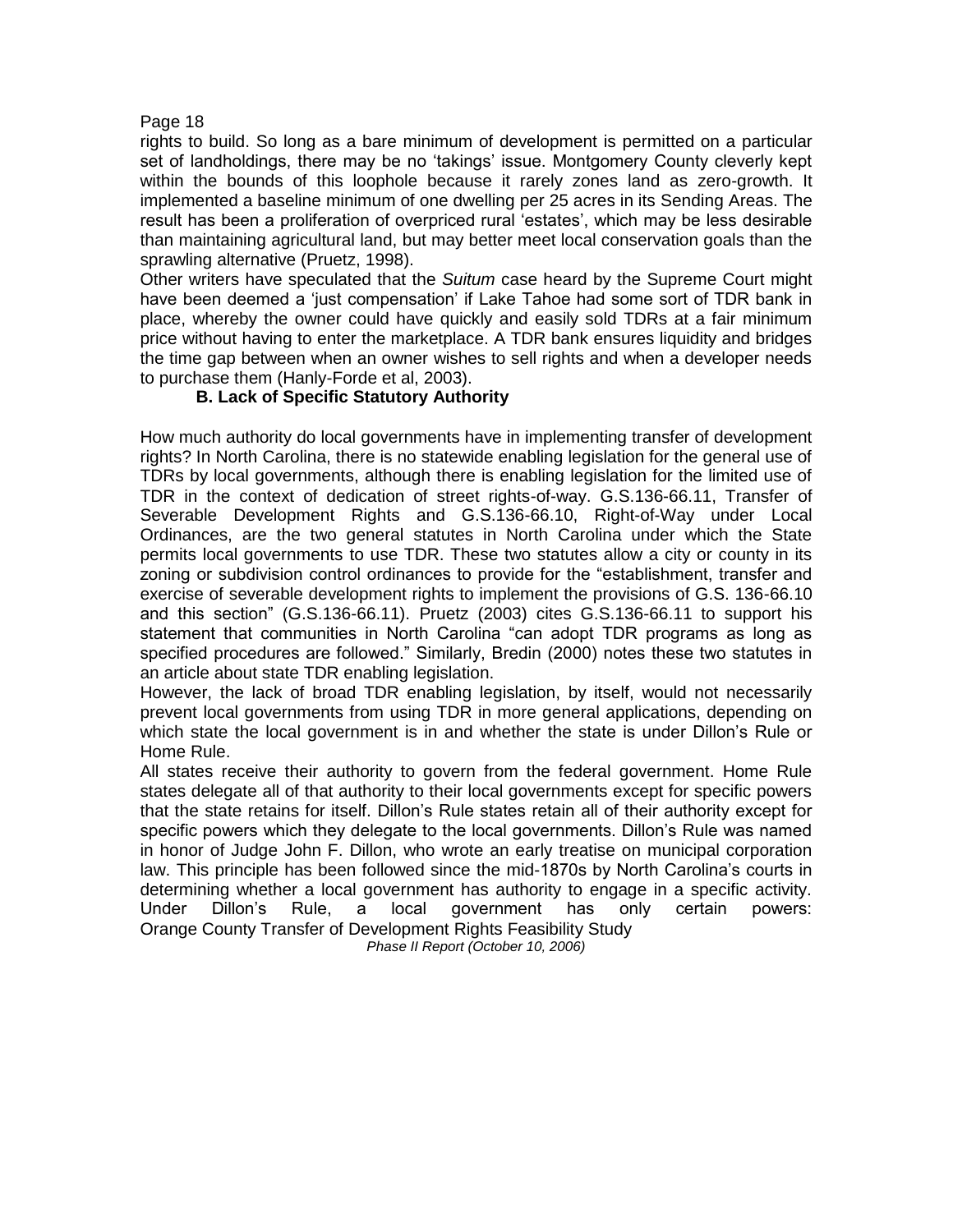1) those granted to it by the legislature in express words;

2) those necessarily or fairly implied in or incident to the powers expressly granted; and

3) those essential (that is, not simply convenient, but indispensable) to accomplishment of the unit's declared objects and purposes (Bell, 1995).

The figure below shows which states are home rule and which are Dillon Rule.

## **Figure 1-1**

*Source: Puentes, 2003.* 

While this system may seem very simple, the legal system sometimes makes it very difficult to determine whether North Carolina is truly a Dillon's Rule state. The North Carolina General Assembly enacted two statutes which gave broader powers to the local governments:

**N.C. Statutes section 160A-4**, enacted in 1971, referred to cities' authority

**N.C. Statutes section 153A-4**, enacted in 1973, referred to counties' authority

These two statutes say that the local governments should have adequate authority to execute the powers, duties, privileges, and immunities given to them by law. Therefore, these statutes should be "broadly construed" and the grants of powers to the local governments should be construed to include any additional and supplementary powers that are necessary or expedient to carry them into execution and effect. This is true as long as those powers are not contrary to state or federal law or to the public policy of the State.

According to Richardson, North Carolina Statutes sections 153A-4 and 160A-4 "clearly abolish Dillon's Rule and mandate a more liberal interpretation of grants of authority to local governments in North Carolina, at least with respect to certain grants of power" (Richardson et al, 2003). Bell (1995) agrees that these two statutes state a rule "quite different from Dillon's Rule" because the statutes allow the authority of the cities and counties to be more broadly construed and include powers that are reasonably expedient to exercise those grants. This Orange County Transfer of Development Rights Feasibility Study *Phase II Report (October 10, 2006)*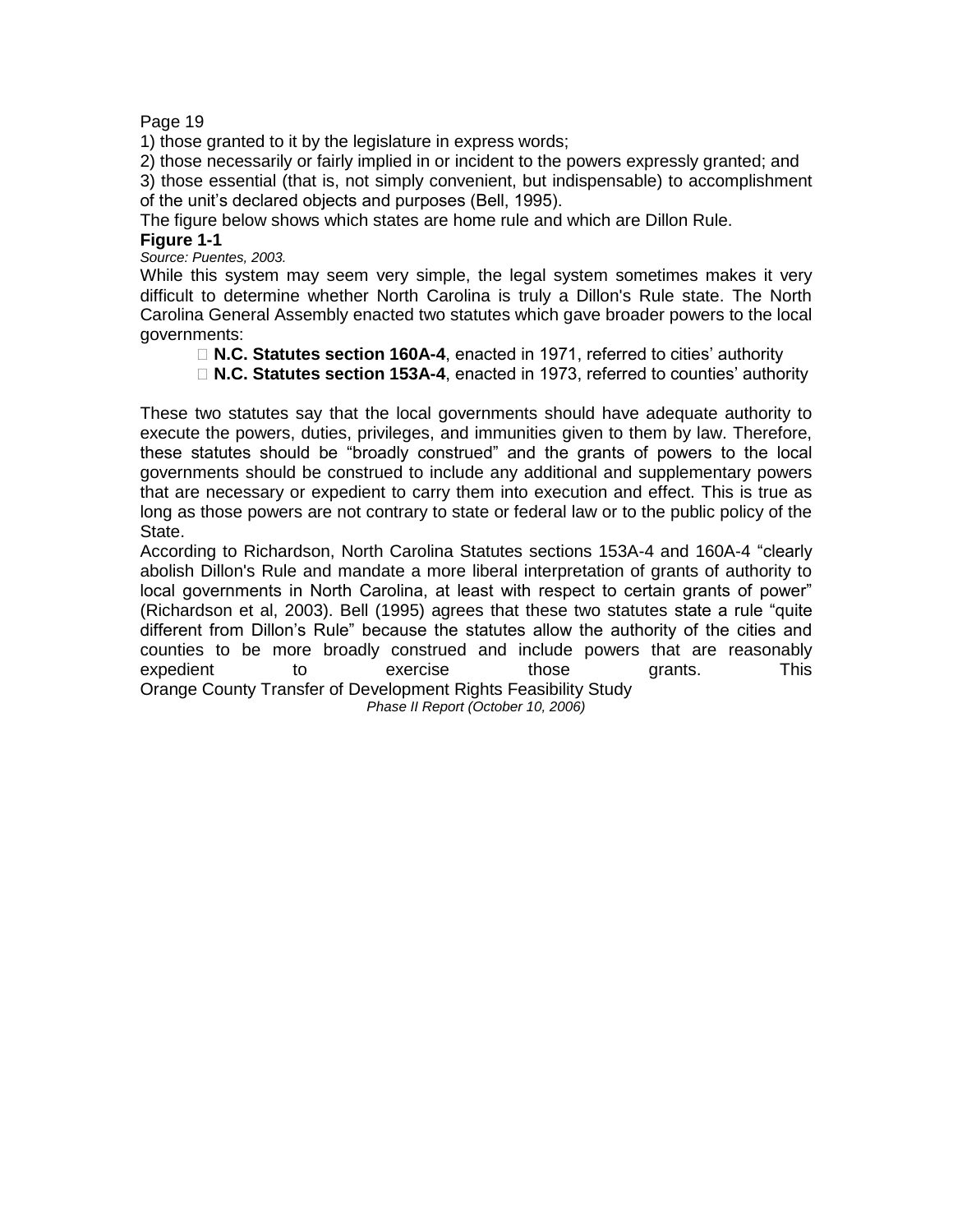language is probably more expansive than the Dillon's Rule requirement that additional powers must be "necessarily or fairly implied" from the express grant of power (Bell, 1995). David Owens from the Institute of Government at UNC Chapel Hill argues that Dillon's Rule no longer applies in North Carolina. He notes that the key issue for the courts in interpreting legislation is the General Assembly's intent. The General Assembly clearly said grants of authority should be broadly interpreted (Owens, 2003). Owens notes that court opinions which use the narrower view of local government's authority overlook the intent of GS 160A-4 and GS 153A-4. However, N.C. courts have not always appeared to agree with these interpretations.

With the conflict of Dillon's Rule and the two N.C. Statutes, the courts were not directly confronted with the inconsistencies until two recent cases decided in 1994 (*Homebuilders Association of Charlotte, Inc., v. City of Charlotte*, and *Bowers v. City of High Point*). Although decided in the same year and in the North Carolina Supreme Court, the two cases reached apparently conflicting decisions on these issues. Ten additional cases over the next decade only added to the confusion. (See Appendices for a detailed review of these dozen cases.)

The legislative climate has not been favorable to resolving the issue, either. In the 2003- 2004 session of the N.C. General Assembly, Senator Daniel Clodfelter of N.C. sponsored a bill, **Senate Bill 160**, that would allow local governments broader authority. On 4/29/03 Senate Bill 160 was sent to the Senate Finance Committee. However, the Legislative Review (a publication for ElectriCities Members in Raleigh) states that "It is certain that the bill has died there" (Legislative Review, 2003). The Review quotes strong opposition from the Home Builders Association as one of the major reasons. In an interview, Senator Clodfelter said he felt that the Bill had died in committee due to opposition.

Two recent developments promise much-needed clarification on these issues:

The January, 2005 decision in *BellSouth Telecommunications v. City of Laurinburg* and a pair of bills approved by the Senate during the 2005 legislative session (SB 814 and SB 518) and pending approval in the House.

BellSouth v. City of Laurinburg (606 S.E. 2<sup>nd</sup> 721, 2005 N.C. App.) is the most recent case dealing with these issues. It was decided in favor of the City in January, 2005, and plaintiff's discretionary review petition to the N.C. Supreme Court was denied in June, 2005. This case now sets important precedent on these issues, and its attempt to clarify and make consistent prior rulings on these issues is very helpful. The court declared that G.S. 160A-4 (for cities, and by implication, 153A-4 for counties) supersedes Dillon's rule in N.C., and articulated three tests for determining local authority:

1. If the "plain meaning" of the relevant statutes is clear and not vague or ambiguous as to local authority, then no "broad interpretation" may be

Orange County Transfer of Development Rights Feasibility Study *Phase II Report (October 10, 2006)*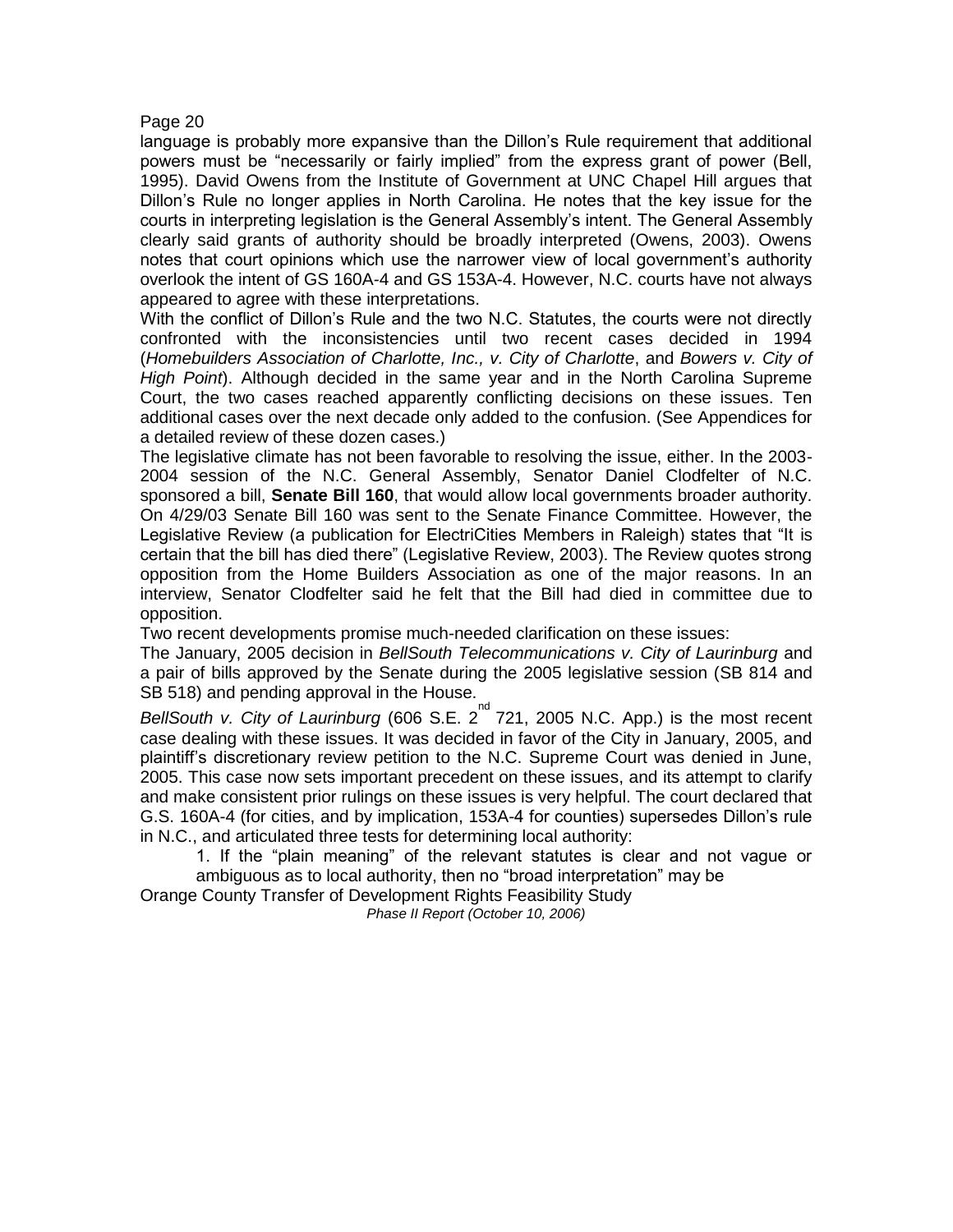applied, and the action is either permitted or prohibited as the "plain meaning" dictates.

2. If ambiguity exists, and the action is "reasonably expedient to the exercise of" another authority that has been granted, then the action is authorized. (This language comes from G.S. 153A-4's mandate for "broad construction" of grants of local authority to counties. For cities, and for county powers granted under Chapter 160A, G.S. 160A-4's language is "reasonably necessary or expedient".) 3. Finally, the Court of Appeals stated that G.S.160A-4's language must "be construed in favor of extending powers to a municipality where there is an ambiguity in the authorizing language." (The Court's decision in BellSouth v. City of Laurinburg was based on this interpretation.)

Clearly, a local action that meets test (a) or even test (b) carries a greater degree of certainty as to local authority and is more likely to be upheld if challenged in court than an action that only meets test (c). The Court used these three tests to demonstrate that prior rulings that appeared inconsistent had in fact been consistent in upholding G.S. 160A-4 (and 153A-4 by implication) when the "plain meaning" of the law test did not apply.

In the current legislative session, Senator Clodfelter has introduced both **Senate Bill 518 and Senate Bill 814**, the latter of which was approved in 2005. These bills would modernize and clarify city/county planning and land use management statutes. Senate Bill 518 and 814 both introduce the concept of allowing local governments to enact "unified development ordinances" that could include the regulatory powers currently

contained separately in zoning and subdivision ordinances 7 . This proposed change, combined with two other changes proposed in S814, may have implications for local governments' TDR authority: a) S814 expands the basic grant of power to enact zoning ordinances to include adoption of "development regulation ordinances;" and b) it also adds "conditional zoning districts", in which "site plans and individualized development conditions are imposed" to the existing array of "general use districts", "overlay districts", "special use districts", and "conditional use districts". The first of these two changes could be construed to allow TDR provisions as part of either zoning or unified development ordinances, as a "development regulation." The second may allow TDR Sending and Receiving Areas to be created as conditional zoning districts, providing more flexibility in how TDR is implemented than general use or overlay districts alone. One other change proposed in S814 may make TDR easier to administer in the case of large-scale Receiving Area developments, but otherwise does not appear to affect local governments' TDR authority: S814 adds provisions for local governments to enter into development agreements for large-scale, multi-year, multi-phase

7 In concert with this concept, S814 would change one of the stated purposes of subdivision regulations from creating conditions "essential to" public health, safety, and the general welfare to creating conditions "that substantially promote" it, since "promote" is the word used in the zoning grant of power statutes. This can be construed as providing a slightly relaxed standard for the objectives subdivision regulations may be used to achieve. Orange County Transfer of Development Rights Feasibility Study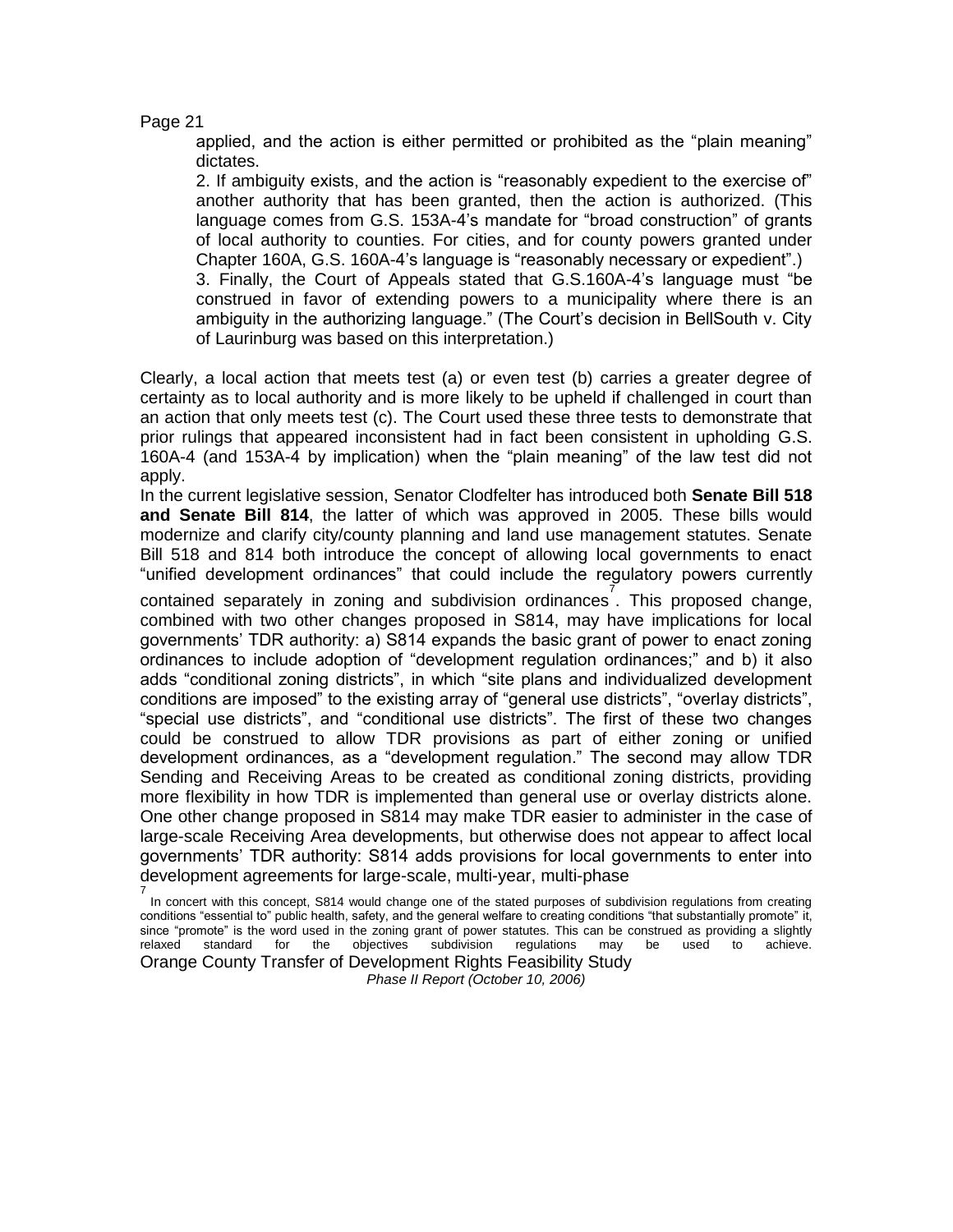development projects. None of the remaining changes proposed in S518 or S814 appear to impact TDR local authority. $\degree$ 

In summary, N.C. municipalities and counties do not have explicit authority to enact local TDR programs other than in connection with dedication of street rights-of-way, but neither are they expressly prohibited from doing so. Thus, they may look to other explicit land regulatory authority they have been granted, in combination with G.S. 160A-4 and G.S. 153A-4, to infer the authority to create and operate TDR programs.

## **C. Relationship of TDR to Other Permitted or Prohibited Practices**

While the TDR program may look like an innovative and complicated conceptual approach, it is actually based on existing and widely accepted planning techniques. Below is the relationship of the TDR program to these more familiar programs. To the extent that each of these planning techniques is permitted or not been successfully challenged in the N.C. courts, the argument can be made that TDR is also permitted and would likely be upheld if challenged in N.C. courts.

1. *PDR and Conservation Easements* 

TDR expands on Purchase of Development Rights (PDR) concepts. Under PDR, communities purchase development rights through cash payments in exchange for a deed restriction (for example, a covenant or easement). Such a restriction permanently removes or retires the land's development potential. In a TDR program, once the development rights are separated from the parcel, rather than being retired, the development right can be sold or transferred to another parcel in an area where the additional development potential represented by the purchased right can be realized. Under PDR, development rights are removed from present *and* future use. Under a TDR program, the present development rights are shifted from areas that will be preserved to areas that will be developed at higher densities. Another difference between PDR and TDR programs is the mechanism for making them work. PDRs rely on public officials to plan, coordinate, and map out the purchases of the easements. According to

8 The other notable changes proposed in S518 are: a) it allows for different review procedures to be established for different classes of subdivisions; b) it requires planning boards reviewing zoning ordinance amendments to advise and comment as to whether the proposed amendment is consistent with any applicable adopted plan, although lack of consistency would not be a bar to adoption of the amendment; c) it expands on current procedural requirements for board of adjustment hearings; and d) it eliminates redundancy in provisions specifying required public notice and hearings. The other notable changes proposed in S814 are: a) allows subdivision ordinances to require performance guarantees; b) specifies requirements that presale or prelease contracts must meet in order to avoid existing penalties for transferring lots in unapproved subdivisions; c) provides procedures for adoption of temporary moratoria on development approvals; d) requires governing body decisions on zoning amendments to include a statement explaining why the action is reasonable and in the public interest, and whether the action is consistent with applicable adopted plans; and e) provides an option for local governments to reimburse developers for design and construction of public infrastructure when the<br>infrastructure when the developer's property. infrastructure serves the the developer's property. Orange County Transfer of Development Rights Feasibility Study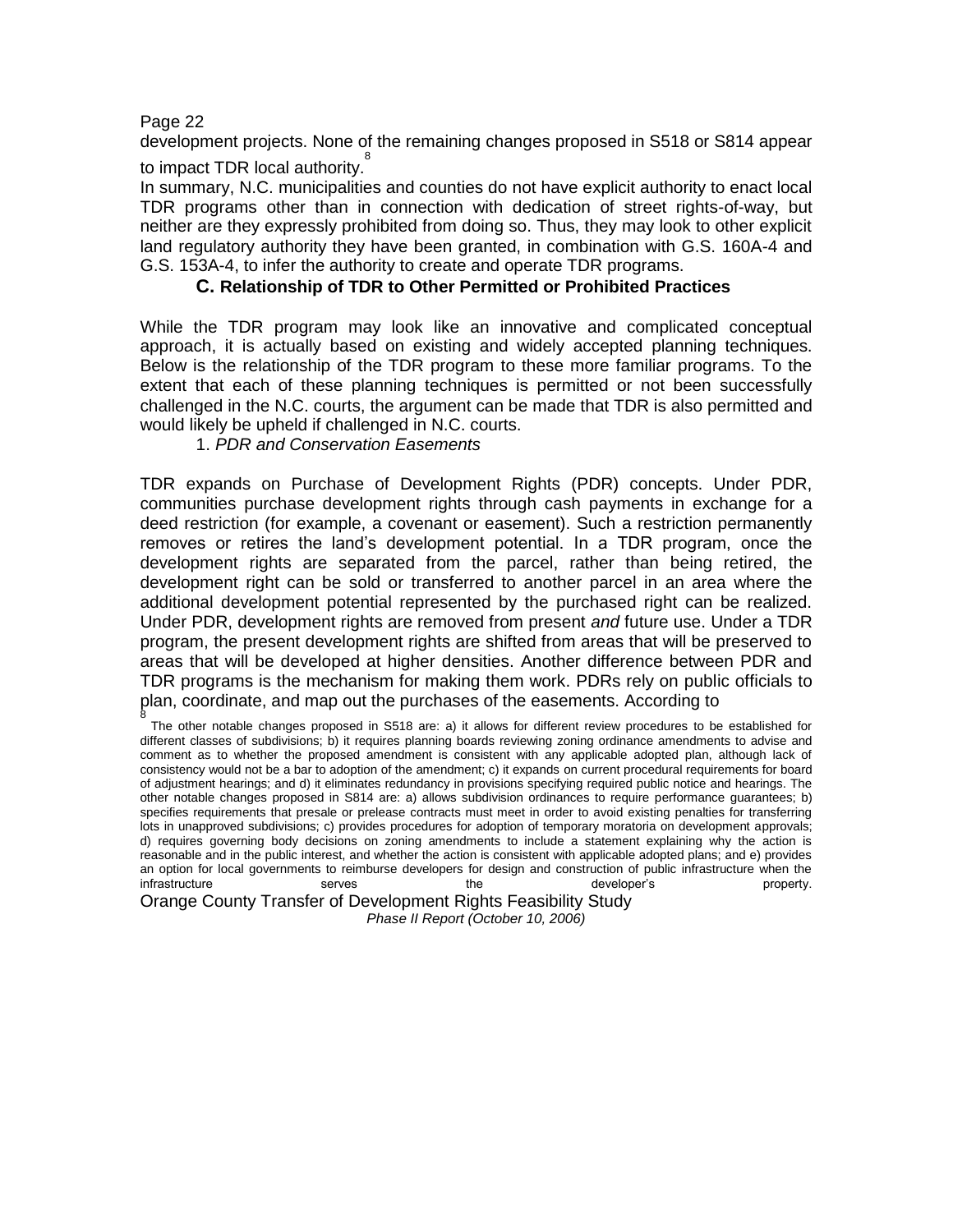Machemer, "Once the program is established, TDR relies, to a large extent, on private market sales of development rights between the landowners and others (such as developers)" (Machemer et al, 2000). While it is possible to design a TDR program based exclusively on government purchase and sale of development rights, the distinction is that with TDR the option also exists to use the power of the private market.

Like government-operated PDR programs, private conservation easement agreements between landowners and qualified land trusts remove and retire the development rights from a property in exchange for a deed restriction or conservation easement on the property. Thus, the legal processes involved in effecting those transactions can be looked to as well to provide a precedent for the Sending Area portion of TDR programs. The N.C. Conservation and Historical Preservation Agreements Act was enacted in 1979 and recognizes conservation easements as a valid vehicle to protect land from development. While the Act does not require donation of easements, and thus allows for the sale of easements by landowners, it does provide for state tax credits when such easements are donated rather than sold, and is coordinated with federal tax law. N.C. law also provides for county tax assessors to lower the assessed value of properties that are under conservation easement (G.S. 121-40).

Taken together, these two conservation precedents provide positive answers to the question of whether development rights can be purchased and severed from property, either in private or local government-sponsored transactions.

We turn now to the more difficult issues surrounding the transfer of those credits to other, non-contiguous properties to increase their development potential. Without this piece of the puzzle, there will be no private market buyers for severed development rights (other than conservation land trusts and existing government PDR programs.)

The crucial question is whether there are any obstacles in N.C. law to local governments allowing severed development rights (or TDR credits) to be applied to Receiving Areas in exchange for increased intensity of land use. The use of TDRs in Receiving Areas can be looked at as density shifting or as a form of density bonus in exchange for provision of a public good (protected open space in the Sending Area), for which there are precedents in N.C.

2. *Zoning* 

McEleney specifically cites the authority to zone as the basis for authority to enact TDR programs in the absence of statewide TDR enabling legislation (McEleney, 1995). Here is the rationale: TDR programs require communities to define preservation and development districts (sending and Receiving Areas). This type of planning of future design is required for most land-use and growth management planning techniques, and can be accomplished through overlay districts or regular zoning districts. A TDR approach avoids the controversy of Orange County Transfer of Development Rights Feasibility Study *Phase II Report (October 10, 2006)*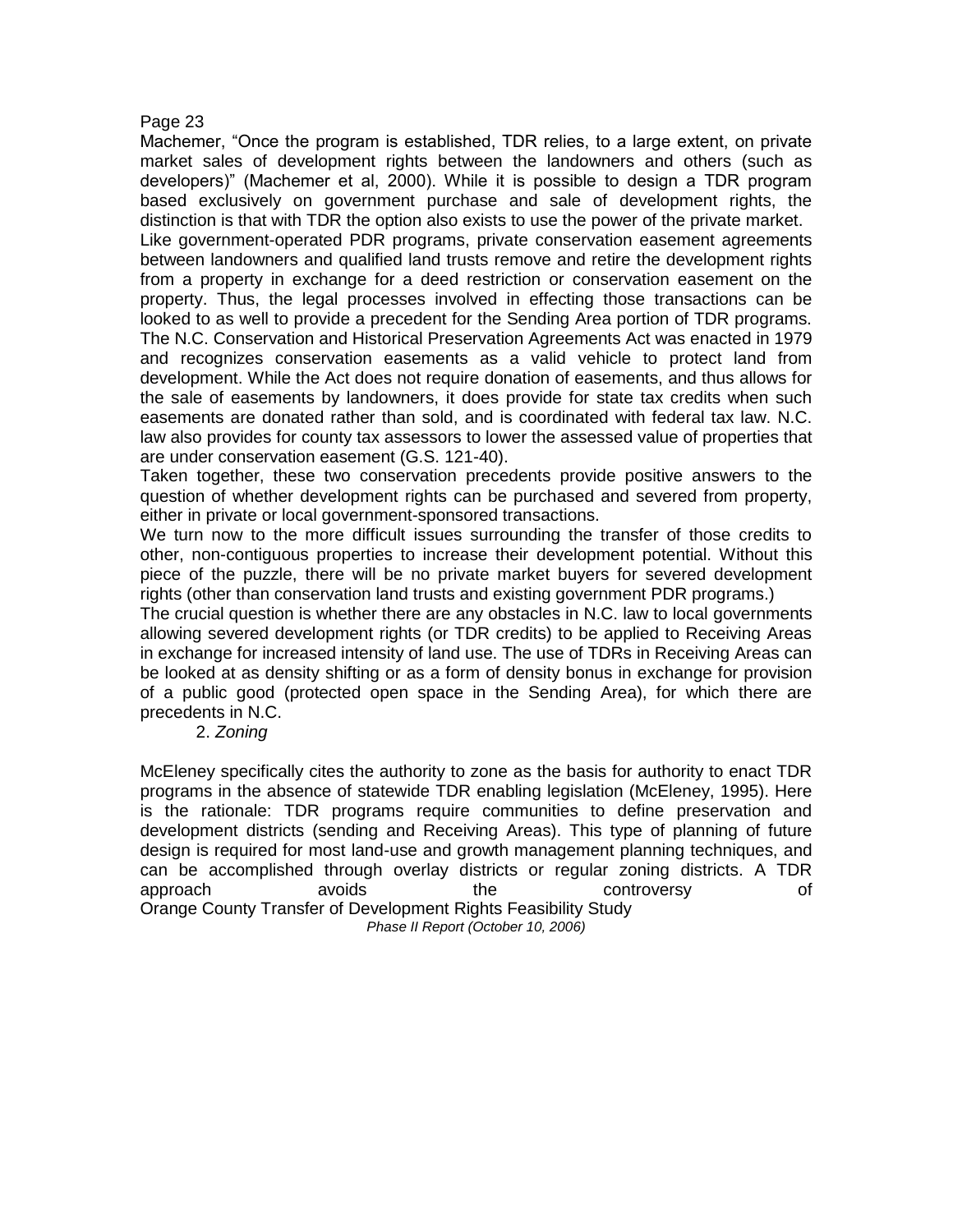permitting communities to allow upzoning and zoning variances on an ad hoc basis. Through TDR, the public can capture some of the windfall profit and other benefits that currently go to the individuals who now succeed in getting use variances or zoning changes. The TDR may be viewed as a type of zoning, one that offers a way to compensate for unevenness between two parties: the landowners in the designated growth areas who could gain financial windfalls and the landowners in the preservation areas who could experience financial losses in land values. TDR offers a way to avoid these extremes (Machemer et al, 2000). Other indirect impacts of *ad-hoc* zoning changes on landowners whose property is not in the designated growth areas may include increased pressure to sell their properties, higher demand for infrastructure improvements, and commensurate tax increases.

The constitutional challenges section of this report has already touched on downzonings that often accompany enactment of TDR and avoidance of unconstitutional takings. Clearly, local governments in N.C. have the authority to designate "sending" and "receiving" districts, and even to downzone districts, given an appropriate "planning nexus", and provided required administrative procedures are followed and proper public notice given and hearings held. But again, without the authority to allow TDR credits to transfer to Receiving Areas, those designations would be meaningless.

Traditional zoning ("Euclidean" zoning) separates incompatible land uses and imposes density restrictions, and has been used since the 1920's. Several more recent innovations offer more flexibility than traditional zoning, and have implications for TDR:

 $\Box$  Incentive Zoning: "Incentive zoning encourages developers to meet specified public objectives in development by offering advantages in the form of density bonuses, more flexible design treatment, and more expeditious processing of approvals." (Porter, 1997, p. 50) For example, the developer may be allowed to exceed height limits by a specified amount in exchange for providing open spaces or plazas adjacent to the building (CFTE, 2004). Like density bonuses, cluster zoning can be viewed as a form of incentive zoning. Cluster zoning "allows groups of dwellings on small lots on one part of the site to preserve open space and/or natural features on the remainder of the site. Minimum yard and lot sizes for the clustered development are reduced. Like PUDs, site designs are subjected to more detailed reviews." (Porter, 1997, p. 26.)

 $\Box$  Performance Zoning: Like overlay districts, performance zoning is a type of flexible zoning. "Performance zoning employs standards and criteria – rather than prescribed lists of uses and requirements – that allow more choices among potential land uses and design treatments. Standards and criteria set limits to the impacts of land uses to assure compatibility among adjacent land uses and encourage development in preferred locations." (Porter, 1997, p 50) In other words, it deals not with the use of a parcel, but the performance of a parcel and how it impacts

Orange County Transfer of Development Rights Feasibility Study *Phase II Report (October 10, 2006)*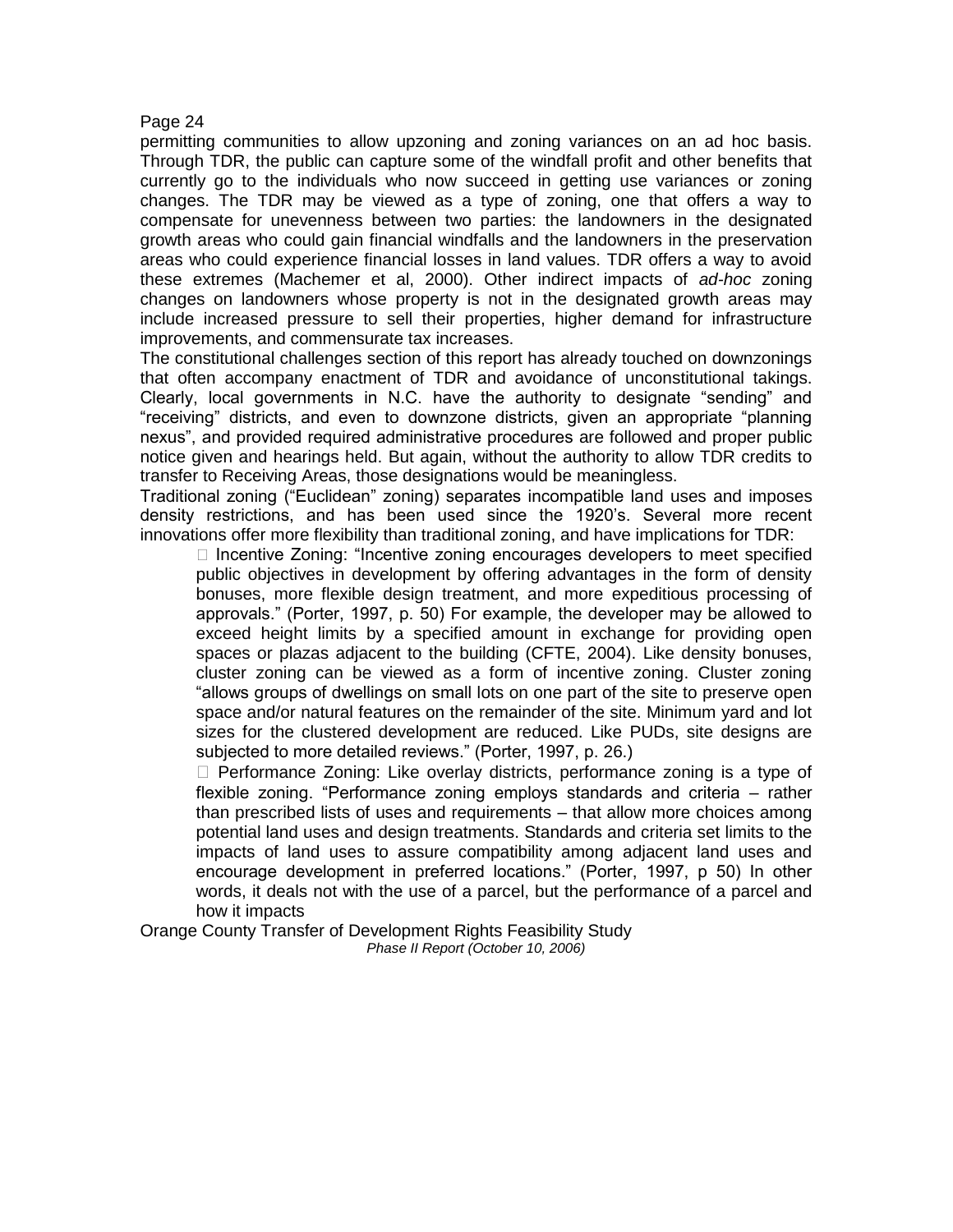surrounding areas (Tyler, 2004). Flexible zoning's "performance provisions are rarely applied to all zoning districts but are often used for selective locations or types of uses (e.g., PUDs)." (Porter, 1997, p. 26)

 $\Box$  Planned Unit Development: "An optional procedure for project design, usually applied to a fairly large site. It allows more flexible site design than ordinary zoning would allow by permitting options or relaxing some requirements.…" PUDs almost always require special review procedures (including design reviews) to approve these variations from normal requirements." (Porter, 1997, p. 26, 50) PUD provisions often require developers to compensate for the impacts of their projects by setting aside significant and usable open space, providing infrastructure needed to service the development, or offering other community facilities and services. (Pace Law School, 2005)

Density bonuses provide a direct parallel to the use of TDR credits to achieve higher density in a Receiving Area. Rather than providing the density bonus in exchange for onsite public amenities like sidewalks or other design features, or in exchange for cash in lieu of such on-site amenities, TDR provides the density bonus in exchange for the protection of open space elsewhere in the jurisdiction as represented by the severed development rights. In fact, G.S. 153A-331 and 160A-372 specifically provide for local governments to require either provision of open space or cash in lieu in their subdivision ordinances. However, the caveat is that the open space provided is to serve the development and other developments. It is an open question as to whether this introduces a strict requirement that the open space provided be in close proximity, or whether the provision of open space that serves an entire jurisdiction (as in a large regional park instead of a smaller neighborhood park) is permitted.

Density bonuses have long been used by local governments in North Carolina, and are an accepted practice for local governments' regulation of land development. Orange County uses density bonuses to encourage Planned Unit Developments (PUDs) in the joint planning area and to encourage affordable housing development.

Cluster development is usually implemented through the zoning ordinance. Both TDR and cluster development involve shifting density from one location to another. Unlike cluster development, however, which shifts density from one portion of a site to another portion of the same site, TDR permits a density shift from one site to another, *noncontiguous* site. While landowners adjacent to cluster development are typically buffered from the higher density, a concern about TDR programs is the potential conflicts of increased density perceived by adjacent property owners. While similar to cluster development, TDR focuses on the densities of an entire program area (Machemer et al, 2000).

Chesterfield, NJ adopted a new Land Development Ordinance enabling TDR and changing the underlying zoning in the agricultural districts from 3.3-acre lots to 10-acre lots. A clustering option was added to the TDR program, giving a Orange County Transfer of Development Rights Feasibility Study *Phase II Report (October 10, 2006)*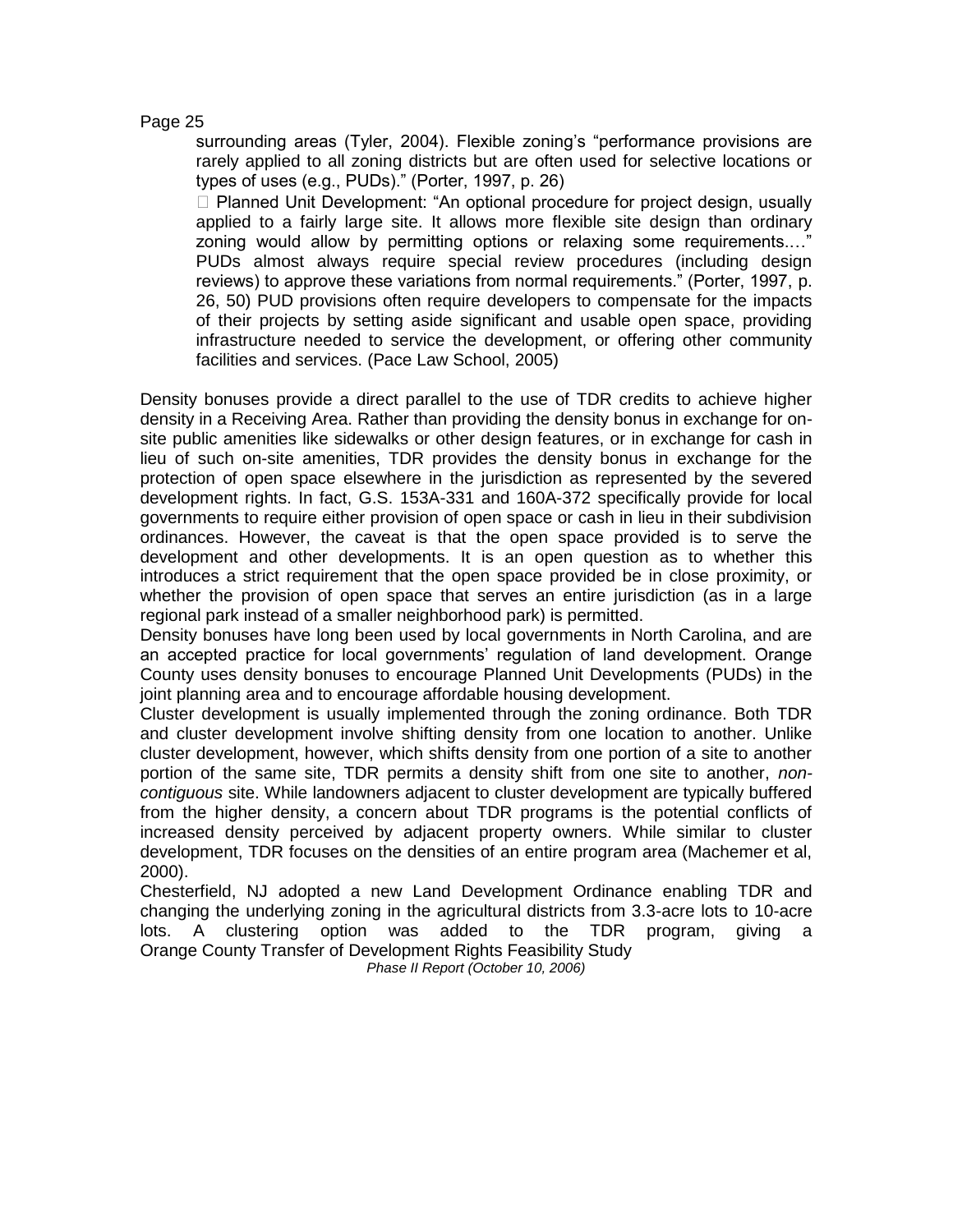density bonus in exchange for preserving 50% of the property as open space. The planned village received a Smart Growth Planning Grant. Chesterfield's well-defined vision has allowed it to make regulatory changes, garner state grants, make strategic infrastructure investments, and attract private participation. (Smart Growth Gateway, 2004)

TDR can be viewed as utilizing a form of performance zoning in that most TDR programs limit the number of TDR credits that can be used on a Receiving Area site in order to control the impacts of increased intensity of use. The concern with managing impacts on the adjacent parcels and surrounding area is one parallel between performance zoning and TDR. A second parallel is the application of the performance standards to some but not all underlying zoning districts, which may be likened to the designation of sending and Receiving Areas in a TDR program. If local governments have the authority to use performance zoning, then they must have the authority to establish limits on TDR credit usage in Receiving Areas and to designate Sending and Receiving Areas.

## 3. *Impact Fees*

Although impact fees are widely used elsewhere in the Country, they are not common in North Carolina. In part, this is due to uncertainty about whether their use by local governments in North Carolina is authorized under existing statutes or requires specific permission from the General Assembly. A bill was introduced to the General Assembly in 2003 to provide statewide enabling of impact fees for local governments, but it did not pass. Both Orange County and Durham County use impact fees, but only Orange County has received specific permission to do so from the General Assembly. Durham County has been sued because of this, and although both the lower courts and the N.C. Court of Appeals have declared Durham County's impact fees to be illegal because of the absence of permission from the General Assembly, Durham County plans to appeal

## to the N.C. Supreme Court.<sup>9</sup>

Even though Orange County has explicit permission to use impact fees, this current controversy over whether impact fees can be legally implemented by City or County governments, suggests an explanation of the difference between TDR and Impact Fees is necessary.

Impact fees can be defined as a one-time charge to a developer for new residential construction, and are usually imposed by local governments, such as counties and municipalities. The basic purpose of the impact fee is to pay for local government costs associated with the building of the new homes that are not covered by residential taxes. Impact fees are said to close the gap between residential taxes and the actual costs to local governments of new residential

9 *Durham Land Owners Ass'n v. County of Durham*, 630 S.E.2d 200 (N.C. App.2006) Orange County Transfer of Development Rights Feasibility Study *Phase II Report (October 10, 2006)*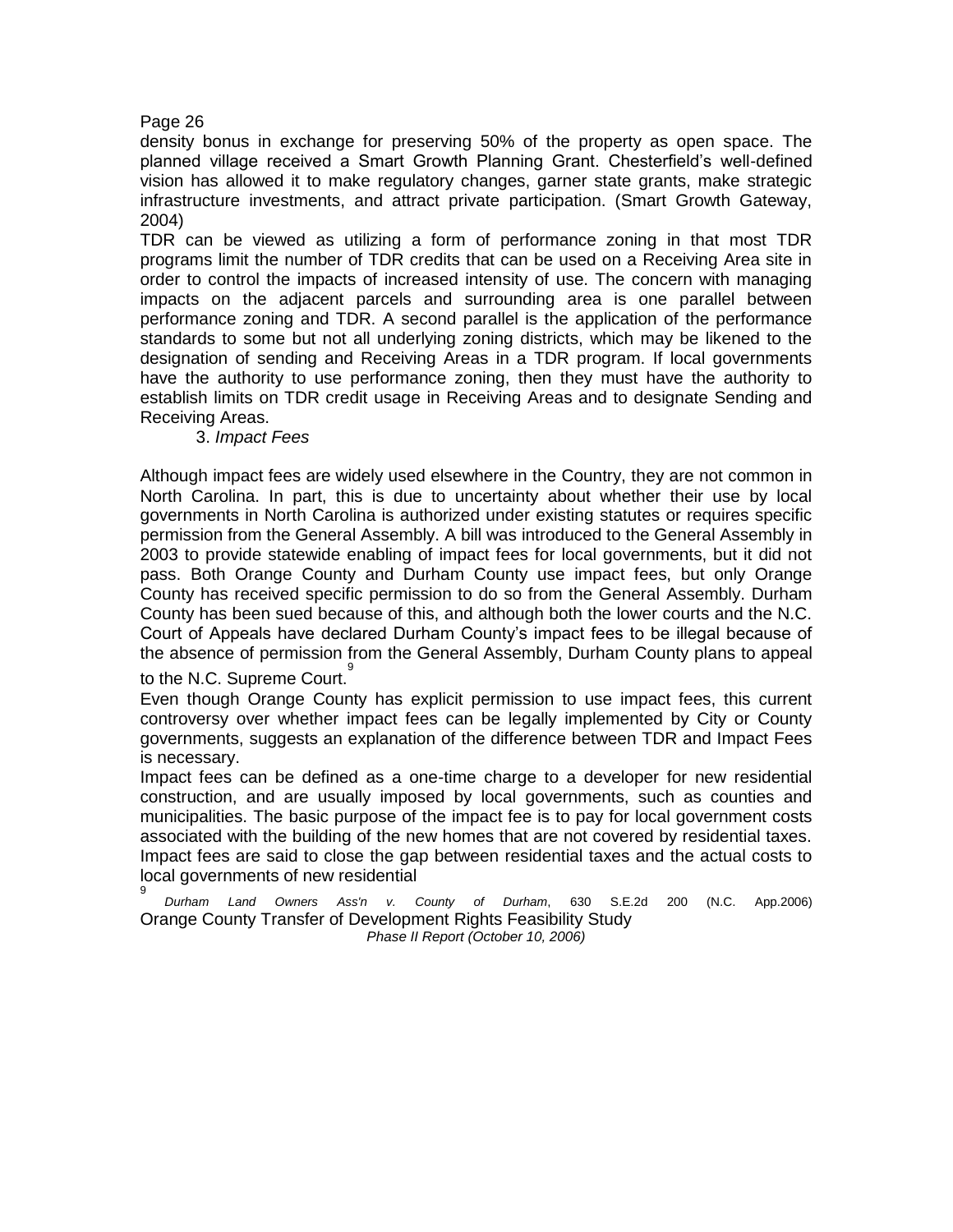construction. Some of these things include schools, roads, and water and sewer utilities.<sup>10</sup>

An example of a traditional impact fee would apply to a residential developer who builds new homes. The developer will be assessed a per lot fee for impacts. The fee may be assessed by home square footage, family size, or various other methods which quantify the amount of public resources associated with construction and occupancy of the new home.

When new homes are built with impact fees in place, the developer is required to pay the extra charges assessed. Debate exists as to the result of imposing impact fees. On the one hand, they may be passed on to the consumer and are said to drive up the price of housing. Alternatively, the developer may seek to purchase land at a lower price, putting downward pressure on land prices or to simply absorb the additional cost incurring a loss of profit.

Since TDR is a means by which a community alleviates the "impact" of increased density by requiring open space provision in exchange for the increased density, can it be construed as a form of impact fee? One key to distinguishing TDR from impact fees is whether the use of TDR in a Receiving Area is voluntary or required. As mentioned before, TDR is usually closer to a form of a density bonus because of the way additional density is awarded in exchange for voluntary provision of a public good. In the case of impact fees, the developer is required to pay additional charges for impacts, while with TDR the developer usually has the option of purchasing additional density or of developing at the density allowed under the existing zoning. The line between TDR and impact fees would be blurred if use of TDR were required in order to develop at all. In that case, an argument could also be made that requiring use of TDR is akin to requiring dedication of roads, sidewalks, public open space, or other public facilities, which local governments are permitted to do. This is, however, an argument that would likely be decided in the courts.

4. *Other N.C. Regulatory Programs* 

Similar to TDR concepts, the N.C. Division of Water Quality uses "density averaging of noncontiguous parcels" that is based on the idea that development plans for a pair of parcels can be submitted together and treated as a single development project for purposes of regulation. The amount of development allowed for the paired parcels can not exceed the amount of development that would be allowed if the parcels were developed and reviewed separately for compliance with water supply watershed protection regulations. This density averaging is an option that is available to local governments through the water supply rules [15A NCAC 2B .0104(u)], an 10

See "A Primer on Residential Impact Fees" by Michael Walden at http://www.ag-econ.ncsu.edu/faculty/walden/walden.htm Orange County Transfer of Development Rights Feasibility Study *Phase II Report (October 10, 2006)*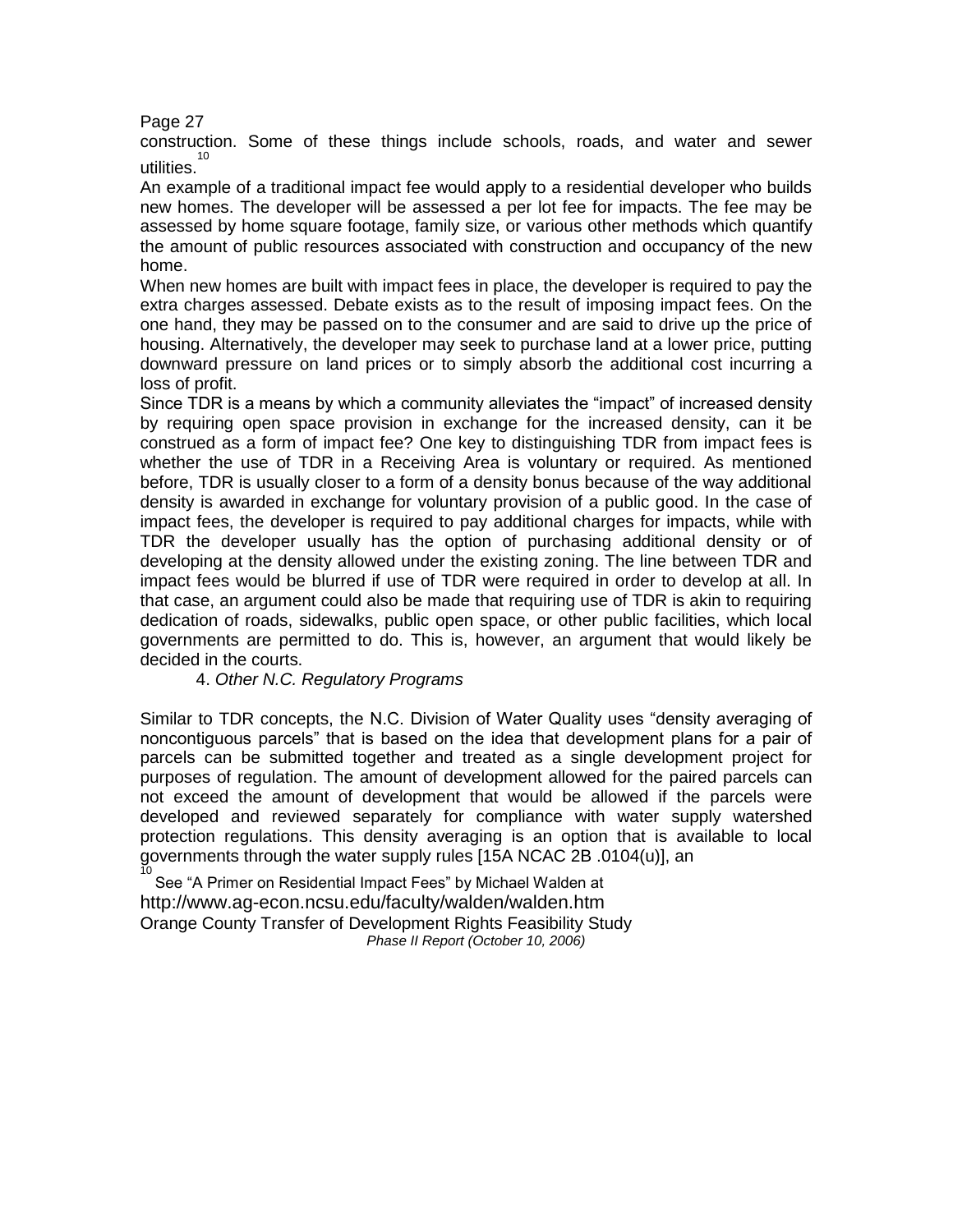example of density shifting authority that has been delegated to the local governments (NCDWQ, 2005).

## **D. Other Legal Issues**

Two other legal issues that arise in considering TDR in North Carolina involve a) the status of severed development rights, and b) the operation by a local government of a TDR Bank. The first issue affects whether severed development rights can be allowed to "float" unattached to any parcel of land (or must instead be immediately transferred to a receiving parcel of land.) It also raises the question of what form of property these "floating" development rights are under N.C. law, and whether they are taxable or not. The second issue raises the question as to whether the operation of a TDR Bank is a "public enterprise" as defined by the N.C. statutes, and, if it is, whether it is among the list of enumerated enterprises that N.C. local governments are authorized to operate. This second issue is rendered moot if the first issue is answered in the negative, that is, that severed development rights may not be allowed to "float."

Although existing N.C. legislation identifies severed development rights in connection with highway rights-of-way projects, and even specifies their tax status, there is no legislation specifically addressing the issue of "floating" development rights as part of a local TDR program. Since only the state legislature has the authority to create or recognize a new form of property, the conclusion must be drawn that local governments in North Carolina may not establish a TDR program in which severed development rights are not immediately reattached to a "receiving" parcel. Thus, the question of local government operation of a TDR Bank is currently rendered moot in North Carolina.

## III. **Conclusion**

While the constitutionality of TDR programs has been upheld in cases across the nation, the absence of statewide enabling legislation for TDR in North Carolina means local governments must fit any proposed TDR program within the framework of existing authority granted to them by the State. This study has examined that framework and concludes that, within certain limitations, the County may create and operate a program that accomplishes a transfer of development rights from one property to another (a TDR program):

 $\Box$  The County can rely on its existing authority to:

**Purchase conservation easements** from private property owners;

 **Award density bonuses** for provision by a developer of amenities, public facilities or other public services identified by the County as going beyond the minimum requirements established in its ordinances for land development and that serve the public good and help the County meet its land use and other public policy goals and objectives;

Orange County Transfer of Development Rights Feasibility Study *Phase II Report (October 10, 2006)*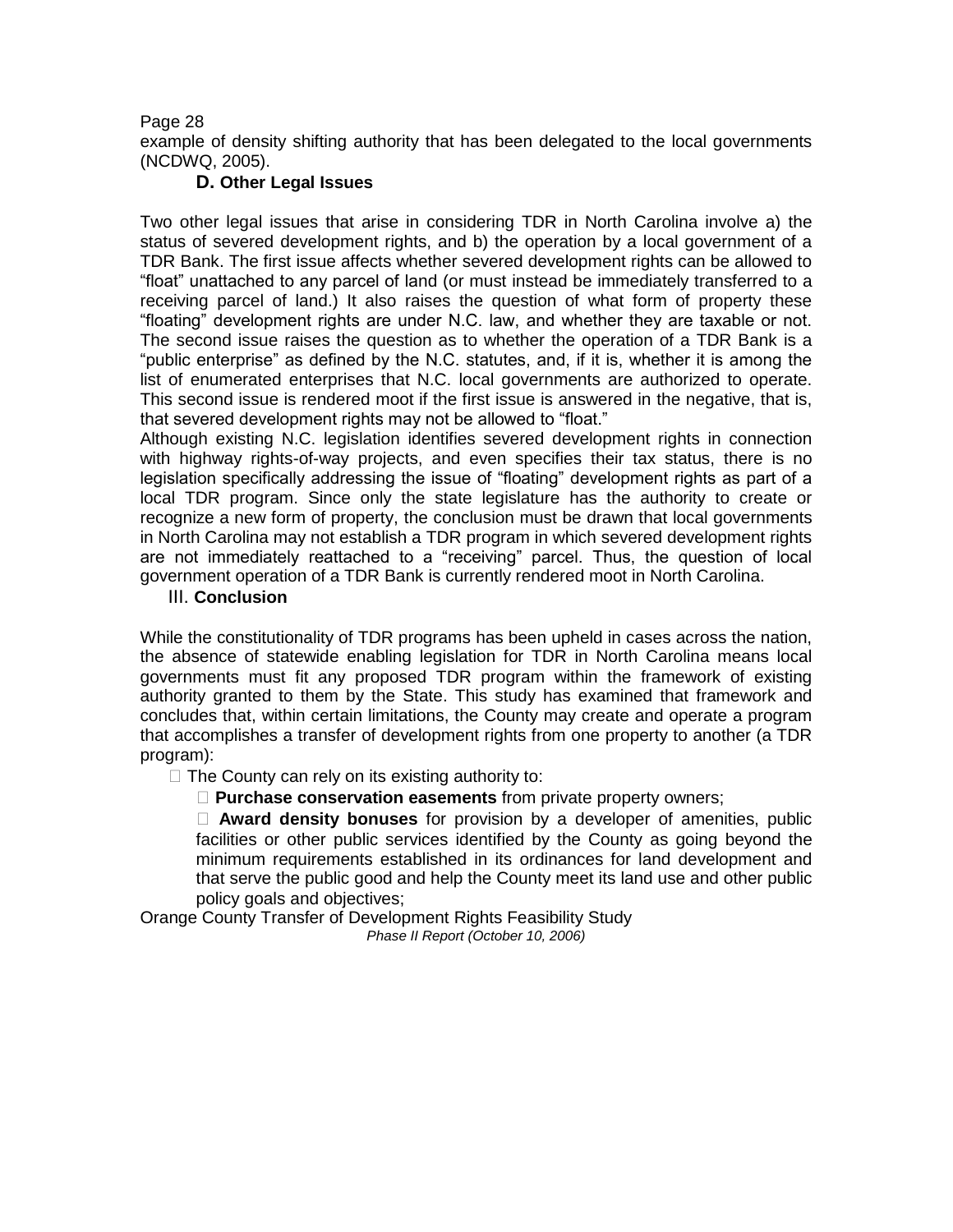## **Adopt land use regulations** to:

o **Designate areas** or properties eligible to sell conservation easements to the County (Sending Areas) and areas or properties eligible to receive a density bonus (Receiving Areas);

o Establish **minimum eligibility criteria** for Sending Area properties;

o Establish **maximum density bonus limits** for Receiving Area properties; and,

o Establish **varying levels** of Receiving Area density bonus for easements on different Sending Area properties, based on the extent to which a property meets or furthers important County policy objectives.

Together, these existing authorities allow the County to create a program that effectively accomplishes a transfer of development rights from one property to another.

 Unless it obtains special authorization from the General Assembly, **the County may not**:

 $\Box$  Allow development rights to "float" (without being immediately attached to a Receiving Area property once they have been severed from a Sending Area property through a conservation easement);

□ Unless it obtains special authorization from the General Assembly, the County **should avoid:** 

 $\Box$  Establishing pre-set easement acquisition prices and pre-set density bonus fees; instead, the County **should allow private market negotiations** between Sending and Receiving Area property owners to determine the dollar value of the transactions while the County determines the amount of density bonus awardable for meeting specified Sending Area preservation criteria.

 **Municipalities** may enter into agreements with the County to participate in a TDR program that fits the parameters outlined above;

 $\Box$  However, municipalities may prefer to obtain special authorization from the General Assembly clarifying that their authority to award density bonuses for provision by a developer of protected open space extends to open space that is provided outside of their jurisdiction and in a location not adjacent to or within walking distance of the property receiving the density bonus.

Orange County Transfer of Development Rights Feasibility Study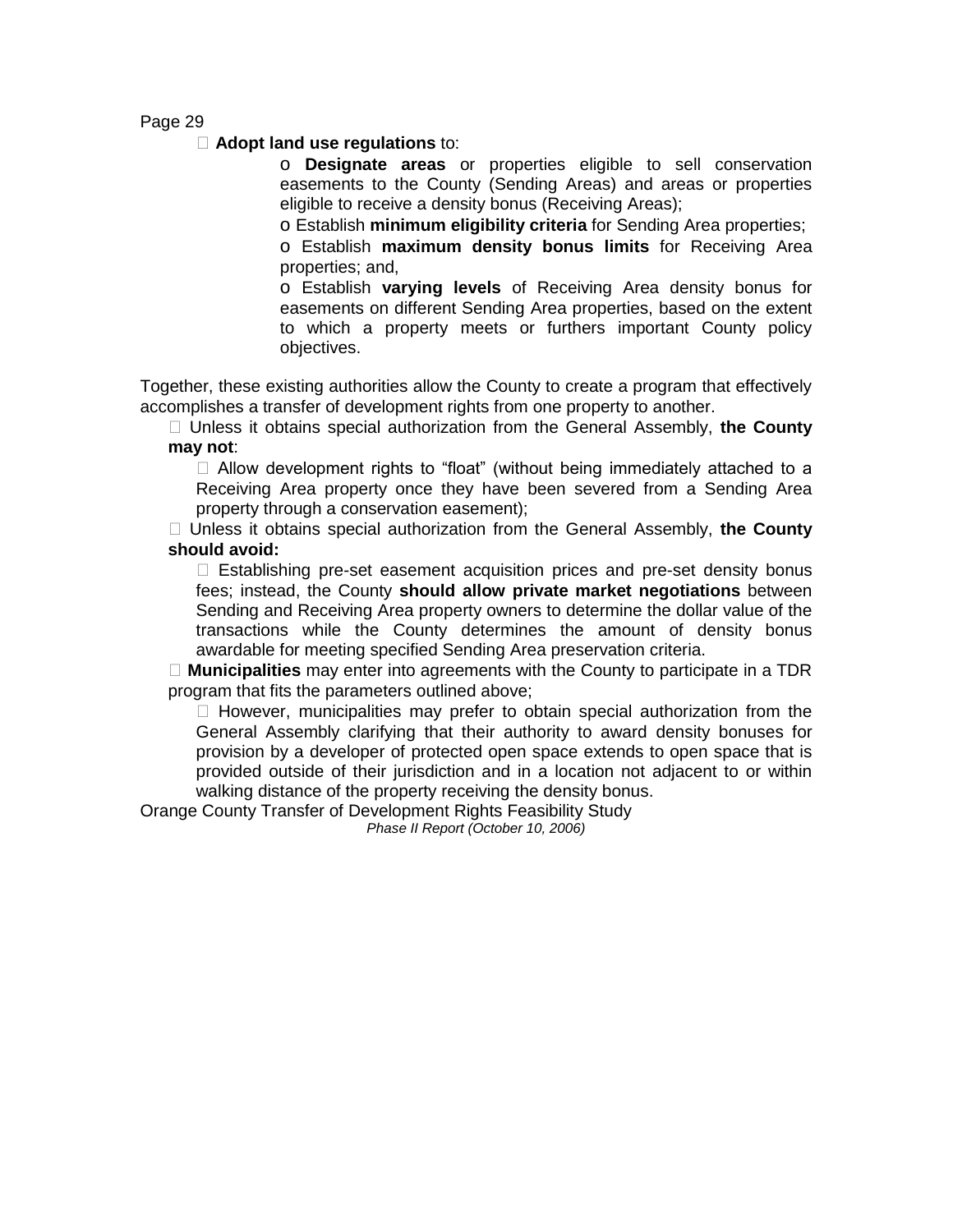**References** 

Bell, Fleming. 1995. Dillon's Rule is Dead; Long Live Dillon's Rule! Institute of Government, University of North Carolina at Chapel Hill. Number 66, March.

Bredin, John. 2000. Transfer of Development Rights: Cases, Statutes, Examples and a Model. 2000 APA National Planning Conference (www.asu.edu/caed/proceedings00/BREDIN/bredin.htm).

CFTE, 2004. Center for Transportation Excellence Glossary. www.cfte.org/glossary/glossarypage.asp

Crofton, Gregory, 2003. TRPA Survived Many Battles. North Lake Tahoe Bonanza. September 17, 2003.

DNCWQ, 2005. Density averaging of noncontiguous parcels. North Carolina Division of Water Quality (http://h2o.enr.state.nc.us/wswp/Density AveragingProvisions.htm) and interview with Boyd Devane, planner with the N.C. Div. of Water Quality.

Dowling, Timothy, 2005. Recent Developments in Jurisprudence. International Municipal Lawyers Association Mid-Year Seminar. (www.communityrights.org).

Hanly-Forde, Jason, 2003, George Homsy, *Katherine Lieberknecht, Remington Stone.*  Transfer of Development Rights Programs: Using the Market for Compensation and Preservation. Cornell University, Department of City and Regional Planning.

Legislative Review, 2003. Senate J-I Debates Dillon's Rule. Electricities of North Carolina, Inc. Vol. 14, No9.

McEleney, Dennis, 1995. Using Transferable Development Rights to Preserve Vanishing Landscapes and Landmarks. Illinois Bar Journal, December 1995. (Westlaw: Illinois State Bar. 83 Ill. B.J. 634.)

Machemer, Patricia, June Thomas, Roger Hamlin, 2000. Transferable Development Rights: A Policy Brief for the Michigan Legislature. Urban and Regional Planning Program, Department, Michigan State University.

Owens, David, 2003. Some Questions and Answers on S. 160. North Carolina Chapter of the America Planning Association (www.ncapa.org/legislative/sb%20160%20Q&A.htm).

Pace Law School, 2005. Planned Unit Development: Innovative Tools and Techniques. www.law.pace.edu/landuse/bpud.html.

Orange County Transfer of Development Rights Feasibility Study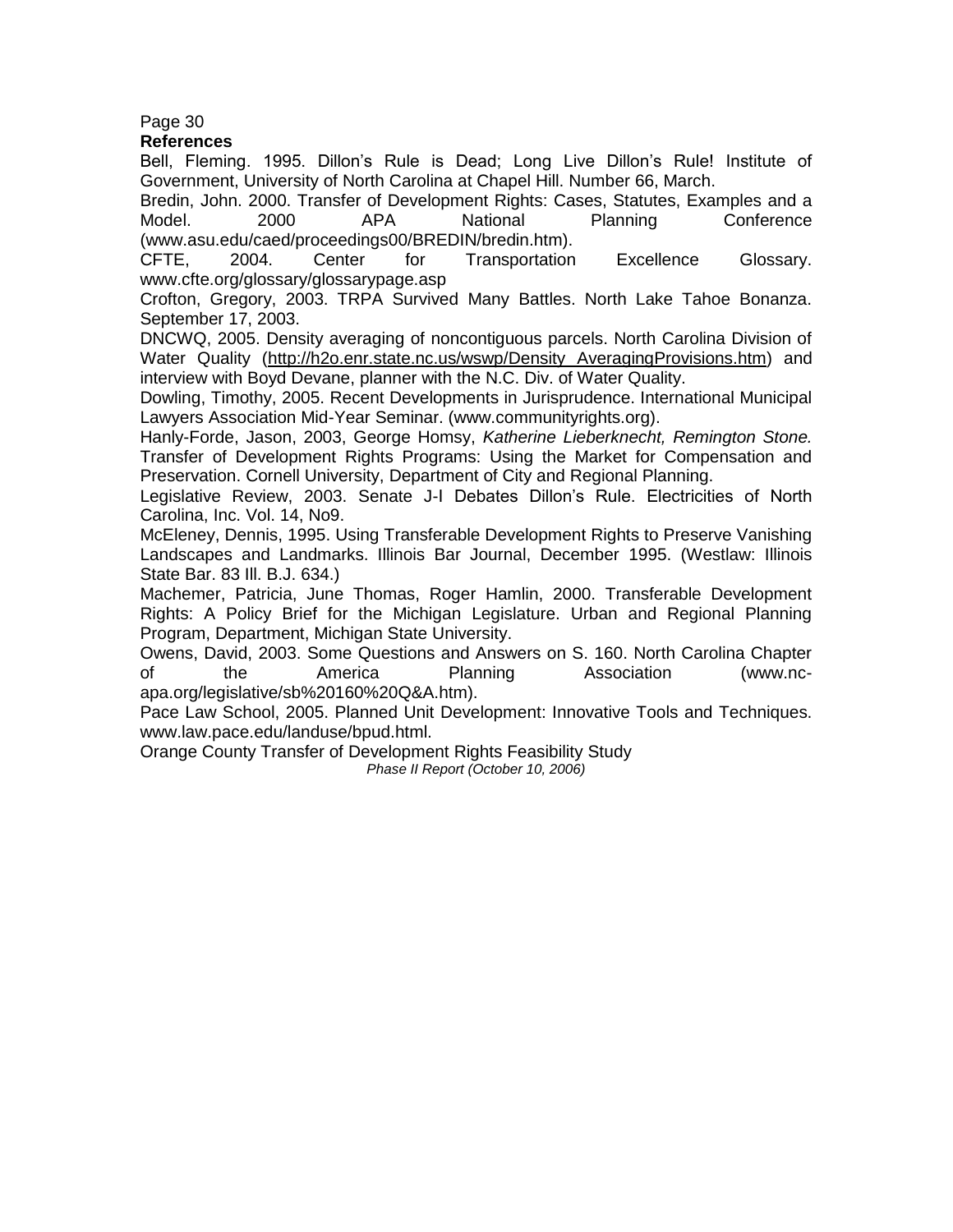Porter, Douglas R., 1997. Managing Growth in America's Communities. Island Press, Washington, D.C.

Pruetz, Rick. 2003 Beyond Takings and Givings: Saving Natural Areas, Farmland and Historic Landmarks with Transfer of Development Rights and Density Transfer Charges. Puentes, Robert. 2003. Clarifying the Influence of Dillon's Rule on Growth Management. Presentation to the Virginia Chapter of the American Planning Association, April 25, 2003. The Brookings Institute Institute

(www.brookings.edu/metro/speeches/20030425\_puentes.htm).

Richardson, Jesse, Meghan Zimmerman Gough, Robert Puentes. 2003. Is Home Rule the Answer? Clarifying the Influence of Dillon's Rule on Growth Management. A discussion paper prepared for the Brookings Institute Center on Urban and Metropolitan Policy.

Smart Growth Gateway, 2004. Case Studies and Ordinance. www.smartgrowthgateway.org/local\_open\_case.shtml.

Tyler, Norm. 2004. Community Revitalization. Eastern Michigan University's Urban and Regional Planning Program. www.emich.edu/public/geo/557book/ c232.perfzoning.html. Walden, Michael. A Primer on Residential Impact Fees. As of 06/08/06 at:

www.ag-econ.ncsu.edu/faculty/walden/walden.htm.

Orange County Transfer of Development Rights Feasibility Study *Phase II Report (October 10, 2006)*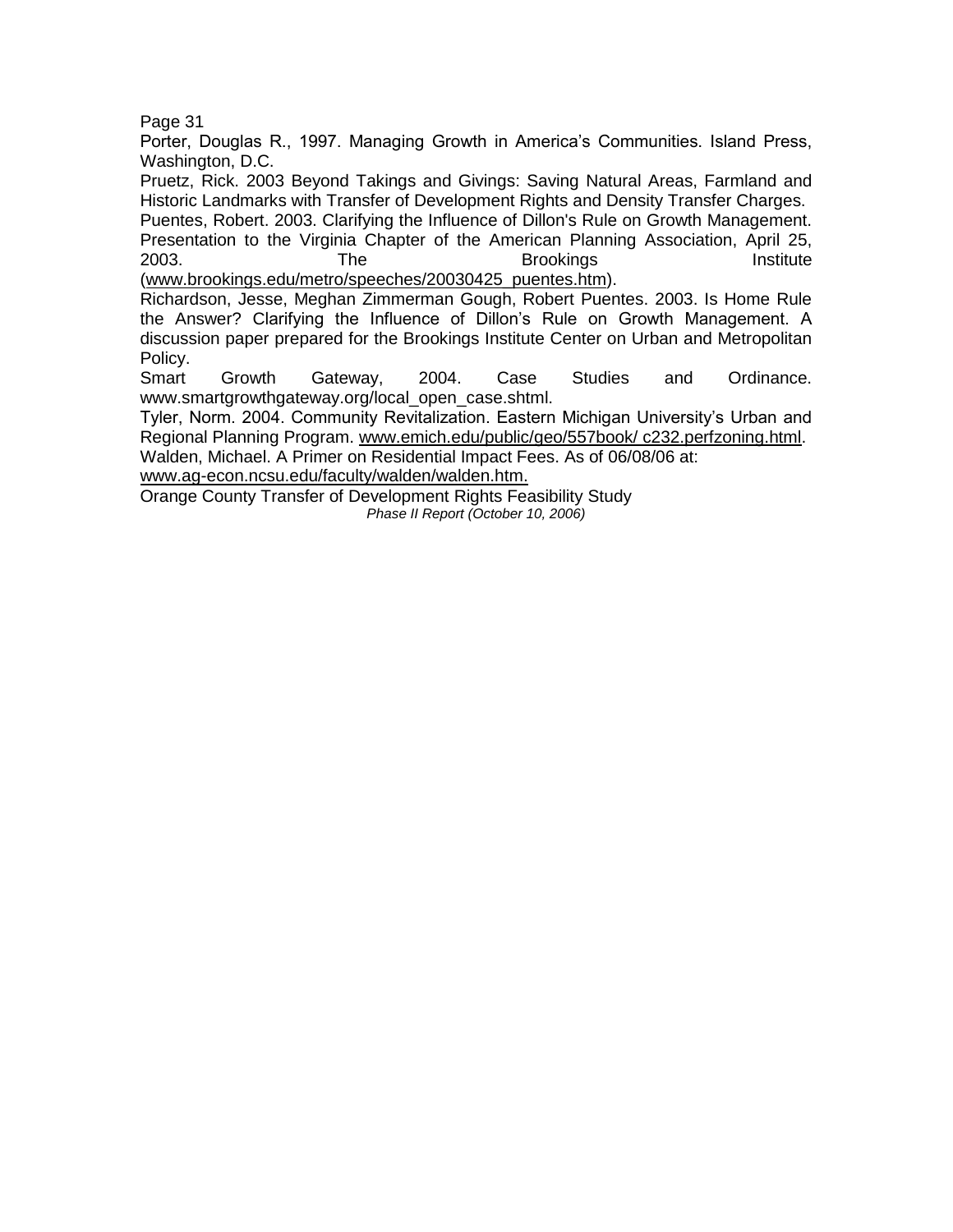### **PROGRAM AND ADMINISTRATIVE DESIGN ASSESSMENT**

Section 2 assesses the program and administrative design options available for a potential TDR Program. Program design issues are covered first, followed by Administrative design issues.

Program design refers to the rules and regulations that define the TDR program as established by the community. These are choices the community makes about what land is included in the Sending and Receiving Areas, how TDR credits are awarded to Sending Area properties and how they are allowed to be used when transferred to Receiving Area properties. Sub-section 1 provides a listing of important design considerations to be addressed in order to effectively implement and maintain the program.

Administrative design refers to how the TDR program is managed and operated by the County. This includes issues such as staff organization, record keeping requirements, and public communications. Sub-section two discusses administrative considerations.

## **I. TDR Program Design**

Ten key questions relating to TDR program design are listed below. Each is briefly discussed to highlight the implications of the program design choices they represent.

*1. Primary Purpose. What is the primary purpose(s) of the TDR program (farmland preservation, aquifer protection, compact growth, etc)?* 

As many TDR programs as there are in the Country, an equal number of reasons exist for having them. Orange County's purposes for its TDR program may include a single objective, such as farmland preservation, or multiple objectives including historic preservation, watershed protection, and encouragement of compact development. The purposes of the program should then be reflected in the way the program is designed, especially regarding eligibility for participation, but also including the awarding and use of TDR credits.

Definition of the Sending Area should reflect the County's agreed upon goals and requirements for sustainable growth and preservation as identified in the Comprehensive Plan's Land Use Element. As a tool for preservation, TDR relies heavily on the appropriate choices for potential Sending Areas. During the Task Force process, the following criteria were identified for determining potential Sending Areas scenarios (although it should be emphasized, the purpose of this exercise was not to define actual Sending Areas, but to help explore the economic feasibility of various ways of defining potential Sending Areas):

# 2.0

**SECTION** Orange County Transfer of Development Rights Feasibility Study *Phase II Report (October 10, 2006)*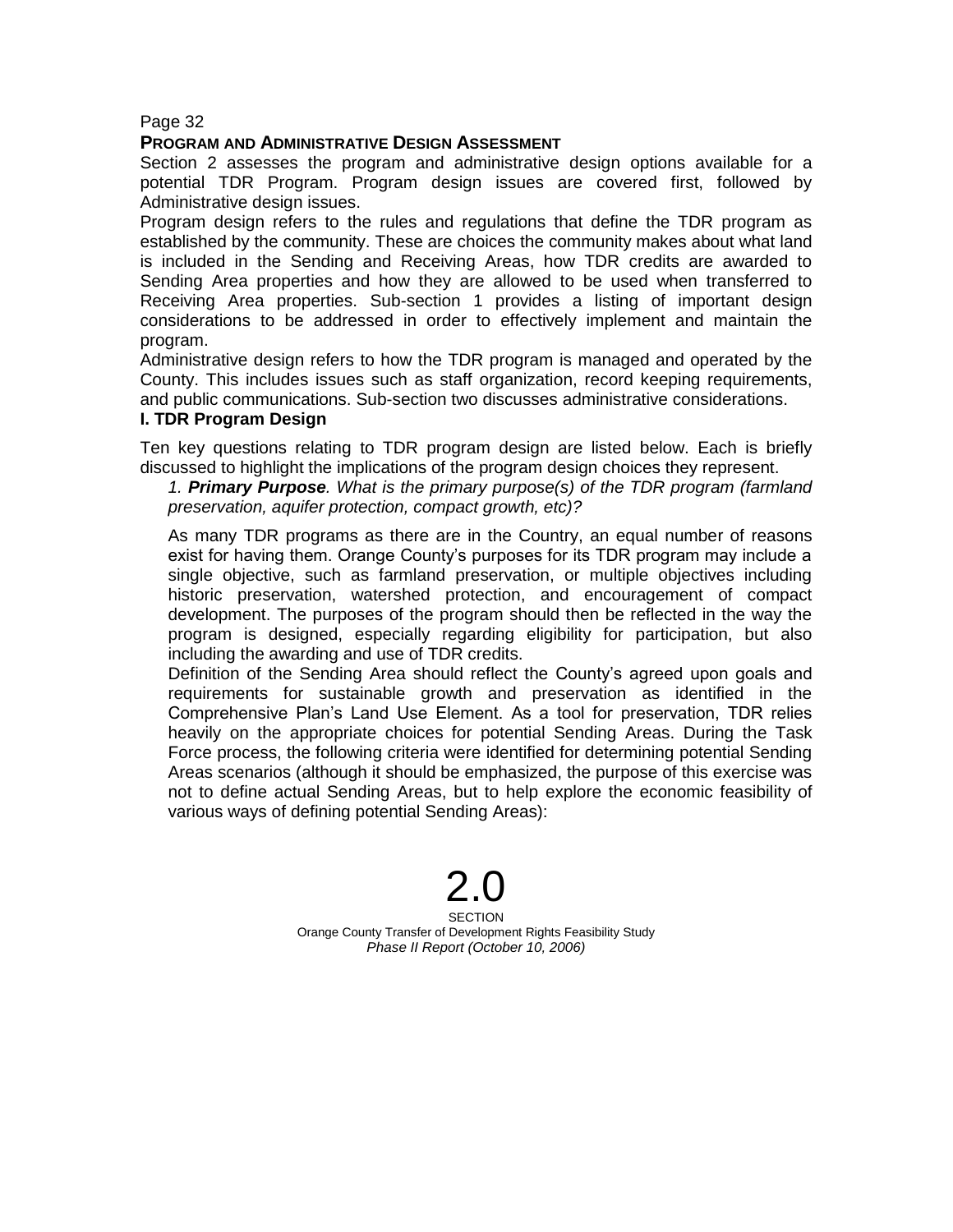- Water Supply (Critical and Protected Watershed)
- Stream Buffers
- □ Wetlands
- $\Box$  Prime Farmlands (Prime Soils for Farm Production)
- $\Box$  Existing Farmland
- □ Forest (Especially Mature Hardwoods)
- □ Habitat Corridors
- □ Natural Heritage Inventory Areas
- Rural Buffer zones
- □ Historic Sites (Parcels Containing Historic Sites)

Existing parks, either private or public, voluntary agricultural district parcels, and private land trust easement parcels were not considered as potential Sending Areas due to existing protection measures already in place by Orange County or state/federal laws. TDR seeks to preserve *unprotected* land and would not be applicable to locations that are already protected.

Similarly, Receiving Area designation will need to reflect the development and land use goals of the County. Consideration will need to be given to the impact of further growth in potential Receiving Areas. Again, utilizing the Comprehensive Plan's Land Use Element will assist in assuring that goals and objectives are clear. During the Task Force process, the following criteria were identified for determining Receiving Areas scenarios:

- □ Rural Activity Nodes
- □ Neighborhood Commercial Nodes
- □ Planned Urbanizing Areas
- $\Box$  Transition Areas
- □ Economic Development Districts
- $\Box$  Proximity to Transportation Corridors
- $\square$  Septic Suitability
- $\Box$  Proximity to Existing Development
- $\Box$  Proximity to Services
- □ In Coordination with Small Area Plan Goals
- □ Proximity to Defined Re-Developable Areas

This listing could be expanded or contracted as program implementation and review dictates. For the development community, the primary incentive for opting into a TDR program and purchasing TDR credits for use in a Receiving Area is to increase the allowed intensity of development on a Receiving Area property. The cost of the purchase must therefore be less than the incremental profit anticipated from the increased development intensity. It must also be less than the cost of other available means of achieving the same level of density bonus.

*2. Participation Eligibility. Should the program permit the sale and purchase of credits based on mapped regions of the county or use a county-wide criteria-based system to determine participation eligibility?*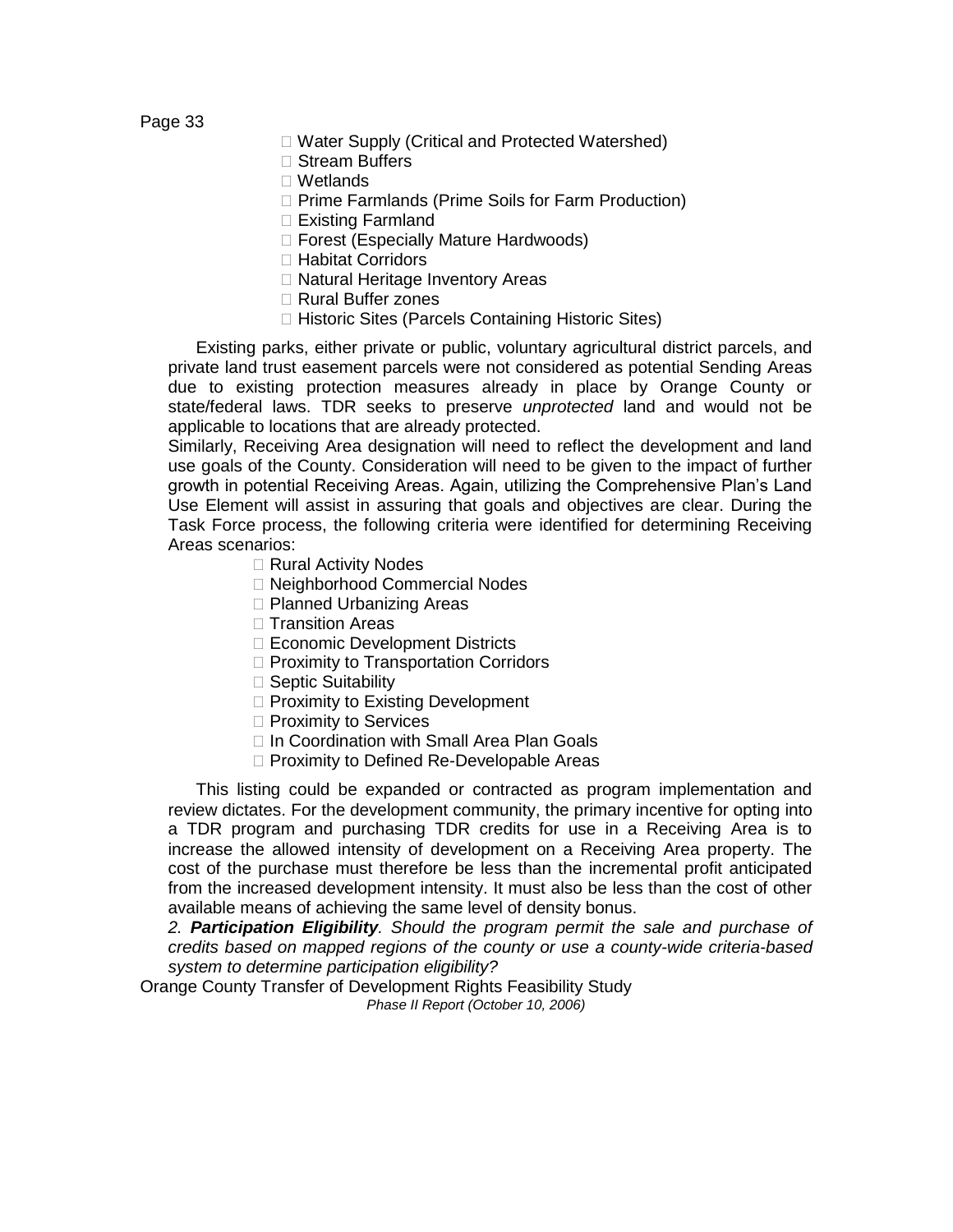Sending and Receiving Areas can either be specific areas shown on a map similar to a zoning map, or they can be defined on a parcel-by-parcel basis using a criteria checklist to determine each parcel's eligibility. Generally, mapping specific areas is simpler to understand and implement. The drawback is that in drawing the boundaries for specific areas, some land that would score high based on criteria will necessarily fall outside of the mapped Sending or Receiving areas, while some that scored low conversely fall inside those areas. Criteria-based approaches place more emphasis on the importance of the criteria and may be perceived as more equitable or fair, but they can also yield a more fragmented or patchwork result if the majority of properties that score high do not happen to cluster together, and are certainly more labor-intensive to administer. 11

An additional option could be that of rendering the entire area within the County's jurisdiction as a potential Sending Area, other than those areas specifically designated as Receiving Areas (except for historic properties/structures, which could be small exclusions within a Receiving Area). This approach is the simplest and easiest to understand, but it does result in Sending Area properties with a very wide range of land values. Depending on the design options chosen in the awarding of TDR credits, this could result in TDR transfers occurring preferentially from the lowest-valued Sending Area properties, which are likely to be those farthest from the municipalities. The unintended consequence is that areas of high value for preservation could still be left unpreserved.

Finally, the Sending and Receiving Areas cannot be designed totally independently of one another. A successful TDR program strikes a good balance between sending and receiving properties to participate in the program within the County's jurisdiction. If there are not enough Receiving Area properties available, then Sending Area property owners will not have a sufficient market for selling their development rights, the price of Sending Area TDR credits will be depressed, and consequently those property owners won't choose to use TDR to protect their land from future development. The TDR program may depend on the cooperation of local municipalities to provide sufficient Receiving Area land and thus demand for TDR credits. On the other hand, if there are not enough Sending Area properties available, then the price of development credits could become inflated, deterring developers from buying credits for Receiving Area properties.

*3. Sending Area Credit Allocation. How should the County award TDR credits to Sending Areas? Should they be based on a fixed formula (X credits per acre) or vary according to a set of criteria (taking into account soils, wetlands, and other "preservation merit" criteria)? Should existing structures on a property count against the number of development rights allocated to a Sending Area property?* 

11 For a visual reference to Sending Area options, see Technical Appendix F. Orange County Transfer of Development Rights Feasibility Study *Phase II Report (October 10, 2006)*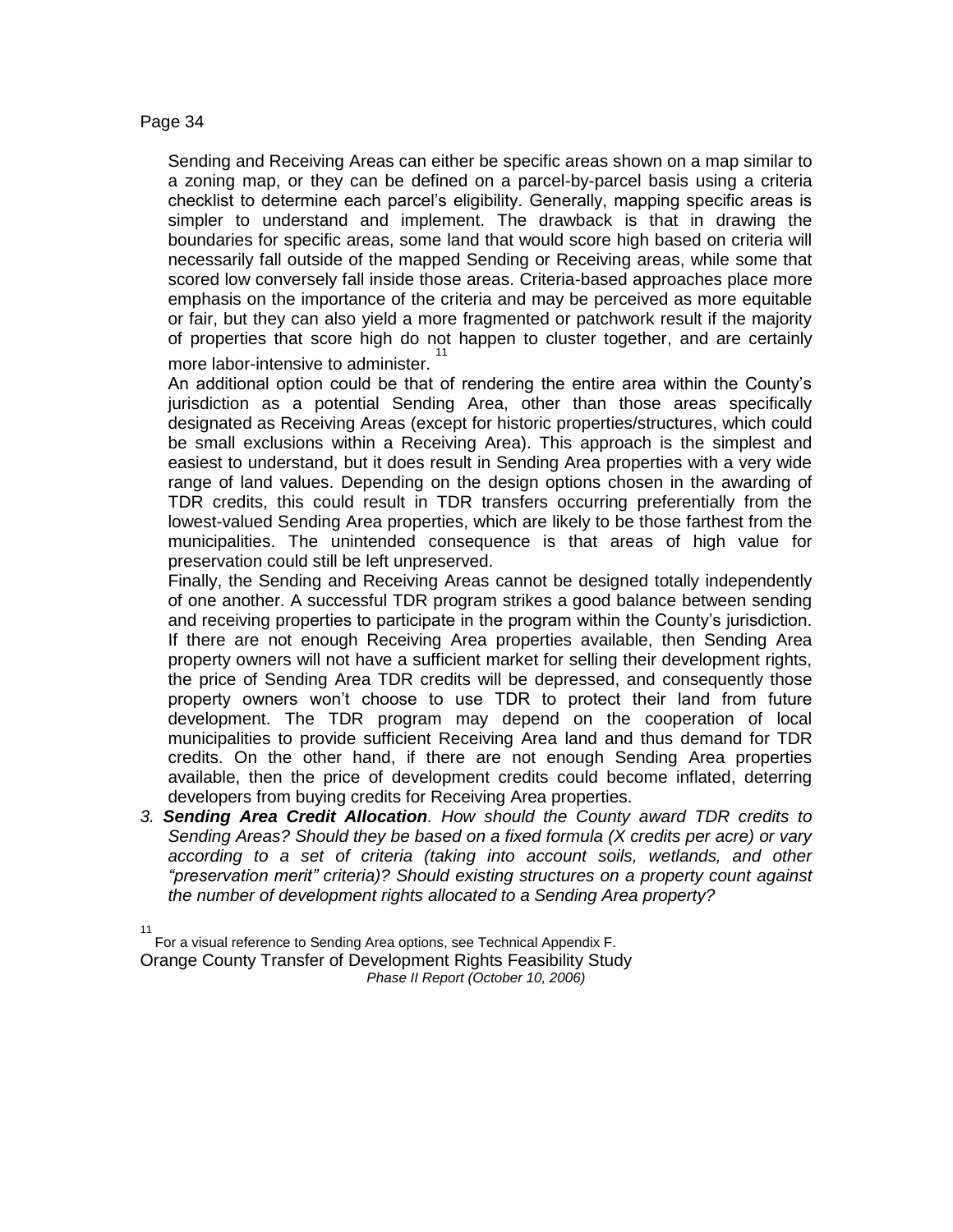TDR credits could be awarded to Sending Area properties using a fixed formula for credits per acre or per allowable housing unit, or they could vary according to the number of criteria that a site meets (i.e. soil type, proximity to similar uses). Once again, the first option is simpler and easier for potential participants to understand, while the second option may be perceived as "fairer", since it recognizes that some properties may have more preservation merit than others.

Depending on how high the current density on a parcel is relative to its allowed maximum under Orange County zoning regulations, there may or may not be much "vacant" or "undeveloped" land on the property to be preserved. In some TDR programs, the allowable density of the existing zoning is used to determine how much of that density is "used up" by the existing structures (e.g., a farmhouse or farm buildings), and the TDR credits are awarded on the basis of the remaining allowable density. Another option is to overlook existing structures (up to some defined limit) in the TDR allocation calculation, effectively providing a "bonus" to the property owner as an incentive to participate in the TDR program.

*4. Receiving Area Credit Use & Density Limits. How should TDR credits transferred in to a Receiving Area property be used to increase density of development? What limits would be placed on the density allowable on a Receiving Area property using TDR credits?* 

The most straightforward approach to using TDR credits in Receiving Areas is to allow each TDR credit to equal one additional housing unit. So, a 30-acre parcel zoned for three units per acre would need to transfer in 30 TDR credits to go to four units per acre, or 60 TDR credits to go to five units per acre. Another option is to incorporate a criteria-based formula that allows each TDR credit transferred in to equal more than one additional housing unit based on how many criteria the Receiving Area property meets. This would allow the County to direct more TDR development to the Receiving Areas that are its highest priority for increased development.

Human health and quality of life concerns dictate that some limit be placed on the additional density that can be transferred into a Receiving Area property through the purchase of TDR credits. The simplest approach would reflect a predetermined density bonus limit that could be applied to all potential Receiving Area, as opposed to a criteria-based approach that would yield varying bonus limits. However, if the County desired to value certain Receiving Areas over others, allowing a varying scale of density bonuses could serve to heighten the demand of these locations. As with Sending Area considerations, the more flexible criteria-based approaches may be viewed as too complex and thus present a barrier to participation in the TDR program. A balance between the development goals of the County

Orange County Transfer of Development Rights Feasibility Study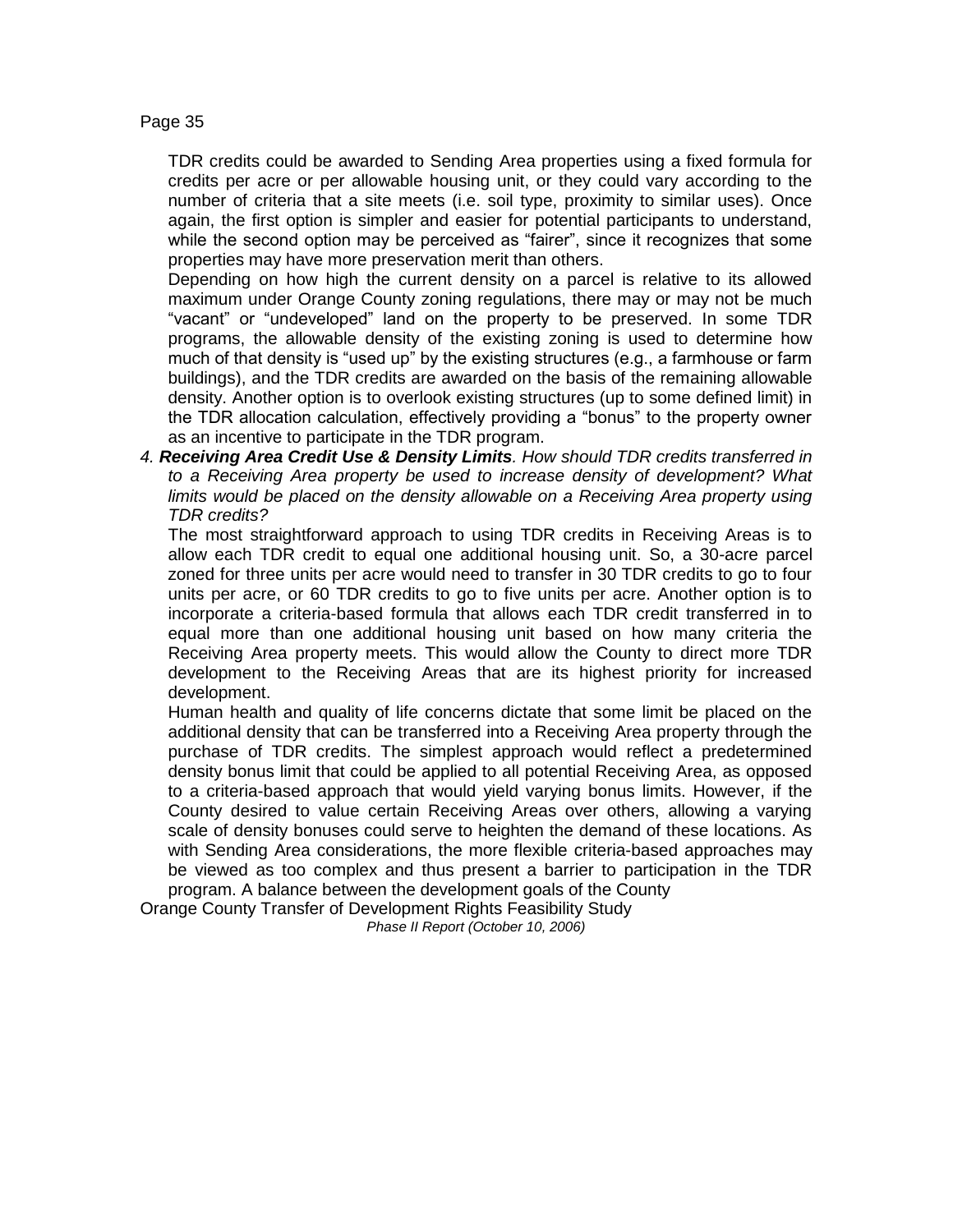and market considerations will need to be met to ensure that unintended consequences do not arise.

*5. Allowing Commercial Uses of TDR Credits. Should credits be used for both residential and commercial uses in Receiving Areas, regardless of the uses permitted on the Sending Area property?* 

While development rights transferred from residentially-zoned Sending Areas are most commonly used in Receiving Areas to increase allowable residential densities, the rights may also be allowed to be used to increase commercial square footage or impervious surface, or to reduce parking requirements or relax building height restrictions.

Since commercial development represents a higher intensity of development per acre than residential typically does, this is one way that a TDR program can address an imbalance between a relatively smaller Receiving Area and a relatively larger Sending Area. The formulas for converting TDR credits from rural residential density allowances into commercial uses must be carefully designed to take into account the relative market value of each. For example, assume a typical three-bedroom, twobath single-family dwelling in a residential subdivision is 2,500 square feet, and also assume that a Sending Area TDR credit that represents one housing unit has the same market value to a Receiving Area developer as a 1,500 square foot increase in allowable commercial floor space. Setting the TDR residential-to-commercial conversion formula at anything below 1,500 square feet of commercial space will discourage Receiving Area property owners from using TDR for commercial projects. Conversely, setting it much above 1,500 square feet may create enough demand for TDR credits from Receiving Area property owners that the price of TDR credits is bid up and the Receiving Areas end up absorbing less of the Sending Area development potential than hoped for (and less land is protected.)

*6. Incentives for Participation. What incentives, if any, should be built into the program to encourage Sending and Receiving Area participation?* 

The most commonly-used incentive for Sending Area landowner participation is providing a density bonus in the TDR credit allocation formulas. The result is that more development rights are available for transfer through the TDR program than are allowed to actually be built on the property. In the absence of downzoning of the Sending Areas, these density bonuses are relatively modest (for example, from 1.5 to 2 times the density allowed by zoning,) and are not even always considered necessary. (See also the item below labeled "Downzoning.")

Criteria-based allocation of Sending Area TDR credits can create a density bonus for those properties that score high on preservation criteria, and thus provide a higher incentive for those property owners to participate than for those whose property scores lower.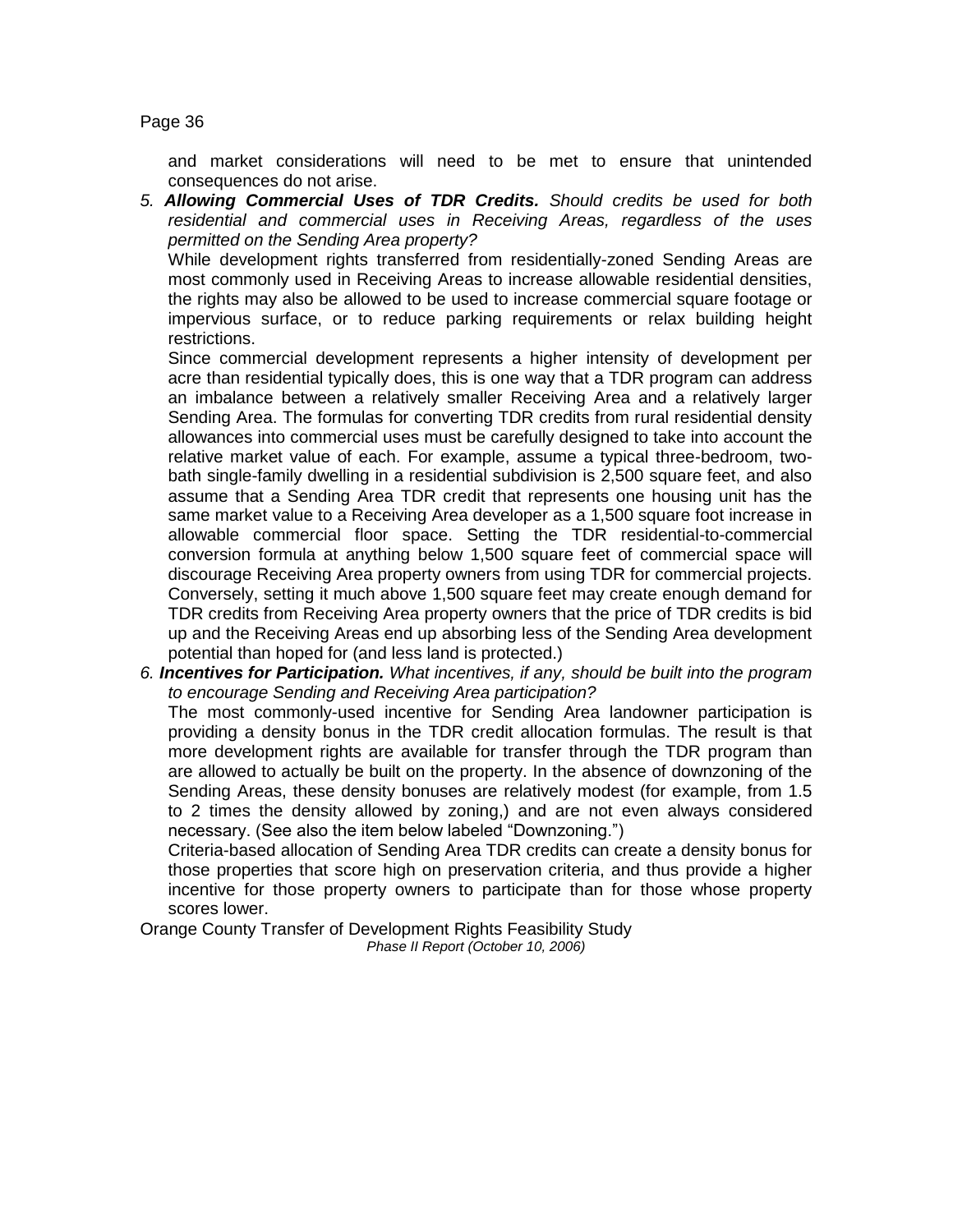Depending on the relative area covered by the Sending Areas as compared with Receiving Areas, and the degree of Sending Area TDR credit absorption desired in the Receiving Areas, an incentive for Sending Area participation that increases Sending Area TDR credits relative to existing development potential may be counterproductive.

Participation incentives for Receiving Area property owners are often in the form of a multiplier applied to the TDR credits transferred in. For example, if TDR credits from Sending Areas typically represent one housing unit that could have been built in the Sending Area, the Receiving Area property owner may be allowed to transfer each credit in as two housing units' worth of increased development, representing a multiplier of two. Or, if conversion to commercial uses is permitted, the multiplier could be applied to the square footage of commercial space that equates in market value to the average residential housing unit.

In Orange County, the most important form of Receiving Area incentive may be providing a process for achieving intensified development that is more certain, less time-consuming and less costly to developers than existing processes.

Another form of Receiving Area incentive is downzoning. As with Sending Areas, the option to use TDR credits to regain "lost" development potential acts as an incentive to participation. The difference here is that the Receiving Area property owner must purchase TDR credits in order to achieve the level of development potential on his property before downzoning.

As seen above, the use of a criteria-based scoring system can also provide an incentive for high-scoring Receiving Area properties, whether it is used to determine the value of TDR credits transferred in to varying Receiving Areas, or used to determine the density limit applied to different Receiving Area properties.

Other incentives for the use of TDR credits in Receiving Areas may be incorporated into a program's design, such as fee or regulatory exemptions (e.g., an exception from having to provide an otherwise required site amenity or other development charges.) This option should be carefully balanced against the desire to control the quality and character of higher-than-normal density of development, as noted in the next item.

*7. Allowable Land Use & Development Restrictions. Should participating properties (both Sending and Receiving) be subject to additional development restrictions or requirements affecting practices such as farming, landscape buffers, site work, or the inclusion of amenities?*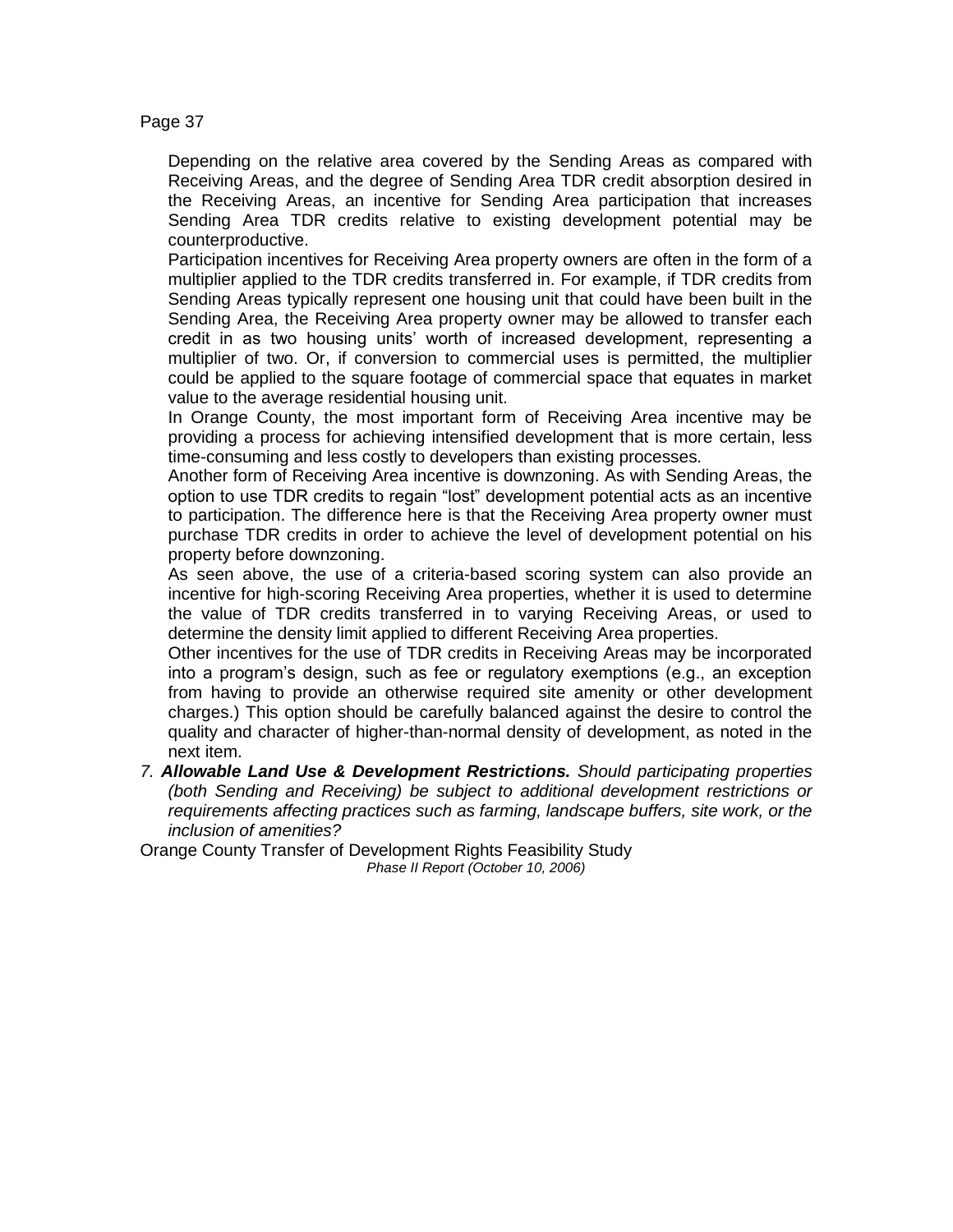Beyond allowable built densities on a Sending or Receiving Area site, a TDR program may consider applying additional development regulations to a Sending or Receiving Area property. For instance, participation as a Sending Area property will involve establishing a conservation easement on the property that may also regulate the way an owner farms, grades a property, or removes/alters natural resources such as wetlands or woodland. Many existing programs have specific, listed allowable uses for Sending Areas. The conservation easement would define what Sending Area owners would be allowed to do on the land after sale of TDR credits. No two programs appear to have identified the same allowable uses; however, most reflect a restricted density of development, type of use, and type of development.

In the Receiving Areas, property owners could be additionally required to follow design guidelines that serve to ensure that the higher intensity of development is of high quality and fits with the character of the community. They could also be required to provide common open space amenities or public infrastructure. Such requirements will change the costs of the project, its market pricing, and potential profit, and so will need to be carefully balanced against the cost-benefit implications of the TDR "density bonus" to avoid presenting a barrier to TDR participation.

*8. Downzoning. Will it be necessary to downzone regions of the County, to provide incentive for the sale and use of TDR credits? Or, if downzoning is contemplated as part of the Comprehensive Plan's Land Use Element and consequent zoning revisions, can TDR alleviate the impact of that on property owners?* 

If properties in the Sending Area are down-zoned as part of the revisions to the zoning ordinance following adoption of a revised Land Use Element, some landowners may be concerned that their property's value will decrease. Whether a decrease in values follows a downzoning depends very much on the degree of downzoning employed. There is evidence that a modest downzoning that merely reflects the buildable density of the land (as opposed to an artificially inflated allowable density) will not decrease land values. On the other hand, a significant downzoning (for example, from 0.5 units per acre to 0.05 units per acre), applied to properties near desirable urban jobs and amenities, will likely be reflected in a decrease in property values.

Downzoning in the Receiving Areas is also used in some TDR programs to provide an incentive to participation, with the use of TDR credits restoring the Receiving Area property to its pre-downzoning level of allowable density. (See the item above labeled "Participation Incentives".) There is a tension between the concept of downzoning a Receiving Area and the usual desire of a community to "give away" additional density allowances in areas where it wants to encourage more development (or at least not put hurdles to more development.) Downzoning a Receiving Area makes the most sense in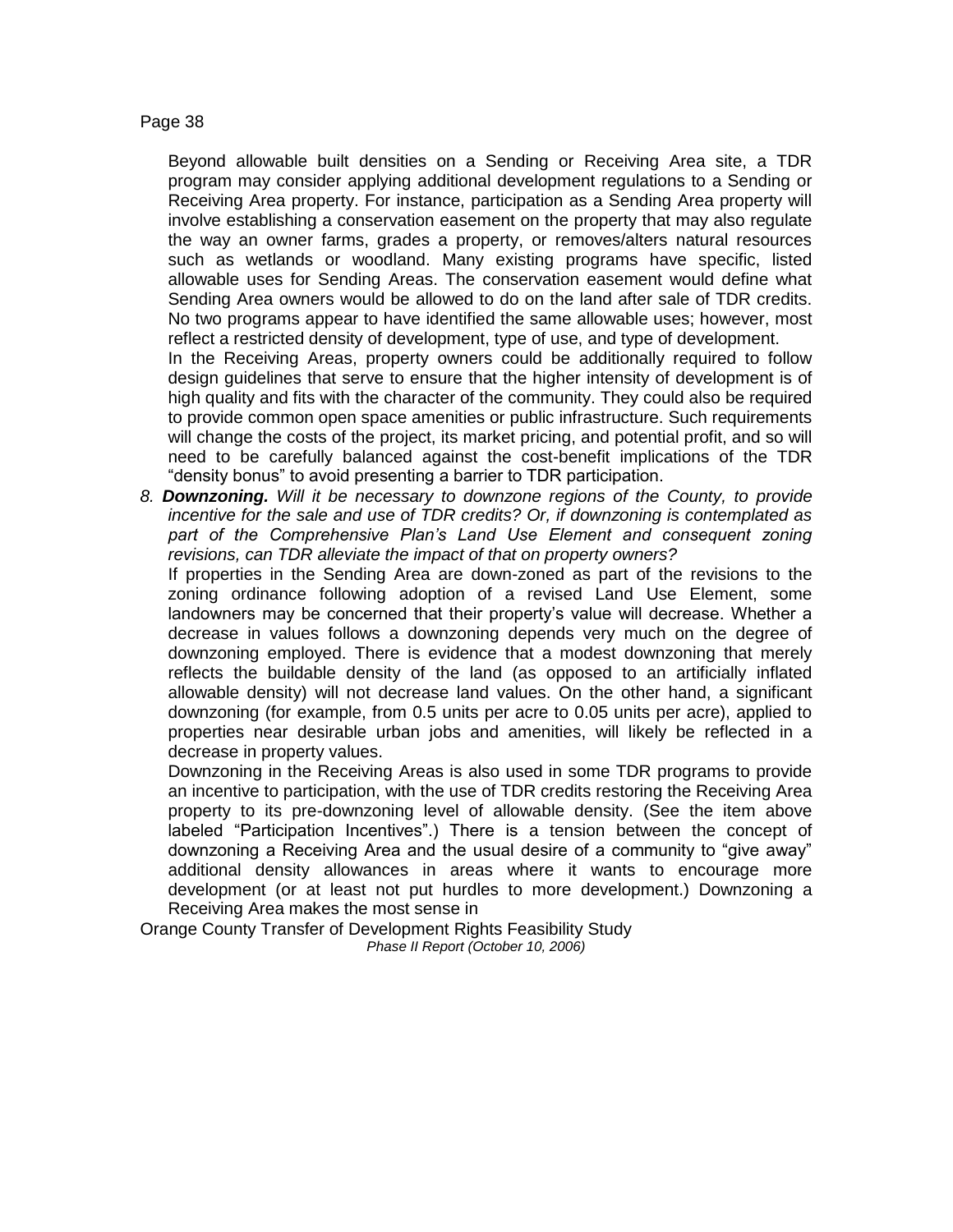places where there is little or no market demand for density higher than the existing zoning allows.

TDR has been used as a way to provide significantly downzoned property owners with an option for recouping the "lost" value of their property by awarding them TDR credits that equal their property's allowable density prior to the down zoning. It is important to note that some cases have utilized an update to an existing land use plan, which did result in downzoning, without relying on a TDR Program to initiate a downzoning process. At the time of this feasibility study, the County is considering modest downzoning as part of its land use plan update. While this may assist in encouraging TDR involvement by property owners, the downzoning process would not be a result of TDR implementation.

*9. Re-Purchase or Re-Attachment. Should the program permit the re-purchase and reattachment of development rights after they have been severed from a Sending Area property?* 

It is important for the Sending Area property owner to know whether they have the eventual option of buying back the development rights that they have sold. There may be hesitancy on the part of the landowner to participate if they feel they can't buy back the right to develop additional units after a conservation easement has been placed. On the other hand, the community may feel that achieving permanent preservation of Sending Area properties is a goal that overrides that concern. Currently, when landowners enter into conservation easements with a private land trust, or through the County's Land Legacy program, the easements can only be "undone" with the consent of the easement holder (either the land trust or the County.) This is an extremely rare occurrence, requiring lengthy negotiations, and is accompanied by the landowner's placing an easement on a property of equal or better size and preservation merit.

*10. "Floating" Credits. Should TDR credits severed from Sending Area properties be allowed to "float" until a buyer decides to apply them to a Receiving Area property, or should severed credits be required to be immediately applied to a Receiving Area property?* 

The legal assessment indicates that, in the absence of statewide enabling legislation providing for such "floating" TDR credits, this is not a feasible program design option in North Carolina. (See the Legal Assessment Section of this report.)

Orange County Transfer of Development Rights Feasibility Study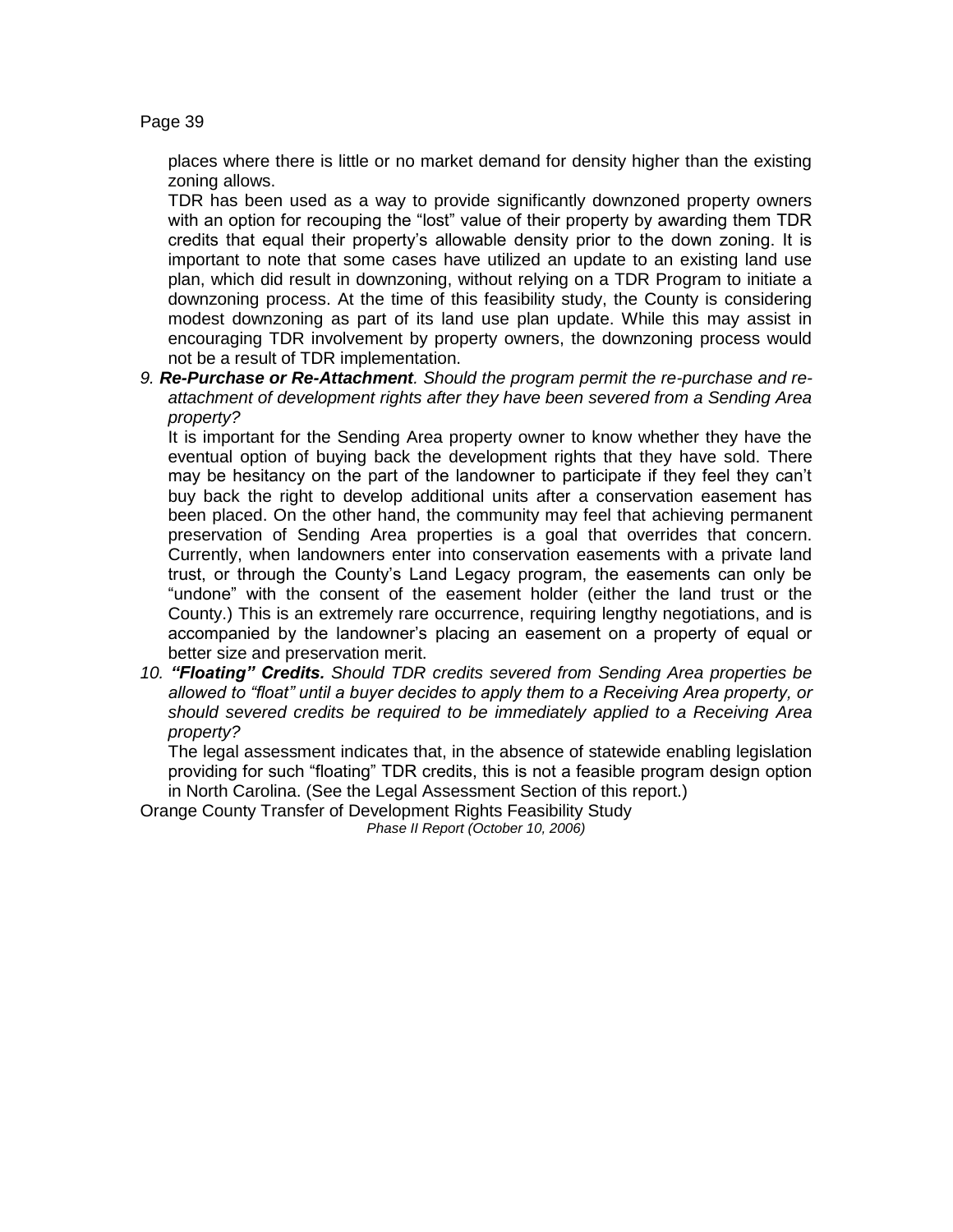# **II. Flowchart of Major Decision Points**

With the wide array of legal, administrative and program design questions raised in the feasibility study, a flowchart was devised to focus the order and nature of the necessary decisions. The list below offers additional detail to the boxes in the flowchart, shown below in Figure 2-1. Not every option in the list is shown on the flowchart since not all options are viable under each scenario.

# **Legal Authority:**

□ Under existing statutes vs. Under local enabling legislation vs. Under statewide enabling legislation

#### **Program Participation:**

 $\Box$  County only vs. County and municipalities

o Selected municipalities vs. All municipalities

o Municipalities share planning vs. Municipalities accept credits

 $\Box$  Transactions approved by Administrative review vs. by Quasi-Judicial Board review

 $\Box$  TDR information and transactions processing by single county agency vs. multiple agencies

#### **Orange County Role:**

 $\Box$  Open market only with no County role vs. Open market with County brokerage vs. County TDR Bank only (no private market) vs. Both Open Market and County TDR Bank as options, with or without County brokerage

#### **Administration/Program Design Options:**

 $\Box$  Downzone sending and/or receiving areas concurrent with TDR vs. No downzoning

 $\Box$  Land use transfer permitted (e.g., residential to commercial) vs. Residential to residential uses only (shown in decision tree)

 $\Box$  Distinct, mapped sending and receiving areas vs. Criteria checklist allowing overlap

 $\Box$  Sending area credits awarded based on uniform per-acre formula vs. Based on variable criteria

 $\Box$  Receiving area credits awarded based on uniform per-acre formula vs. Based on variable criteria

 $\Box$  Number and relative value of sending area credits in ratio to receiving area credits approximates 1:1 balance vs. More sending area credits than receiving area vs. Fewer sending area credits than receiving area (shown in decision tree)

Orange County Transfer of Development Rights Feasibility Study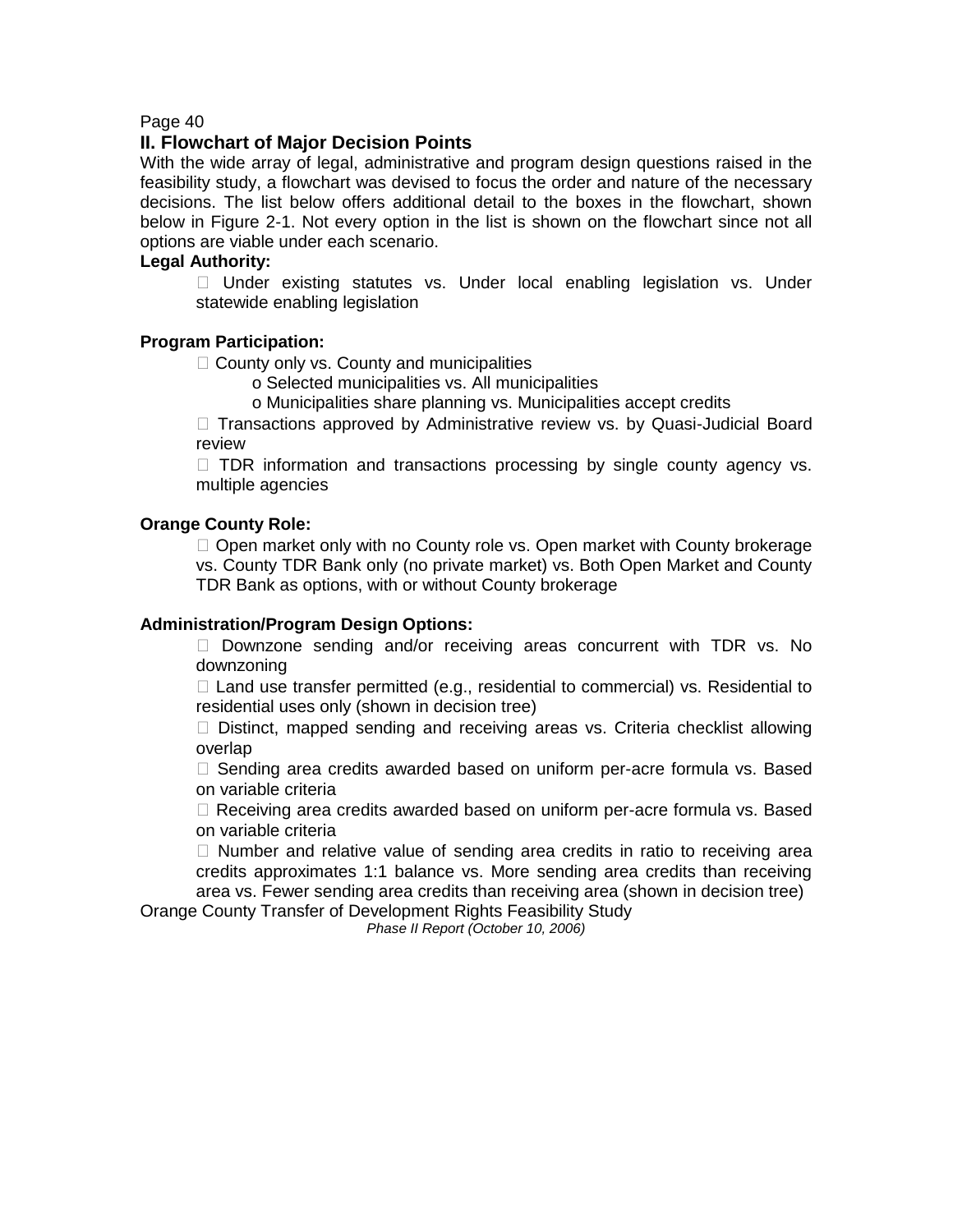Page 41 **Figure 2-1. TDR Program Decision Flowchart**  Orange County Transfer of Development Rights Feasibility Study *Phase II Report (October 10, 2006)*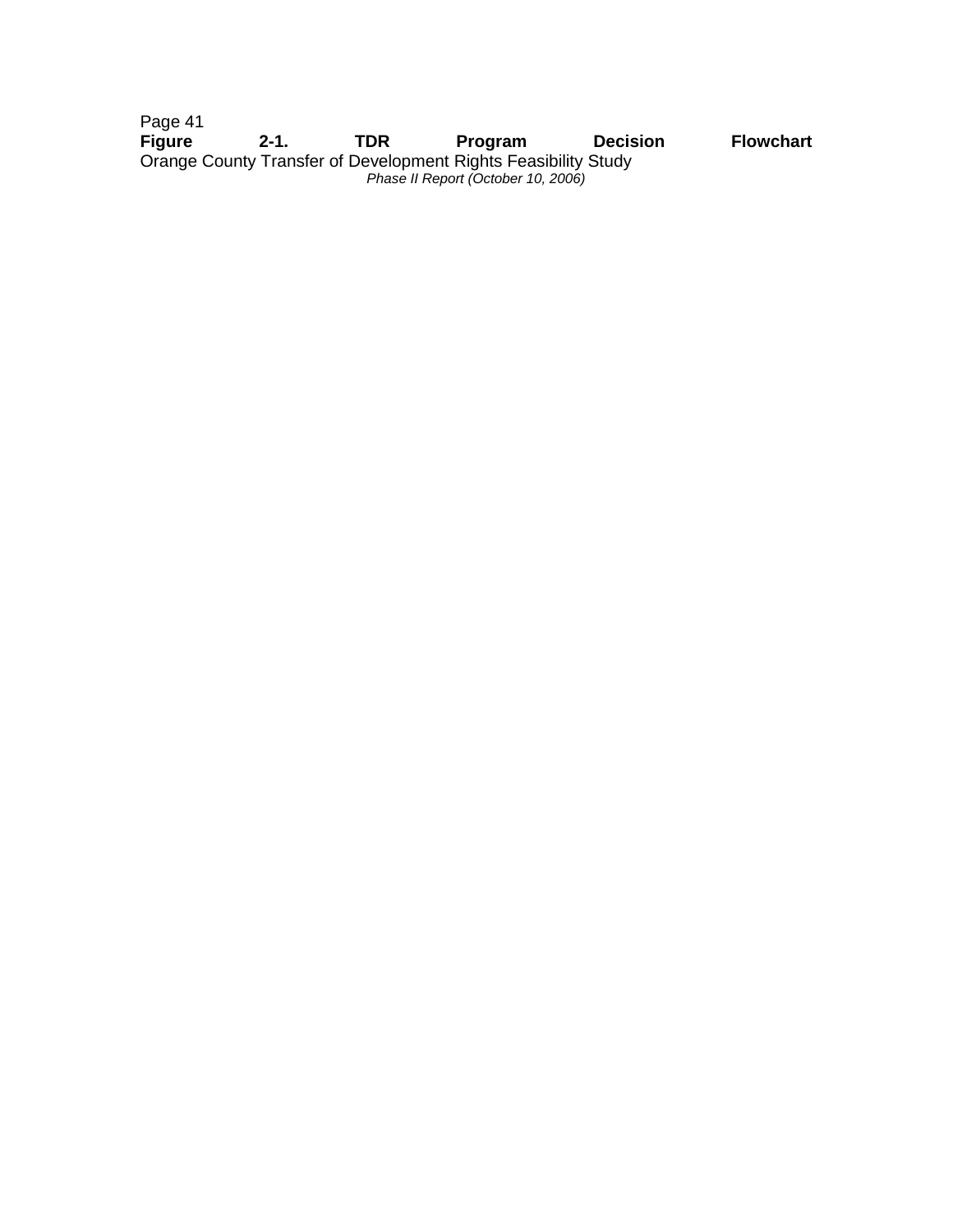#### **III. TDR Administrative Design**

The manner in which the TDR program is administered can have a substantial impact on its overall success. Nine key questions relating to TDR program administration are listed below. Each is briefly discussed to highlight the implications of the options they represent.

*1. Administrative Approval. Should the program be administratively processed or should individual transactions be subject to board approval?* 

Administrative approval means that specified staff members are authorized to approve or deny TDR applications based upon specific requirements laid out in the TDR program rules and regulations formally adopted by the County Commissioners. Public hearings are not required for each TDR transaction, and neither the Planning Board nor the Commissioners votes on each TDR transaction. This approach is intuitively appealing to property owners since it provides a high degree of certainty about the likelihood that their transaction will be quickly approved. Thus, this approach presents little or no barrier to participation. The community as a whole may, however, not be willing to rely on a list of requirements to adequately protect the public good in all transactions, and may want to insist on some form of review by elected or appointed officials in addition to staff review and recommendation. This may be particularly true when the program is new and the community has no experience with the kinds of exceptional cases that may arise.

If the transfer process is to be approved by a governing body, such as the County Commissioners, then there may be significant implications in the following manner:

 $\Box$  the increase in time it takes to process the TDR transaction;

 $\Box$  levels of review required that introduces uncertainty to the TDR transaction process; and

 $\Box$  the number of staff needed to manage the process.

The additional time and uncertainty as to outcome of this type of process will not be as attractive to property owners and developers as an administrative process, and may act as a barrier to participation. If the TDR process is viewed as being equally, or more, difficult than the existing permitting or re-zoning processes, then Receiving Area property owners will be discouraged from participating. County government will need to determine if the process of oversight will cause unintended consequences within the market.

*2. County Involvement. Should the program be operated through the private market, without County involvement, or should the County function as a participant that purchases TDR credits (actively buy and sell development rights)? Should the County act as a broker for TDR credits between*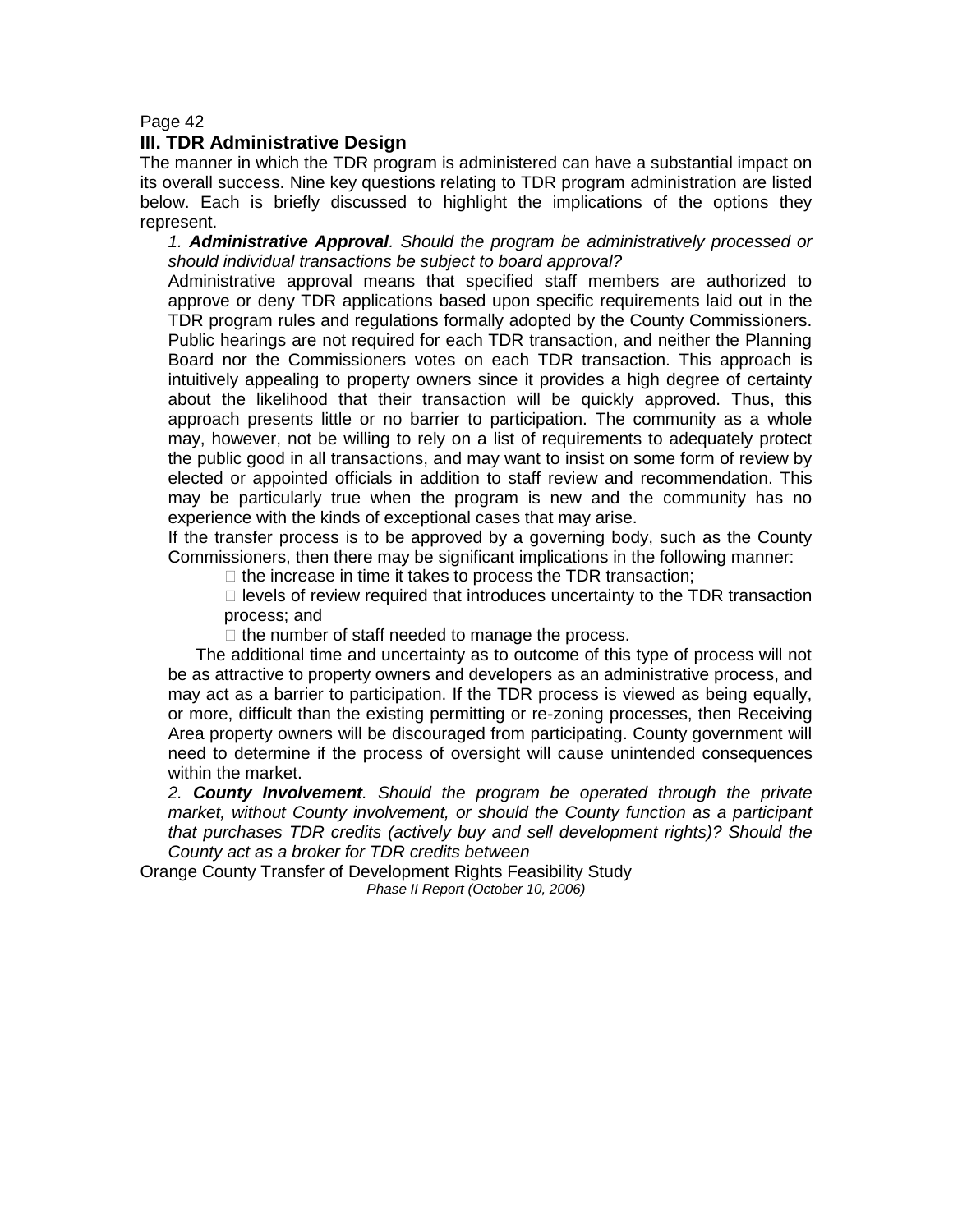*landowners, or in any way facilitate private market buyers and sellers finding each other?* 

There are examples of TDR programs that operate solely through the private market, those that operate solely through governmental purchase and sale of TDR credits, and those that do both.

In the private market model, Sending Area property owners would sell their TDR credits directly to Receiving Area property owners, and the County's role would be limited to certifying the TDR credit allocation to the Sending Area property, approving the transfer of credits to the Receiving Area property, recording appropriate deed restrictions on each property, and becoming the holder of a conservation easement on the Sending Area property. The County would neither buy nor sell TDR credits. Real estate brokers would help private buyers and sellers find each other and reach an agreed-upon price.

In the government-run model, the County is a "TDR Bank", acting as an intermediary between Sending Area TDR sellers and Receiving Area TDR buyers. Private market sales are not authorized. The County may either negotiate prices with each party, or it may establish pre-set prices. The County retains its roles in certifying the TDR credit allocations, approving the credit transfers, recording deed restrictions, and holding the resulting easements. Prospective buyers and sellers find each other by applying to the County.

Many programs allow for a combination of public approval and market trade. In North Carolina, in the absence of statewide TDR-enabling legislation, a hybrid approach is the best available option. Private market transactions cannot be completed without the County's involvement, nor can the County act as a TDR bank. This is primarily because of limitations in N.C. preventing the creation of "floating" TDR credits.

This N.C. hybrid would look like this: individual buyers and sellers find each other, either through a County-sponsored clearinghouse or with the help of real estate brokers (or both); they jointly apply to the County for approval of their proposed transaction; the County's adopted TDR regulations determine whether prices are pre-set by the County or are a private matter between buyer and seller; the TDR credits are severed from the Sending Area property and immediately attached to the Receiving Area property in one transaction recorded by the County; the conservation easement is simultaneously recorded on the Sending Area property.

The County may include an option for Sending Area property owners to apply for "pre-certification," indicating that the property is within a County-designated Sending Area and specifying the maximum number of TDR credits it is eligible to be awarded (pending, of course, final certification as of the transaction date, to ensure no change in the property's development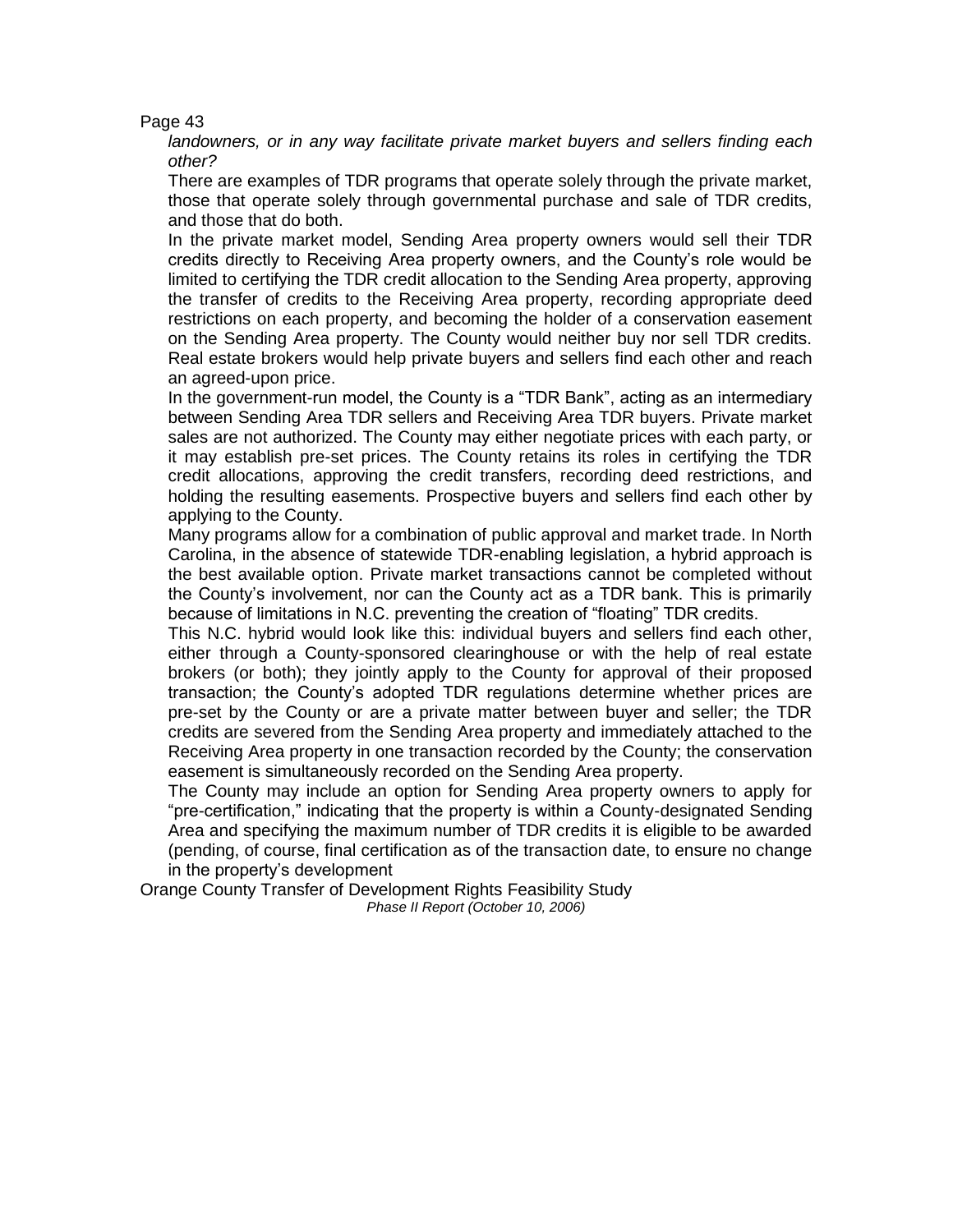status between the time of certification and the transaction date.) Receiving Area property owners may then decide to enter into "TDR purchase option" contracts with pre-certified Sending Area property owners as a way of securing the TDR credits pending final County approvals and the closing of the TDR transaction.

*3. Credit Pricing. Should the County set a fixed price for development rights/credits or allow market negotiations to determine the price?* 

The County has the option to determine whether or not to set the price of credits or to allow the private market to determine prices. Setting prices can be accomplished in two ways: one uniform price per TDR credit is established for the entire TDR program, or, the price is established on a criteria basis that reflects the preservation merits of a particular Sending Area property. Initial concerns for setting the prices would be the possibility of either under-valuing or over-valuing the prices, with undesired consequences of either no transactions taking place or an unmanageable volume of transactions. In either case, this could be a negative aspect for both buyers and sellers. If the pre-set prices do a good job of approximating actual market value, however, a more stabilized market could be maintained, which may be attractive for potential participants in a TDR program. The possibility also exists that as a TDR program became more established, the county could opt to withdraw the pre-set pricing and allow market negotiations to determine prices thereafter.

*4. Management Responsibility. Will one department be responsible for managing or maintaining the program, or will it be coordinated among several departments? Can TDR be implemented without additional staffing and/or public funding?* 

From the vantage point of TDR participants, a "one-stop shopping" approach to TDR transactions would probably be preferable. This means that one set of County staff has in-depth knowledge of all aspects of the TDR program, can answer questions and guide potential participants as they gather information to decide whether they wish to participate, and would handle the actual transactions.

From the County's vantage point, there may be efficiencies in having existing staffs in multiple agencies handle the aspects of the TDR program that fits best with their existing expertise and procedures. It would be imperative that the program provide the public with very clear instructions about the appropriate sequence of actions needed to complete a TDR transaction and which departments or agencies handle each step in the sequence. Those instructions would need to be available at each department and at multiple other information points where TDR inquiries could be anticipated.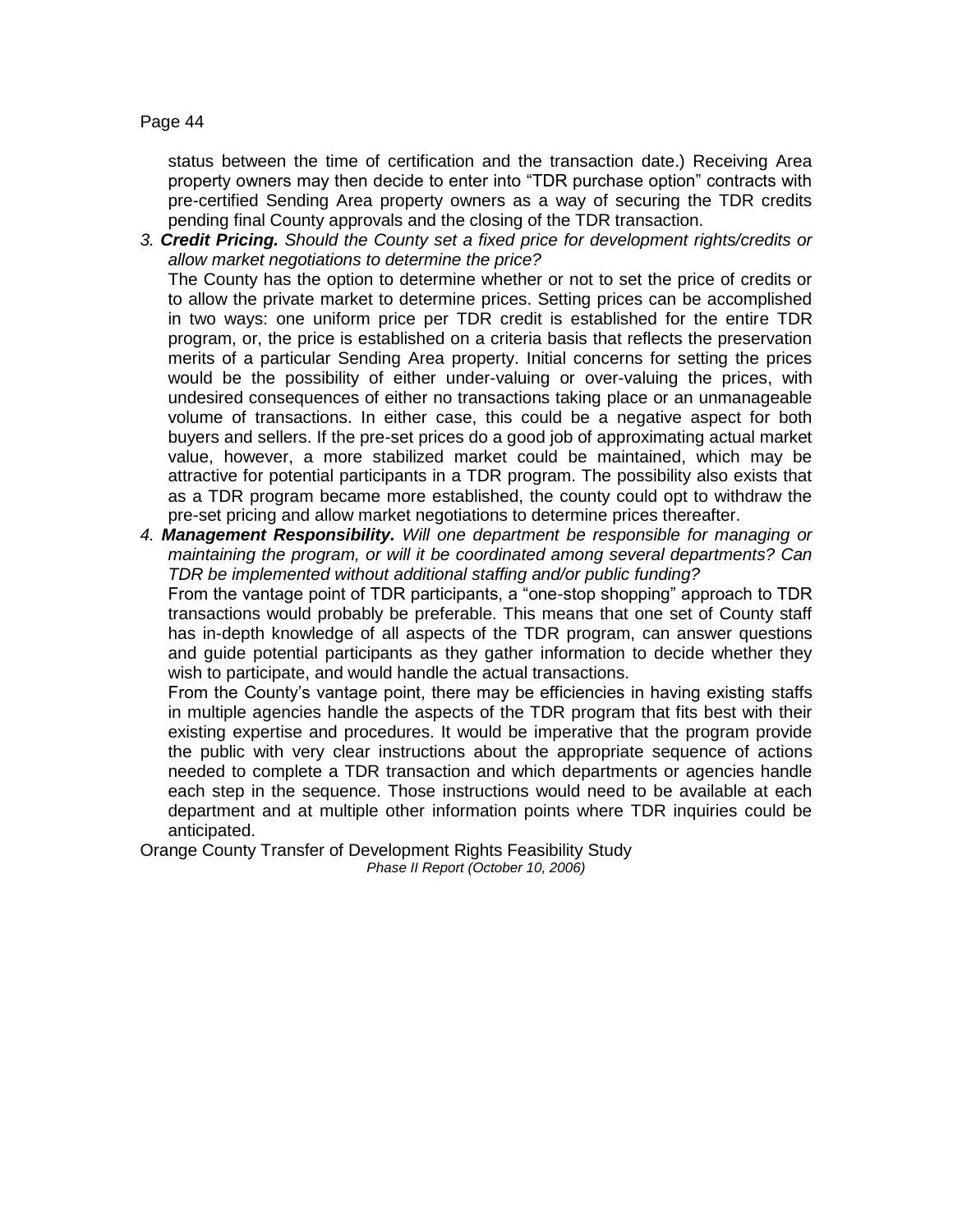At least initially, some investment of resources will be needed to launch and operate a TDR program, to provide for additional manpower and expenses such as a public information program. In the longer term, if TDR is successful in fostering economic development in Receiving Areas, the increase in tax values of those properties may offset the decrease in tax values of participating Sending Area properties, creating a net increase in tax values and a resulting increase in tax revenues that can cover the program's ongoing staffing and other expenses. (Of course, some of the increased tax revenues from participating Receiving Area properties will still be applied to providing public services to those properties, but at a more economical cost than providing the same services to non-participating Sending Area properties if they were to develop to their full potential.)

*5. Municipal Involvement. How important is municipal participation to the program? If municipalities participate, will it be through joint planning of Sending and Receiving Areas, or only through cooperative agreements to accept TDR credits originating from each others' jurisdictions?* 

The expectation is that a good bit, if not the majority, of the land that is highly suitable for acting as a Receiving Area will be within the municipalities' planning jurisdictions. Thus, if the municipalities do not participate in the TDR program, will there be sufficient Receiving Area-suitable land in the County's jurisdiction to make a viable TDR program? The economic analysis will help assess this question. Two factors make it possible for County-based Receiving Area land to be sufficient: the option to allow commercial TDR uses in the Receiving Areas, since that will "absorb" more Sending Area TDR credits; and, the option to include in the designated Receiving Areas smaller development centers noted as Rural Nodes on the County's Comprehensive Plan / Land Use Element.

Securing participation from the municipalities is likely to require time to negotiate the specifics of how they will participate. Different procedures, variations on zoning regulations and processes; varying goals for the TDR program; and different degrees of communication among the staff will create hurdles to be overcome if the municipalities elect to participate initially. Thus, the County may elect to proceed with a TDR program without municipal participation in order to gain experience with the program that can then inform longer-term discussions with the municipalities. This option would suggest that the County will designate initial Sending and Receiving Areas in its jurisdiction without formal agreement from the municipalities, but probably with informal input from them.

As individual municipalities decide to join the TDR program, additional Sending and Receiving Areas could be added to the program by mutual agreement (with the program becoming a jointly operated program), or the municipalities could designate Sending and/or Receiving Areas in their own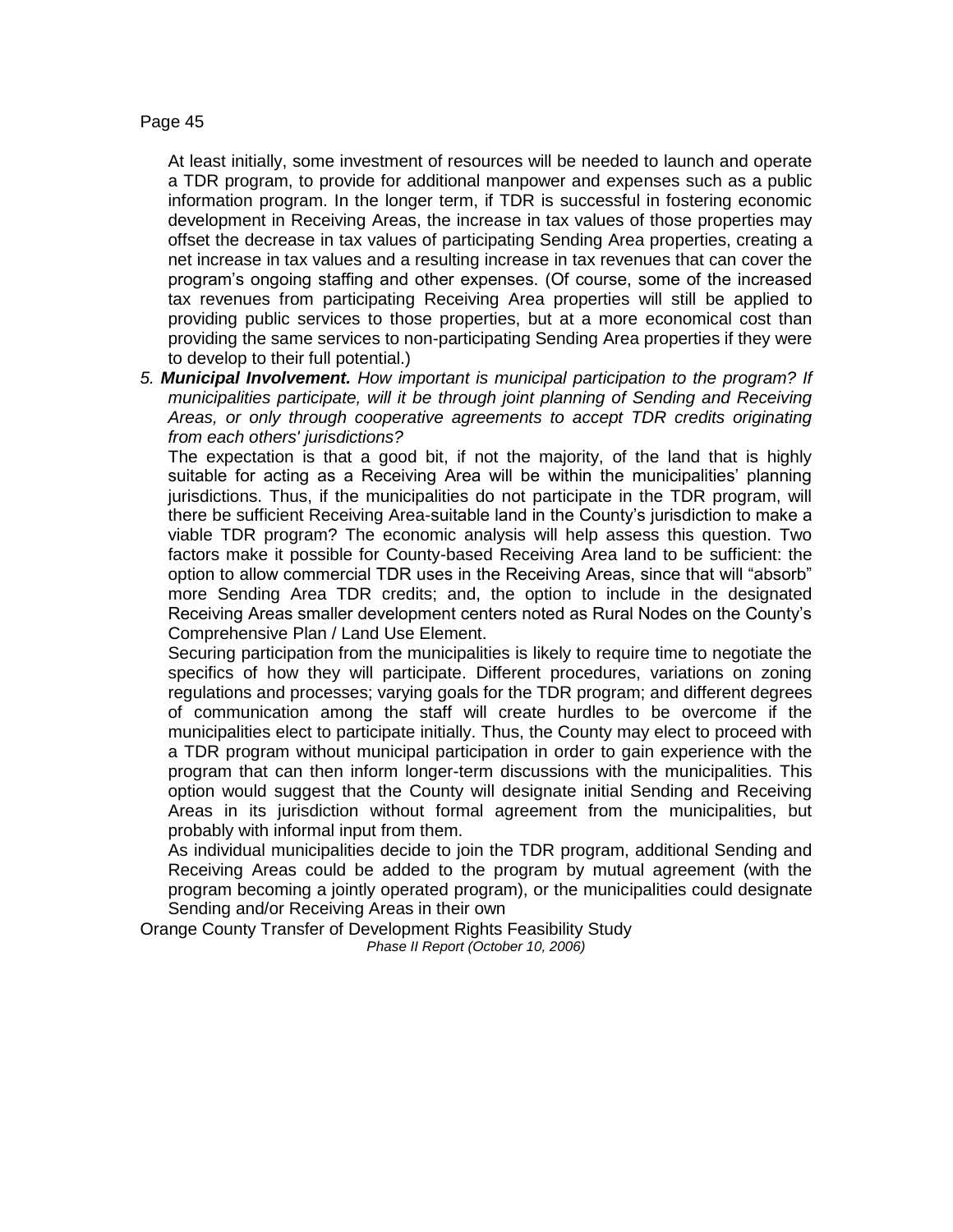jurisdictions and then enter into agreements with the County for accepting TDR credits transferred from each others' jurisdictions.

Certainly, if any Sending or Receiving Areas are envisioned within the current Rural Buffer zoning district, which is subject to the Joint Planning Agreement with Chapel Hill and Carrboro, those municipalities would be involved in creating the Sending and Receiving Areas and defining the terms under which TDR credits would transfer from or to those Areas.

*6. Program Implications. What are the implications of a TDR program relative to other County programs and initiatives, especially those with similar purposes?* 

The design and implementation of a successful TDR program will also need to consider implications for other County programs and policies that relate to preservation and development. For instance, the Lands Legacy program involves the purchase of development rights from land owners. A TDR program could be limited by or limit the success of Lands Legacy if the two become competing interests for purposes such as open space preservation or watershed protection. Conversely, they could complement each other and create more interest among landowners in participating in the County's land preservation programs.

The implications of TDR for each of seven County programs or initiatives that might be affected by a TDR program are covered in depth in the "Program Evaluations" section of this report.

*7. Coordination with Long-Term Goals. Can the TDR program be designed without having completed the Comprehensive Plan Land Use Element update or can they be concurrent? Can TDR be implemented without changes to existing zoning ordinances?* 

The County should consider its long-term goals as found in the Land Use Element of the Comprehensive Plan when making decisions about Sending and Receiving Areas. In conducting this TDR Feasibility Study, discussions were held with the Planning Staff responsible for the Comprehensive Plan update process to determine the extent and direction of changes, if any, to the existing Land Use Element. To date, no significant changes that would conflict with a TDR program are envisioned for the Land Use Element. If the County decides to proceed with designing a TDR program, coordination between the two efforts should continue, as there are substantial opportunities to integrate the two that would benefit each. (Please see the "Program Evaluations" section of this report for a more in-depth discussion of the Land Use Element and TDR.)

TDR would most likely be implemented as a set of zoning overlays written into the zoning ordinance as an amendment, meaning the TDR provisions would be in addition to, not as replacements of, the existing zoning provisions. Thus,

Orange County Transfer of Development Rights Feasibility Study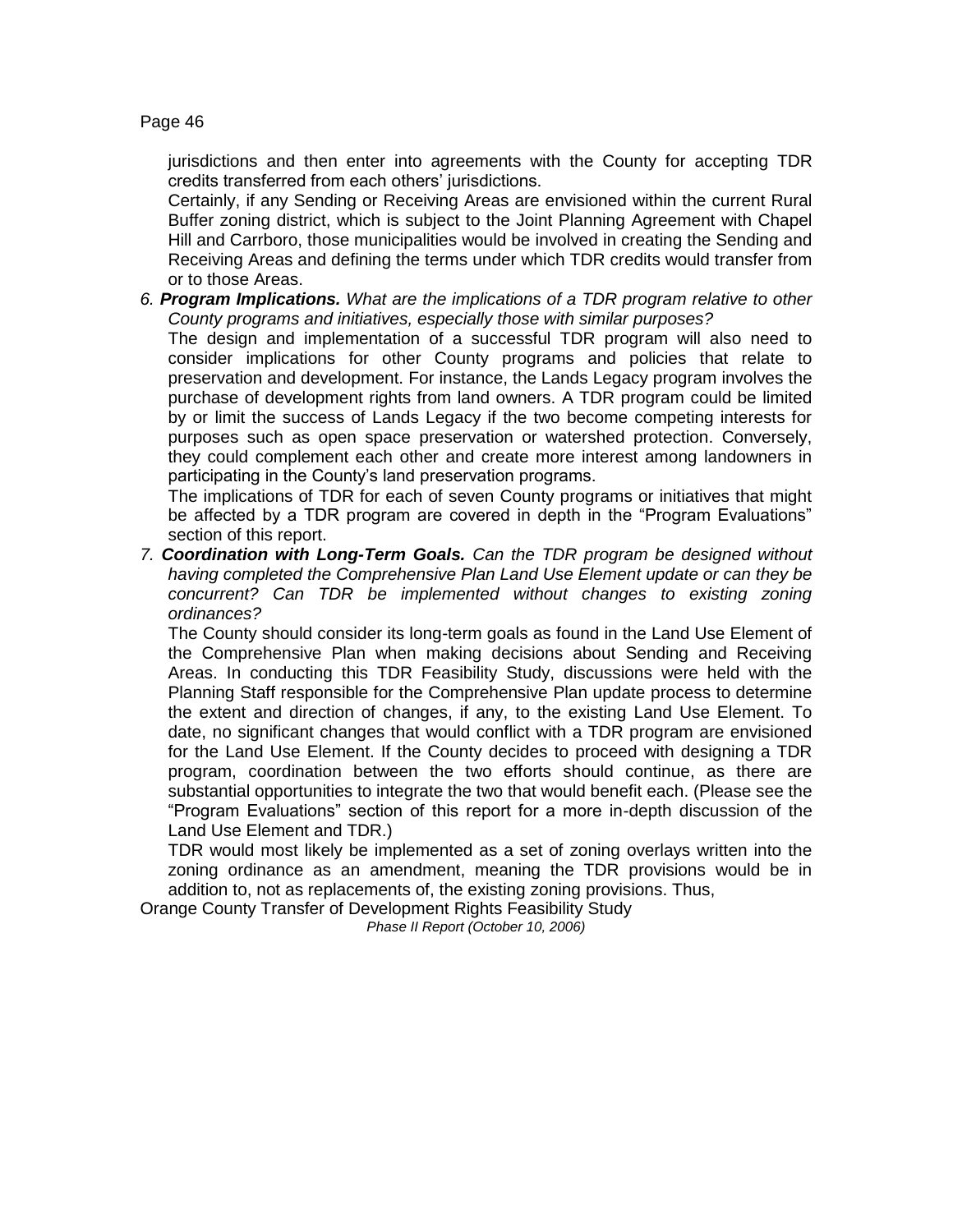the existing zoning would not necessarily need to change to accommodate TDR. Similarly, changes to existing zoning districts suggested as part of the Comprehensive Plan's Land Use Element revisions should not need adjustment as a result of TDR implementation, assuming the two processes are conducted collaboratively.

*8. Public Awareness. What sort of public awareness and education should be conducted to maximize the use of the TDR program and who should administer it?* 

The initial success of a TDR program depends greatly on the way it is marketed and then maintained. TDR is a relatively complex concept and is new to North Carolina, so neither the general public nor potential participants can be expected to understand it without significant and ongoing information support. The County should expect to invest in educating property owners and other residents about the program's features and processes, and the potential benefits both to individual participants and to the way the community will develop. This will be necessary not just for the process leading up to adoption of TDR zoning overlays, but to cultivate awareness and support for the program's budget after its adoption, and to cultivate interested participants and help them through the TDR process. Not only multiple events, but multiple media will be needed to accomplish the TDR communications objectives. Hence, public outreach should be a significant portion of the TDR program design process.

*9. Evaluation. Who would be responsible for evaluating the success of the program? How should the progress of transfers and protected properties be monitored and reported?* 

Ultimately, the County Commission will determine whether the TDR program is meeting the objectives set for it. These efforts will need to be ongoing, from the program design phase, through implementation, and periodic reevaluations after the TDR program is established. The Commissioners will want to establish both quantitative and qualitative measures of success, and will receive a report on those measures from Staff. Determining which department will be responsible for reporting to the Commissioners on the TDR program may depend on whether the program is organized within a single department or agency, or shared among several departments. The decision to maintain a database of TDR activity and publish reports for the public could require additional funding and staffing. Measures of success could include number of completed TDR transactions, number of TDR credits transferred, number of pre-certifications issued, and number of TDR transaction applications pending.

Orange County Transfer of Development Rights Feasibility Study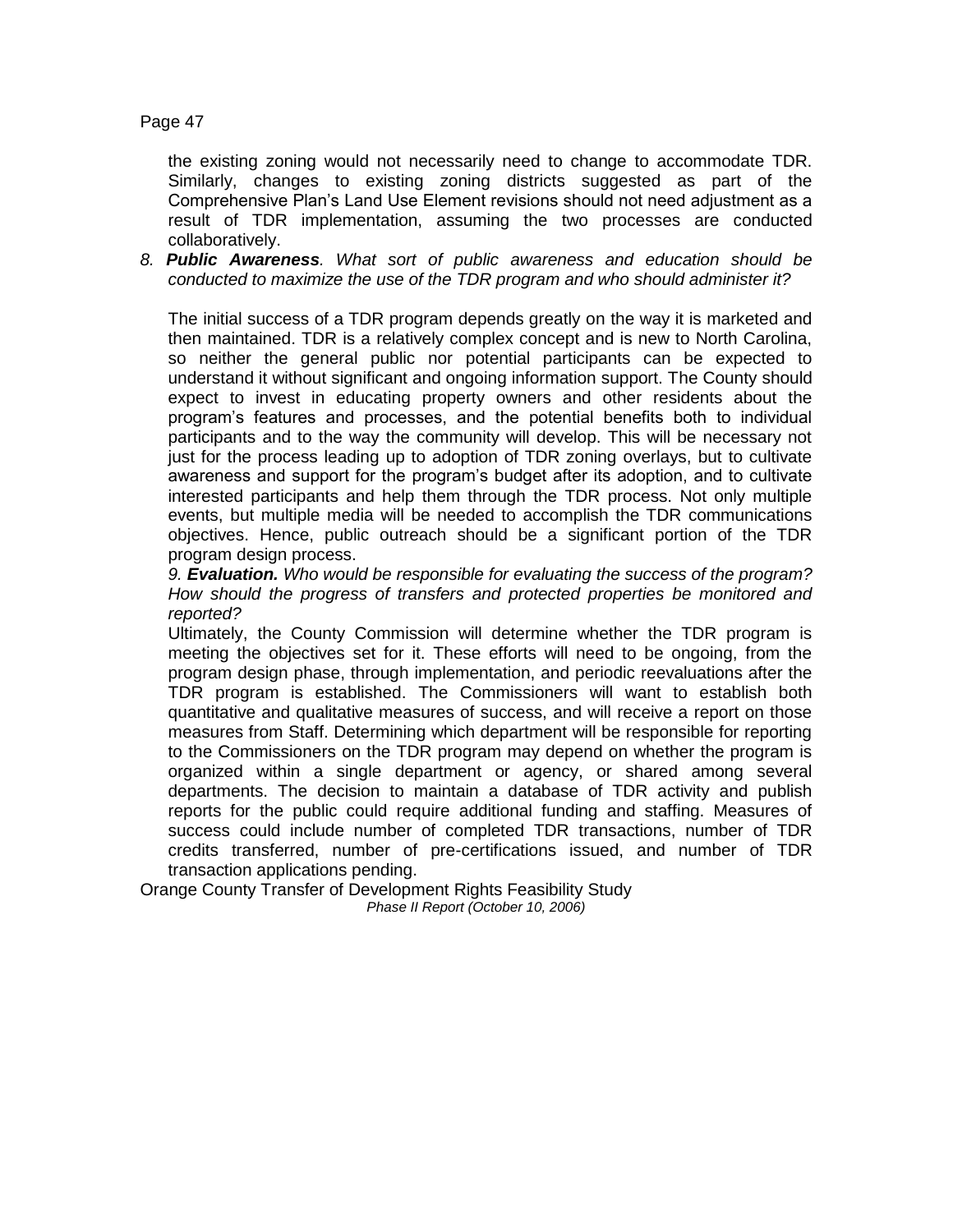# **SENDING AND RECEIVING AREAS ASSESSMENT**

Section 3.0 discusses the origination, development, and production of:

- Sending and Receiving Area Criteria Items
- Sending and Receiving Area Scoring Maps
- Sending and Receiving Area Scenarios

This section will provide information on the formulation of Sending and Receiving Area criteria and how this information was developed into visual maps depicting results of a county-wide scoring model for both potential Sending and Receiving Area locations. A discussion will then be provided on how the county-wide scoring model was developed into a specific product of three mapped scenarios which would then be incorporated into the economic modeling procedure.

*Important Note: The Criteria listing, Scoring Models, and hypothetical Scenarios do not represent the actual Sending and Receiving Areas that might result from the more detailed process that would follow should the County decide that a TDR program is not only economically feasible, but legally and administratively feasible as well. Neither do they represent "recommended" options, but have been selected solely to represent the range of possible options for eventual design of a TDR program, with the aim of assessing the range of economic feasibility for a TDR program.* 

#### **I. Purpose for Sending and Receiving Area Scenarios**

In order to provide a more accurate depiction of potential locations and extent of Sending and Receiving Areas to be assessed by the County in determining the feasibility of a TDR program, a method was developed for visualizing the County's values, planned goals, and existing resources. This process involved the formulation of criteria, both for potential Sending and Receiving areas, that could be incorporated into the Economic Model for analysis and determine how each potential coverage of Sending/Receiving Areas could be estimated to effect the County's economic outcomes.

The importance of developing a criteria list and scoring the listing (displayed in map form found in Appendices D and E) is to better quantify the existing values and future goals as directed by the Task Force and County staff. Once developed, the Scoring Model maps provide the basis for determining alternative Scenario Maps that represent what the TDR coverage for the County may be developed into. The final step in this process is found in the output of the Economic Modeling, wherein each Scenario was evaluated to determine its

# 3.0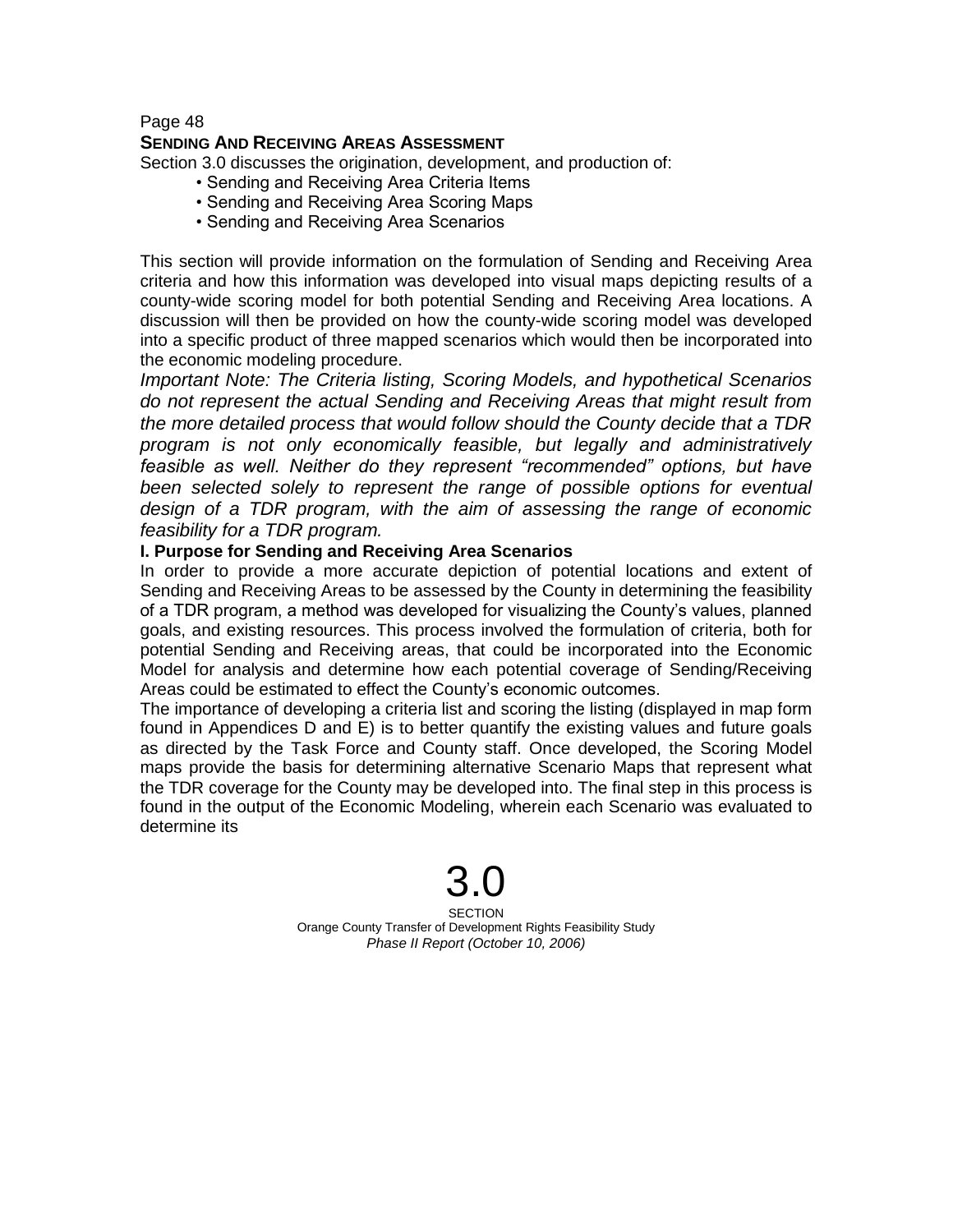potential impact to the generation and absorption of TDR credits. The following subsections will provide a more detailed account of the criteria development process, scoring model process, and resulting potential scenarios.

# **II. Sending Area and Receiving Area Criteria Development**

#### **A. Criteria Development Process**

For an analysis to take place in determining the feasibility of a TDR program, the Task Force and Orange County staff developed a listing of relevant criteria that reflected

existing, potential, and planned for items that could be mapped throughout the County.<sup>12</sup>

The Task Force was asked to consider specific questions as it related to TDR and the impact a potential program could have on the County's present and future resources or goals. Some of the concerns raised during the Task Force meetings are listed, as follows:

 *What are the pros and cons to the following options for designating Sending Areas?* 

 $\Box$  Entire county eligible as Sending Area

 $\Box$  Criteria used to qualify a property as a Sending Area

 $\Box$  Specific areas of the county excluded from being Sending Areas (i.e. Receiving Areas, areas farther from growth pressures)

 *What are the pros and cons to the following options for awarding development credits to Sending Areas?* 

 $\Box$  Fixed formula (x credits per acre)

 $\Box$  Vary according to a set of development suitability criteria (i.e. soils, watershed)

 $\Box$  Existing structures on a Sending Area property count against the number of development rights allowed there

 *What are the pros and cons to Sending Area properties being subject to additional development restrictions or requirements affecting practices such as farming or viewshed buffers?* 

 *What are the pros and cons to the following options for the sale of Sending Area TDR credits?* 

 $\Box$  All development rights on a property must be sold at once

 $\Box$  Portions of allowed development rights can be sold

 *What are the pros and cons to the following options for designating Receiving Areas?* 

 $\Box$  Entire county's jurisdiction eligible to be Receiving Areas

 $\Box$  Criteria used to qualify a property as a Receiving Area

 $\Box$  Specific areas of the county excluded from being designated as Receiving Areas (i.e. Sending Areas, sensitive properties)

12 All Sending and Receiving Area Criteria Maps are located in Appendices D and E.

Orange County Transfer of Development Rights Feasibility Study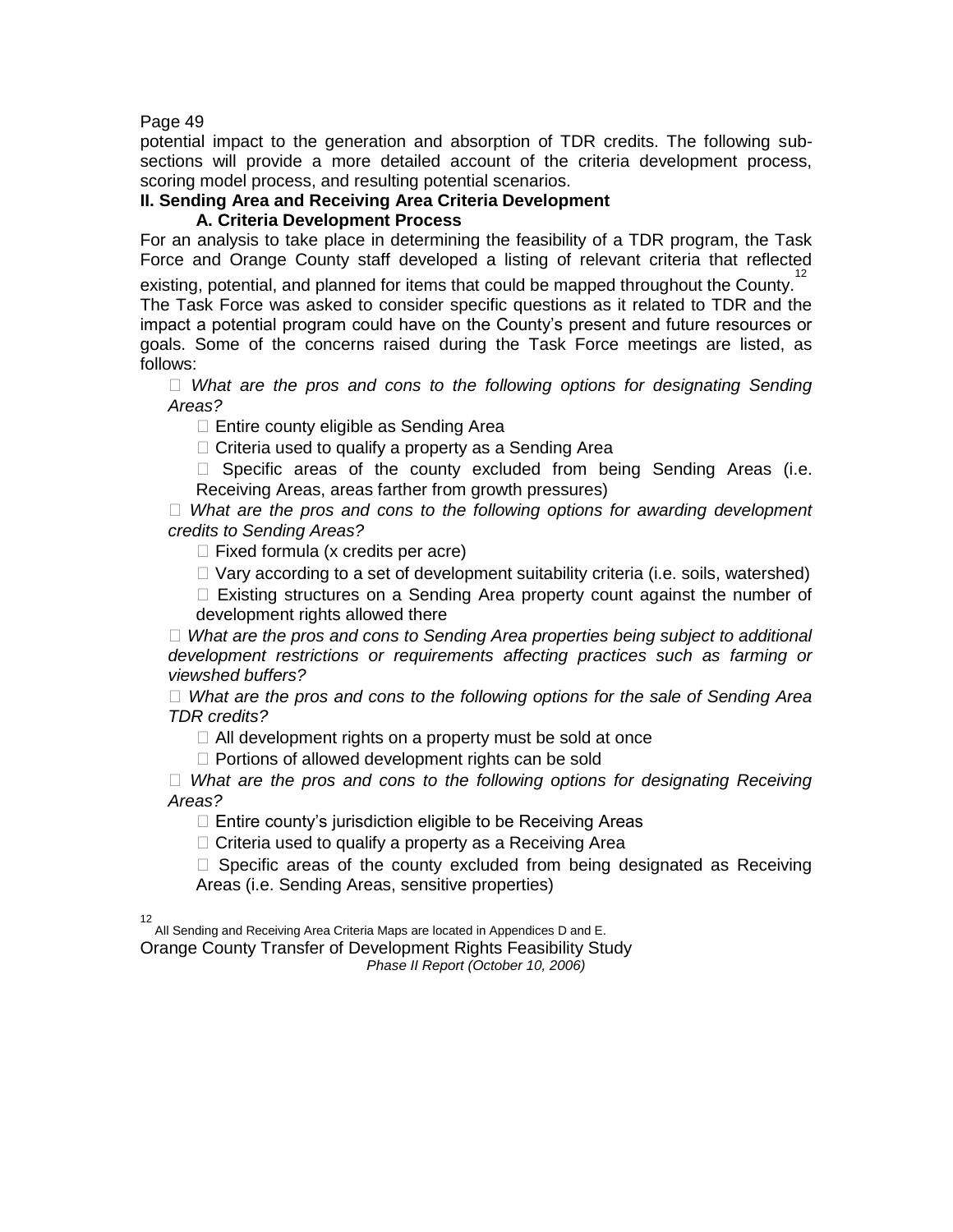$\Box$  What are the pros and cons to the following options for awarding Receiving Area development credits?

 $\Box$  Fixed formula (x credits per acre)

 $\Box$  According to a set of development suitability criteria (i.e. soils, zoning)

 $\Box$  Limits on the density allowable on a Receiving Area property

 *What are the pros and cons to the following options for adding development restrictions or requirements to Receiving Area properties?* 

 $\Box$  No additional requirements or restrictions than stated in existing zoning ordinances

 $\Box$  Development restrictions or requirements in participating Receiving Area properties, such as site work or the inclusion of amenities (i.e. open space, infill, affordable housing)

 *What are the pros and cons to using TDRs for either residential or commercial land uses on a Receiving Area property, regardless of the Sending Area property's original land use?* 

#### **B. Criteria Listing**

During Task Force meetings, members discussed both the expected and current issues for areas throughout the County and arrived at the following listing of criteria. For both the Sending and Receiving Areas, more criteria were requested by the Task Force than could be incorporated into the model due to restrictions in availability of required GIS files. The requested GIS files that could not be obtained by either Staff or the Consultant are included in the following listing for informative purposes only. Receiving Area criteria are shown first, followed by Sending Area criteria. Orange County Transfer of Development Rights Feasibility Study *Phase II Report (October 10, 2006)*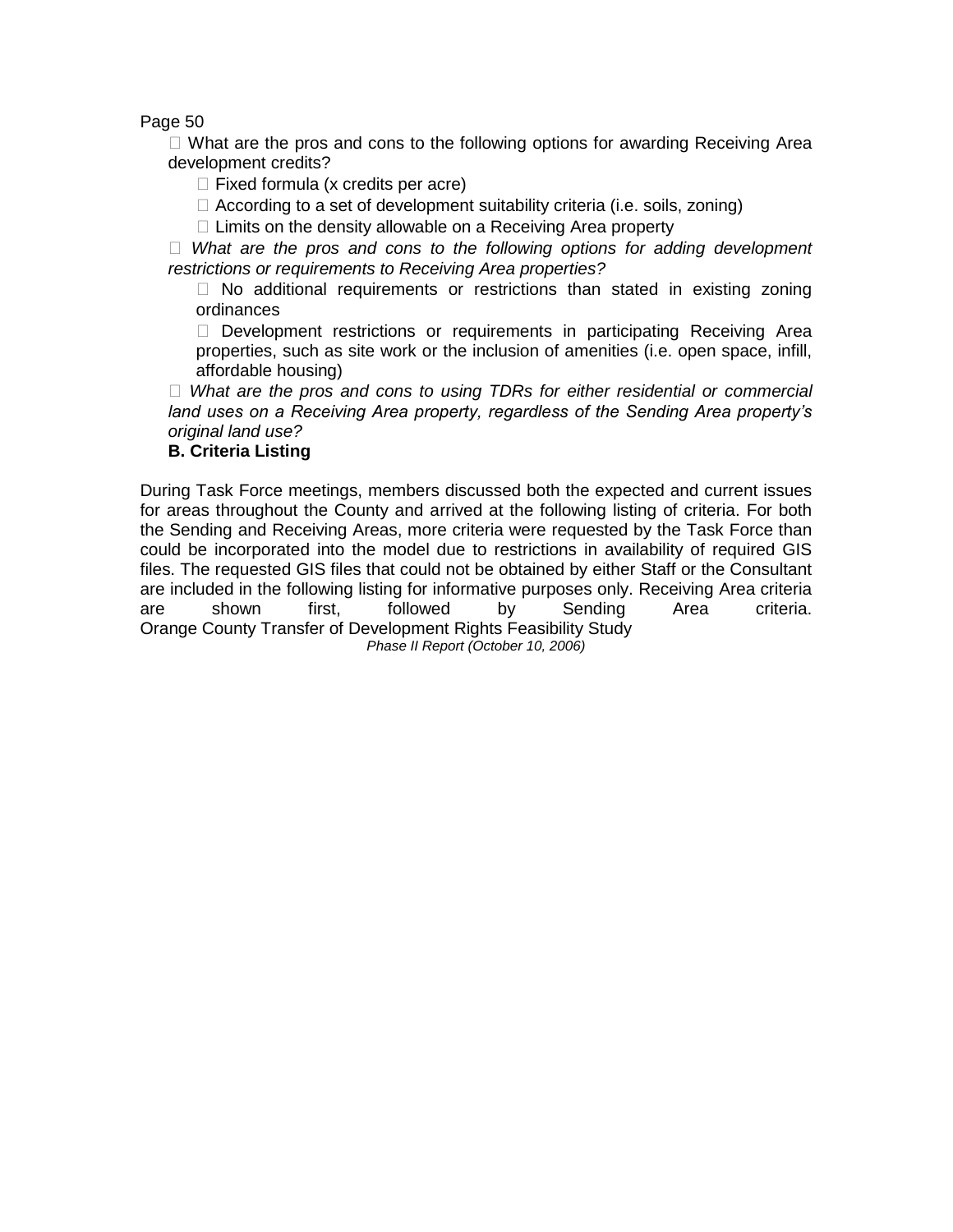# Page 51 **Figure 3-1. Receiving Area (Development) Characteristics Important to Orange County**

| 1. Rural Nodes on<br>land use plan                                                                                                                           | <b>Rural Activity Node</b><br>polygons from land use<br>plan layers                                                                                                                                                                                                                                                                                                                                        | <b>Planned Rural Nodes</b><br>This map shows the location of rural<br>neighborhood and rural commercial nodes from<br>the County's Land Use Element of the<br>Comprehensive Plan.                                                                                                                                                                                                                                                                                                                                                                         |
|--------------------------------------------------------------------------------------------------------------------------------------------------------------|------------------------------------------------------------------------------------------------------------------------------------------------------------------------------------------------------------------------------------------------------------------------------------------------------------------------------------------------------------------------------------------------------------|-----------------------------------------------------------------------------------------------------------------------------------------------------------------------------------------------------------------------------------------------------------------------------------------------------------------------------------------------------------------------------------------------------------------------------------------------------------------------------------------------------------------------------------------------------------|
| 2. Neighborhood<br>commercial nodes on land use<br>plan                                                                                                      | Commercial Node<br>polygons from land use<br>plan layers                                                                                                                                                                                                                                                                                                                                                   | <b>Planned Commercial Nodes</b><br>This map shows the location of commercial,<br>industrial and commercial/industrial nodes from<br>the County's Land Use Element of the<br>Comprehensive Plan.                                                                                                                                                                                                                                                                                                                                                           |
| 3. Planned<br>Urbanizing/Transition Areas                                                                                                                    | <b>Transition Areas from</b><br>land use plan layers,<br>both 10-yr and 20-yr                                                                                                                                                                                                                                                                                                                              | Planned Urbanizing Transition Areas<br>This map shows the location of transition areas<br>from the County's Land Use Element of the<br>Comprehensive Plan. These are areas expected<br>to transition from primarily rural to more urban.                                                                                                                                                                                                                                                                                                                  |
| 4. Economic<br><b>Development Districts</b>                                                                                                                  | <b>Economic Development</b><br>zones as defined by the<br>Orange County zoning<br>layer                                                                                                                                                                                                                                                                                                                    | <b>Economic Development Districts</b><br>This map shows economic development districts<br>designated in the County's Zoning Ordinance.                                                                                                                                                                                                                                                                                                                                                                                                                    |
| 5. Near<br>transportation corridors                                                                                                                          | • Within<br>1250' distance of<br>major roads (defined<br>as Interstates, US and<br>state highways)<br>• Within<br>1000' distance of<br>potential transit stops<br>• Within<br>2500' distance of<br>important intersections                                                                                                                                                                                 | <b>Transportation Corridors</b><br>This map shows areas that have good access to<br>important transportation facilities. This is defined<br>as areas that are within 1,250 feet of Interstates<br>40 and 85 and U.S. Highway 70, or within 2,500<br>feet of Interstate interchanges or rural nodes, or<br>within 1,000 feet of the Hillsborough-Chapel Hill<br>public bus route, or within 1,000 feet of potential<br>light rail transit stops.                                                                                                           |
| 6. On septic-<br>suitable soils                                                                                                                              | Identified by Soils layer<br>as provided by Orange<br>County. Soils with a<br>septic rating of severe<br>and moderate are<br>displayed.                                                                                                                                                                                                                                                                    | Soil Restrictions on Septic Tank Use<br>This map shows the Natural Resource<br>Conservation Service's ratings of the septic<br>suitability of soils in Orange County. The ratings<br>describe the degree of restrictions on use of<br>septic tanks, ranging from moderate to severe.                                                                                                                                                                                                                                                                      |
| 7. Adjacent/<br>contiguous to existing<br>development where public<br>services are already provided,<br>e.g. water/sewer, schools,<br>parks, social services | • Within $\frac{1}{2}$ -<br>mile distance of<br>existing or planned<br>schools<br>• Within<br>1000 ft. distance of<br>existing water lines<br>• Within<br>1000 ft. distance of<br>existing sewer lines<br>• Within 500<br>ft. distance of existing<br>or planned public<br>parks<br>Note: for all of the<br>above, "distance" is<br>linear "as the crow<br>flies", not travel time,<br>although the linear | <b>Existing Public Services</b><br>This map shows areas that have good access to<br>existing public services. This is defined as areas<br>that are within 1/2-mile of an existing or planned<br>public school, or within 500 feet of an existing or<br>future public County or State park, or within 1,000<br>feet of existing public water or sewer lines. Note<br>that data is only available to accurately map<br>OWASA service area water and sewer lines.<br>Approximate service areas are depicted for<br>Mebane, Efland, Hillsborough, and Durham. |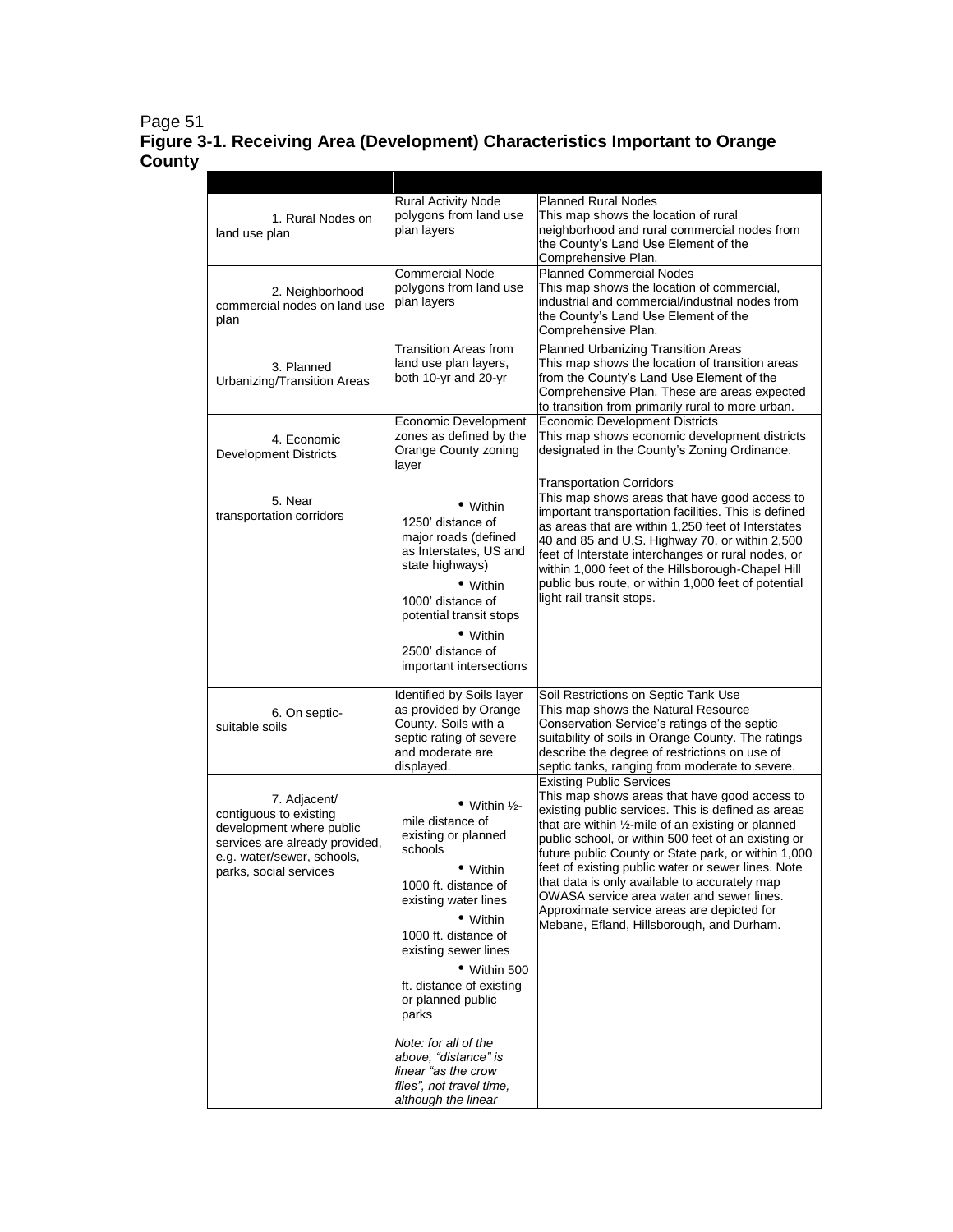|                                                                              | distance may be set to<br>approximate travel<br>times.                                                                                                                                                           |                                                                                                                                                                                                                                                                                                                                                                              |
|------------------------------------------------------------------------------|------------------------------------------------------------------------------------------------------------------------------------------------------------------------------------------------------------------|------------------------------------------------------------------------------------------------------------------------------------------------------------------------------------------------------------------------------------------------------------------------------------------------------------------------------------------------------------------------------|
| 8. Where retail<br>services exist or are desired                             | Identified by utilizing<br>Orange County's<br>Zoning Ordinance layer.                                                                                                                                            | <b>Retail Services</b><br>This map shows the location of commercial<br>zoning districts from the County's Zoning<br>Ordinance. These are areas where retail services<br>already exist or where retail development would<br>be encouraged by the County.                                                                                                                      |
| 9. Re-developable<br>Areas                                                   | Identified by utilizing the<br><b>Orange County Parcel</b><br>layer. Locations are<br>specified by Orange<br>County.                                                                                             | Re-developable Areas<br>This map shows the location of selected areas<br>that are already developed but have a high<br>potential for future re-development. These are<br>defined as either a) small parcels of one acre or<br>less along an existing 1/2-mile long commercial<br>corridor in Efland or Hillsborough, or b) parcels<br>within a subdivision along Highway 54. |
| 10. Where small<br>area plans are in agreement<br>with increased density     | Identified by utilizing the<br><b>Urban Transition Areas</b><br>and Municipal<br>Boundaries.                                                                                                                     | Small Area Plans<br>This map shows the estimated extent of small<br>area plans that are in process for Efland and<br>Hillsborough. Until these plans are completed, no<br>more specific criteria can be displayed indicating<br>congruence of the plans, or lack thereof, with the<br>designation of any portion of those areas as TDR<br>Receiving Areas.                   |
| 11. Away from<br>ecologically sensitive areas.<br>even in the municipalities | $N/A -$ this is a negative<br>criterion that will be<br>applied after the<br>positive scoring areas<br>are identified; it will<br>require carefully<br>defining what the<br>ecologically sensitive<br>areas are. |                                                                                                                                                                                                                                                                                                                                                                              |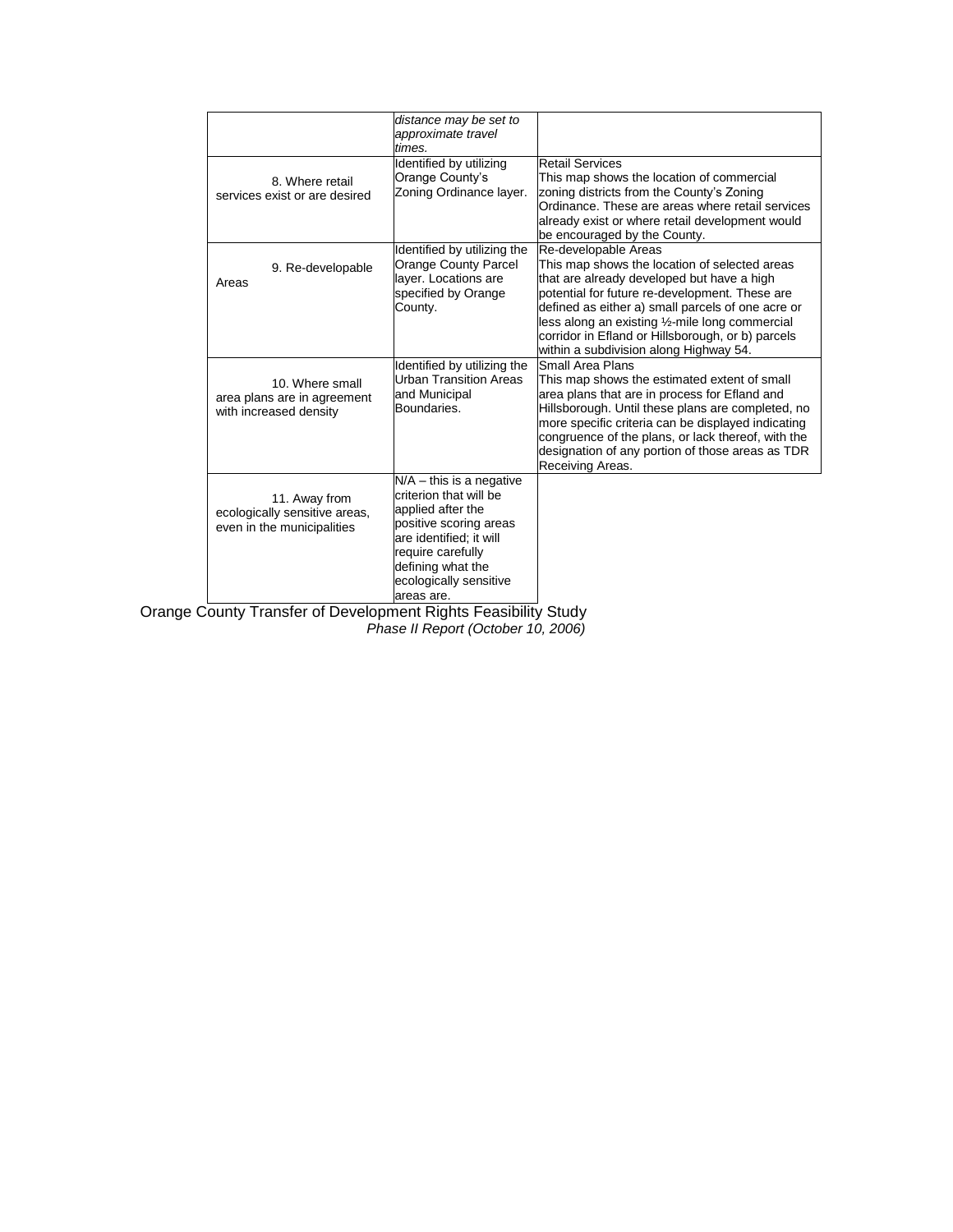#### Page 52 **Figure 3-1. (***Continued***)**

| 12. Into the Chapel Hill / Carrboro<br>Rural Buffer if need be<br>Note: this criteria may conflict with the "avoid<br>sensitive areas" criteria                                           | NA - this is a neutral scoring criterion (i.e. don't<br>penalize land in the RA scoring for being in the<br>Rural Buffer, but don't give it extra points<br>either); it can be assessed once the positive<br>RA scoring is done and the positive SA scoring |
|-------------------------------------------------------------------------------------------------------------------------------------------------------------------------------------------|-------------------------------------------------------------------------------------------------------------------------------------------------------------------------------------------------------------------------------------------------------------|
|                                                                                                                                                                                           | is done as well                                                                                                                                                                                                                                             |
| 13. Where existing residents<br>support development or are accepting of<br>increased density, potentially through<br>additional design guidelines or environmental<br>protections         | N/A                                                                                                                                                                                                                                                         |
| Note: Locations meeting this criteria cannot be<br>identified within the scope of this study, unless<br>such a study has already been done                                                |                                                                                                                                                                                                                                                             |
|                                                                                                                                                                                           | N/A                                                                                                                                                                                                                                                         |
| 14. A couple of characteristics<br>define what development in a proposed RA<br>should look like rather than where it should be,<br>and thus can't be used in a location scoring<br>model: |                                                                                                                                                                                                                                                             |
| • Compatible with community<br>character & identity                                                                                                                                       |                                                                                                                                                                                                                                                             |
| • Enhance small town<br>identify/historic character of Hillsborough                                                                                                                       |                                                                                                                                                                                                                                                             |
|                                                                                                                                                                                           | N/A                                                                                                                                                                                                                                                         |
| 15. Compact and defined                                                                                                                                                                   |                                                                                                                                                                                                                                                             |
| Note: this characteristic describes the overall<br>shape and size of an RA, but not its location for<br>use in a scoring model                                                            |                                                                                                                                                                                                                                                             |
|                                                                                                                                                                                           | N/A                                                                                                                                                                                                                                                         |
| 16. Achieve goal of no 'net' overall<br>county-wide density change after<br>rural/sensitive areas are down-zoned                                                                          |                                                                                                                                                                                                                                                             |
| Note: this characteristic describes the policy<br>outcome of the final definition of both sending<br>and Receiving Areas, but not potential RA<br>locations for use in a scoring model    |                                                                                                                                                                                                                                                             |

| Orange County Transfer of Development Rights Feasibility Study |
|----------------------------------------------------------------|
| Phase II Report (October 10, 2006)                             |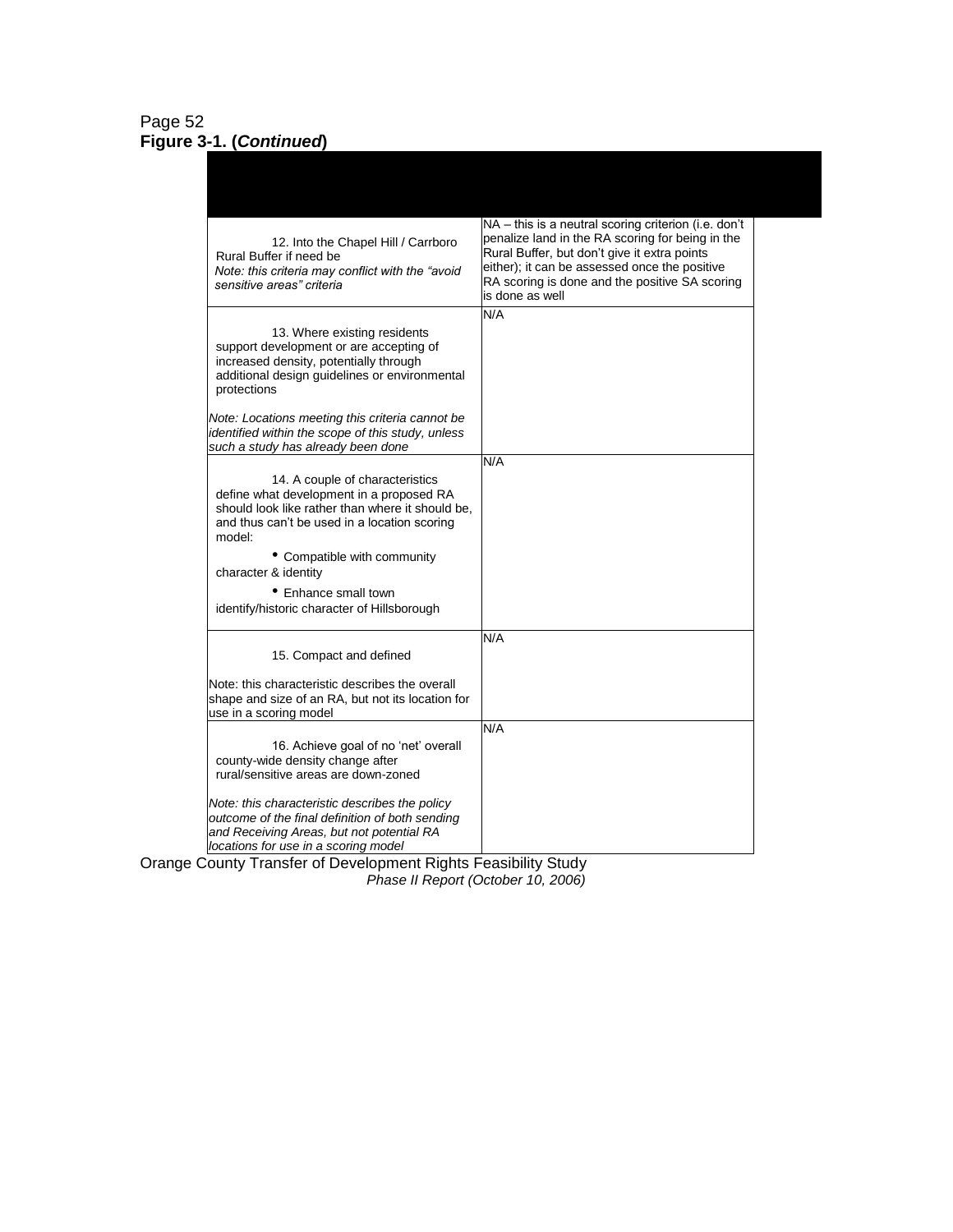#### Page 53 **Figure 3-2. Sending Area (Conservation) Characteristics Important to Orange County**

ı

|                                    | County Parks, Lands                | Protected Open Space & Parks                                                |
|------------------------------------|------------------------------------|-----------------------------------------------------------------------------|
| 1. Open Space/Parks                | Legacy and Voluntary Ag            | This map displays lands that are either a)                                  |
|                                    | District parcels, private          | privately owned and already protected                                       |
|                                    | land trust easement                | from development by the County's Lands                                      |
|                                    | parcels                            | Legacy program or by private land trust                                     |
|                                    |                                    | conservation easements, or, b) owned by                                     |
|                                    |                                    | federal, state, or County government for                                    |
|                                    |                                    | use as parks, including potential future                                    |
|                                    |                                    | parks.                                                                      |
|                                    | Water Supply Watersheds            | <b>Water Supply Watersheds</b>                                              |
| 2. Water/Water Supply              | critical and protected areas       | This map displays the "Critical" and                                        |
| Watersheds (e.g., Eno,             |                                    | "Protected" Areas of the County's Water                                     |
| University Lake and Cane           |                                    | Supply Watersheds. Water Supply                                             |
| Creek)                             |                                    | Watersheds are the land that surrounds                                      |
|                                    |                                    | and drains into reservoirs, rivers and                                      |
|                                    |                                    | creeks that are used for public drinking                                    |
|                                    |                                    | water. Land closest to a public water                                       |
|                                    |                                    | intake is called the "Critical Area" and is                                 |
|                                    |                                    | most restricted. Land further away is called                                |
|                                    |                                    | the "Protected Area" and is less restricted.                                |
|                                    | Define 150' buffer on all          | <b>Stream Buffers</b>                                                       |
| 3. Expanded Stream                 | perennial stream                   | Requiring that a buffer of undeveloped                                      |
| Buffers (beyond 50' nominal for    | centerlines                        | land be maintained along streams helps                                      |
| Neuse River)                       |                                    | maintain water quality in the streams by                                    |
| (Note: Covers requested            |                                    | allowing runoff from nearby development                                     |
| "Aquatic habitat (protection from  |                                    | to be absorbed and filtered before it                                       |
| stormwater events, scouring)"      |                                    | reaches the streams. State regulations                                      |
| criteria)                          |                                    | currently require a 50-foot stream buffer in                                |
|                                    |                                    | the Neuse River basin.                                                      |
|                                    |                                    | This map displays lands in all Orange                                       |
|                                    |                                    | County river basins that would meet a 150-                                  |
|                                    |                                    | foot buffer criterion.                                                      |
|                                    | Hydric soils                       | Wetlands                                                                    |
| 4. Wetlands                        |                                    | This map displays hydric soils as the best                                  |
|                                    |                                    | available indicator of the presence of                                      |
|                                    |                                    | wetlands. Hydric soils are identified by the                                |
|                                    |                                    | USDA's Natural Resources Conservation                                       |
|                                    |                                    | Service as soils formed under wet                                           |
|                                    |                                    | conditions. Wetlands perform important                                      |
|                                    |                                    | water quality and floodwater functions,                                     |
|                                    |                                    | providing a natural pollutants filtering                                    |
|                                    |                                    | system as well as soaking up floodwaters                                    |
|                                    |                                    |                                                                             |
|                                    |                                    | during storm and then slowly releasing                                      |
|                                    |                                    | them afterwards.                                                            |
|                                    | Prime farm soils                   | <b>Prime Farm Soils</b>                                                     |
| 5. Prime                           |                                    | This map displays Orange County's prime                                     |
| farmland/prime soils for           |                                    | farm soils. The USDA's Natural Resource                                     |
| agricultural production            |                                    | Conservation Service evaluates all soil                                     |
| (Note: related to requested        |                                    | types for agricultural suitability and                                      |
| "Farmland" criteria)               |                                    | productivity, including both crops and                                      |
|                                    |                                    | livestock. Those that are among the best                                    |
|                                    |                                    | in the nation are called "prime", while                                     |
|                                    |                                    | those that are among the best in the state                                  |
|                                    |                                    | are called "state important". The remaining                                 |
|                                    |                                    | soil types are those least suitable for                                     |
|                                    |                                    | agricultural production.                                                    |
|                                    | Substitute for exact data:         | <b>Large Rural Properties</b>                                               |
| 6. Farmland                        | Tax parcels $\Rightarrow$ 50 acres | This map displays properties of 50 acres                                    |
| (Note: exact data is not available | and not in Urban Transition        | or more that are not in the Urban                                           |
| if "Farmed Land" is desired        | Areas or Ex Dev Zones              | Transition Areas or Economic                                                |
| <i>interpretation</i> )            |                                    | Development Zones found on the County's                                     |
|                                    |                                    | Land Use Plan. A majority of these                                          |
|                                    | Rated forest habitat               | properties are likely to be actively farmed.<br><b>Prime Forest Habitat</b> |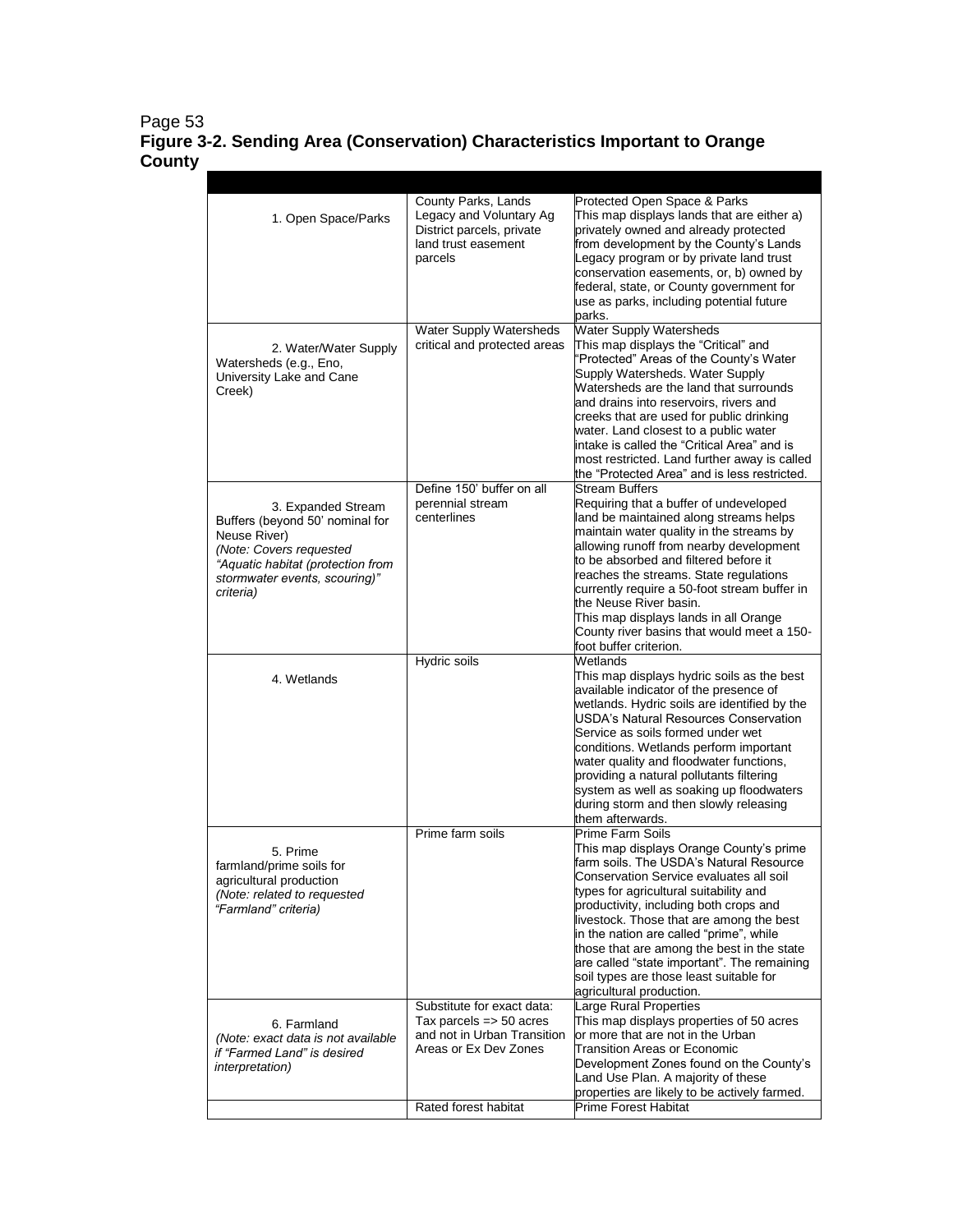| 7. Forests, especially<br>mature hardwoods               |                                                                                                                                                                                                                                                     | This map displays prime forest habitat in<br>Orange County, as evaluated by the<br>County's Environment and Resource<br>Conservation Department. The evaluation<br>was based on numerous factors including<br>type and diversity of trees and other<br>vegetation.                                                                                                                                                                                                                                       |
|----------------------------------------------------------|-----------------------------------------------------------------------------------------------------------------------------------------------------------------------------------------------------------------------------------------------------|----------------------------------------------------------------------------------------------------------------------------------------------------------------------------------------------------------------------------------------------------------------------------------------------------------------------------------------------------------------------------------------------------------------------------------------------------------------------------------------------------------|
| 8. Habitat corridors,<br>maintaining connectivity        | TBD, pending data<br>availability                                                                                                                                                                                                                   | TBD                                                                                                                                                                                                                                                                                                                                                                                                                                                                                                      |
| 9. Natural habitat /<br>Natural Heritage Inventory areas | Natural Heritage Inventory<br>areas                                                                                                                                                                                                                 | Natural Heritage Inventory Areas<br>This map displays Natural Heritage<br>Inventory Areas within the County. In<br>cooperation with the state, Orange County<br>has previously inventoried areas in the<br>county that represent its most significant<br>natural habitat. These are areas containing<br>rare, endangered, or threatened plant or<br>animal species.                                                                                                                                      |
| 10. Rural buffer areas.<br>especially Hillsborough       | Define a buffer around<br>Hillsborough jurisdiction<br>and the Hillsborough<br><b>Urban Transition Areas</b><br>proportional in width to the<br>existing Chapel<br>Hill/Carrboro rural buffer<br>area<br>Also include the CH/C rural<br>buffer area | <b>Rural Buffer Areas</b><br>This map displays the existing rural<br>buffer around Chapel Hill and Carrboro<br>and a potential rural buffer around<br>Hillsborough. Rural buffers can serve as<br>"greenbelts" around towns, limiting<br>development in the buffers, encouraging<br>development within the town limits where<br>public services can more cost-effectively<br>be provided, and creating a clear<br>distinction between "town" and<br>"countryside" in place of sprawl that is<br>neither. |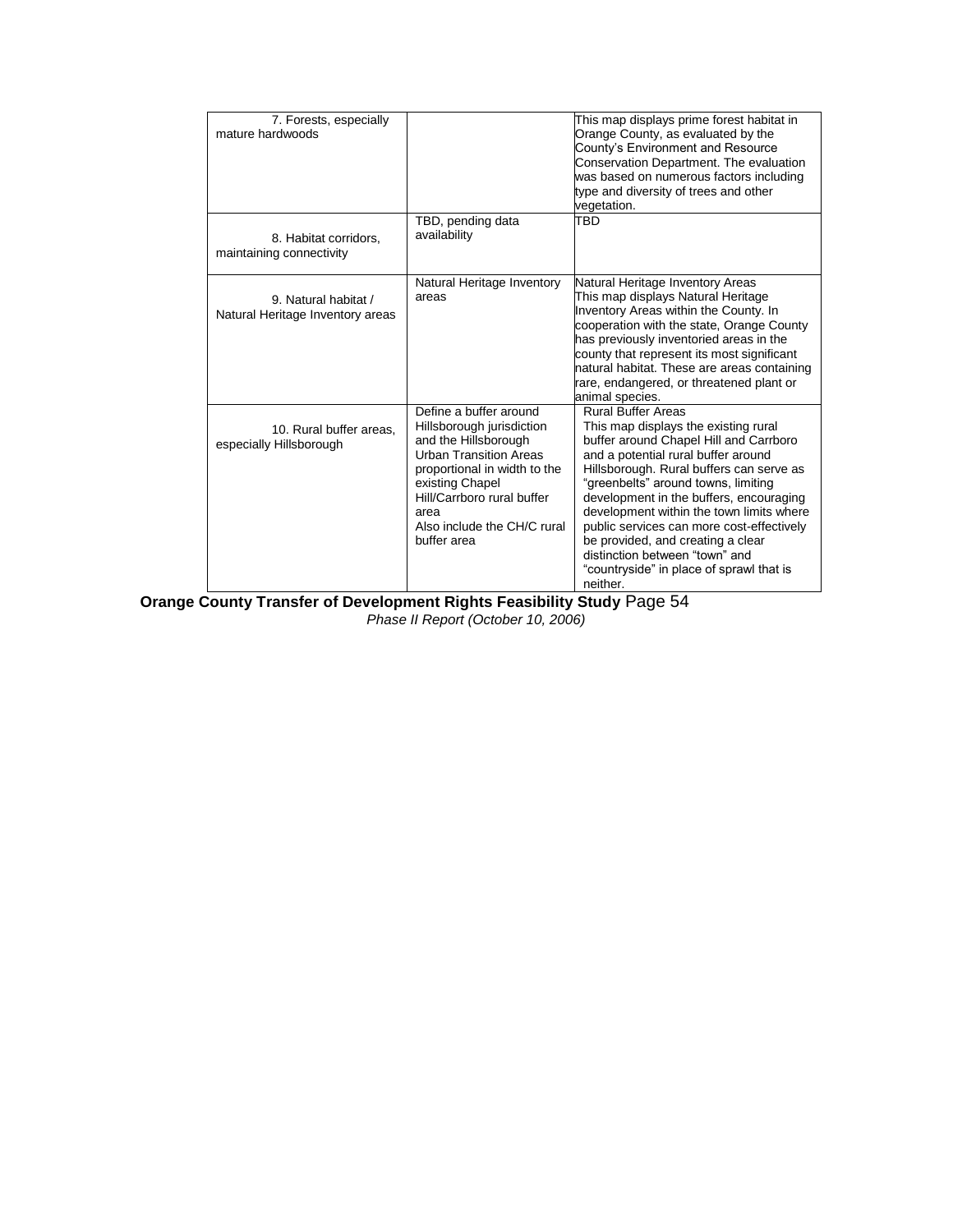# **Figure 3-2. (***Continued***)**

| 11. Historic Properties,<br>including tribal lands<br>(Note: covers<br>requested "Archaeological sites"<br>criteria")                          | Parcels containing<br>historic sites or<br>structures or containing<br>potential archaeological<br>sites including Native<br>American ones | Historic and Archaeological Areas<br>This map displays properties that either a)<br>are in a historic district, are a designated<br>historic site or contain a designated historic<br>building, or b) that are have a high potential<br>for containing archaeological sites (as<br>determined by a previous Orange County<br>study.) The potential archaeological sites<br>include Native American and other sites.                                                                        |
|------------------------------------------------------------------------------------------------------------------------------------------------|--------------------------------------------------------------------------------------------------------------------------------------------|--------------------------------------------------------------------------------------------------------------------------------------------------------------------------------------------------------------------------------------------------------------------------------------------------------------------------------------------------------------------------------------------------------------------------------------------------------------------------------------------|
| 12. Sense of<br>place/community integrity<br>(Note: exact data not<br>available, substitute crossroads<br>communities)                         | Define crossroads<br>communities and use<br>parcels in a 1/4-mile<br>radius from the main<br>intersection                                  | <b>Crossroads Communities</b><br>This map displays crossroads communities.<br>These are small informal communities that<br>are not legally incorporated as towns, but<br>that nevertheless have a distinct identity<br>arising from their long history within the<br>County. They often formed around rural<br>crossroads and are named either for the<br>crossroads themselves or the families that<br>settled there. They are an important part of<br>rural heritage and sense of place. |
| 13. (Scenic) Viewsheds<br>(Note: exact data not<br>available, substitute properties<br>along designated scenic roads)                          | Parcels adjacent to<br>Scenic Roads                                                                                                        | <b>Scenic Areas</b><br>Designated scenic roads and the properties<br>along them are displayed on this map to<br>illustrate the Scenic Areas criteria. A more<br>in-depth analysis taking into account all<br>lands visible from these roads might<br>identify additional properties to be added to<br>this criterion.                                                                                                                                                                      |
| 14. Preserve<br>environmental carrying capacity<br>of the land<br>(Note: exact data not<br>available, but see #s 1, 2, 3, 4, 5,<br>7, 8, 9, 10 | <b>NA</b>                                                                                                                                  |                                                                                                                                                                                                                                                                                                                                                                                                                                                                                            |
| 15. Air Quality<br>(Note: exact data not<br>available, but see #s 1, 6, 7, 10;<br>also, may be used to develop RA<br>characteristics)          | <b>NA</b>                                                                                                                                  |                                                                                                                                                                                                                                                                                                                                                                                                                                                                                            |
| 16. Energy Use<br>(Note: use to develop<br>RA characteristics)                                                                                 | <b>NA</b>                                                                                                                                  |                                                                                                                                                                                                                                                                                                                                                                                                                                                                                            |
| 17. Traffic/Public<br>Transportation (Receiving Area)<br>(Note: use to develop<br>RA characteristics)                                          | <b>NA</b>                                                                                                                                  |                                                                                                                                                                                                                                                                                                                                                                                                                                                                                            |
| 18. Multi-Modal<br>Accessibility, esp. cycling and<br>walking (Receiving Area)                                                                 | <b>NA</b>                                                                                                                                  |                                                                                                                                                                                                                                                                                                                                                                                                                                                                                            |

Orange County Transfer of Development Rights Feasibility Study *Phase II Report (October 10, 2006)*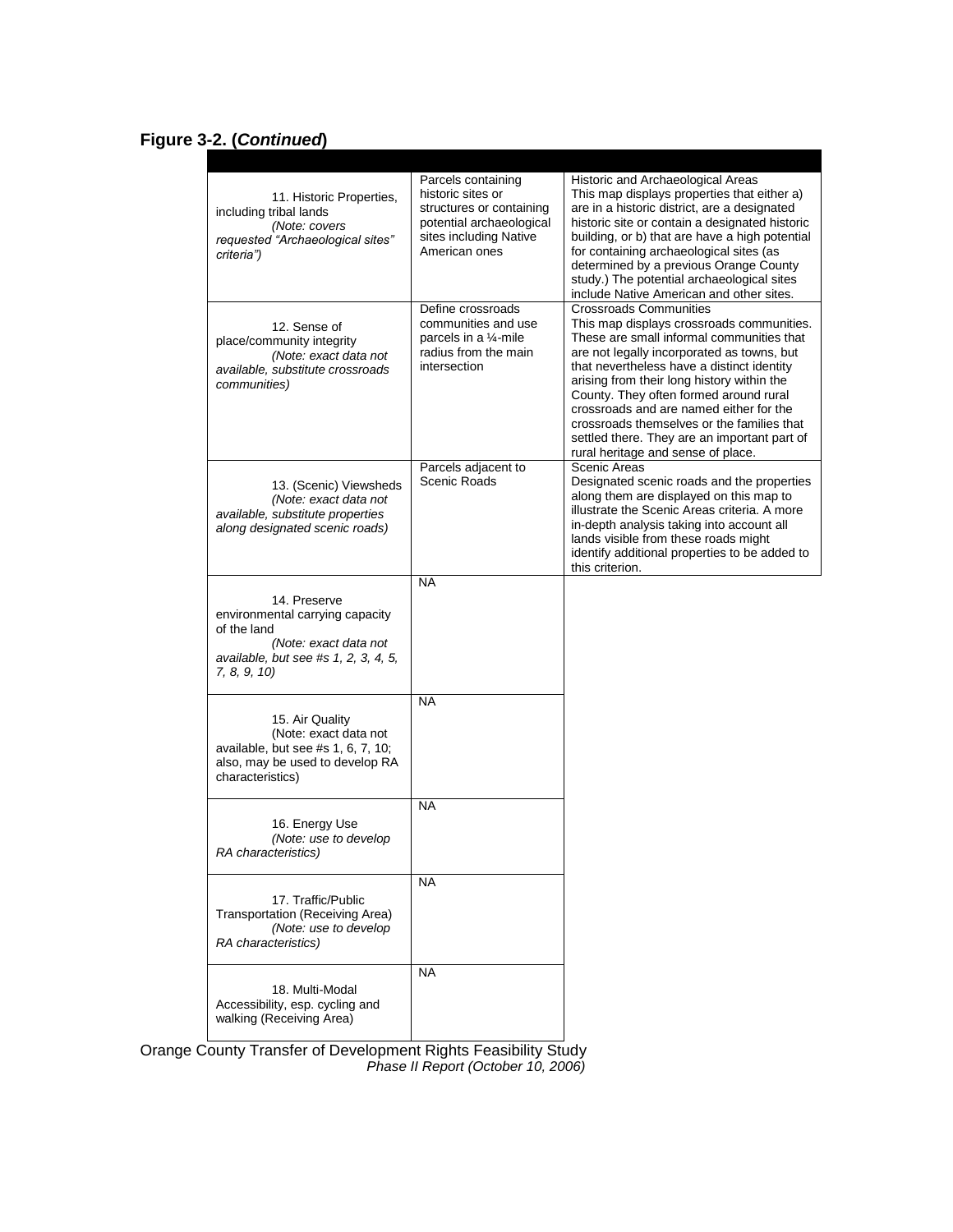#### **C. Options Design Map**

After production of the Criteria Maps was completed, Task Force members were asked to review the documents and consider the potential coverage options that the maps displayed. Task Force members indicated that for purposes of Economic Modeling the Receiving Area coverages would be most effective for determining feasibility if locations around Rural Activity Nodes from the County's Comprehensive Plan, emerging crossroads communities, and areas in and around Economic Development Zoning Districts and Comprehensive Plan Urban Transition Areas. Task Force members indicated this would be a realistic view of intended growth for the County.

Using the Criteria maps for potential Sending Areas, the Consultants developed three instructional maps for Sending Area design options. 13 This map was used by the Task Force to initiate a dialogue concerning the options for what type of coverage Sending Areas may have in the County. Three options were considered:

 $\Box$  Parcel Specific Coverage - A formula would be utilized that calculated the number of Criteria met for each parcel in the County. This formula would then determine the amount of importance given to each parcel for acting as a Sending Area.

 Designated Sub-Area Coverage - Larger regions would be designated Sending Areas based on criteria scores that massed within greater coverages within the County.

 $\Box$  Entire County Coverage - The entire County would act as a potential Sending Area, with any parcel (that was not currently preserved or in a municipality or a Receiving Area) available for participation in the TDR program.

To determine the number of times a criteria, for potential Sending Areas, was found on a given parcel of land, an additional step was taken to develop a scoring model for potential Sending Areas. This process which resulted in the Sending and Receiving Area Scoring Model Maps is described in sub-section III.

# **III. Sending and Receiving Area Raster Scoring Model**

#### **A. Process**

The resulting Criteria maps were then provided to the Task Force for further review and discussion. The finalized Criteria Maps were then converted to a raster format for further analysis and processing. The resulting map documents were introduced as Sending and 14

Receiving Area Scoring Model Maps.

13 Sending Area Options Design Map is located in Appendix F.

14 Sending and Receiving Area Scoring Model Maps are found in Appendices G and H. Orange County Transfer of Development Rights Feasibility Study *Phase II Report (October 10, 2006)*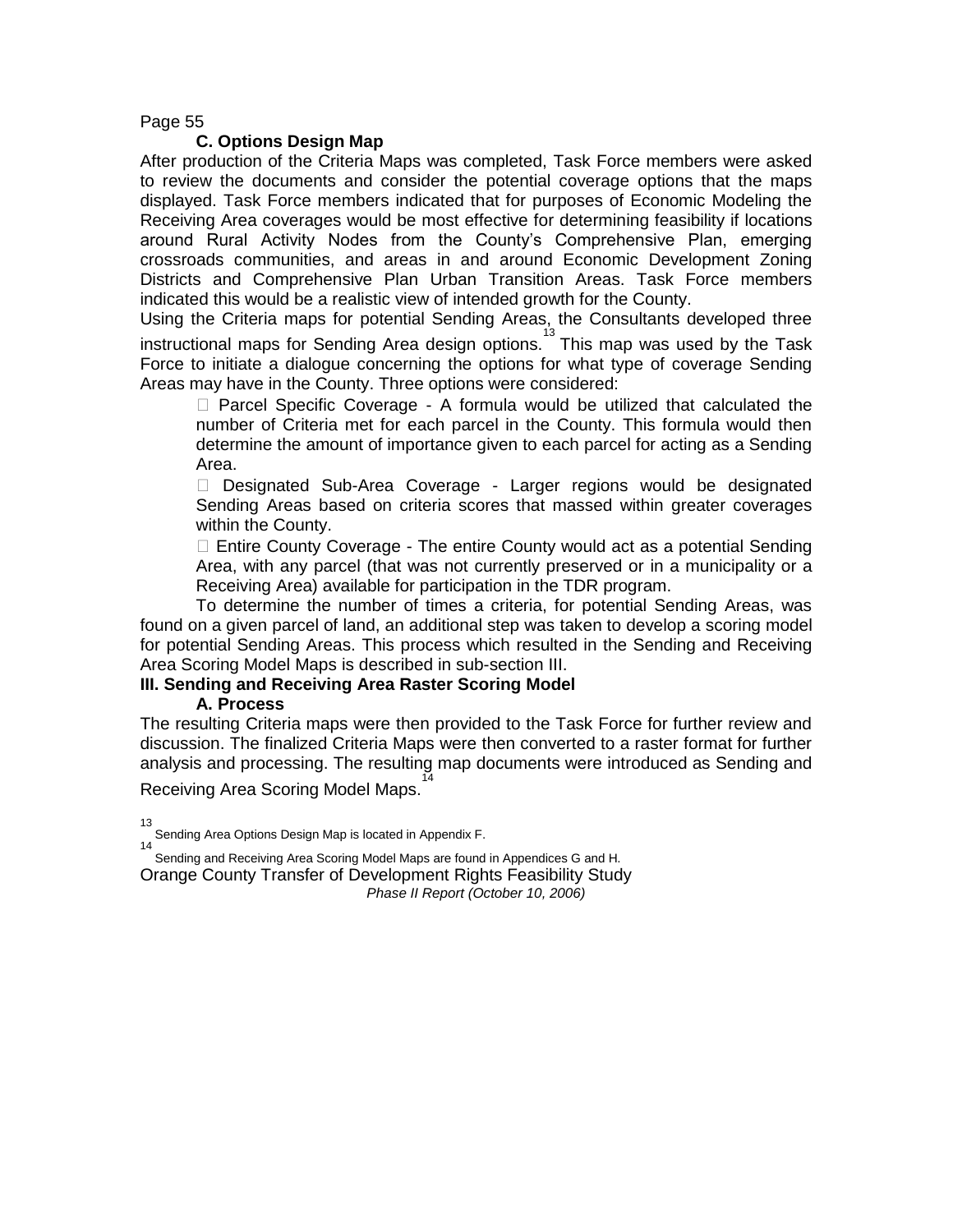A raster image is comprised of individual pixels (or cells), as in a digital picture, and can be given a numerical value. Each instance of criteria from the previous criteria maps (a preserved parcel or a critical watershed) was given a value of 1 when the pixel, from a rasterized criteria map, fell within the criteria location on the County map.

In order to determine the combined suitability for both Sending and Receiving Areas, for each layer a pixel that fell within the criteria was given a value of 1 and a pixel that was not within a criterion was given a value of 0. The raster model would then "stack" the criteria layers to form a composite, ranking view of suitable land for either Sending or Receiving Areas. For this model, the higher the number score the more suitable or desirable the land would be for a Sending or Receiving area.

No location met all criteria. The Receiving Area scoring produced a highest possible score of 7 criteria met out of a possible 9, while Sending Area scoring produced a highest 10 out of 12 criteria met. Legends for both maps show a range from 0, for land where none of the criteria were met, to the higher number for either map, for the highest number of criteria met. The number of criteria met corresponds with the number displayed in the legend. White spaces in both maps represent areas that are already preserved and are not considered for either Sending or Receiving Areas.

The end products of this process are two maps displaying a ranking of land throughout the County best suited for potential Sending or Receiving Areas according to the "score" achieved. *(Refer to Appendix G. and H. for the finalized Scoring Model Maps)* 

Criteria for Sending Areas represent identified values for preservation, while Receiving Area criteria represents characteristics support increased development. Legends for both maps show a range from 0, representing land where none of the criteria were met, to the higher number for either map, representing the highest number of criteria met. The number of criteria met corresponds with the number displayed in the legend. The results from these scoring model maps were used to help define three versions of TDR Sending and Receiving Areas that will be used to test the economic feasibility of TDR in Orange County.

Staff and the Consultants then developed alternate scenario maps for use in the Economic Model. The resulting Scenarios reflect the input of Staff recommendations, Task Force recommendations, Criteria mapping, and Scoring Model mapping. Consultants then developed the Scenarios for further consideration as potential choices that could be made in determining the feasibility of the TDR program. Sub-section 4 provides information on the resulting Scenarios.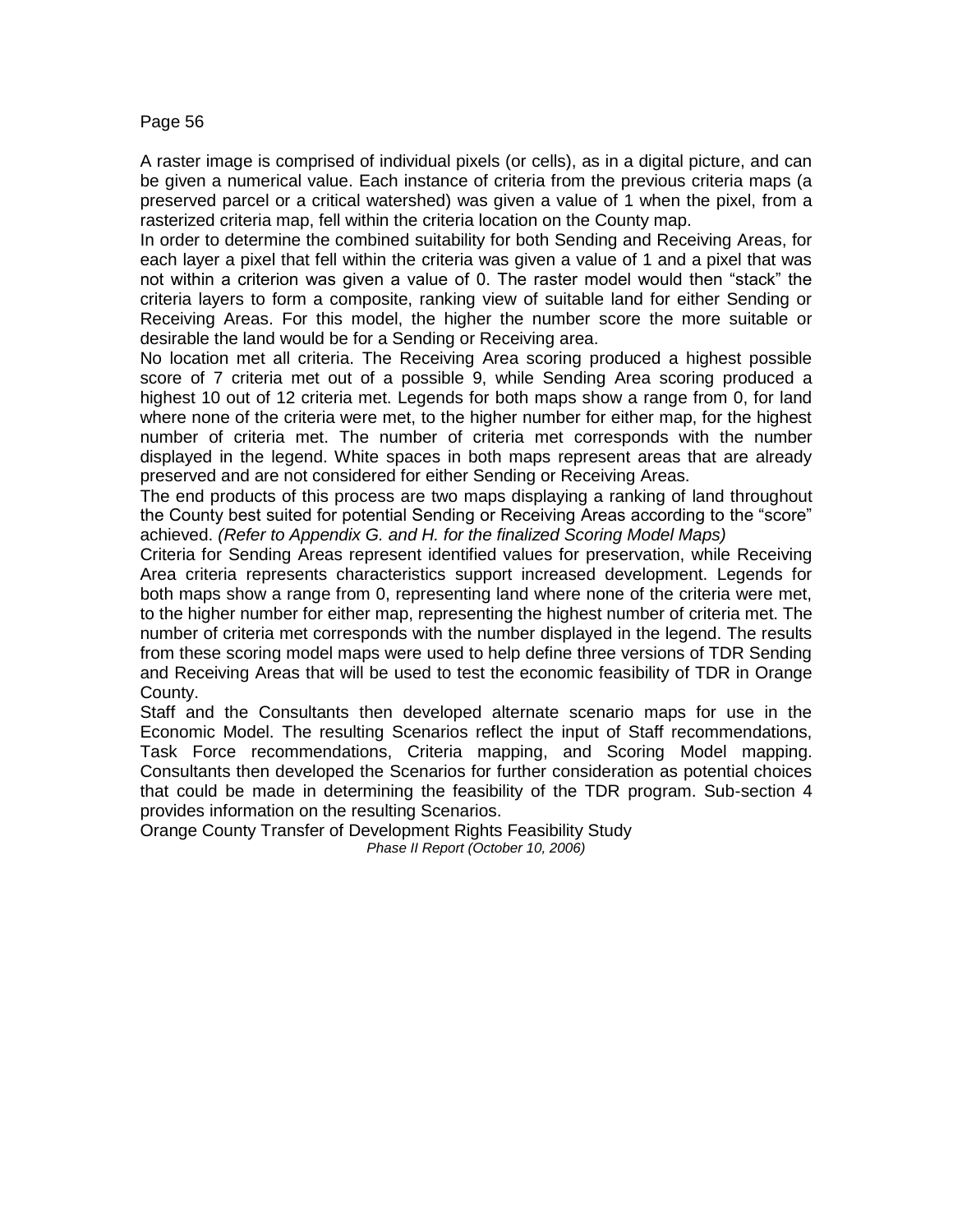# **IV. Hypothetical Sending and Receiving Area Scenarios**

To test the economic feasibility of TDR in Orange County, three hypothetical scenarios for Sending Areas were tested in an economic model that assesses the supply and market value of Sending Area transferable credits as compared with a hypothetical

Receiving Area scenario's demand for transferable credits. 15

# Hypothetical Receiving Areas

#### *Map Document in Appendix I.*

Based on the results of the Receiving Areas Scoring Model, nine separate areas within the County's jurisdiction were identified as hypothetical Receiving Areas for use in the Economic Modeling Scenarios. Five of the hypothetical Receiving Areas are around Rural Activity Nodes in the County's Comprehensive Plan or emerging crossroads communities. The remaining three, constituting the largest Receiving Areas, correspond to areas in and around Economic Development Zoning Districts and Comprehensive Plan Urban Transition Areas.

# Hypothetical Sending Areas Scenario 1: Maximum Coverage

# *Map Document in Appendix J.*

This Sending Area Scenario was created to measure the economic effect of having a very large amount of land designated as Sending Area. In this Scenario, the Sending Areas include all land in the County's jurisdiction (not in the municipal jurisdictions) that is NOT in one of the nine hypothetical Receiving Areas.

This Scenario would permit the largest number of property owners in the County to have the option of participating in the TDR program. It would not address the differences in land values between properties closer to the region's major towns and those farther away, and in a TDR program in which all Sending Area properties receive the same number of transferable credits per acre, it would tend to encourage protection of properties farther away from the towns rather than those that are closer.

Hypothetical Sending Areas Scenario 2: Growth Pressure Emphasis

#### *Map Document in Appendix J.*

This Sending Area Scenario was created to measure the economic effect of having a Sending Area made up of a smaller amount of land than Scenario 1, in a fairly contiguous area of the County that is experiencing or likely to soon experience growth pressures. Growth pressures are typically felt most strongly in areas closest to the existing major towns and interstate highways. In this Scenario, the Sending Areas include land that is in the County's jurisdiction near the major towns and interstates, excluding land in the Receiving Areas.

This Scenario would limit participation in the TDR program Sending Area to those property owners whose land is likely experiencing more growth pressure, providing an opportunity to protect those lands more readily than those that are not experiencing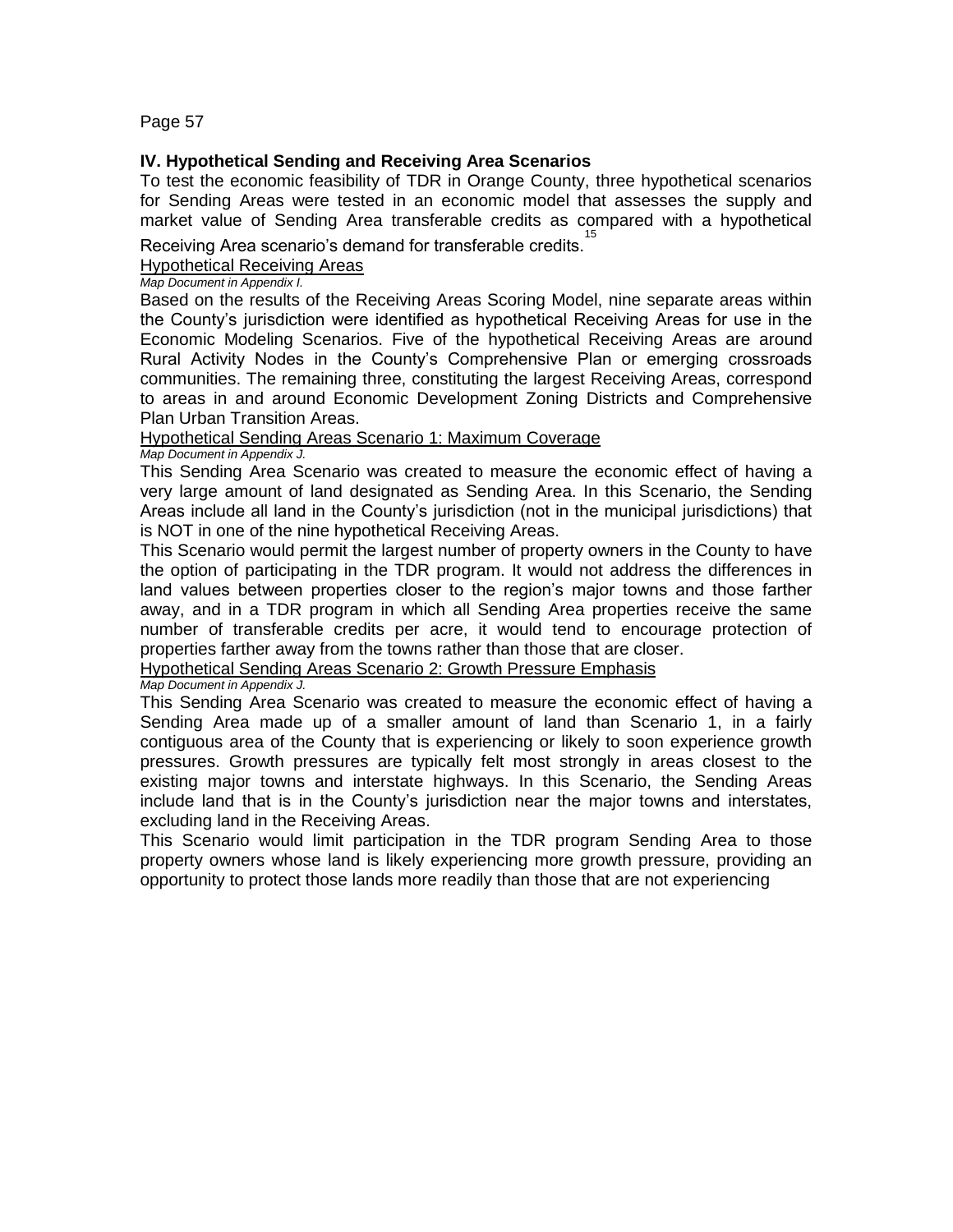15

Sending and Receiving Area Scenario Maps are located in Appendices I and J. Orange County Transfer of Development Rights Feasibility Study *Phase II Report (October 10, 2006)*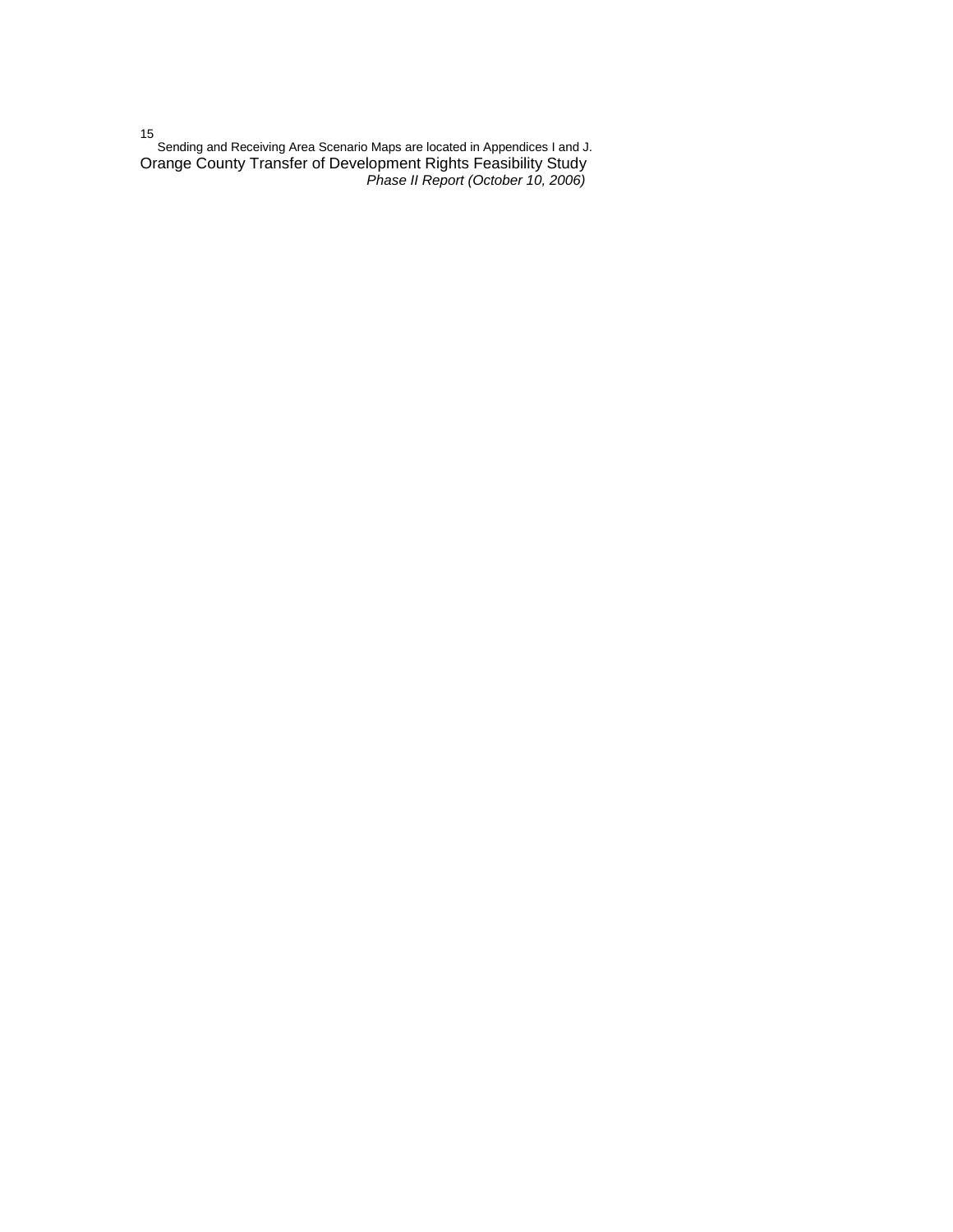that pressure. It may provide a narrower range of land values among Sending Area properties than Sending Area Scenario 1, avoiding the issues that can arise when there are large differences.

Hypothetical Sending Areas Scenario 3: Natural Resources Emphasis

*Map Document in Appendix J.* 

This Sending Area Scenario was created to measure the economic effect of having a Sending Area made up of a smaller amount of land than Sending Area Scenario 1, in scattered areas throughout the County that include high concentrations of the most valued natural resources. In this Scenario, the Sending Areas include land in the County's jurisdiction with high scores in the Sending Area Scoring Model (which has multiple natural resource-based criteria), excluding land in the Receiving Areas.

This Scenario would limit participation in the TDR program Sending Area to those property owners whose land is in or near areas that contain much of the County's most valued natural resources. This could provide opportunities to protect those lands more readily than lands that contain fewer of those resources. Like Sending Area Scenario 1, it may provide a wide range of land values among Sending Area properties that could tend to encourage protection of properties farther away from the major towns rather than those that are closer.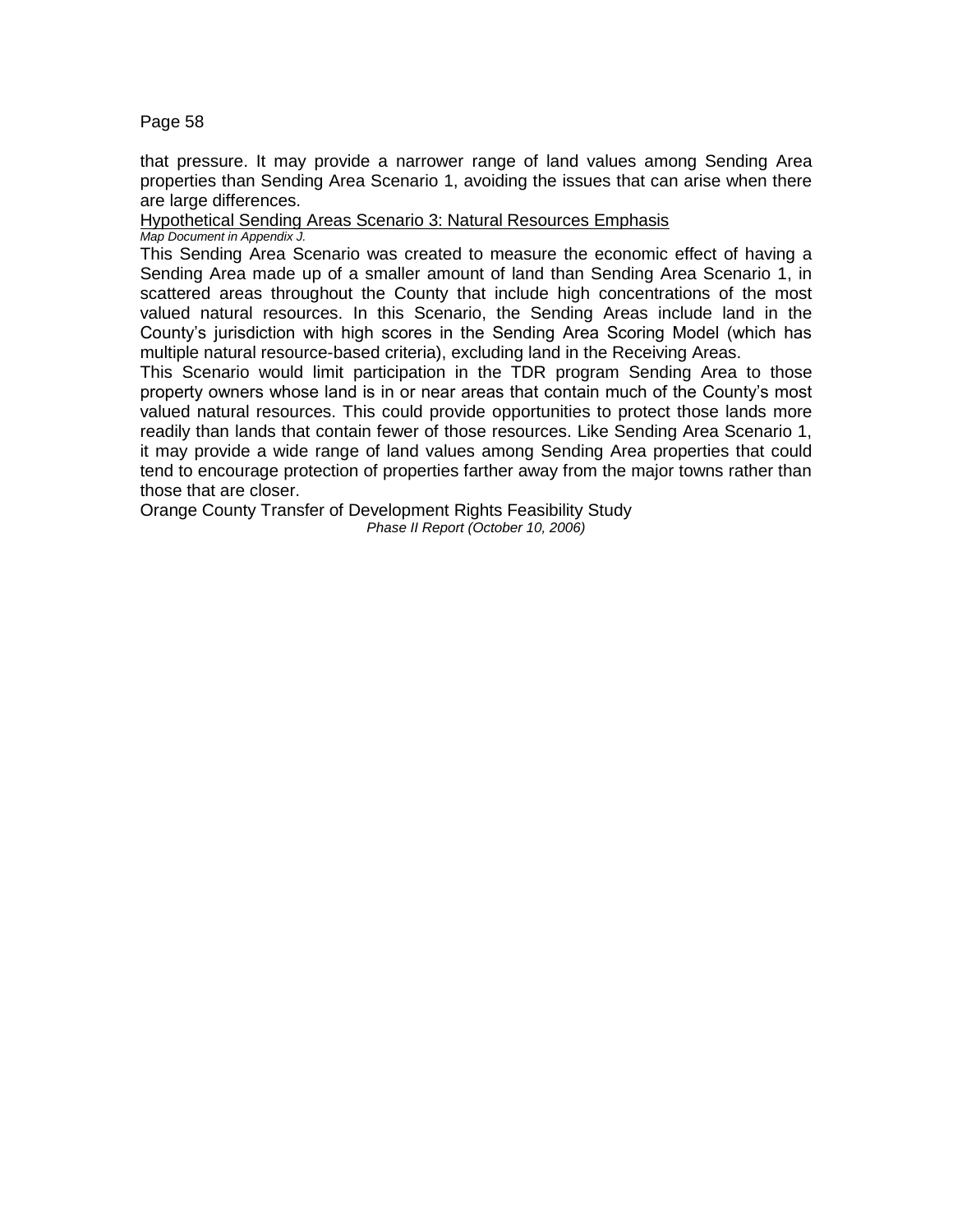#### **PROGRAM EVALUATIONS**

This section examines the potential impacts of a TDR program on seven other existing programs in Orange County:

- □ Lands Legacy Program;
- □ Comprehensive Plan Land Use Element;
- Economic Development;
- Farmland Preservation / Voluntary Agricultural District Program;
- $\Box$  Joint Planning Agreement with Chapel Hill and Carrboro;
- □ Efland-Mebane Small Area Plan Task Force; and
- $\Box$  Hillsborough Urban Transition Area Task Force.

For each of the seven existing programs, this section of the Feasibility Study gives a description of the program, followed by a list of ways a TDR program could benefit or complement the existing program; a list of ways it could compete with or detract from the existing program; and a brief summary.

To evaluate TDR's potential impacts on these programs, information was gathered on the existing programs' goals and objectives, specific features, and recent issues or findings. The information came from Orange County maps, reports, studies or adopted plan documents and from interviews with key staff members at relevant agencies or organizations. (See the Appendices for a list of interviews conducted.) Each program was then examined in light of various options for the design and administration of a potential TDR program to identify complementarities or conflicts.

# **I. Lands Legacy Program**

*Description-* During April of 2000, Orange County identified the need for preservation of existing open space, cultural resources, and farm land through the establishment of the Lands Legacy Program. By utilizing both private and public funding the Program has protected over 1700 acres of land using purchase of development rights (PDR) and conservation easement methods. The Program has identified five main goals for land acquisition: identified natural areas and wildlife habitats, as well as, prime forest areas, prime or threatened farmlands, lands of cultural, scenic or archeological significance, future parklands, and watershed riparian buffer lands.

*TDR could benefit or complement the Lands Legacy program in these ways***:** 

 $\Box$  Provide additional buyers of development rights for those landowners who want to sell but have to wait due to limited funds available to Lands Legacy program.

 $\Box$  Provide an additional revenue source to fund the Lands Legacy program, IF the County acts as a "seller" of TDR credits.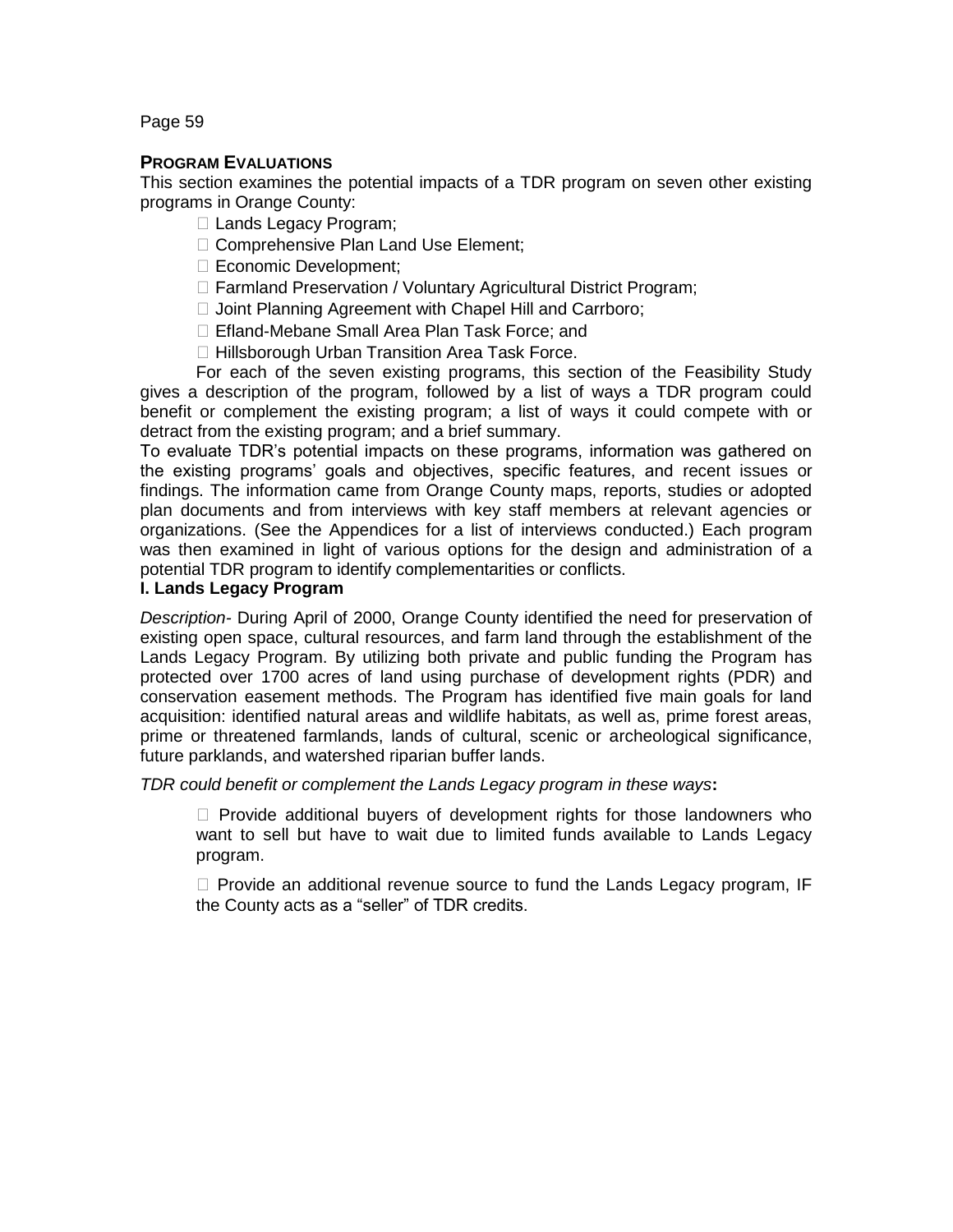# 4.0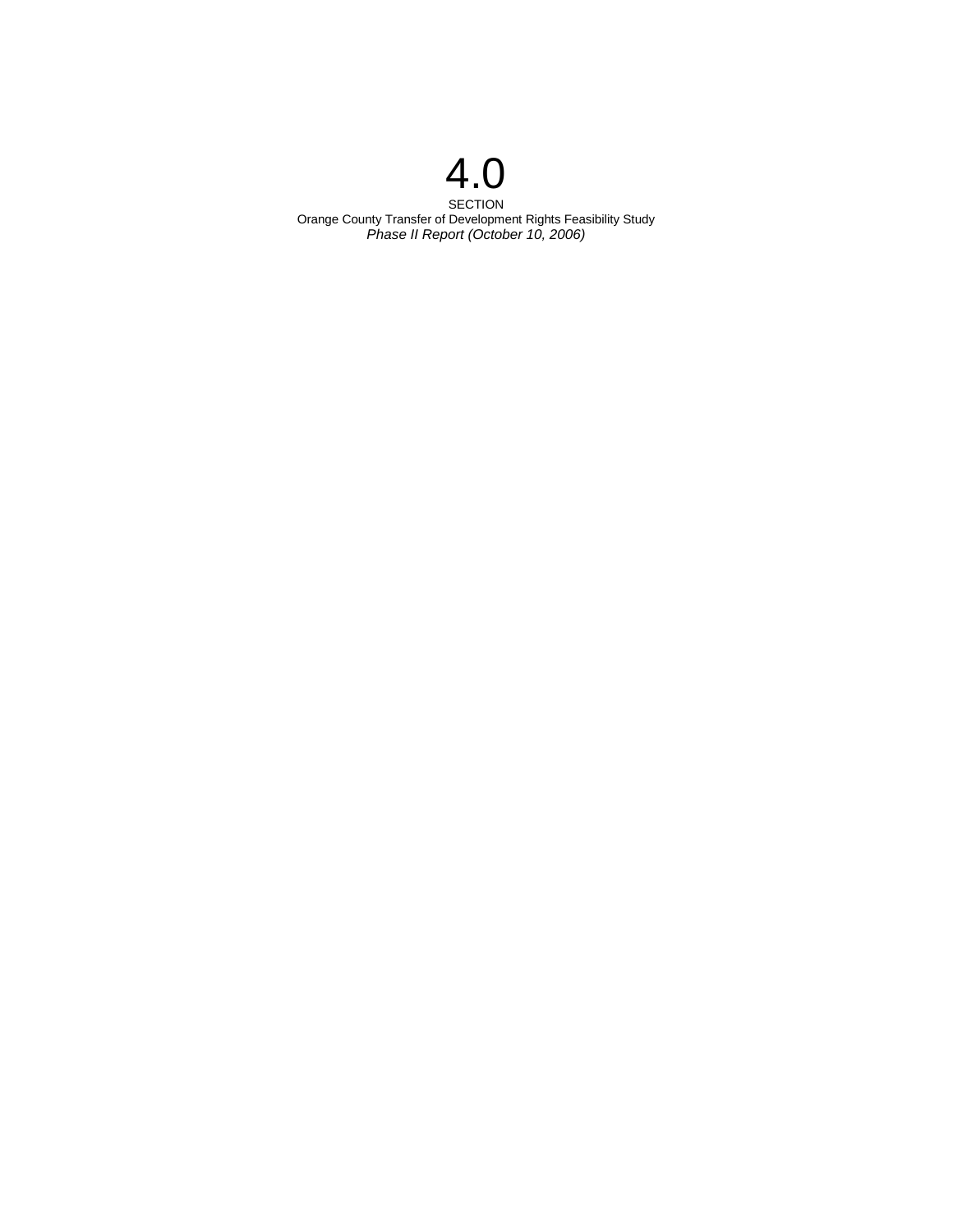$\Box$  TDR could be designed and positioned as a voluntary conservation program offered to landowners in keeping with the spirit of Lands Legacy while allowing private developers to fund the purchase of development rights instead of the County.

 $\Box$  TDR could be designed and positioned as an integral part of an expanded Lands Legacy program in which private developers help fund the purchase of development rights in exchange for density bonuses in Receiving Areas.

 $\Box$  TDR Conservation Easement Agreements could be designed to be the same as or similar to those used in the Lands Legacy program, allowing one or two future home sites, etc., and thus being familiar to those who are familiar with Lands Legacy.

 $\Box$  TDR could be designed such that Sending Area property owners would receive similar dollar amounts for their development rights regardless of whether they sold them through the Lands Legacy program or to a private TDR buyer.

*TDR could compete with or detract from the Lands Legacy program in these* 

*ways***:** 

 $\Box$  TDR could attract Sending Area property owners that the Lands Legacy program would have funded, IF TDR credits end up selling at a higher price than the County's valuation of the development rights in the Sending Area properties; depending on the design of the TDR program, this could affect property owners in different parts of the County differently.

 $\Box$  Sending Area property owners may confuse the two programs, such that any negative reports they hear about the TDR program may tarnish the reputation of the Lands Legacy program. For example,

o TDR could be designed or positioned (or more likely, gain an unearned reputation) as a mandatory or pseudo-mandatory program, damaging the trust that landowners have in the Lands Legacy program, or at least causing some to be more hesitant to come forward and inquire about Lands Legacy;

o Early Sending Area participants in the TDR program may not make the best-informed decisions about the price their TDR credits should command, and may as a result harbor resentment towards the County that would affect their opinion of the Lands Legacy program, too, however unjustifiably;

o Some Sending Area property owners may conclude that the County isn't funding the Lands Legacy program anymore if they hear reports of lack of buyers for TDR credits.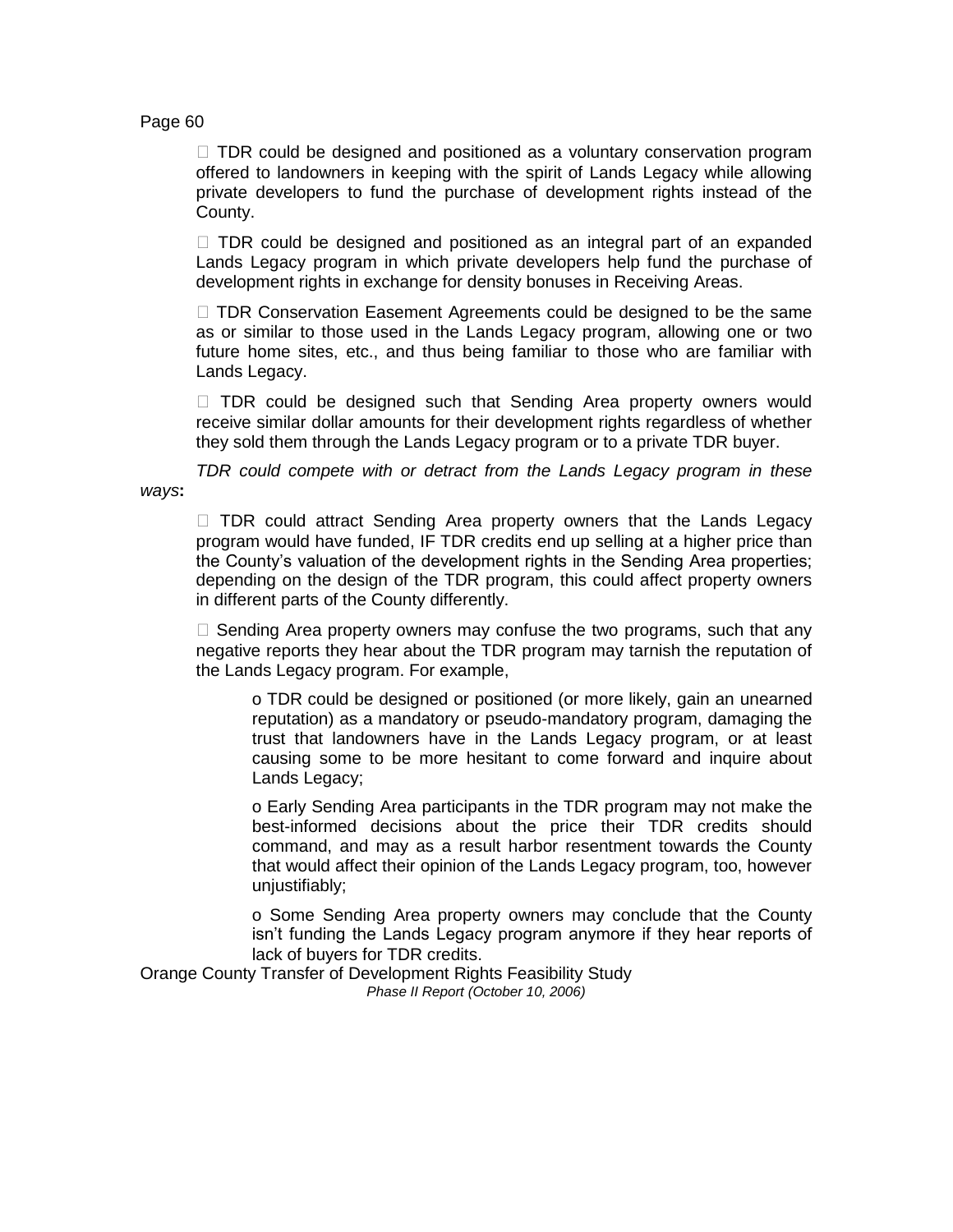$\Box$  Some Sending Area property owners may be turned off from participating in either program; IF TDR is designed and perceived as complex and hard to determine whether it's really a winning proposition for Sending Area property owners, and/or hard to determine whether TDR or Lands Legacy is the "better deal" for them.

 $\Box$  Sending Area property owners may conclude both programs are just the County providing lip-service to preserving working lands, if they can neither get their development rights approved for purchase through Lands Legacy nor find a private buyer for their TDR credits.

Many of the potential benefits to and detractions from the Lands Legacy program would also apply to other land conservation organizations that protect natural resource lands with conservation easements in Orange County. The most active are Triangle Land Conservancy, Eno River Association, and the Orange Water & Sewer Authority. **II. Comprehensive Plan Land Use Element** 

# *Description-*The Orange County Comprehensive Plan details the long-term goals for

growth, preservation and development throughout the County. A major portion of the Comprehensive Plan is the Land Use Element, which will direct the County's pending growth and land use patterns. The Land Use Element provides a blueprint for growth that enhances and protects the economic, environmental, and human resources found within Orange County. The Future Land Use map as adopted by the County, details land use categories, such as, urban transition areas, rural buffers, economic development districts, urban areas and agricultural-residential uses.

*TDR could benefit or complement the Comprehensive Plan Land Use Element in these ways*:

 $\Box$  The land use plan may ultimately quide the designation of Sending or Receiving Areas by establishing constraints or opportunities for future development in areas of the county. For example, the Comprehensive Plan's designated Urbanizing Transitional Areas, Economic Development Districts, and Activity Nodes may be identified as TDR Receiving Areas, while the Comprehensive Plan's Agricultural Residential, Rural Buffer, and Rural Residential areas may be identified as TDR Sending Areas.

 $\Box$  TDR can be designed to provide an additional tool for achieving the County's goals for Natural Environmental Resources Conservation, Growth, Housing and Community Facilities and Services (as outlined in the Comprehensive Plan, chapter 3.5.)

 $\Box$  Provide additional support for mitigating or preventing the unintended consequences that arise from unmanaged growth patterns. Throughout

Orange County Transfer of Development Rights Feasibility Study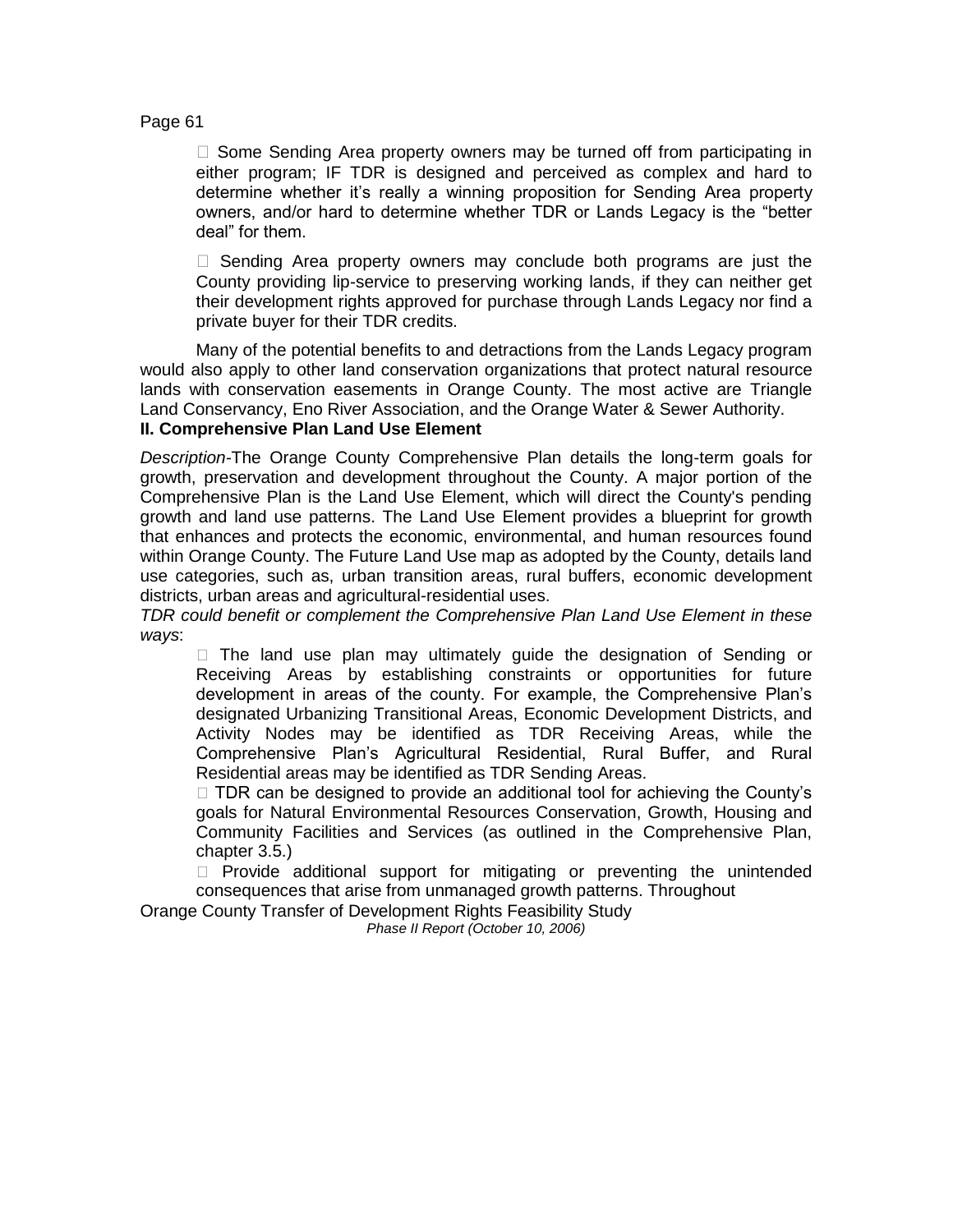the Comprehensive Plan a consistent and manageable growth strategy is identified as a primary focus.

□ Allow private market transactions between Sending Area property sellers and Receiving Area purchasers to alleviate pressures for Orange County to fund all preservation of green space. While not in competition with the existing Purchase of Development Rights program (PDR), the TDR program will allow for additional options in attaining the directive for open space preservation as identified in the Comprehensive Plan.

*TDR could compete with or detract from the Comprehensive Plan Land Use Element in these ways*:

 $\Box$  TDR could identify potential Sending or Receiving Areas that are in conflict with the Comprehensive Plan's designations for future land use.

 $\Box$  TDR has been difficult to implement in isolated cases as determined by case study analysis. If support for TDR is not achieved there could be a negative perception in regard to the Comprehensive Plan's preservation and growth management goals by residents that attempted to participate in the TDR program.

 $\Box$  To implement the TDR program, additional staffing may be required within various agencies to provide oversight of the process. If such staffing is not obtainable for agencies that work to implement the Comprehensive Plan Land Use Element, the TDR program may compete with attention for other initiatives as designated by the plan.

 $\Box$  The TDR program would require additional consideration in respect to the Economic Development initiatives as designated by the Comprehensive Plan Land Use Element in order to reduce or eliminate conflict with existing market development for the county.

#### **III. Economic Development**

*Description-* Economic Development in Orange County is focused on making the County, "a great place to live and work" by fostering public/private relationships in order to build employment for county residents and increasing the non-residential tax base. The over-all goal as maintained by the Economic Development Commission is to create 5,000 new private sector jobs and increase \$125,000,000 in new commercial property by the year 2010.

*TDR could benefit or complement Economic Development in Orange County in these ways***:** 

 $\Box$  Providing an incentive for developers that counters the perception, mentioned by several economic development interviewees, that

Orange County Transfer of Development Rights Feasibility Study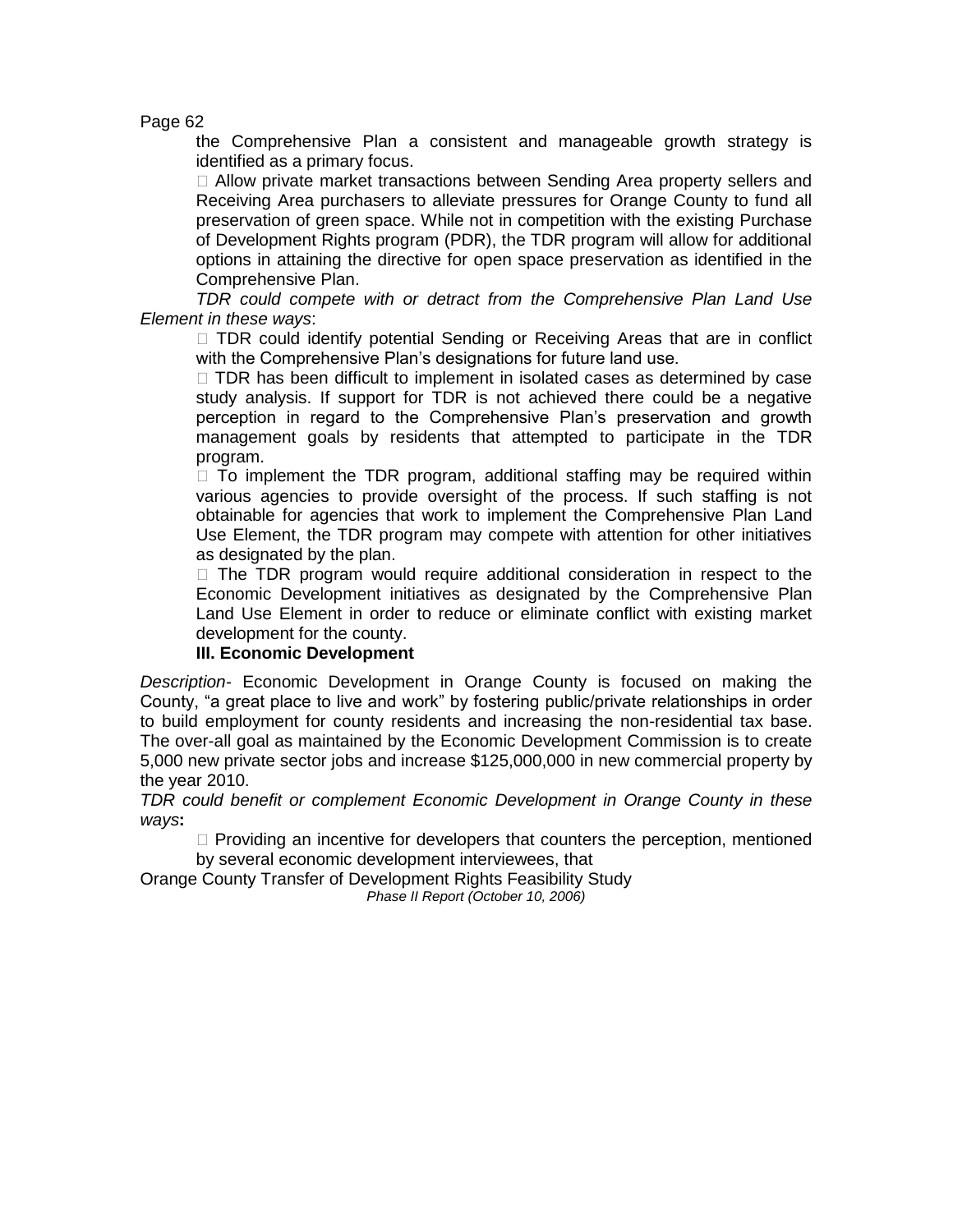commercial growth in the county is discouraged through tax rates, slow governmental process, water and sewer access and lack of economic incentives.  $\Box$  Increasing the tax base by increasing economic development in the County and thus help achieve the EDC's goal of adding 5,000 new jobs. Increasing tax rates are a problem for residents in Orange County, especially since much of the land is owned by government or universities, which are exempt. The EDC's goal is currently not seen as realistic especially since the county has lost jobs in recent months.

 Urban Transition Areas, Economic Development Districts, Rural Nodes and designated growth areas were all identified by interviewees as prime potential Receiving Areas. By using these areas as Receiving Areas, TDR could encourage economic development, especially in the ED districts.

□ Water and sewer service in Orange County is generally delineated as the urban services area and has not been extended into the Economic Development Districts. Several interviewees mentioned that water and sewer capacity limited economic development. If TDR could be used as a way to encourage water and sewer extension, TDR could be a pro.

 $\Box$  OWASA is accepting of the TDR program as long as the benefiting parties paid for any extension of water and sewer facilities within OWASA's service area, and as long as the protective zoning and utility policies for the Cane Creek and University Lake watersheds remained intact.

 $\Box$  An OWASA representative thought that a TDR program would be accepted by the general public if it could be made understandable; and that it would be acceptable to elected officials, as long as it was used to reinforce, rather than change, existing land use, growth, and planning policies.

*TDR could compete with or detract from Economic Development in Orange County in these ways***:** 

 $\Box$  There are different attitudes on growth and development between the northern and southern portions of the county: the north generally would like more development, including mixed use, while the south has a more conservative stance on residential and commercial growth. Some areas may not be receptive to the idea of TDR.

 $\Box$  Some Orange County residents have a resistance to change which has slowed the development of the Economic Development Districts as well as the progress in reaching goals of the "Shaping Orange County's Future" Report. How TDR is explained and administered may determine how well it is accepted and applied. TDR could be yet another example of a program that stalls.

 Over-stringent regulations have tended to reduce economic development in the county according to a few interviewees. If TDR increases regulations on development, TDR could be a con.

 $\Box$  Several experts indicated that Chapel Hill may not be interested in joining in the TDR program due to a resistance to more development.

Orange County Transfer of Development Rights Feasibility Study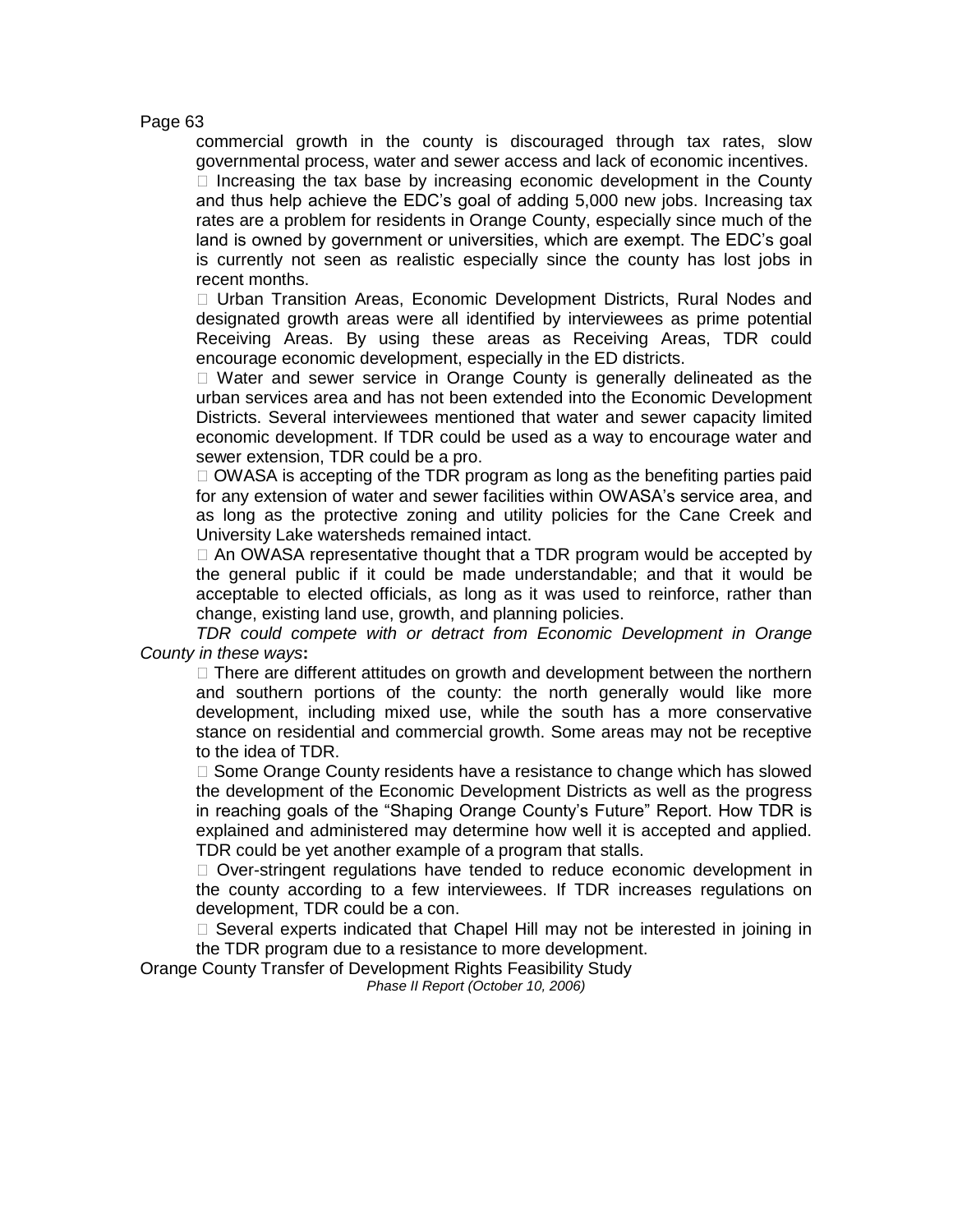$\Box$  There is only a finite supply of water available to meet the projected needs of OWASA's service area. Water demands are expected to double within the next 50 years. If TDR puts additional demands on the water supply, TDR could be a con.

 $\Box$  Housing costs are rising in Orange County causing many lower and middle income families to move to surrounding counties. The average single family home costs \$365,000. While private developers have contended that impact fees have an impact on housing prices, it is not proven or a commonly accepted fact that TDR credit costs will be passed along to the homebuyer. Unlike the case with impact fees, more product (and thus more revenue) will be created by the transaction (http://www.co.dane.wi.us/plandev/planning/tdr/section4.htm). TDR could be either a positive or negative influence on housing prices, depending on which of two competing theories prevails regarding the effect of TDR on the price of housing.

1. The price of the home built with TDR credits will increase because developers will pass the additional cost of purchasing development rights to home buyers.

2. The sale price of an unimproved parcel which requires TDRs to develop at a higher density will be discounted compared to a similar parcel which does not require TDRs to develop at that same density. Hence, no increase in the price of housing will occur since the costs of TDR credit purchases will be absorbed in the additional revenue gained by applying the TDR credits in the Receiving Area(s).

Generally, the addition of more housing units (increasing supply) would have a reducing effect on housing prices. In reality, the relatively small number of additional houses will not have a noticeable effect on the general pricing of housing.

#### **IV. Farmland Preservation/Voluntary Ag Districts**

*Description-* In 1985, North Carolina passed the Farmland Preservation Enabling Act, which provided authority to counties in order to establish farmland preservation programs, including agricultural districts. In 1992, Orange County adopted a Voluntary Farmland Preservation Program Ordinance, which created the Agricultural Preservation Board (APB) and procedures for establishing Voluntary Agricultural Districts (VAD). Participation in the Voluntary Ag Program includes: increased protection from nuisance suits, waiver of water and sewer assessments, requirement for public hearings prior to proposed condemnations, priority consideration in development review, and eligibility for preservation funds.

# *TDR could benefit or complement the Farmland Preservation / VAD program in these ways***:**

 $\Box$  TDR could provide a mechanism for allowing existing VAD property owners to turn their revocable conservation agreements into permanent conservation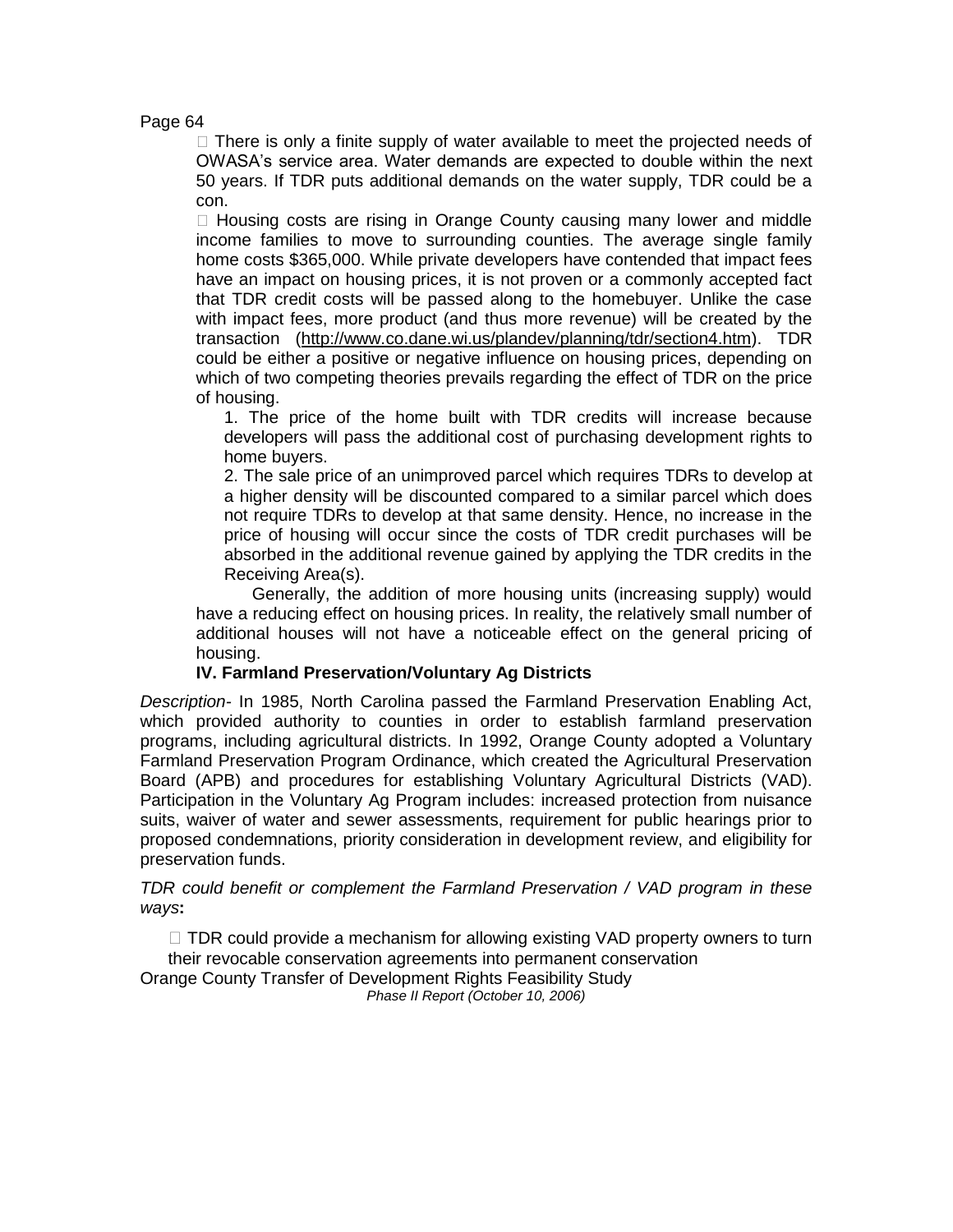easements and obtain cash for their development rights while retaining their VADbased protection from water/sewer assessments, condemnations and nuisance lawsuits, if the property is also designated as a TDR Sending Area.

 $\Box$  TDR may create an additional incentive for participation by Sending Area property owners in each program based on the prospect of both obtaining cash for development rights and obtaining protection from water/sewer assessments, condemnations and nuisance lawsuits by participating in both VAD and TDR.

 $\Box$  TDR can be designed and positioned as an additional option for Sending Area property owners who also qualify for VAD, giving them the flexibility to decide whether to start by participating in VAD with a revocable conservation agreement and then participate in TDR at some later time, or vice versa, or just one or the other, or neither.

> o Note: For Sending Area property owners who choose to participate in TDR without first participating in VAD (or whose property doesn't qualify for VAD at first, but does at a later point in time), the VAD program could be clarified or amended as needed to ensure that permanent conservation easements under TDR would meet the VAD's "qualifying farm" requirement of a revocable conservation agreement of at least 10 years' term.

 $\Box$  At a recent meeting of the Agricultural Preservation Board, the board expressed interest in supporting the TDR proposal as long as a TDR program would result in the protection of farmland in Orange County. There was interest in requiring that sending area farms remain in active farm use. The TDR program could consider some farm income production requirement, similar to what is required for farms enrolled in the Present Use Value Taxation program.

*TDR could compete with or detract from the Farmland Preservation / VAD program in these ways***:** 

 $\Box$  TDR could cause an increase in the re-conveyance of development rights permitted at the 20-year point under the VAD program, IF the TDR Receiving Areas definition or designation included property already within an Ag District (a very unlikely scenario easily avoided through careful design.)

 $\Box$  TDR could cause a drop in rates at which property owners are joining the VAD program IF they cannot do both and if they tend to prefer to participate in TDR to obtain cash for their development rights rather than participating in VAD to obtain protection from water/sewer assessment, condemnations, and nuisance lawsuits.

 $\Box$  Sending Area property owners may confuse the two programs, with possible negative consequences for the VAD program, particularly if there is not a wellplanned and well-executed public awareness process. For example,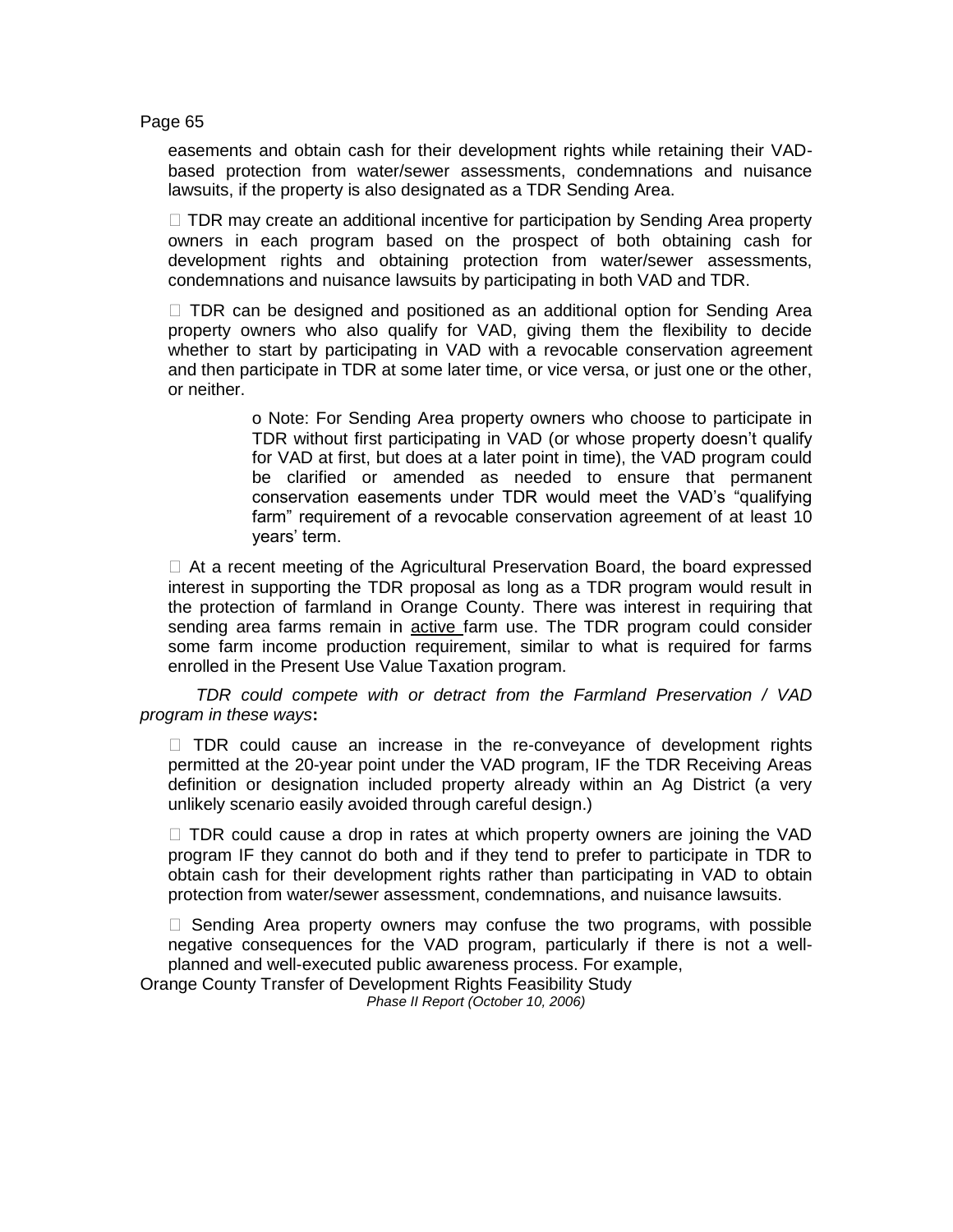o Some Sending Area property owners may conclude that the County isn't operating the VAD program anymore if the TDR program isn't clearly positioned as an option in addition to the VAD program rather than in place of it;

o Some property owners may conclude that the VAD program has been redesigned to no longer include protection from condemnations, watersewer assessments, and nuisance lawsuits, IF the TDR program doesn't have those benefits for Sending Area properties;

o Some property owners may conclude that the VAD program has been converted from a term-limited, revocable conservation easement program to a perpetual non-revocable one, IF TDR is designed to be nonrevocable.

o TDR could be designed or positioned (or more likely, gain an unearned reputation) as a mandatory or pseudo-mandatory program, damaging the trust that landowners have in the VAD program, or at least causing some to be more hesitant to come forward and inquire about VAD;

o Early Sending Area participants in the TDR program may not make the best-informed decisions about the price their TDR credits should command, and may as a result harbor resentment towards the County that would affect their opinion of the VAD program, too, however unjustifiably;

 $\Box$  Some current VAD participants may harbor resentment towards the County for limiting their options or unfairly enhancing other property owners' options, IF the TDR program is not designed to accommodate the conversion of VAD revocable conservation agreements into permanent TDR conservation easements and saleable/transferable TDR credits.

### **V. Joint Planning Agreement & Land Use Plan**

*Description -* In November 1987, Chapel Hill, Carrboro, and Orange County entered into the Joint Planning Agreement. The Agreement provides for planning guidelines to better coordinate the growth characteristics of Chapel Hill, Carrboro, and Orange County. The Joint Planning Agreement Land Use Plan (JPALUP) indicates locations within the County where agreement of expectations are required. The JPALUP identifies locations, such as, development transition areas, Carrboro/Chapel Hill planning boundary, and joint courtesy review areas.

*TDR could benefit or complement the Joint Planning Agreement & Land Use Plan (JPALUP) in these ways*: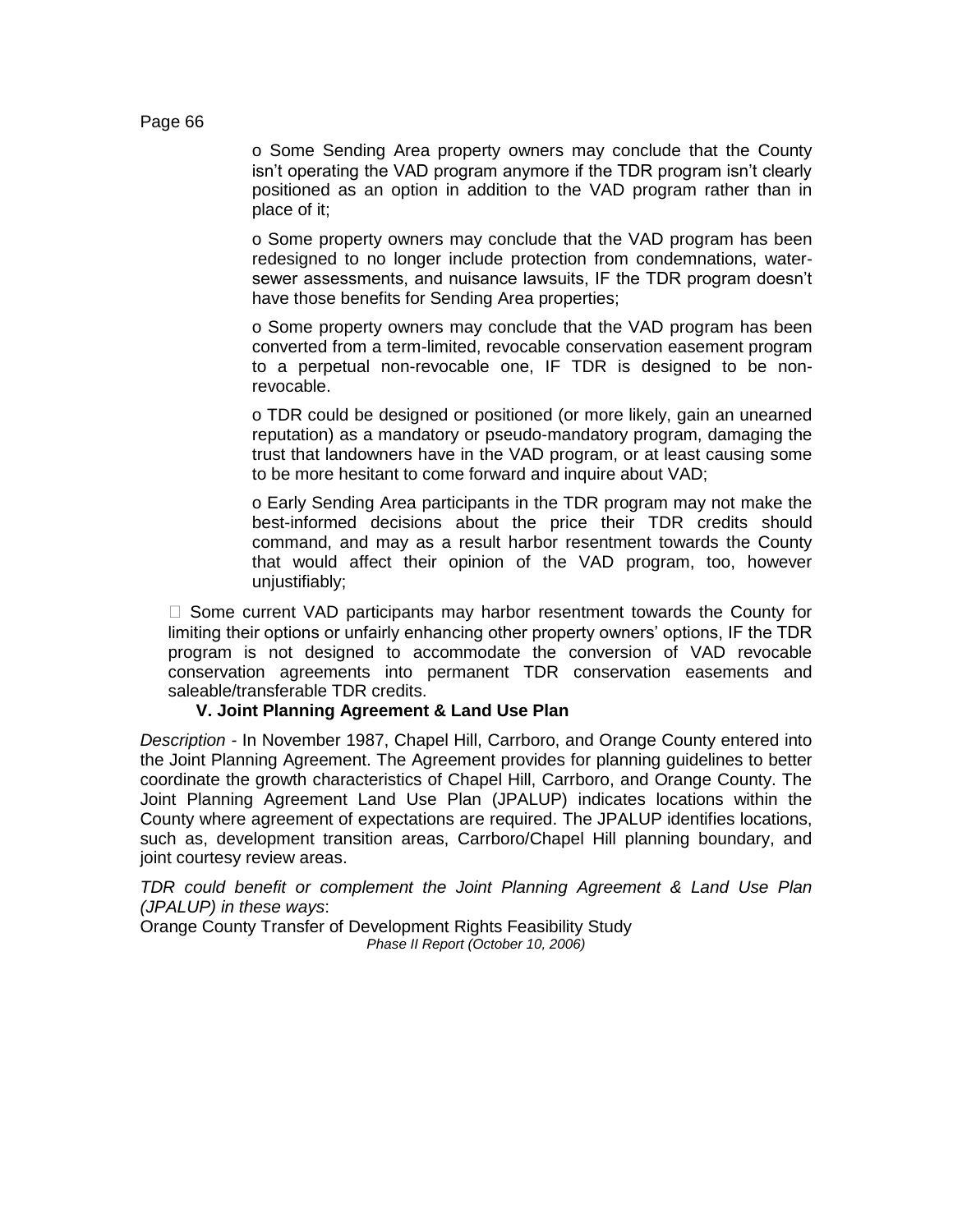$\Box$  The initiatives set forth in the JPALUP work towards establishing cooperation between the municipalities of Chapel Hill and Carrboro and Orange County. Case studies have shown that one of the difficulties in establishing a TDR program is defining agreed upon approaches that take into account the interests of both municipalities and counties. The JPALUP can act as a guide in this process should municipalities opt to participate in the TDR program.

 $\Box$  The JPALUP defines Rural Buffer areas set aside for low density residential growth and to maintain the natural environment that could function as potential Sending Areas. (For a more comprehensive definition of the Rural Buffer, see Section V. of the JPALUP.)

 $\Box$  The JPALUP establishes Transition Areas that could function as potential Receiving Areas. Transition Areas provide for higher density development and take into account the changing nature of locations adjacent to the urbanized portions of Chapel Hill and Carrboro.

*TDR could compete with or detract from the Joint Planning Agreement & Land Use Plan (JPALUP) in these ways*:

 $\Box$  Permit Administration, as defined in the JPALUP's Section 2.4, identifies the requirement for a review of any application for development permits within the Rural Buffer area, submitted to Orange County (OC). To comply, OC will need to structure the TDR process in a manner that allows timely review of all materials for all parties in order to comply with the JPALUP. Time and staffing will be a concern for municipalities in order to comply with the 45 day window allowed for review. In the Rural Buffer area, this will apply to the potential of Receiving Areas.

 $\Box$  The Rural Buffer area around the Chapel Hill - Carrboro jurisdictions covers a portion of Orange County. Conforming the TDR program to disallow Receiving Areas within the Rural Buffer may unduly limit the potential for Receiving Areas within the County and hamper the TDR program's success; however, designing a TDR program with Receiving Areas in the Rural Buffer area would require amending the JPALUP.

### **VI. Efland-Mebane Small Area Task Force Program: Evaluation of TDR Implications**

*Description* - The Efland-Mebane Small Area Task Force was appointed by the Orange County Board of County Commissioners in 2004 to work with the Orange County Planning Department to develop a Corridor Study for the Efland Mebane area. This study was also designed to update the Efland portion of the Comprehensive Plan Land Use Element (completed in 1981) and the Efland Area Study (adopted in 1991).

Orange County Transfer of Development Rights Feasibility Study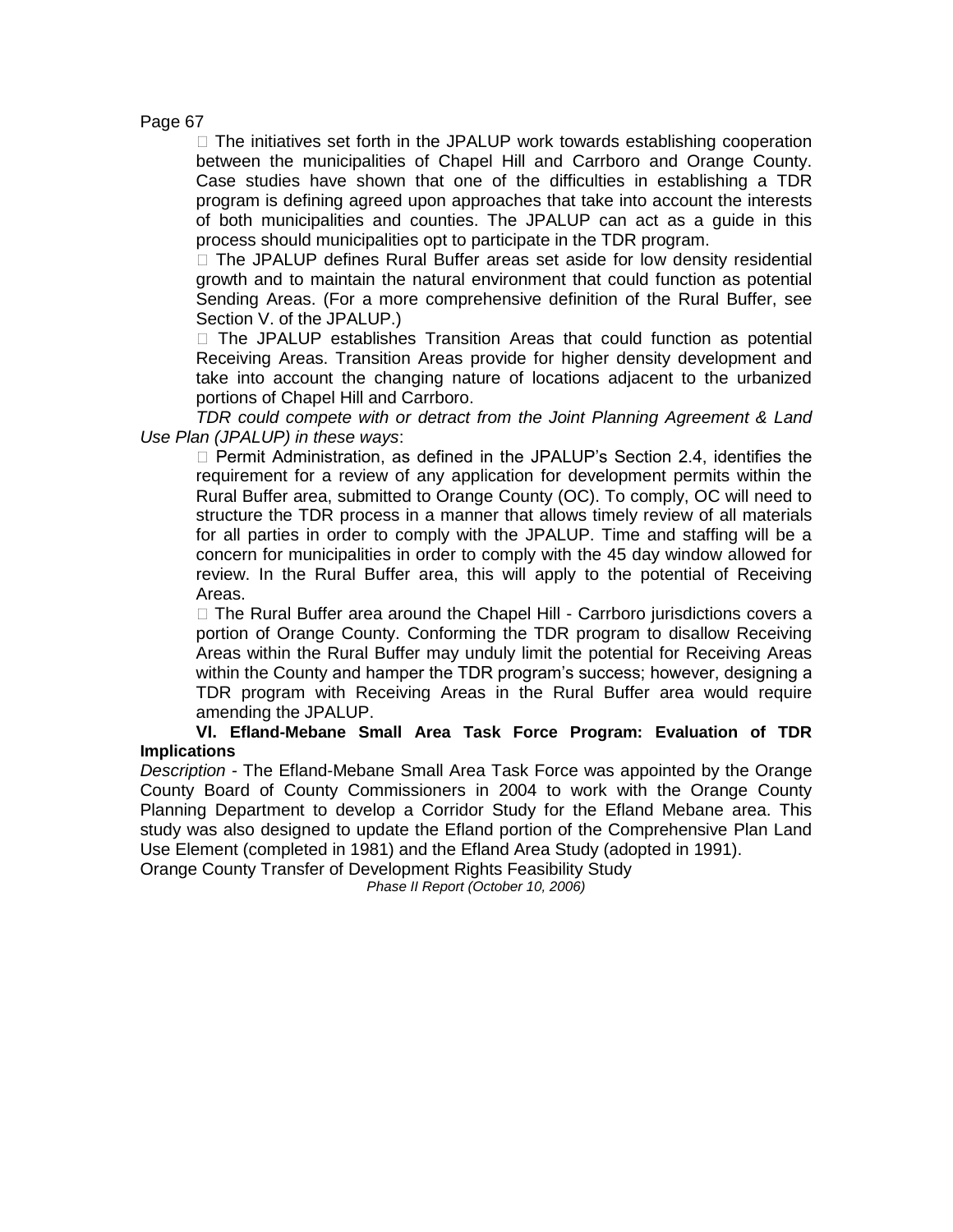*Current Issues* - The Efland community, which is part of unincorporated Orange County, has an estimated population of 2000. The City of Mebane (across Alamance County border from Efland) has an estimated population of 7800 and is growing rapidly, mostly due to affordable housing. The small portion of Mebane's city limits which cross into Orange County is growing most rapidly, because schools in Orange County are rated higher than schools in Alamance County. Only a small portion of Efland currently receives sewer service, but there are plans for expanded services as it continues to grow. Mebane provides water and sewer services to its residents and to some Orange County residents in the Efland area. However, most of the Efland area is part of Orange County's primary service area, as defined by the Water and Sewer Service Management and Planning Boundary Agreement of 2001.

*Efland-Mebane Small Area Plan –* Following a series of Task Force meetings in 2005- 2006, the BOCC adopted the Efland-Mebane Small Area Plan on June 6, 2006, and implementation work is under way. The major issues addressed by the Plan are as follows:

- Water and Sewer
- Land Use/Community Character/Design
- Transportation
- Housing
- Parks, Recreation and Open Space
- Communications nd
- Intergovernmental Issues a• Other Recommendations.

Water and sewer; land use; and transportation got the most attention by the Task Force. Members discussed the broad planning of services, annexation, and land uses, but also made specific recommendations for the location of development and service extensions. Policies were also suggested for the improvement of local infrastructure (i.e. water/sewer piping, roads, ommunications technologies) and the funding of public services.

c

There are several issues in the Plan of specific relevance to a TDR program. The Task Force had interest in the phasing-in of infrastructure and targeting future growth along prominent highway corridors and in the economic development districts. These ideas could be promoted by a TDR program that identified specific Receiving Areas. The Task Force was also interested in requiring certain development standards (i.e. adequate pipe sizing, cluster development, mixed use, sidewalks). In some cases, TDR programs require development standards for the use of credits to increase densities in Receiving Areas. There was also some interest in allowing for more intense development on large parcels, as well as the combination and/or redevelopment of parcels for more comprehensive development plans. A TDR program could be structured to allow for stepped-up densities per the size of a Receiving Area parcel, and could permit the use of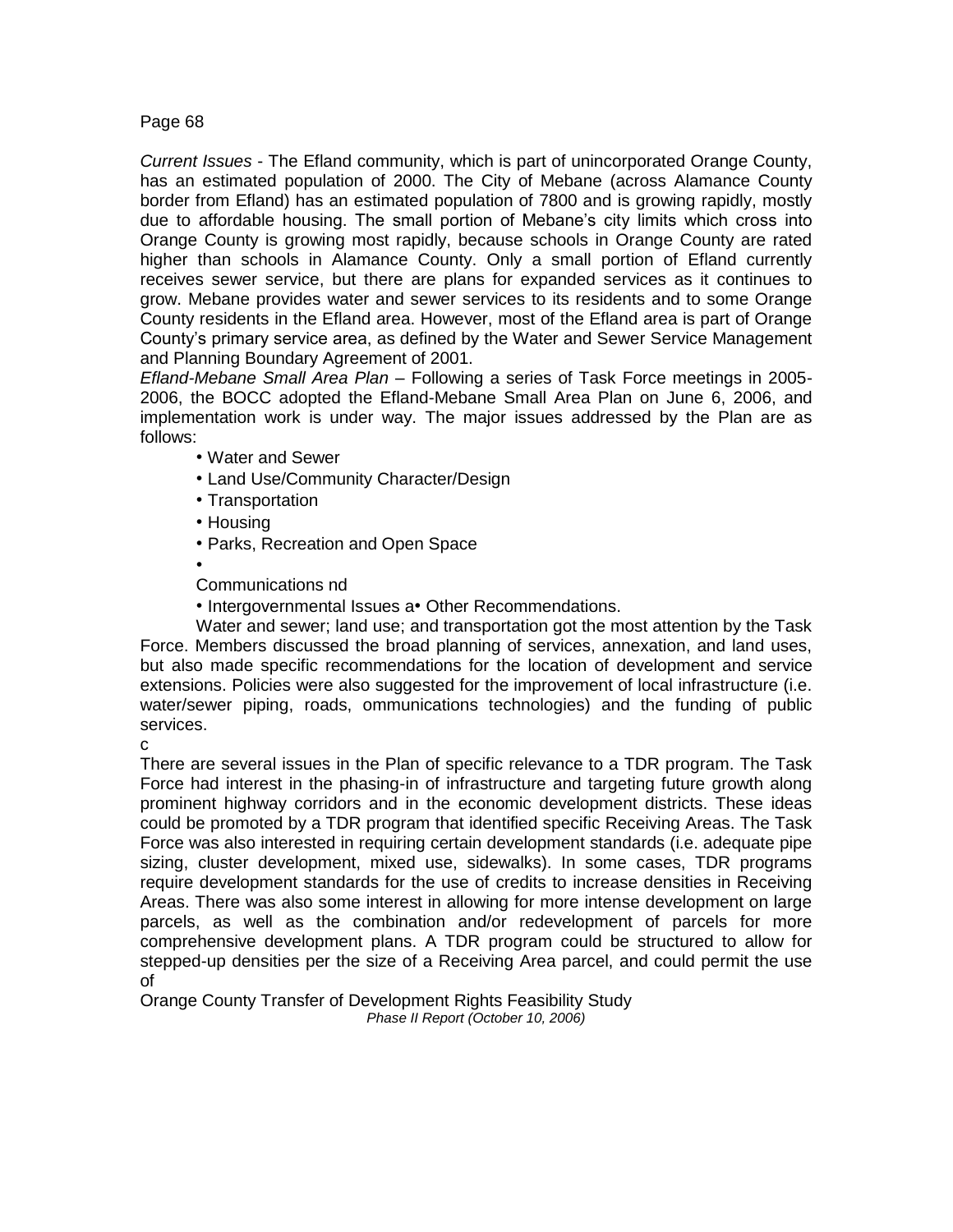development credits on joined properties. A specific recommendation was made by the Task Force that a TDR program allows for the conversion of residential development credits to commercial uses in Receiving Areas, to romote commercial growth in the Efland area. operties that contribute to the connectivity of public pen space in the County. *uld benefit or complement the Efland-Mebane Small Area Plan in these wa*  $\Box$  eas (i.e.  $\Box$  ments are  $\Box$  nt, if TDR credits can be converted to commercial *mpete with or detract from the Efland-Mebane Small Area Plan in the*  $\Box$  ased program or  $\Box$  dards or impact fees, if such  $\Box$  -based program or additional incentives are not provided for these areas **II. Hillsborough Urban Transition Area Task Force Program**  p

The Task Force also identified some goals for more rural areas to be developed at low densities and greenways in the area to be connected. TDR could be designed to limit maximum densities in Sending Areas, and provide additional TDR credits as bonuses for pr

o

*TDR co*

*ys*: Encourage increased development in designated Receiving Areas compatible with the Efland-Mebane Small Area Plan, such as t

Economic Development districts and urban transition areas Encourage preservation or low density development in desired ar

watersheds, rural areas), if specific Sending Areas are designated Promote the application of specified development standards (i.e. pipe sizing, annexation, cluster development, mixed use, parking, design guidelines, signage, streetscape, sidewalks), if additional require

mandated through the application of TDRs in a Receiving Area Provide a way for residential development to shift toward more commercial developme

uses in Receiving Areas *TDR could co*

*seways*: Discourage the phasing of water/sewer services (by permitting nonsequential or non-contiguous growth) if criteria-b

additional incentives are not provided for these areas Provide an "out" for site development stan

exemptions are allowed in Receiving Areas Discourage the protection or development of specific areas, such as those targeted for parks/trails or highway frontage, if criteria

**V** 

*Description-* The Orange County Board of County Commissioners and the Hillsborough Town Board formed the Hillsborough Urban Transition Area Task Force in 2004 to identify areas within Hillsborough's ETJ and the surrounding area that can be served with water and sewer and where there is anticipated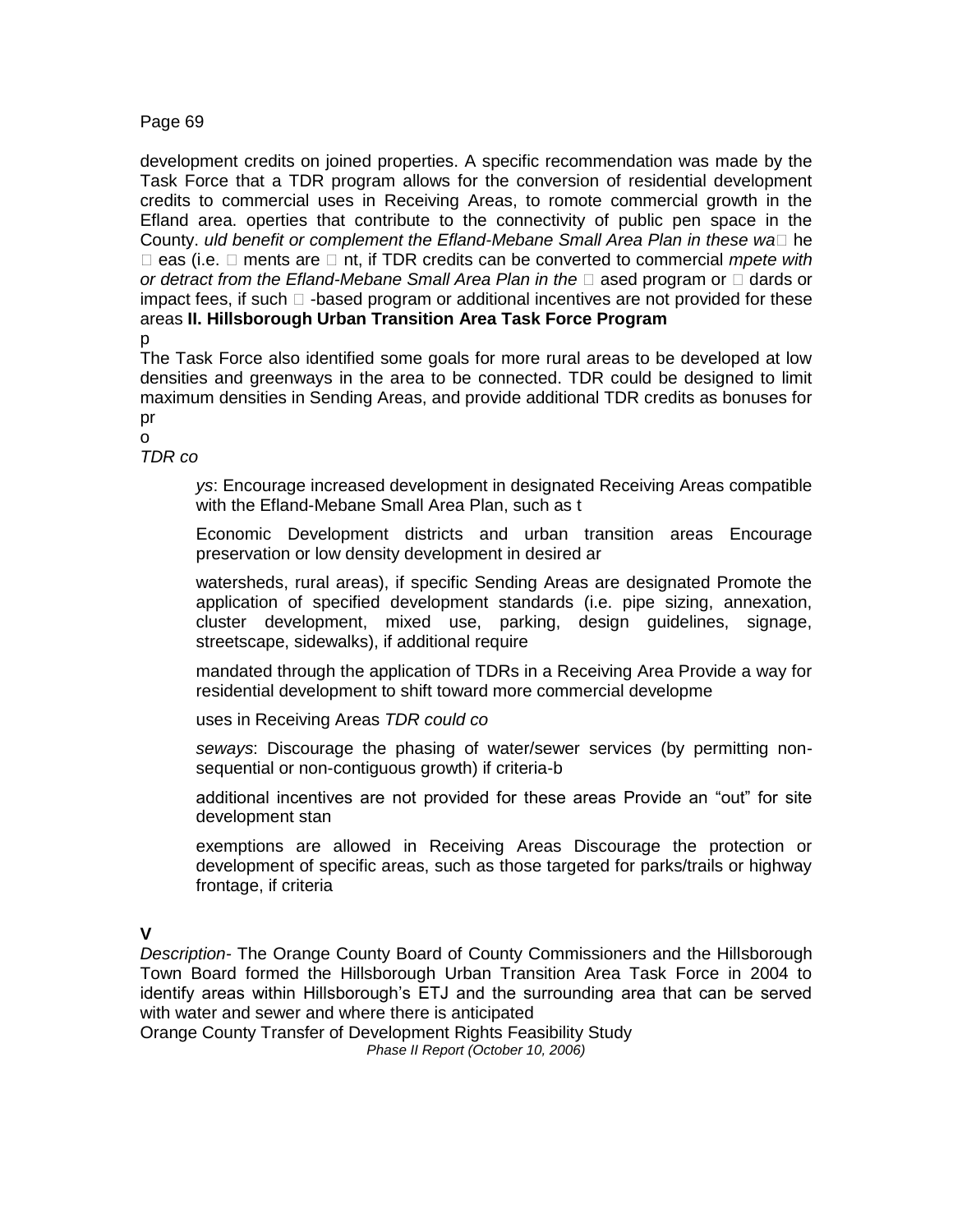increased demand for other public services (schools, parks, transportation, etc). The Task Force evaluated several existing documents and plans to make their recommendations, including the existing Land Use Element of the Comprehensive Plan, the Water and Sewer Management Planning and Boundary Agreement, as well as several capacity and planning analyses conducted for the area. The Task Force met four times in the fall of 2004; their final meeting resulted in 13 *Defacto Principles of Agreement* and a final report recommending development of a *Joint Strategic Growth Plan*. No approval of the Task Force's findings is required of the municipality or the County. However, the work is being used to update the Land Use Element of the Comprehensive lan. uture growth and influence the results of other planning initiatives in the ounty. rk was escribed for developing the recommended Joint Strategic Growth Plan. ich are of most relevance to a TDR program escribe the following objectives:  $\Box$  the Water and Sewer ter resources t standards for subdivisions rces  $\Box$  Limitation of urban sprawl

P

*Current Issues* - The Hillsborough area is experiencing tremendous pressure to grow its physical borders and capacity to provide public services to accommodate current and future residents. This quaint, historic town is attractive to new comers both for its amenities and heritage, but also for its proximity to the Research Triangle. Residential growth is preferably going to be balanced with economic development and rural preservation. However, very little growth can be sustained if public services, particularly water and sewer, can't be expanded. The Hillsborough Urban Transition Area Task Force studied these issues to produce goals for f

C

*Urban Transition Area Defacto Principles of Agreement-* The *Defacto Principles of Agreement* are objectives set forth by the Task Force for making future growth decisions in the Hillsborough ETJ and surrounding area. The *Principles of Agreement* (POA) discussed the creation of a joint plan for the area, extent of the Town's Urban Service Area, resource protection, development standards, preventing urban sprawl, and the integration of planning goals. An implementation strategy was provided for each POA, and a scope of wo

d

Those *Principles of Agreement* wh

d

Defining the Urban Service Area in accordance with Management Planning and Boundary Agreement

□ Protecting Upper Eno/Neuse River watersheds and groundwa

- □ Providing consistent developmen
- $\Box$  Coordinated planning for parks
- □ Protection of cultural resou

In many cases, it was determined that more analysis was needed in order to prescribe a more specific objective. However, it was decided that Hillsborough does not have the water capacity to expand growth beyond what has already been committed, and therefore the Urban Service Area is too large and needs

Orange County Transfer of Development Rights Feasibility Study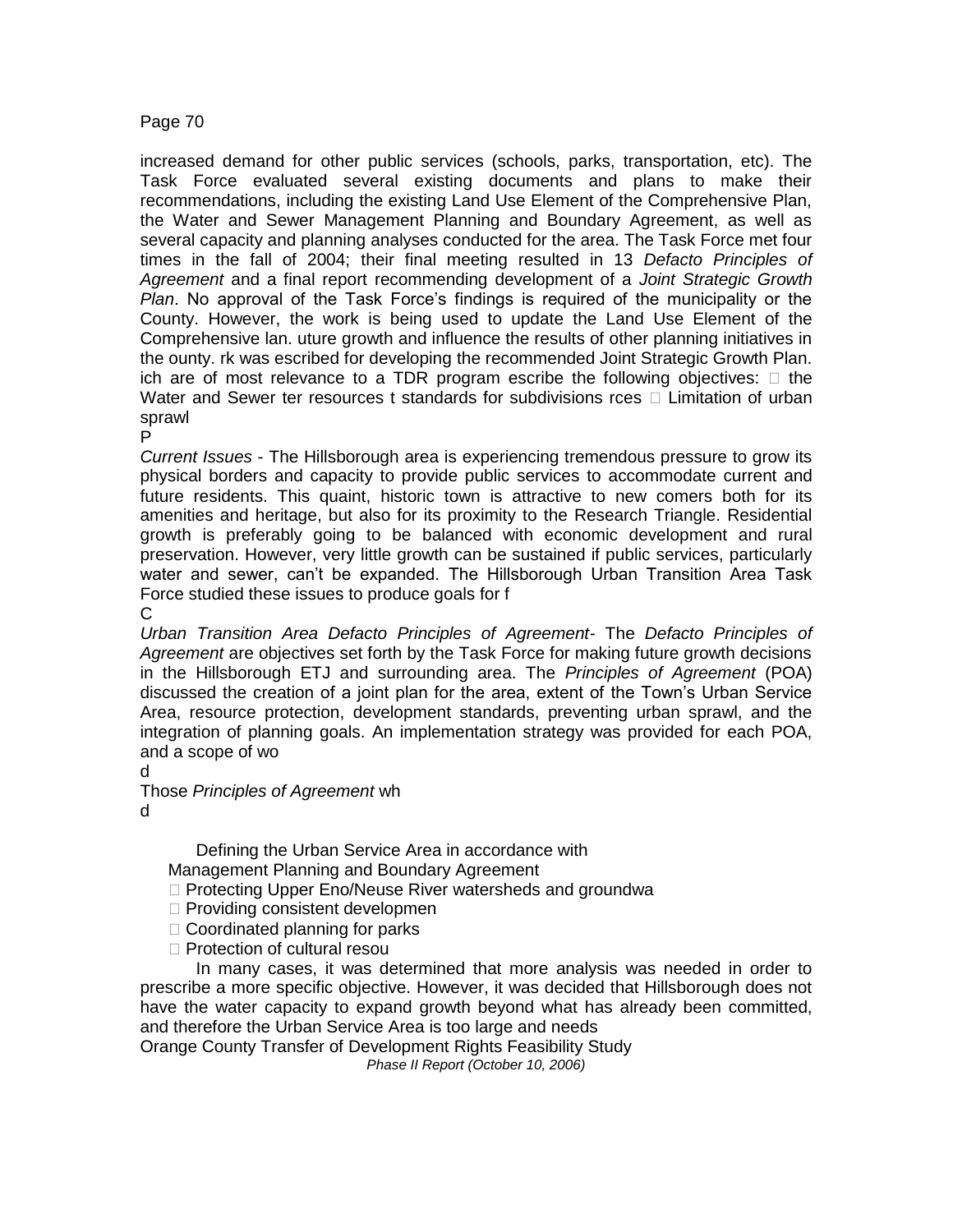to be pulled back in areas. The presence of major thoroughfare access to the south suggests that growth be encouraged there and discouraged to the north f the Town. *complement the Hillsborough Urban Transition Area Task Forc*  $\Box$  Urban ds  $\Box$ ditional incentives for the preservation of cultural or historic *tract from the Hillsborough Urban Transition Area Tas o*  $\Box$  g Areas could  $\Box$  f  $\Box$  is adopted without additional incentives to help prevent "leap-frogging."

o

*TDR could benefit or*

*ein these ways***:** Promote limited growth in the outer reaches of the Hillsborough

Service Area (where future water and sewer service is anticipated)

 $\Box$  Prevent unsustainable development in critical/protected watershe

□ Promote "urban style" development standards in Receiving Areas Provide ad

resources

 Discourage development in the Rural Buffer to the south *TDR could compete with or de*

*k Frce in these ways***:** If the TDR program is designed in isolation from the proposed Joint Strategic Growth Plan, designated Sending and Receivin

conflict with the ultimate direction articulated in that Plan. Strain the already limited public water supply by designating too much o

the Urban Transition Area as a Receiving Area to realistically be serviced. Discourage the phasing of water/sewer services (by permitting non-sequential or non-contiguous growth) if a criteria-based TDR program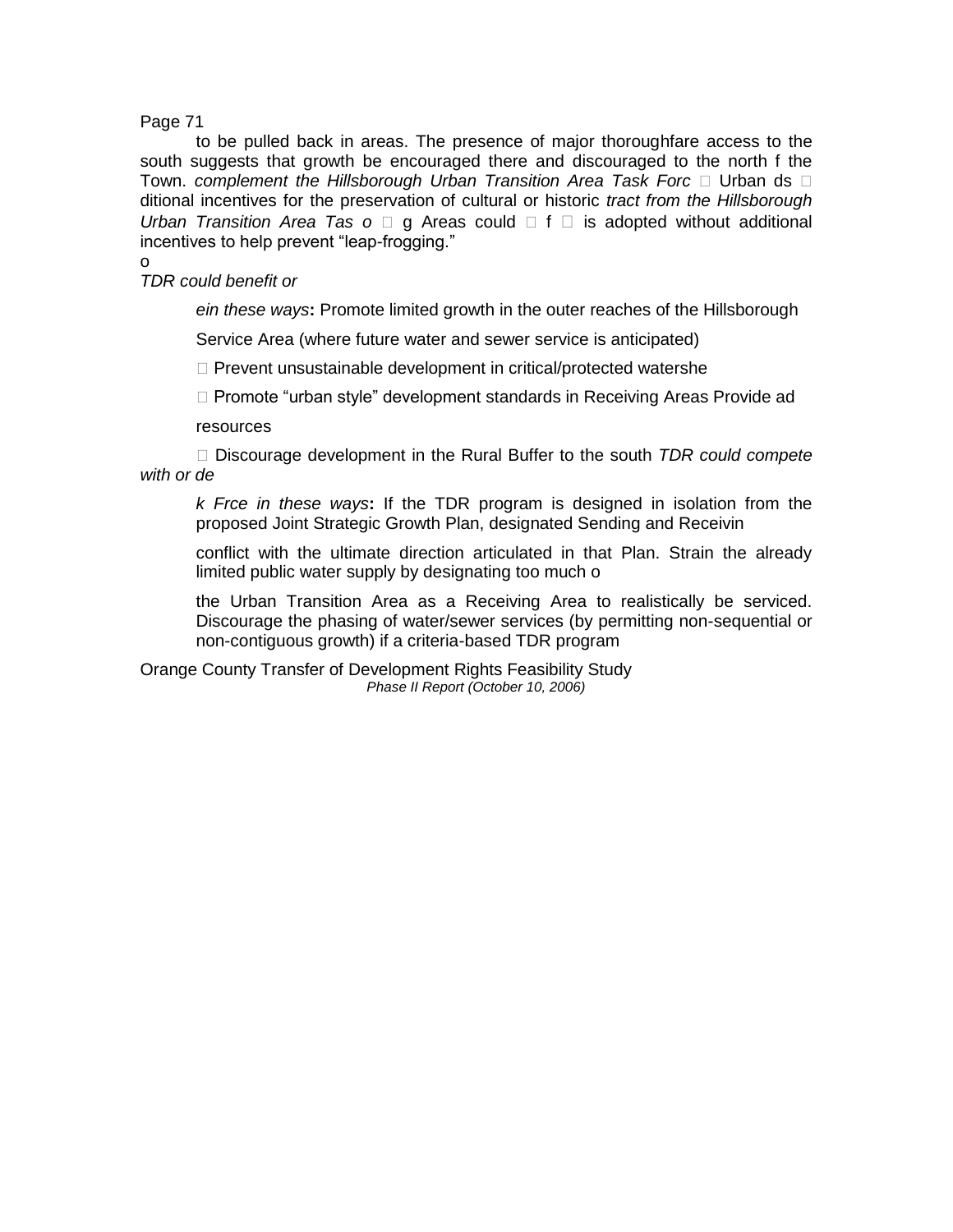# **ECONOMIC FEASIBILITY MODEL**

# **I. Overview**

The balance of supply and demand in a TDR program is a critical step in structuring a successful program. The supply and demand is a direct result of the key elements of the program: Sending and Receiving Area locations and sizes, density bonuses, TDR allocation rates, and other factors. An analysis was performed of the supply and demand from the three Sending Area Scenarios and one Receiving Area Scenario developed by the TDR Task Force (Figure 5-1; results are shown in Figure 5-2). The results can vary significantly depending on the TDR allocation rates, density bonus, and expected participation rate used. For the analysis, a spreadsheet model was designed to facilitate different "what if" scenarios reflecting the different values for the key variables. These assumptions can be altered to develop three or more alternatives that demonstrate different objectives or assumptions. This process will generate feedback and assist in selecting the preferred alternative. The assumptions are defined later in this section.

# **Figure 5-1. Receiving (1) and Sending Area (3) Scenarios**

### **(full page maps located in Appendices I and J)**

*RECEIVING AREA SENDING AREA 1 SENDING AREA 2 SENDING AREA 3* 

# **II. Methodology**

The amount of eligible sending area credits in the three different scenarios was calculated using parcel-level tax data, zoning designations, and maps of the sending areas. Utilizing GIS, these three different data layers were combined to form a descriptive database of the properties within the sending areas. The properties with development potential were then selected. These properties are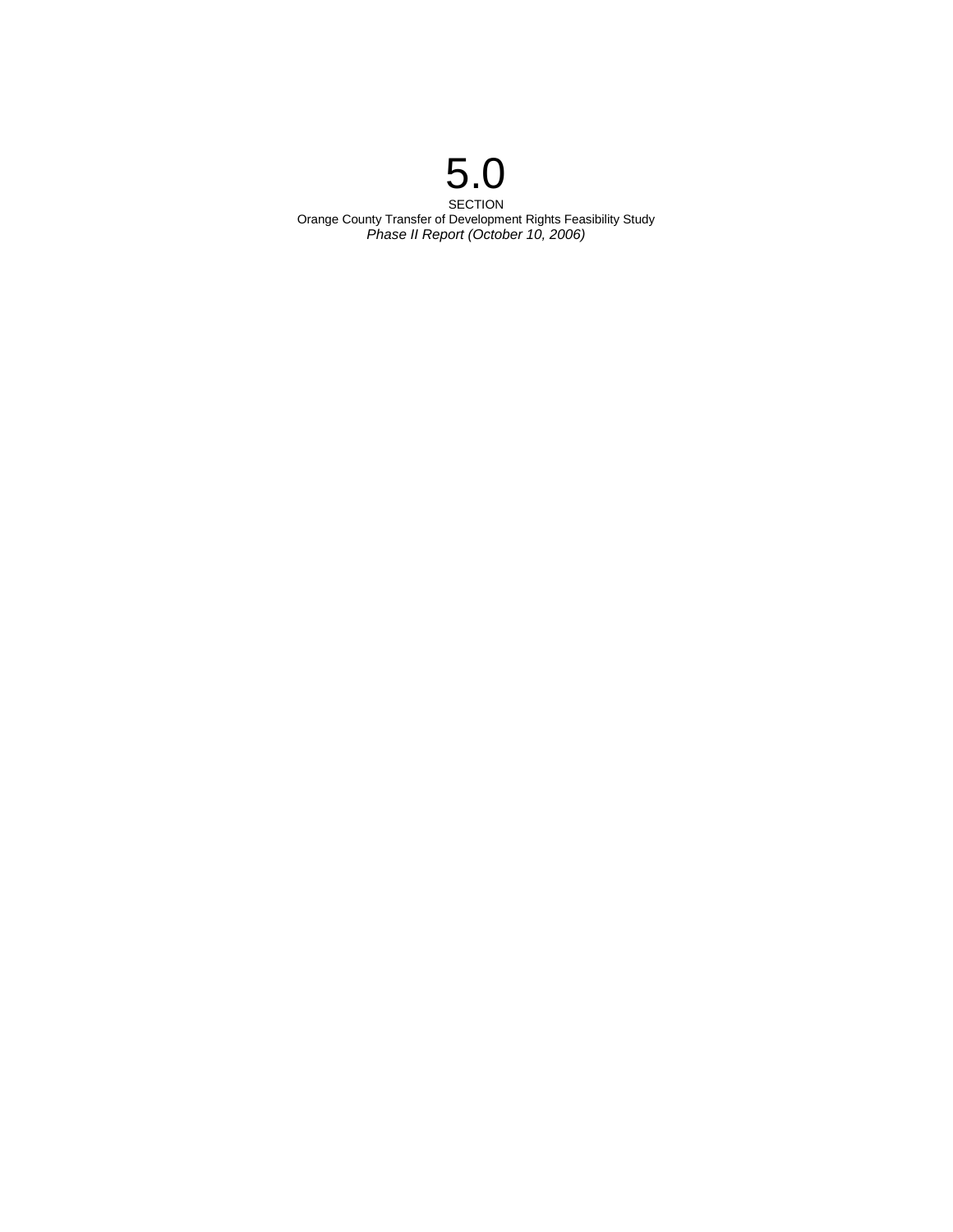either vacant or consist of one structure located on a parcel that is large enough to be subdivided into additional lots (e.g., one house on a 100-acre property). Once these properties were selected, a TDR allocation rate of one TDR credit per acre was applied to estimate the total TDR supply.

The expected TDR demand was calculated in the spreadsheet model in multiple steps. Using the GIS parcel database, the properties in the receiving area with developable area were selected. These properties were either vacant or had one structure with additional land that could be subdivided. The next step was to categorize these properties by zoning district and calculate the maximum allowable density as of right. This was then multiplied by the TDR density bonus to derive the maximum density with TDR. In order to show just the credits associated with the TDR bonus, the as of right credits were then subtracted to derive the maximum allowable TDR credits.

In order to calculate the expected number of credits that may be used by developers on sites in the receiving area, the maximum density was multiplied by the expected increment per acre (e.g., 80 percent of maximum density). The result is the overall expected TDR demand for the subject receiving area. The definitions for each of the terms and the assumptions used in this model are described below.

 $\Box$  TDR allocation rate – The number of TDRs that a sending site owner can sell per acre. The summary reflects an allocation rate of one TDR credit per acre. For a vacant 10-acre property, the property owner could sell 10 TDR credits.

 $\Box$  Sending Area participation rate – For purposes of this study, it is assumed that 100 percent of eligible landowners will wish to participate, although for illustrative purposes sending area credits at 80% and 50% participation rates are also shown.

 $\Box$  Density bonus – The percent increase of allowable units in the receiving area. The summary reflects a five-fold increase in existing zoning in the receiving area. Since the majority of the receiving area is zoned for low density, this large percentage increase still does not produce high densities in most areas. For example, an AR district currently allows one dwelling unit per acre and would be eligible for up to four additional units. This study uses a conversion rate of one TDR credit equals one unit of additional density.

 $\Box$  Expected average increment per acre  $-$  The amount of allowable units expected to be used in the receiving area. Based on comparable studies, this analysis assumes the developer will use an average of 80 percent of the maximum theoretical increment per acre.

 $\Box$  Receiving Area participation rate – For purposes of this study, we assume 100 percent of eligible Receiving Area landowners will wish to participate.

Orange County Transfer of Development Rights Feasibility Study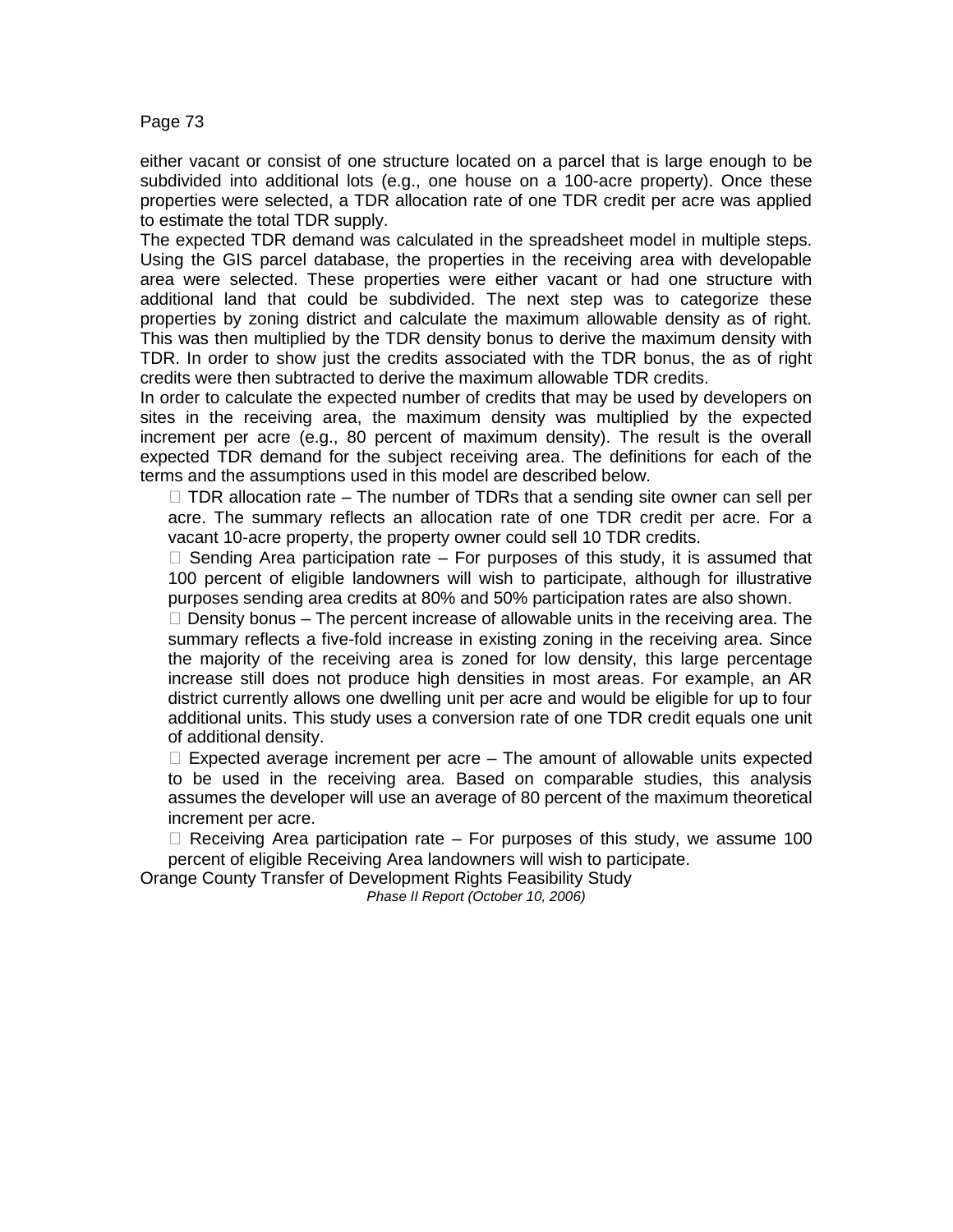i Eligible sending acres are based on vacant land and zoning and do not represent demand for TDR credits.

ii Participation rates reveal the number of acres involved in the program with the varying degrees of participation.

- iii Eligible receiving acres were calculated using the GIS parcel database. The properties in the receiving area with developable area were selected. These properties were either vacant or had one structure with additional land that could be subdivided.
- iv Maximum allowed TDR credits were calculated by first categorizing the eligible properties by zoning district and calculating the maximum allowable density as of right. The as of right density was then multiplied by the TDR density bonus to determine the maximum allowable density with TDR. In order to show just the credits associated with the TDR bonus, the as of right credits were then subtracted to derive the maximum allowable TDR credits.
- v In order to calculate the expected number of credits that may be used by developers on sites in the receiving area, the maximum density was multiplied by the expected increment per acre (e.g., 80 percent of maximum density).

#### **III. Analysis of Supply and Demand**

The feasibility analysis reveals that, with the above assumptions, supply will exceed the number of Receiving Area TDR Credits in every case. The sending areas produce more TDR credits than the receiving areas can accommodate. This may provide a comfortable "cushion" of demand but may be problematic as well since research indicates that the receiving area should be large enough to accept sufficient TDR credits to make an attractive market (Pruetz, 2003). This imbalance in supply and demand can be addressed through increasing the density bonus rate; adjusting the TDR allocation rate; modifying the language in the conservation easements placed on Sending Areas to be more restrictive of allowable uses; a reduction in the participation rate of the sending areas; enlarging the size of the receiving areas; reduced demand through applying design standards or affordable housing requirements; and/or through the conversion of sending area credits to credits for increasing commercial development within Economic Development Zones, rural development nodes, or other compatible areas of Orange County.

Another program option that would help address the imbalance is allowing certain types of development, such as Planned Unit Developments (PUD), to be eligible for using more TDR credits. PUDs would act as an alternative option for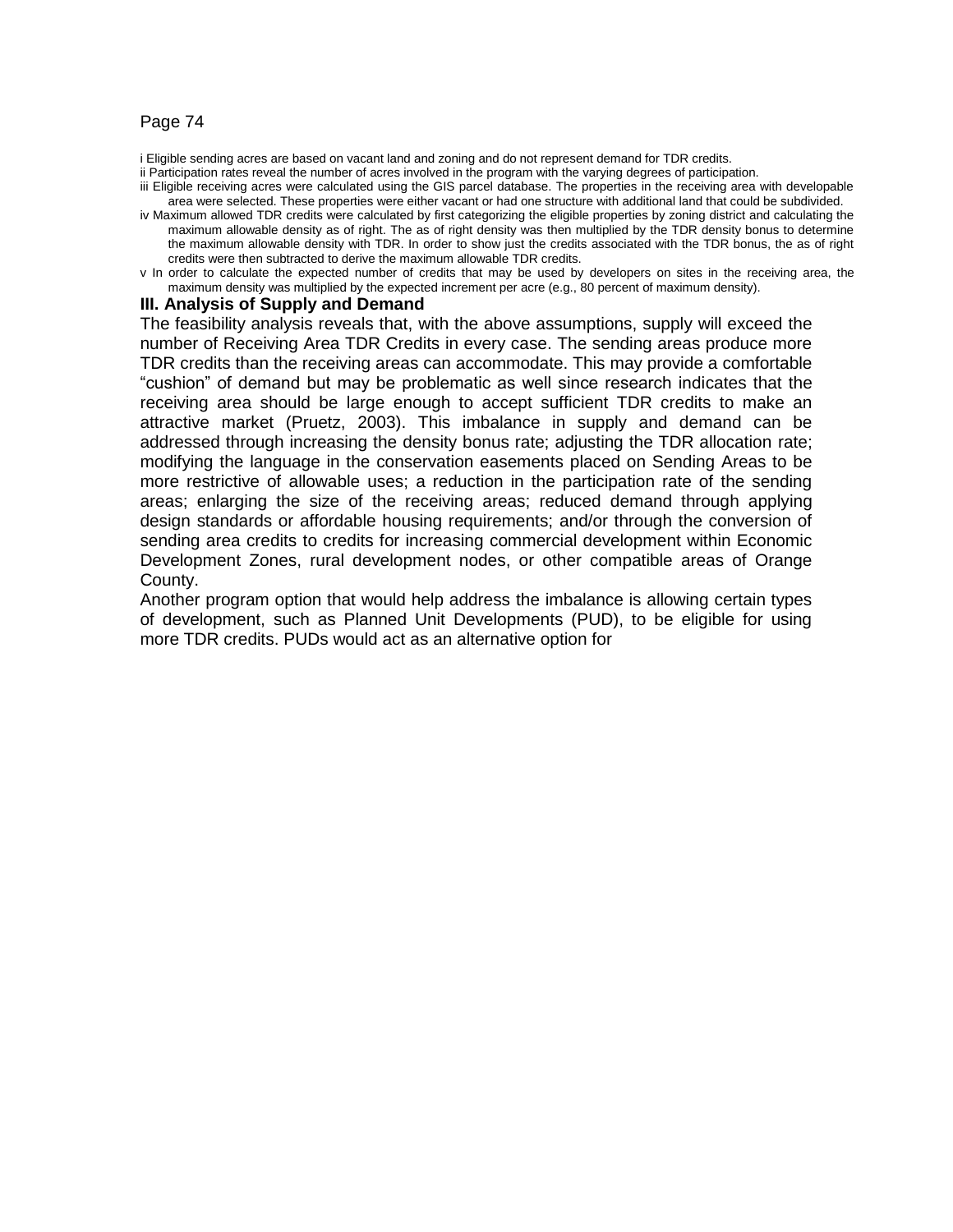| <b>Eligible Sending Acres</b>                        | 180,500 | 82,900 | 74,700 |
|------------------------------------------------------|---------|--------|--------|
| Total TDR Supply (100% Participation)                | 180,500 | 82,900 | 74,700 |
| Total TDR Supply (80% Participation)                 | 144,400 | 66,300 | 59,800 |
| <b>Total TDR Supply (50% Participation)</b>          | 90,200  | 41,400 | 37,400 |
| Ш<br>Eligible Receiving Acres (less built-upon land) | 7,500   | 7,500  | 7,500  |
| <b>Maximum Allowed TDR Credits</b>                   | 31,700  | 31,700 | 31,700 |
| 80% Adjustment for Developer Utilization             | 25,400  | 25,400 | 25,400 |
| <b>Potential TDR Credits</b>                         | 25,400  | 25,400 | 25,400 |
| <b>Net Supply-Demand (100% Participation)</b>        | 155,100 | 57,500 | 49,400 |
| <b>Net Supply-Demand (80% Participation)</b>         | 119,000 | 41,000 | 34,400 |
| <b>Net Supply-Demand (50% Participation)</b>         | 64,900  | 16,100 | 12,000 |

# **Figure 5-2: Summary of Potential TDR Credit Calculations**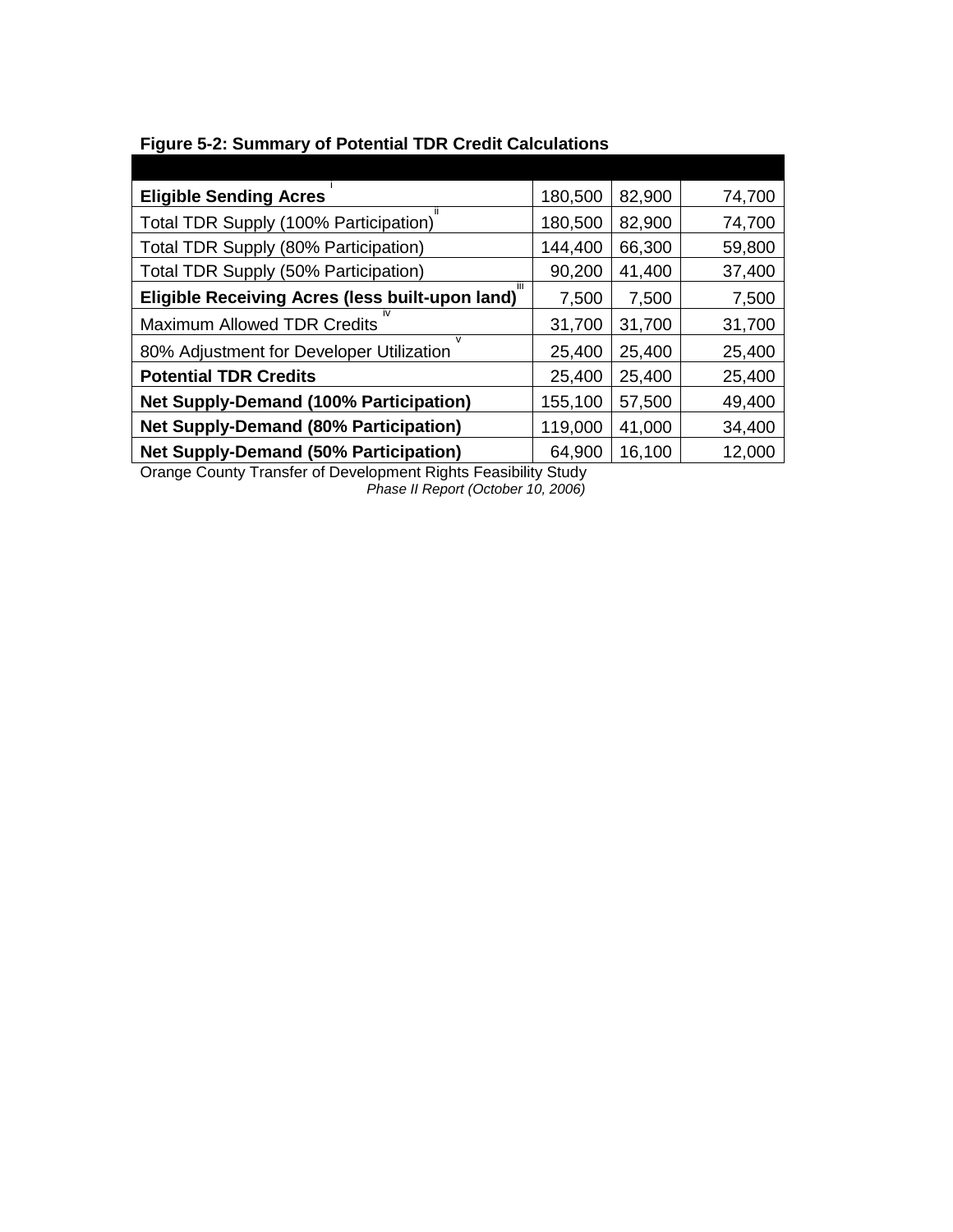developers and may accommodate more than the density bonus. In order to obtain the additional credits, the developer would have to meet specific requirements set forth in the TDR provisions. These requirements could include: certain design criteria, multifamily housing units, mixed-use development, affordable housing, public infrastructure investments, etc. This option would require additional review and approval above and beyond the normal process carried out by the Planning Board, County Commission or a TDR Committee. Under the current scenarios, this program option would enable the receiving areas to accommodate more credits and provide a better balance of supply and demand.

# **IV. Analysis of TDR Pricing**

Since the value of land in Orange County varies dramatically, the price of TDR credits will also vary, all other things being equal. Based on case studies and conversations with Analytical Consultants, a firm with expertise in appraising the value of conservation easements with a thorough knowledge of the market in Orange County, conservation easements are valued based on the "percentage of fee value" or percentage of the total value of the land. (Snow and DeRosia, 2006) For the type of conservation easements that would be used in a TDR program in Orange County, the value usually varies between 50 percent and 80 percent depending on the property's proximity to urban areas such as Chapel Hill, Hillsborough, Mebane, and parts of Durham. When asked about the "percentage of fee value", Analytical Consultants stated:

*Fifty percent is good for rural areas, but we've seen 70%+ for areas closer in to Chapel Hill. During my discussions a few weeks ago with the various land conservancy groups in the area, the Triangle Land Conservancy reported paying more than 85% for areas close to Raleigh, so I think we have to assume that the percentage value will continue to increase. – Analytical Consultants, May, 2006* 

Based on Analytical Consultants input, a standard of 50 percent of total land value was used for areas with little urban influence and 70 percent of total land value for areas with urban influence. <sup>16</sup> Using these standards an analysis was conducted on the value of conservation easements or TDR credits throughout the County. The analysis applied the two different "percentage of fee value" standards to the median value of vacant land in each Township. As shown in Figure 5-3 (which includes municipalities), the value of conservation easements or TDR credits varies significantly in Orange County. Even within Township, the variation in land values is significant.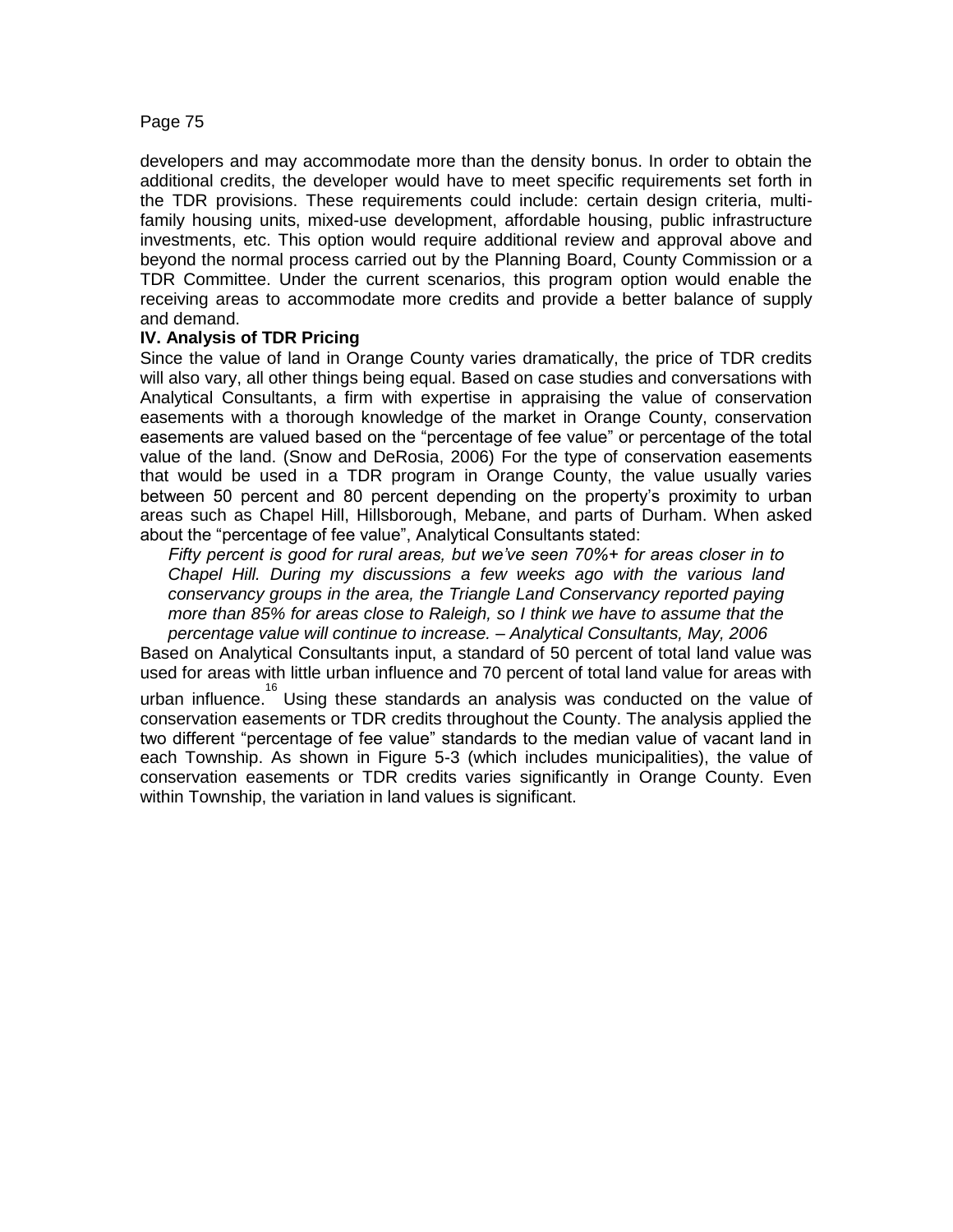16

The use of TDR will result in a conservation easement on the sending property. The value of the TDR credit is directly linked to the value of the conservation easement. In Orange County, the values of conservation easement vary between 50 to 70 percent of the total land value depending on the property's proximity to urban areas such as Chapel Hill, Hillsborough, Mebane and parts of Durham.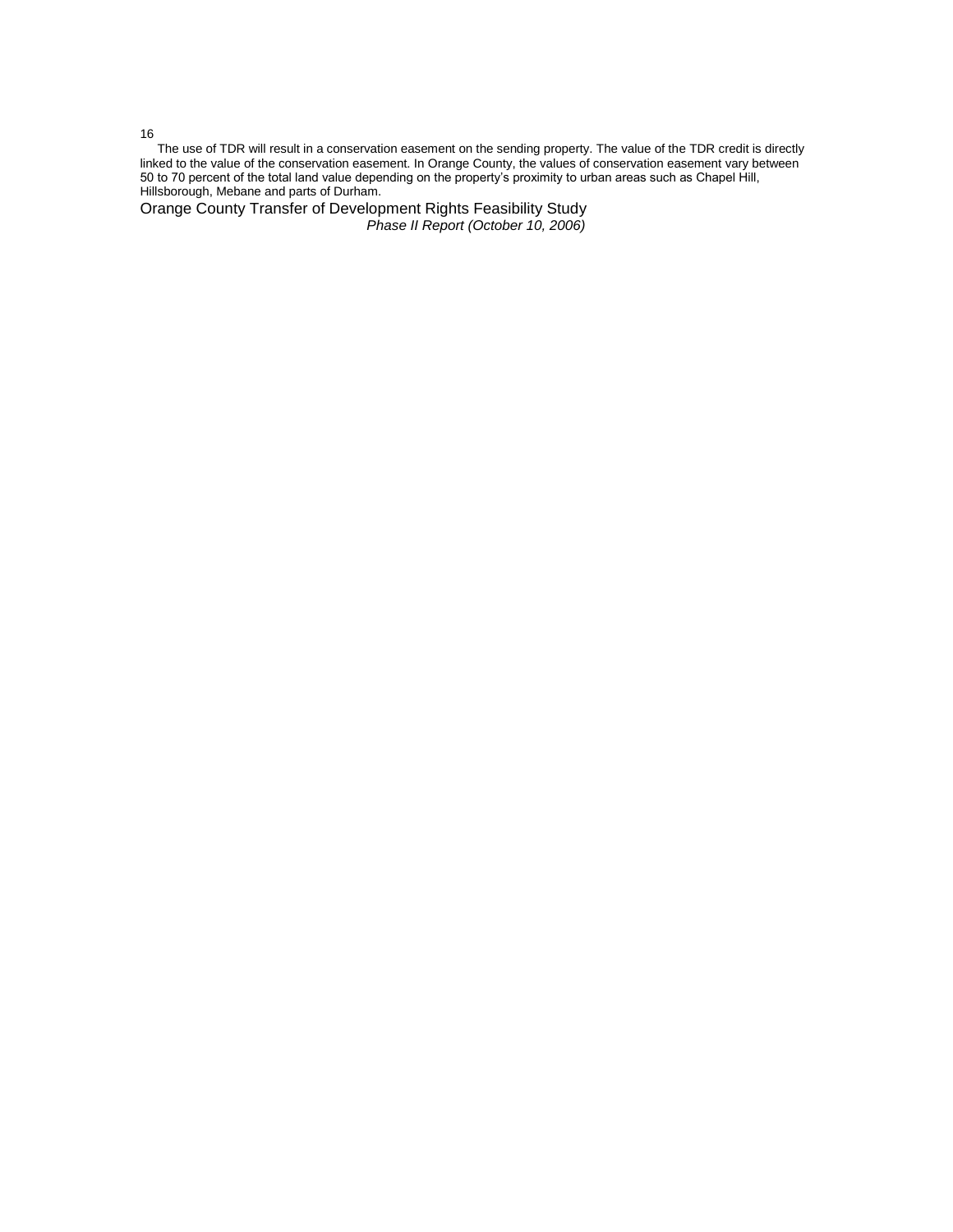| <b>Little River</b>      | \$3,816  | \$5,342  |
|--------------------------|----------|----------|
| <b>Cedar Grove</b>       | \$3,962  | \$5,547  |
| <b>Cheeks</b>            | \$5,771  | \$8,079  |
| Hillsborough \$2         | 7,226    | \$38,116 |
| Eno                      | \$9,466  | \$13,253 |
| Bingham \$               | 5,129    | \$7,181  |
| <b>Chapel Hill</b>       | \$56,013 | \$78,418 |
| <b>All County Values</b> | \$10,636 | \$14,891 |

# Page 76 **Figure 5-3: Median Value of Conservation Easement (per acre)**<sup>i</sup>

i The median values of conservation easements (per acre) were calculated using the GIS parcel database. The first step was to compile all vacant parcels in each Township. The median assessed values of these properties were calculated per acre per Township. Using these values, the corresponding percentages of total land value were applied to derive the median value of conservation easements.

Given the assumption of one TDR credit allocated per Sending Area acre, these figures translate directly into the value of a TDR credit to the Sending Area landowners. The purpose of this information is to demonstrate how the values of TDR vary broadly across the seven Townships in Orange County; furthermore, an analysis of property values within each Township also indicates a broad variability as well. All of this implies that achieving equity in TDR transactions may be a concern and must be addressed either through a well-educated open market process or supplemented by appraisals. Figure 5- 4 provides a simple tabulation of all the acreage in the Receiving Areas, including already built-upon lands.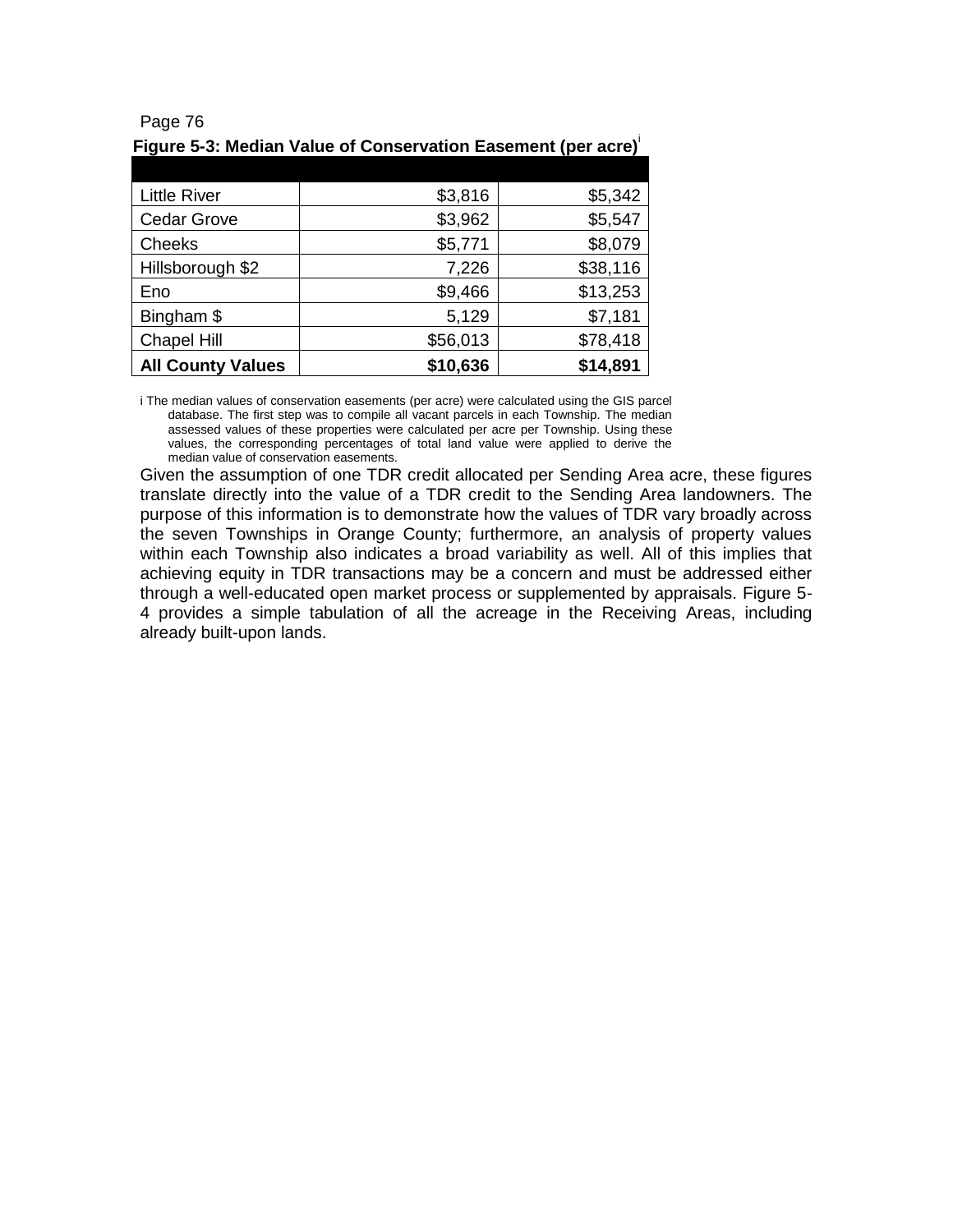Cedar Grove Little River Cheeks Hillsborough Eno River Bingham Chapel Hill **Townships**  *Phase II Report (October 10, 2006)*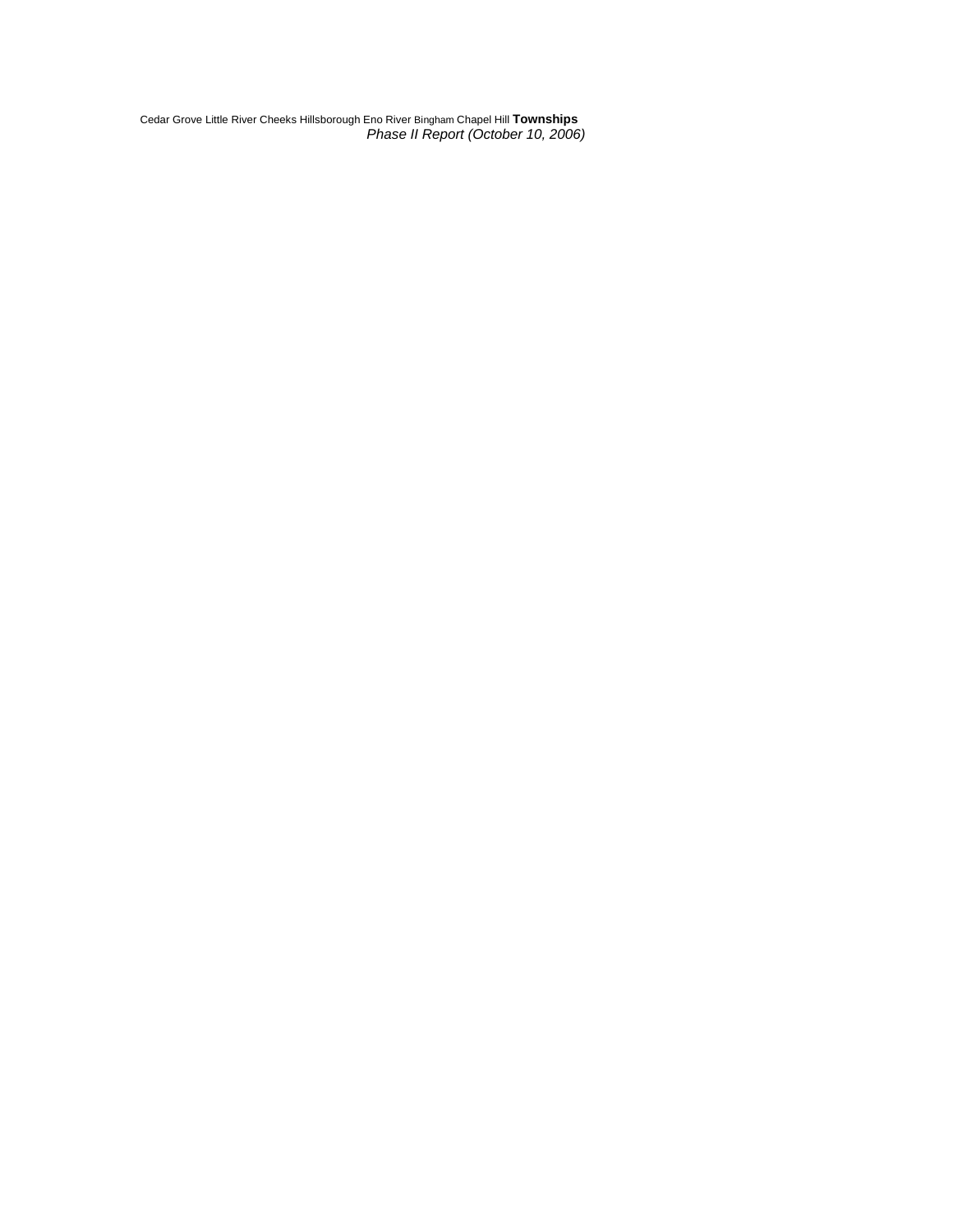Figure 5-4 provides some useful information about the potential for additional residential units in three types of receiving areas: activity centers, economic development districts, and transitional areas. While there is considerably more land in the Hillsborough and Efland-Mebane transition areas than the other two categories of receiving area type combined, more land has already been developed in these areas or is consumed by road rights-of-way. Other restrictions, such as protected areas, further limit the number of units of residential development that can be supposed for the Receiving Areas.

# **Figure 5-4. Land in Receiving Areas, by Area Type**

| <b>Transitional</b> | 9,168               | 6,070         | 274              | 1,214             |
|---------------------|---------------------|---------------|------------------|-------------------|
| <b>Areas</b>        |                     |               |                  |                   |
| Efland-             | 6,627               | 3,789         | 80               | 758               |
| Mebane              |                     |               |                  |                   |
| Hillsborough        | 2,541               | 2,281         | 194              | 456               |
| <b>Activity</b>     | 2,507               | 2,140         | 130              | 428               |
| <b>Nodes</b>        |                     |               |                  |                   |
| <b>Carr Store</b>   | 500                 | 469           | 5                | 94                |
| Cedar Grove         | 501                 | 429           | 15               | 86                |
| Schley              | 502                 | 443           | 20               | 89                |
| Caldwell            | 500                 | 442           | 40               | 88                |
| <b>White Cross</b>  | 503                 | 357           | 50               | 71                |
| <b>Economic</b>     | 2,009               | 1,067         | 203              | 213               |
| <b>Development</b>  |                     |               |                  |                   |
| <b>Districts</b>    |                     |               |                  |                   |
| <b>Buckhorn</b>     | 858                 | 503           | 90               | 100               |
| Hillsborough        | 620                 | 367           | 60               | 73                |
| Eno                 | 530                 | 197           | 53               | 40                |
| Sources: TOTAL      | rea Plan;<br>13,685 | nsive PI9,277 | ing Densit $607$ | ern, <b>1,855</b> |

*Efland-Mebane Small ACompreheanning "Existy Patt" Planning Dep databaseown of h Strate Growth Plan report.* 

i Underdeveloped land is defined as those areas that are developed to less than their potential allowed by current zoning regulations.

ii RPA is Resource Protection Area, including various protected lands that cannot be developed or cannot be developed to the potential allowed by current zoning regulations.

iii These two columns indicate the number of residential units permissible on developable lands if zoning densities were raised to three and six units per acre.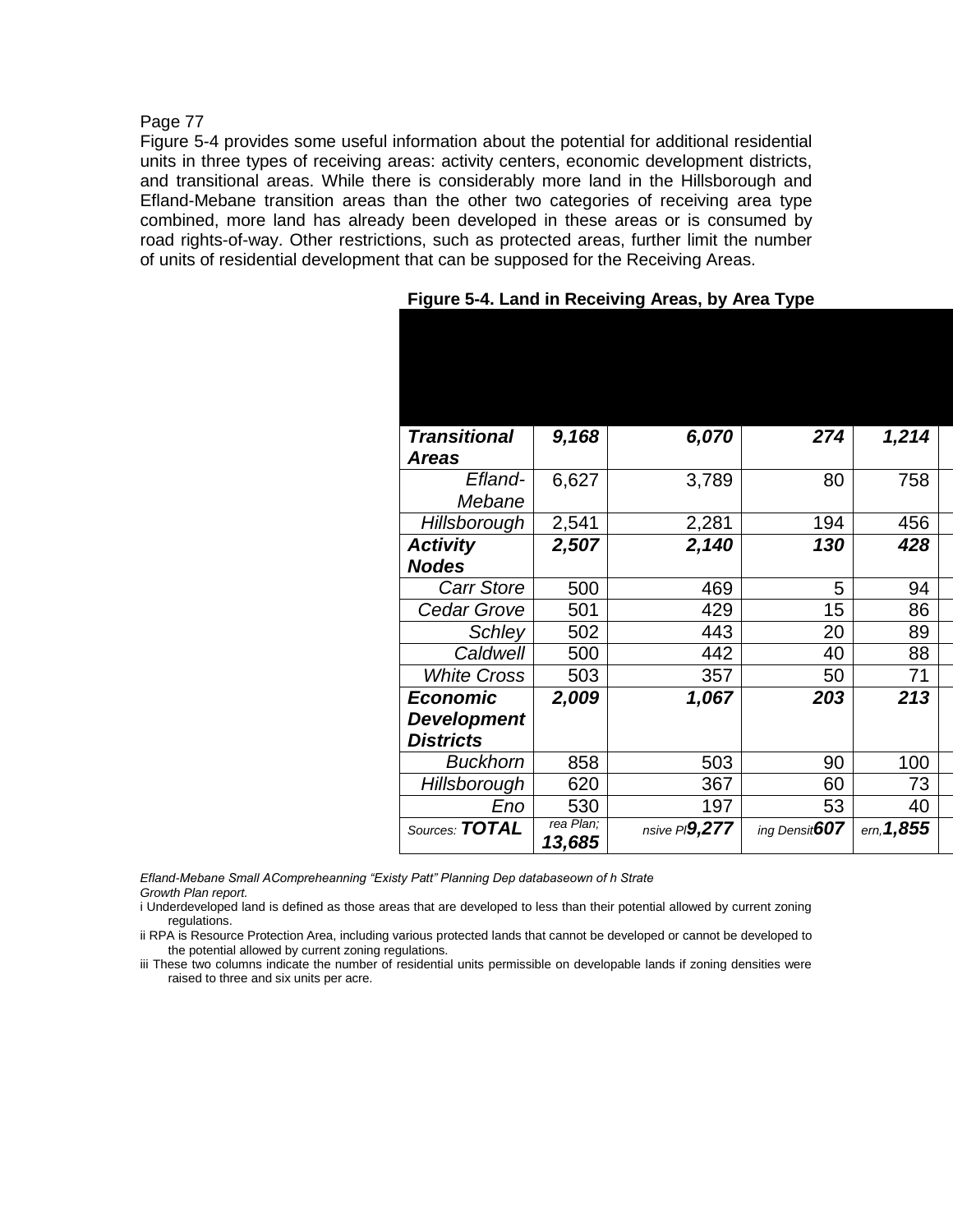Orange County Transfer of Development Rights Feasibility Study Orange County Transfer of Development Rights Feasibility Study *Phase II Report (October 10, 2006)*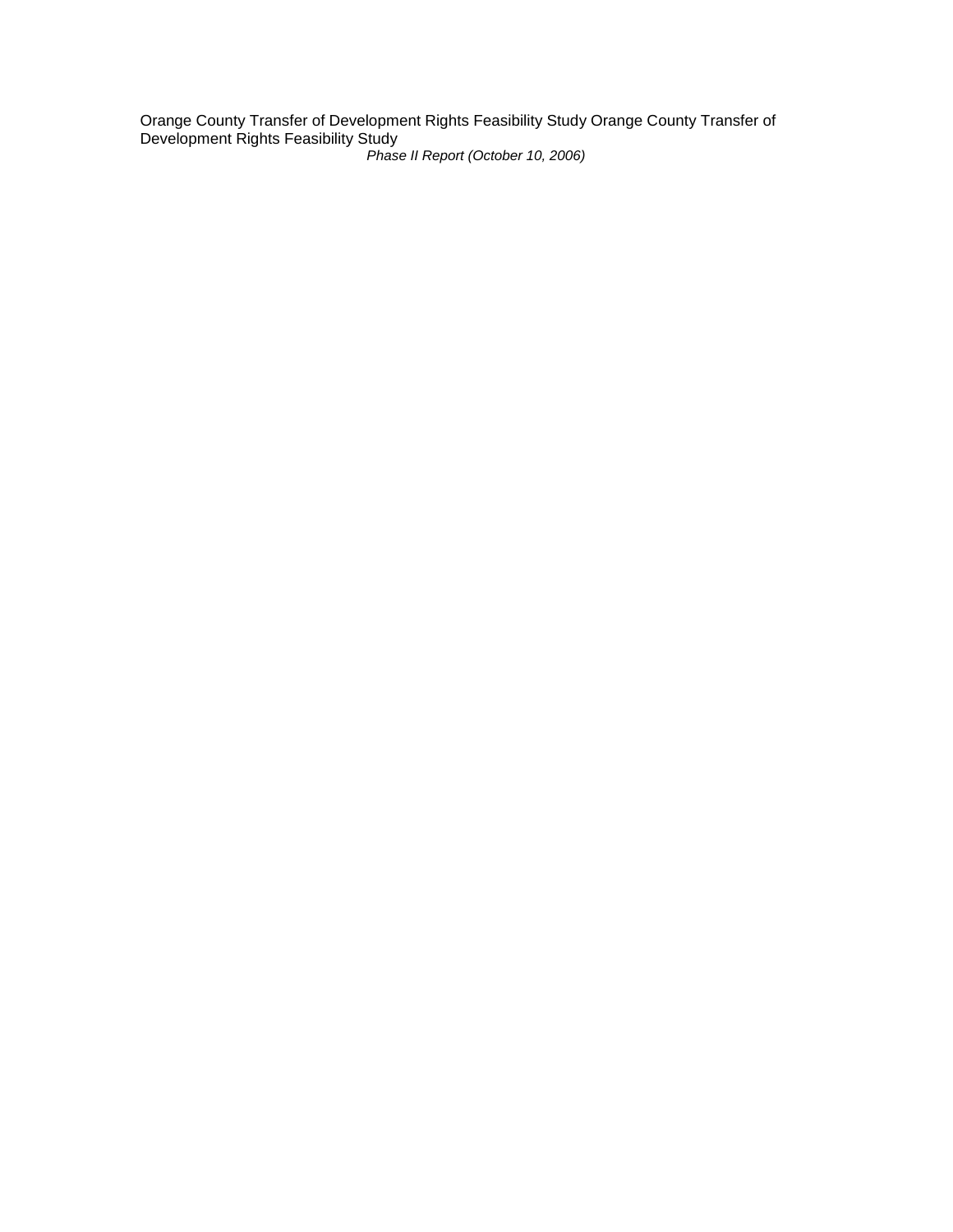From January 2002 through December 2005, there were 1,477 certificates of occupancy issued for residential building permits. The charts in Figure 5-5 indicate the annual certificates of occupancy for each intervening year (right) and the type of housing provided during this time period (left).

#### **Figure 5-5. Certificates of Occupancy and Housing Types Permitted, 2002-2005 0501001502002503003504004502002200320042005Certificates ofOccupancy Single FamilyTown HomeManufactured**

Orange County Planning Staff has estimated that 177 (20 manufactured homes, 36 town homes, and 121 single family homes) are located within the transitional areas or in the economic development districts. Thus, nearly 12% of the total new residential building starts since January of 2002 are located within the potential receiving areas. However, this may change if the allowable densities provide better economic return to developers looking to minimize land acquisition and infrastructure improvement costs.

The study began by estimating the profitability of TDR credits to developers in the nine different receiving areas. Profits from prototype developments were estimated according to existing zoning and then with the additional density from TDR credits. It should be noted, however, that data limitations prevented the study from forming reliable conclusions on the amount of profit that would be collected from the TDR credits. This type of analysis will require significant investments to gather accurate data, including estimates of revenues and costs for completed developments including estimates of cost components for land acquisition; government approvals; holding costs and development costs both on and off-site. In addition, this may involve the assistance of a local appraiser or real estate professional with access to detailed local property sales data. Orange County Transfer of Development Rights Feasibility Study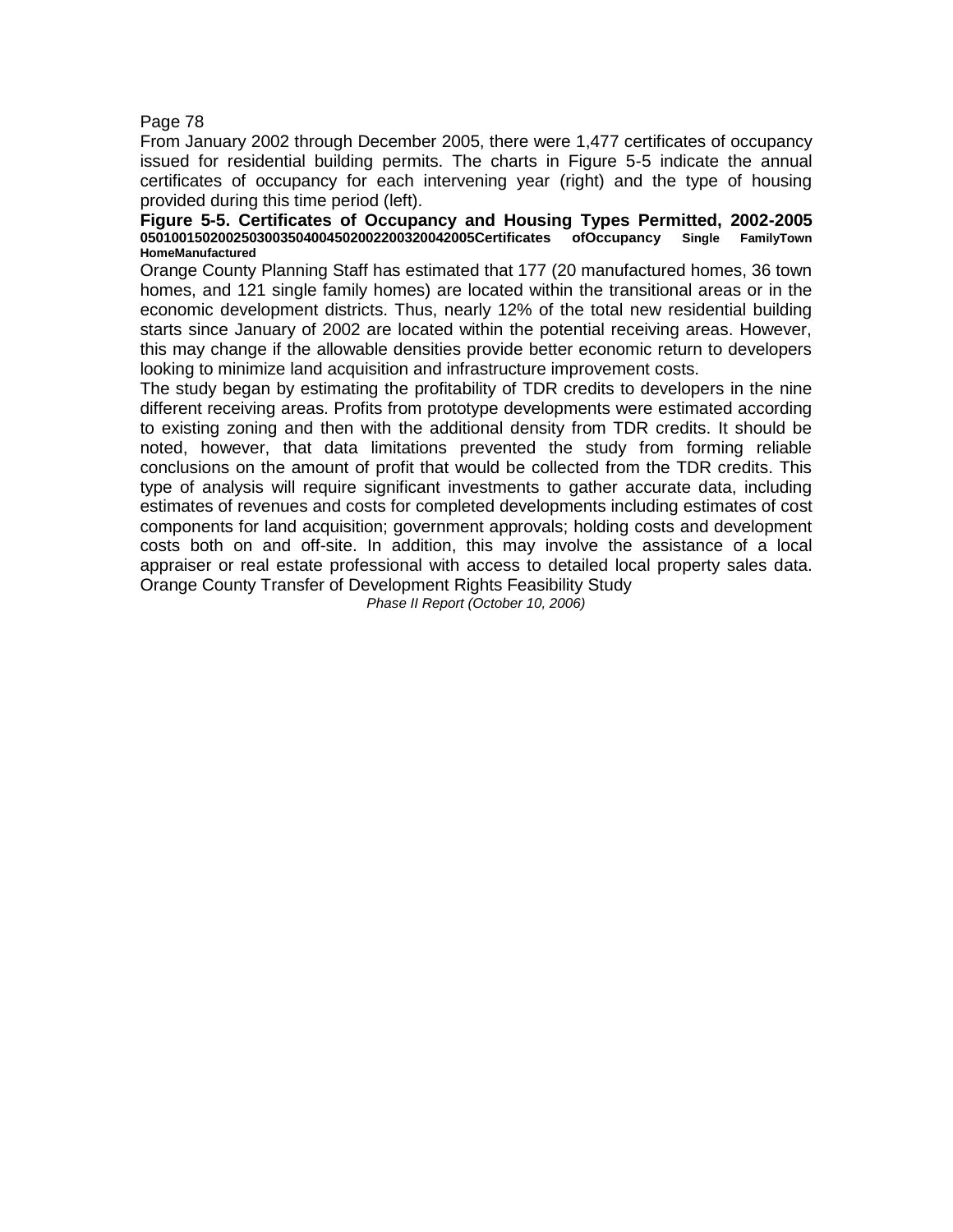### **V. Summary of Economic Analysis**

The recommended program structure is a free market where buyers and sellers exchange credits freely. The price is based on a negotiation between buyers and sellers. Both parties are informed through information distributed by the County and by the large number of conservation easements already purchased by the County. An appraisal of the easement will assist in determining the accurate price of the easement. Using this structure, developers will go to where the TDR credits are least expensive. For Sending Area Scenario No. 1, this will mostly likely mean that the rural areas with no urban influence will be preserved first. Sending Area Scenarios No. 2 and 3 focuses the receiving areas on growth pressure and natural resource areas and thus these areas will be preserved first. For the Receiving Areas, a mechanism would be required to adjust the existing zoning-based density allowances upwards during a TDR transaction. Although this mechanism may resemble a traditional rezoning, it is critical to consider in the program design the issues of (1) providing surety to the development community that the rezoning will take place if all appropriate steps/measures have been taken, and (2) that the County designate the Receiving Areas through a map, overlay zone, or some other device that clearly identifies the location of the Receiving Areas. Additional conditions may be placed on TDR transactions to provide existing property owners in the vicinity of a Receiving Area some confidence about potential issues related to potential traffic, appearances, and so forth.

Within the free market structure, the County acts as a broker. This role would include putting a number of constraints on how the TDR market operates such as limiting the parcels of land allowed to sell TDRs and which ones can use TDRs to increase development, adjusting the density bonus and TDR allocation rate to ensure equilibrium prices and quantities, and facilitating sales through bringing buyers and sellers together and providing them with relevant information on the transaction process. Through publicizing information about how parties can reach each other and providing information about past sales and sales prices, the County can reduce transaction costs and increase efficiency in the market. (McConnell et al, 2003).

Given the assumptions, all scenarios will provide an attractive market for the exchange of TDR credits. All three sending area scenarios will produce a sufficient supply of credits. However, there is an imbalance in supply and demand as shown in Figures 5-2 and 5-4. Because of the large size of Sending Area Scenario 1 (includes all land within the County's jurisdiction except for land in the receiving areas), there is a large amount of credits that cannot be accommodated within the receiving area. Sending Area Scenario 2 also produces a large amount of credits that are not accommodated. Sending Area Scenario 3 is slightly smaller and produces an acreage that is more balanced with the demand of the Receiving Area acreage. It is not entirely clear that the imbalance is significant to the success of the TDR program, since the existence of Orange County Transfer of Development Rights Feasibility Study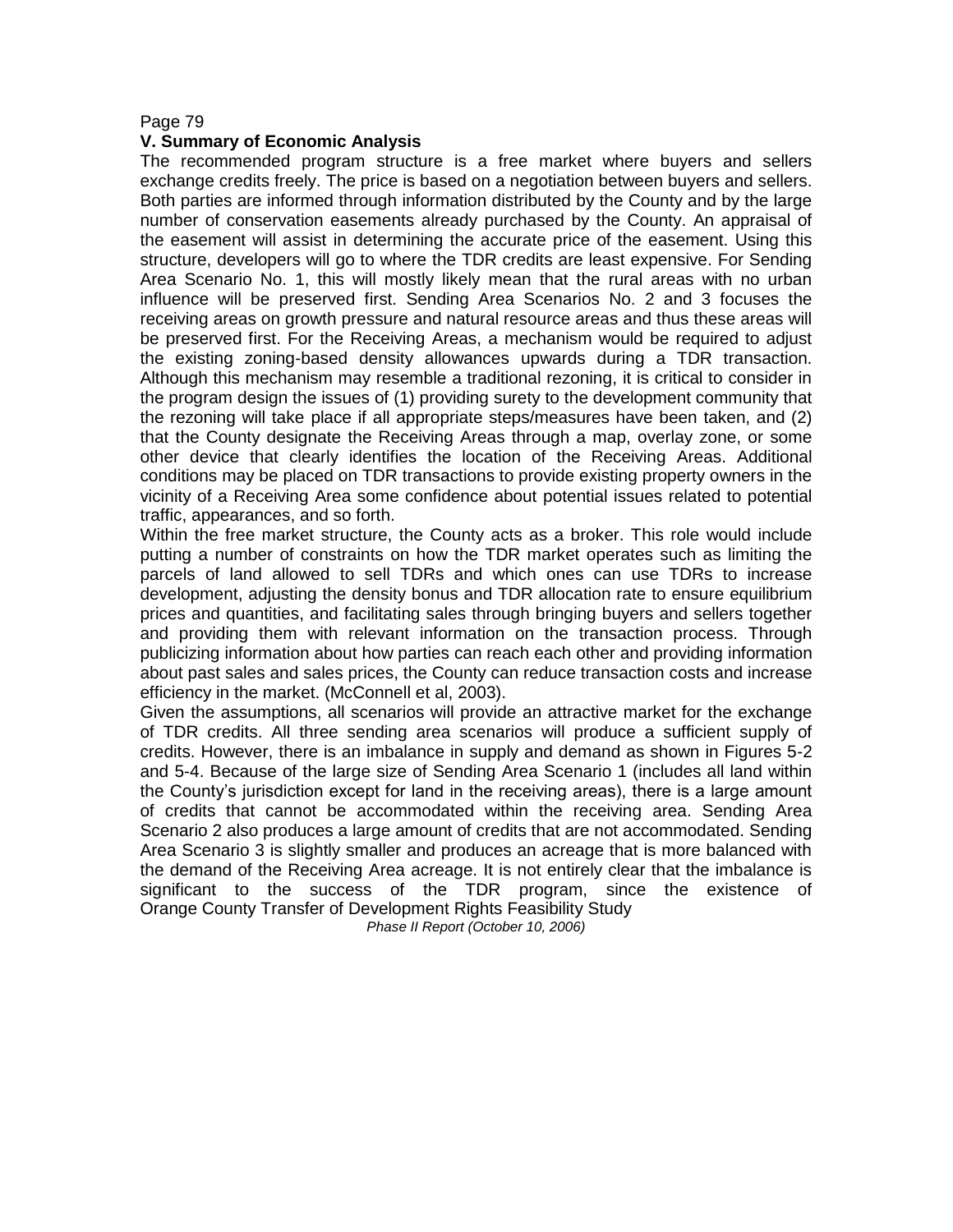the TDR program itself may encourage more development pressures within the Receiving Areas than has been the case in recent years. If it becomes important to address this imbalance, then the following initiates can be taken during the initial program design or at a later time:

- $\Box$  increasing the density bonus rate;
- $\Box$  adjusting the TDR allocation rate:

 $\Box$  a reduction in the participation rate of the sending areas;

 $\Box$  enlarging the size of the receiving areas;

 $\Box$  reduced demand through applying design standards or affordable housing requirements;

 $\Box$  making the conservation easement language more restrictive in Sending Areas;

 $\Box$  allocating more credits for certain types of development; and

 $\Box$  converting sending area credits to credits for increasing commercial development within Economic Development Zones or other areas suitable for commercial use.

Regarding this last item, that of converting residential TDR credits in Sending Areas to commercial credits in TDR Receiving Areas, this is a promising modification that should be considered during the TDR program design phase, but may be more appropriate to consider after the TDR program has been in operation for some time since this potentially complicates the terms of TDR transactions. It is easy to envision how a commercial conversion allowance could help encourage redevelopment of lowproductivity retail centers or inject desirable neighborhood-scale commercial development at activity nodes in certain locations in the County. However, the need to determine the appropriate conversion rate and the provision of additional conditions that might be needed to accommodate higher-traffic, higher-impact commercial development would potentially complicate the initial inception of the TDR program. The appropriate timing of considering adding commercial conversion allowances might be coterminous to the consideration of adding incorporated municipal governments into the TDR program, since the commercial conversion allowance incited some positive responses from municipal representatives during the key stakeholder interviews.

The supply and demand imbalance will be fully addressed in Phase III, Program Design. Due to the high variability in the cost of land within the County, it is recommended that the County and participants in the TDR program should consider an appraisal for the development easements on the subject properties. This process is currently used by the County when purchasing conservation easements. An appraisal will help ensure that both buyers and sellers are treated fairly and receive consistent and fair pricing. Orange County Transfer of Development Rights Feasibility Study